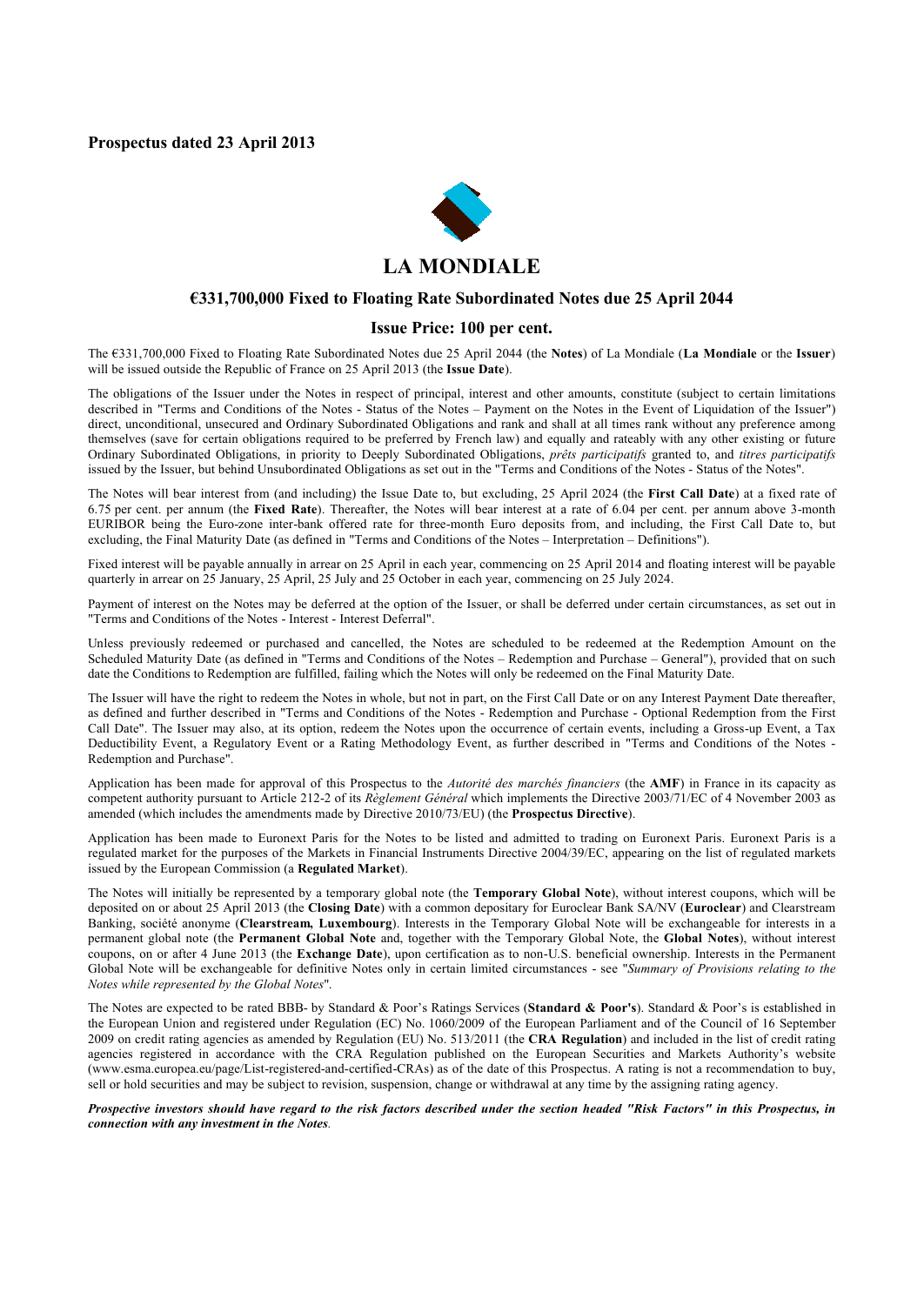*This Prospectus should be read and construed in conjunction with any supplement, that may be published between the date of this Prospectus and the date of the admission to trading of the Notes on Euronext Paris, and with all documents incorporated by reference herein (see "Documents Incorporated by Reference") (together, the Prospectus).*

*This Prospectus constitutes a prospectus for the purposes of Article 5.3 of Directive 2003/71/EC of the European Parliament and of the Council of 4 November 2003 as amended and the relevant implementing measures in France, in respect of, and for the purposes of giving information with regard to, the Issuer and the Group (as defined below) and the Notes which, according to the particular nature of the Issuer and the Notes, is necessary to enable investors to make an informed assessment of the assets and liabilities, financial position, profit and losses and prospects of the Issuer and the Group.*

*Certain information contained in this Prospectus and/or documents incorporated herein by reference has been extracted from sources specified in the sections where such information appears. The Issuer confirms that such information has been accurately reproduced and that, so far as it is aware and is able to ascertain from information published by the above sources, no facts have been omitted which would render the information reproduced inaccurate or misleading. The Issuer has also identified the source(s) of such information.*

*References herein to the Issuer are to La Mondiale. References to the Group are to the Issuer, together with its fully consolidated subsidiaries taken as a whole.*

*The Notes will only be issued by the Issuer in exchange for its outstanding €400,000,000 Undated Subordinated Fixed to Floating Rate Notes (ISIN: FR0010021287) (the Existing Notes) pursuant to the Exchange Offer (as defined and further described under "The Exchange Offer" below) subject to various terms and conditions as described in the Offer Memorandum (as defined under "The Exchange Offer")). Neither the Issuer nor the Dealer Managers have authorised, nor do they authorise, the making of any offer of the Notes in circumstances in which an obligation arises for the Issuer or the Dealer Managers to publish or supplement a prospectus for such offer.* 

## *Accordingly this Prospectus has been prepared solely for the purpose of enabling the Notes to be admitted to trading on Euronext Paris, and may not be used in connection with any offer of the Notes to the public in any Member State of the European Economic Area which has implemented the Prospectus Directive.*

*No person has been authorised to give any information or to make any representation other than those contained in this Prospectus and the Exchange and Tender Offer Memorandum in connection with the offer of the Notes and, if given or made, such information or representation must not be relied upon as having been authorised by the Issuer or any of the Dealer Managers (each as defined in "The Exchange Offer"). Neither the delivery of this Prospectus nor any offering made in connection herewith shall, under any circumstances, create any implication that there has been no change in the affairs of the Issuer or those of the Group since the date hereof or the date upon which this Prospectus has been most recently supplemented or that there has been no adverse change in the financial position of the Issuer or that of the Group since the date hereof or the date upon which this Prospectus has been most recently supplemented or that any other information supplied in connection with the issue of the Notes is correct as of any time subsequent to the date on which it is supplied or, if different, the date indicated in the document containing the same.*

*This Prospectus does not constitute an offer or the solicitation of an offer to buy any Notes in any jurisdiction to any person to whom it is unlawful to make the offer in such jurisdiction. The distribution of this Prospectus and the offer of Notes may be restricted by law in certain jurisdictions. The Issuer and the Dealer Managers do not represent that this Prospectus may be lawfully distributed, or that any Notes may be lawfully offered, in compliance with any applicable registration or other requirements in any such jurisdiction, or pursuant to an exemption available thereunder, or assume any responsibility for facilitating any such distribution or offering. In particular, no action has been taken by the Issuer or the Dealer*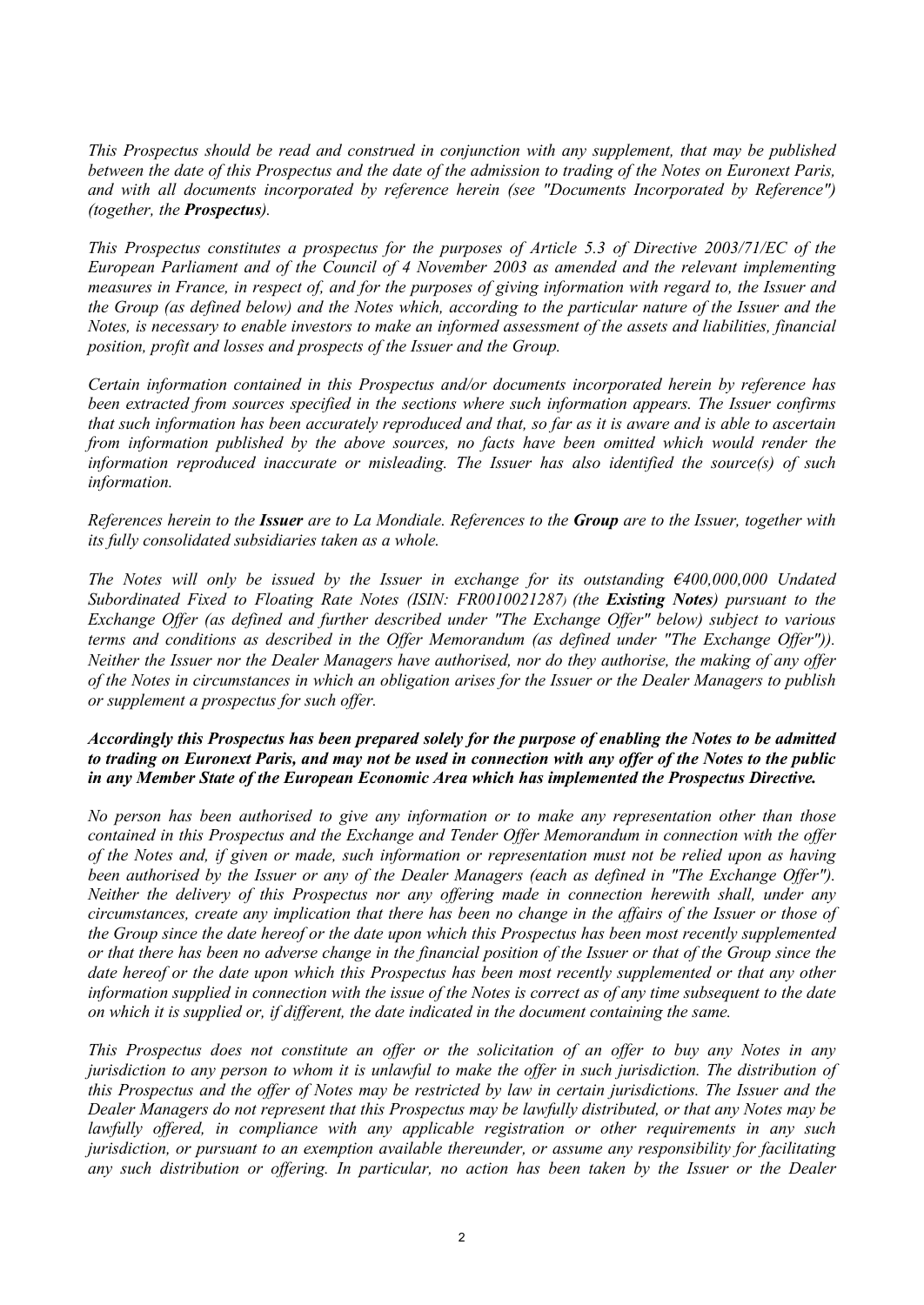*Managers which would permit a public offering of the Notes or distribution of this Prospectus in any jurisdiction where action for that purpose is required. Accordingly, no Notes may be offered, directly or indirectly, and neither this Prospectus nor any offering material may be distributed or published in any jurisdiction, except under circumstances that will result in compliance with any applicable laws and regulations. Persons into whose possession this Prospectus comes are required by the Issuer and the Dealer Managers to inform themselves about and to observe any such restriction.* 

*THE NOTES HAVE NOT BEEN AND WILL NOT BE REGISTERED UNDER THE UNITED STATES SECURITIES ACT OF 1933, AS AMENDED OR WITH ANY SECURITIES REGULATORY AUTHORITY OF ANY STATE OR OTHER JURISDICTION OF THE UNITED STATES. SUBJECT TO CERTAIN EXCEPTIONS, NOTES MAY NOT BE OFFERED OR SOLD WITHIN THE UNITED STATES OR TO, OR*  FOR THE ACCOUNT OR BENEFIT OF, U.S. PERSONS, EXCEPT IN TRANSACTIONS EXEMPT FROM *OR NOT SUBJECT TO THE REGISTRATION REQUIREMENTS OF THE SECURITIES ACT AND IN COMPLIANCE WITH ANY APPLICABLE STATE SECURITIES LAWS.* 

*The Dealer Managers have not separately verified the information contained in this Prospectus. None of the Dealer Managers makes any representation, warranty or undertaking, express or implied, or accepts any responsibility or liability, with respect to the accuracy or completeness of any of the information contained or incorporated by reference in this Prospectus or any other information provided by the Issuer in connection with the offer of the Notes. In making an investment decision regarding the Notes, prospective investors must rely on their own independent investigation and appraisal of the (a) the Issuer, the Group, its business, its financial condition and affairs and (b) the terms of the offering, including the merits and risks involved. The contents of this Prospectus are not to be construed as legal, business or tax advice. Each prospective investor should subscribe for or consult its own advisers as to legal, tax, financial, credit and related aspects of an investment in the Notes. None of the Dealer Managers undertakes to review the financial condition or affairs of the Issuer or the Group after the date of this Prospectus nor to advise any investor or potential investor in the Notes of any information coming to the attention of any of the Dealer Managers. Potential investors should, in particular, read carefully the section entitled "Risk Factors" set out below before making a decision to invest in the Notes.*

*Neither this Prospectus nor any other information supplied in connection with the offer of the Notes (a) is intended to provide the basis of any credit or other evaluation or (b) should be considered as a recommendation by the Issuer or the Dealer Managers that any recipient of this Prospectus or any other information supplied in connection with the offer of the Notes should purchase any Notes.* 

*The consolidated financial statements of the Issuer and the Group (as defined as the Issuer and its fully consolidated subsidiaries) for the years ended 31 December 2011 and 31 December 2010 have been prepared in accordance with IFRS as adopted by the European Union.*

*In this Prospectus, unless otherwise specified or the context otherwise requires, references to €, Euro, EUR or euro are to the single currency of the participating member states of the European Economic and Monetary Union which was introduced on 1 January 1999.*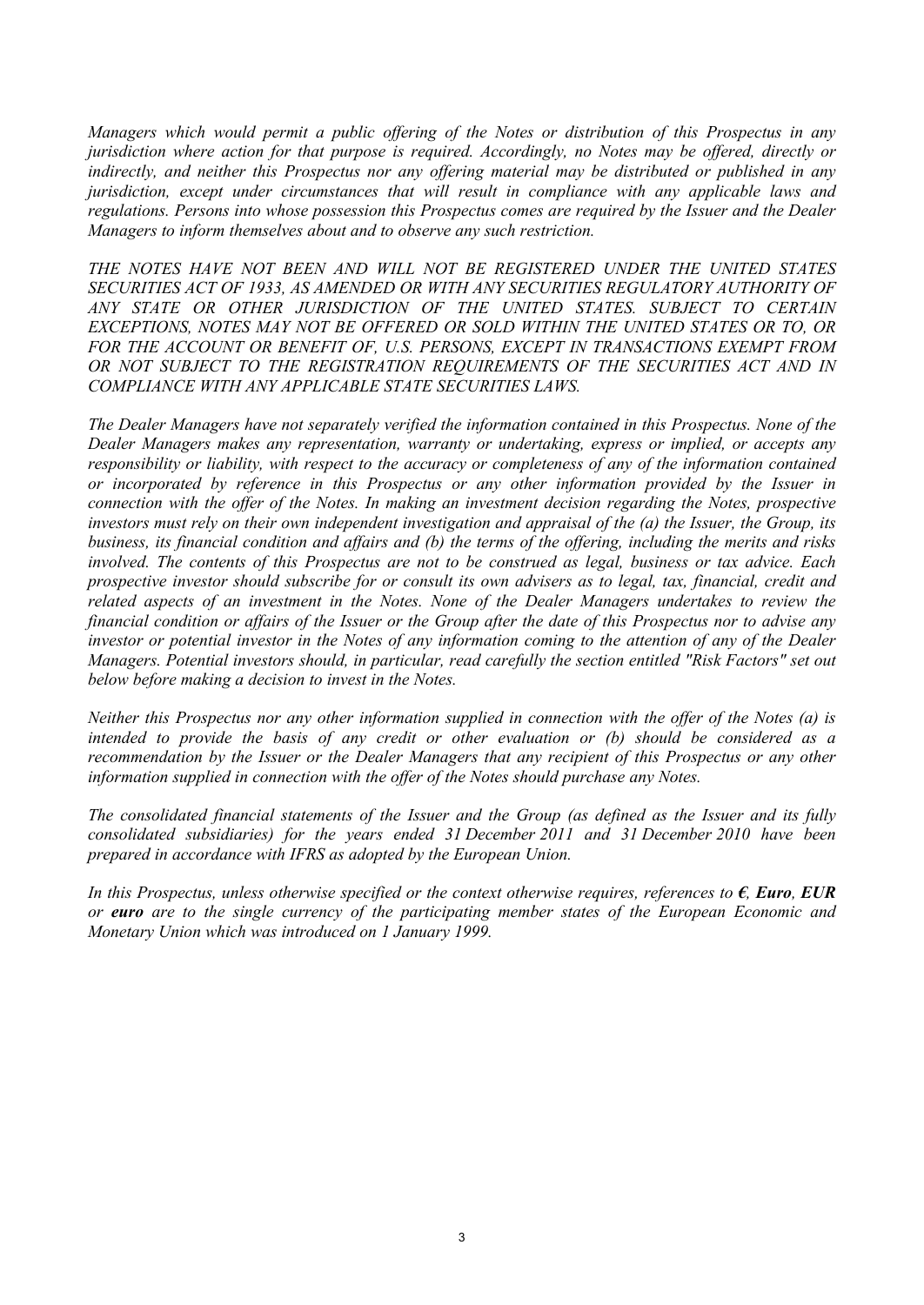#### **FORWARD-LOOKING STATEMENTS**

Certain statements contained herein are forward-looking statements including, but not limited to, statements with respect to the Issuer's business strategies, expansion and growth of operations, plans or objectives, trends in its business, competitive advantage and regulatory changes, based on certain assumptions and include any statement that does not directly relate to a historical fact or current fact. Forward-looking statements are typically identified by words or phrases such as, without limitation, "anticipate", "assume", "believe", "continue", "estimate", "expect", "foresee", "intend", "project", "anticipate", "seek", "may increase" and "may fluctuate" and similar expressions or by future or conditional verbs such as, without limitation, "will", "should", "would" and "could". Undue reliance should not be placed on such statements, because, by their nature, they are subject to known and unknown risks, uncertainties, and other factors and actual results may differ materially from any future results, performance or achievements expressed or implied by such forward-looking statements. Please refer to the section entitled "Risk Factors" below.

The Issuer expressly disclaims any obligation or undertaking to release publicly any updates or revisions to any forward-looking statement contained herein to reflect any change in the Issuer's expectations with regard thereto or any change in events, conditions or circumstances on which any such statement is based.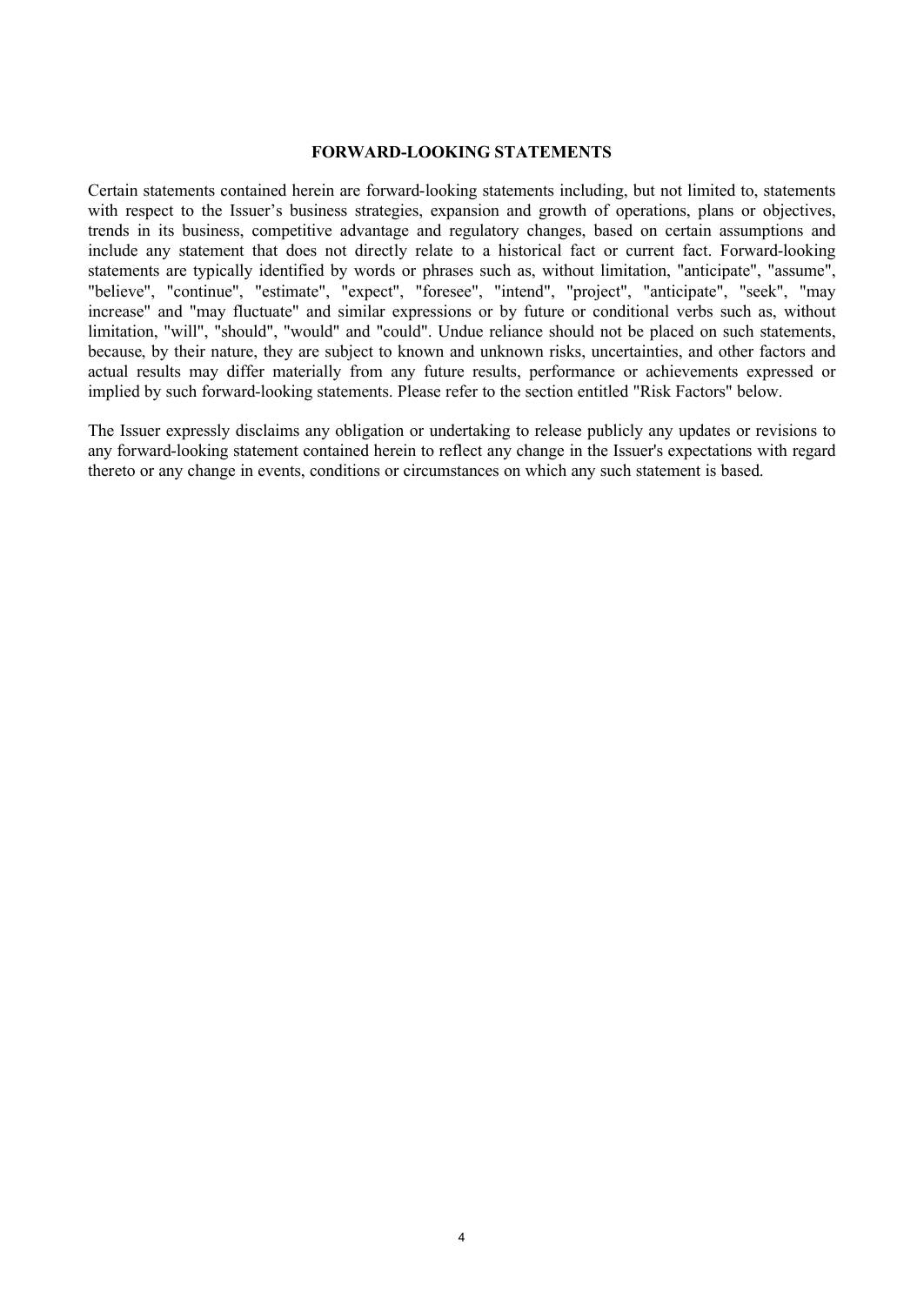## **TABLE OF CONTENTS**

## **Section**

# Page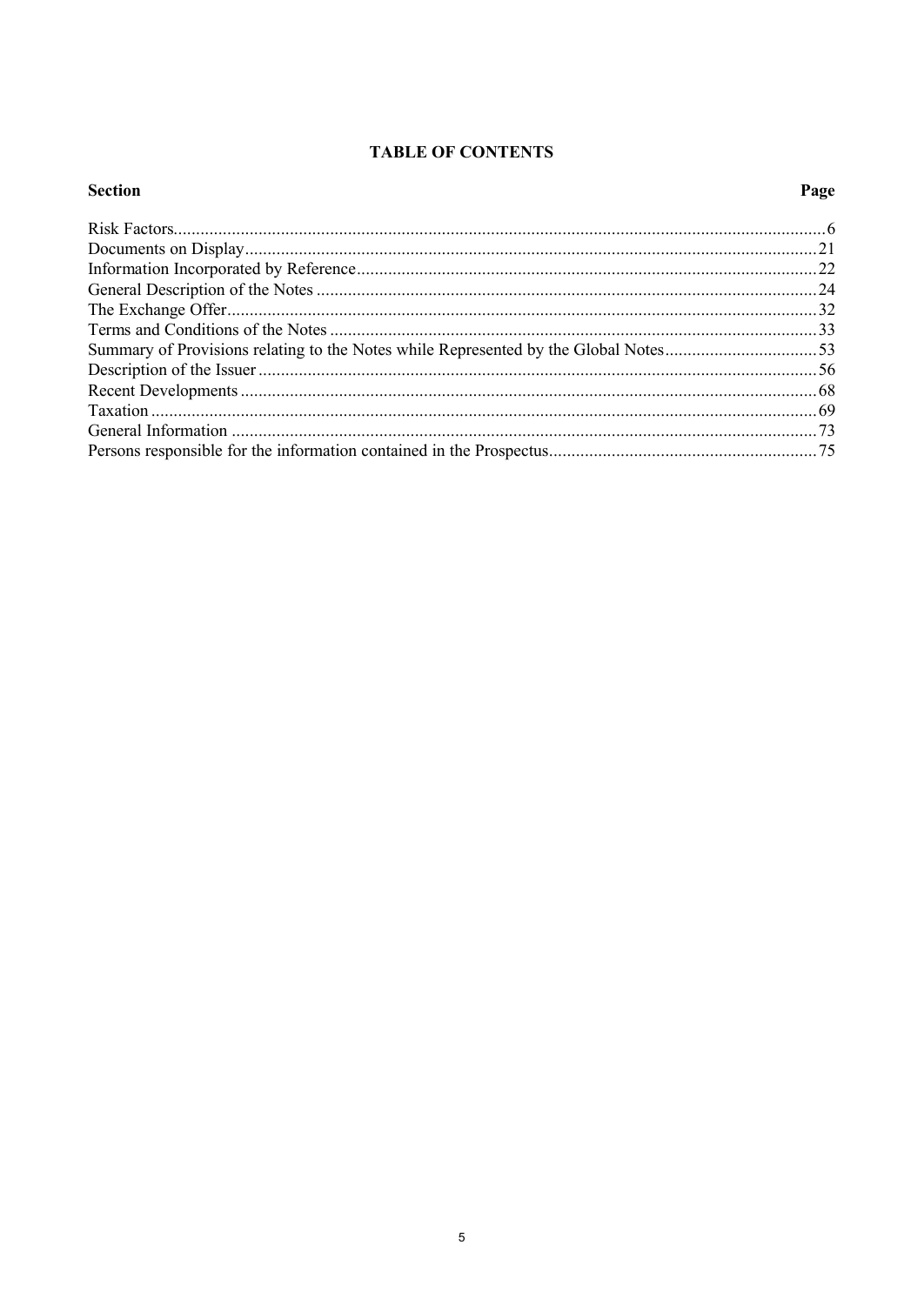## **RISK FACTORS**

*The Issuer believes that the following factors may affect its ability to fulfil its obligations under the Notes. All of these factors are contingencies which may or may not occur and the Issuer is not in a position to express a view on the likelihood of any such contingency occurring.*

*Factors which the Issuer believes may be material for the purpose of assessing the market risks associated with the Notes are also described below.*

*The Issuer believes that the factors described below represent the principal risks inherent in investing in the Notes, but the inability of the Issuer to pay interest, principal or other amounts on or in connection with the Notes may occur for other reasons and the Issuer does not represent that the statements below regarding the risks of holding the Notes are exhaustive. Prospective investors should read the entire Prospectus. The following is a disclosure of risk factors that are material to the Notes in order to assess the market risk associated with these Notes and risk factors that may affect the Issuer's ability to fulfil its obligations under the Notes. Prospective investors should consider these risk factors before deciding to purchase Notes. The following statements are not exhaustive. Prospective investors should consider all information provided in this Prospectus and consult with their own professional advisers if they consider it necessary. In addition, investors should be aware that the risks described may combine and thus intensify one another. The occurrence of one or more risks may have a material adverse effect on the own funds, the financial position and the operating result of the Issuer.*

*Each of the risks highlighted below could have a material adverse effect on the business, operations, financial conditions or prospects of the Issuer or the Group, which in turn could have a material adverse effect on the amount of principal and interest which investors will receive in respect of the Notes. In addition, each of the risks highlighted below could adversely affect the trading price of the Notes or the rights of investors under the Notes and, as a result, investors could lose some or all of their investment.* 

*Words and expressions defined in the section entitled "Terms and Conditions of the Notes" herein shall have the same meanings in this section.* 

*The order in which the following risks factors are presented is not an indication of the likelihood of their occurrence.*

## **RISK FACTORS RELATING TO THE ISSUER**

The occurrence of any of the risks described below may affect the Issuer's capacity to repay, and/or adversely affect the market price of the Notes and lead to Noteholders suffering loss when they sell their Notes. Investors are therefore at risk of losing all or part of their investment.

## **Financial risks**

La Mondiale and its Group is exposed to the following financial risks:

#### *Market risks*

The market risk affects the yield of the assets backing the core capital and technical provisions of the Issuer. Market levels and returns on investment constitute a significant part of the overall profitability of the Group and fluctuations in financial markets may have a material effect on operating results. Global debt and equity market have experienced historical levels of volatility and the outlook is uncertain. Any decline in the financial markets could have an adverse effect on the financial situation, operating results and cash flow of the Issuer.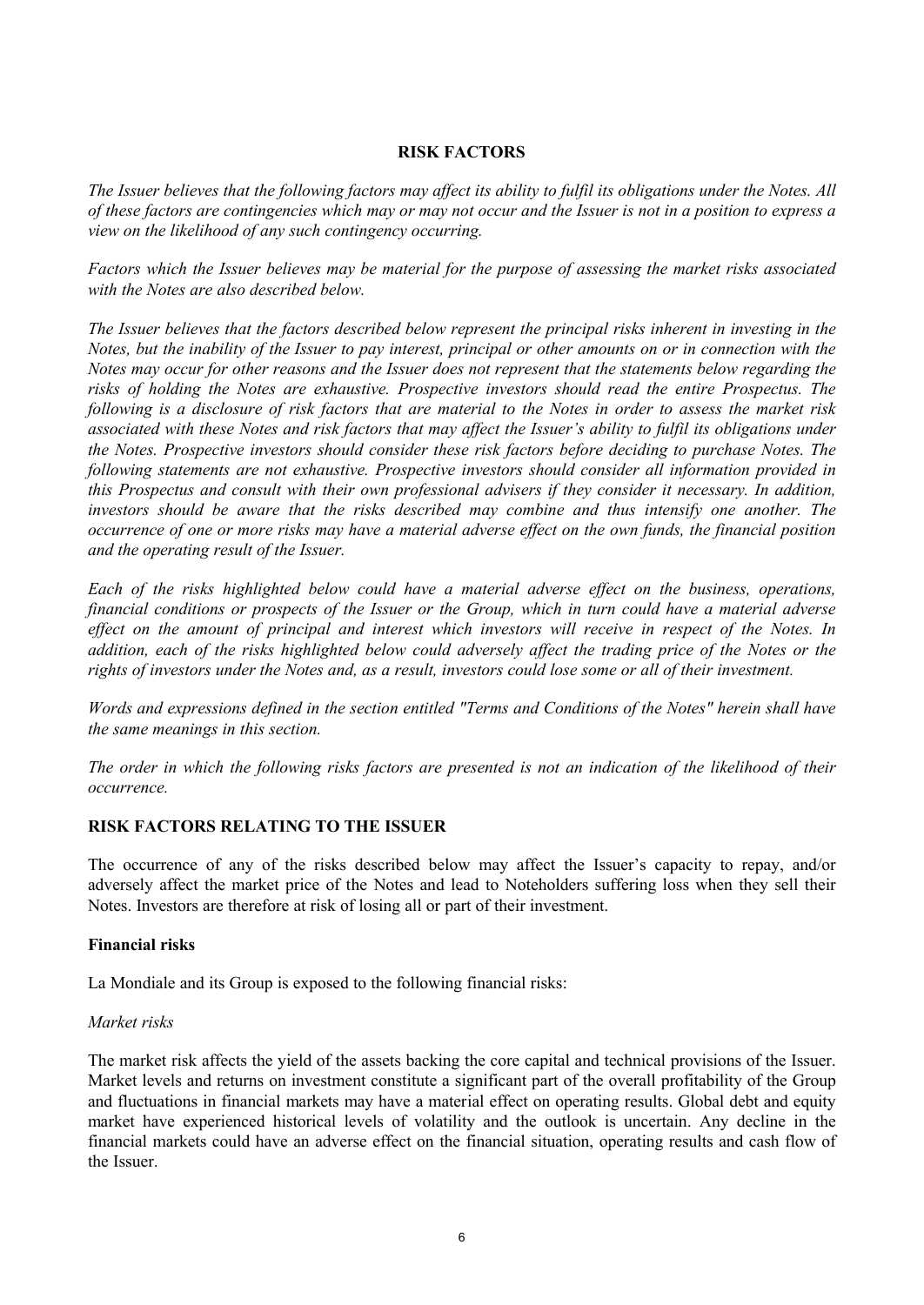Fluctuations in interest rates may affect the yields on and the market value of notes.

- · During periods when interest rates are going up, the price of fixed income securities tends to decrease and gains on sale of such securities are lower or losses greater.
- · If the interest rates are low for a long time, investment could be affected in a sense that it would not match the liability requirement.

Likewise, the yield on assets representing technical commitments is key in the definition of beneficiary participations attributed to the policy holders. Variations in interest rates and returns on equity markets may also have an impact on policy holders' behaviour. This phenomenon is particularly seen in our life insurance and savings business.

In addition, La Mondiale invests part of its assets in shares (the percentage of general assets invested in shares as at 31 December 2011 was 7%) which are generally exposed to volatility risks.

Investment risk on life insurance portfolios is sometimes borne by the policy holders in the case of unitlinked life insurance policies. In these cases, fluctuations of the price of underlying securities will directly or indirectly affect the financial results of the life insurance business operations. Furthermore such fluctuations could affect the solvency of the Group, in particular the level of unrealised gains eligible to cover the solvency margin requirement.

## *Currency risk*

This risk relates to the sensitivity of assets to changes in the currency in which assets are recorded on the balance sheet. La Mondiale mainly faces this risk since it holds assets denominated in U.S. dollars, Yen, Sterling, Swiss Francs and other currencies.

## *Credit risk*

La Mondiale is exposed to counterparty risk in its relations with third parties. La Mondiale is mainly exposed to credit risk through its financial assets, and securities lending. A default by any of its counterparties could have an effect on its financial situation.

A solvency default by a counterparty could generate significant liquidity problems and cause other institutions to default. Stability of such institutions depends greatly on the trends in the market, notably through credit and other financial flows linking these institutions together. This risk can adversely affect the financial intermediaries, banks and depositories with which La Mondiale operates daily which may therefore adversely affect its income, returns and solvency.

## *Liquidity risk*

There is a risk that La Mondiale cannot sell a financial asset at its true value or cannot sell it at all. La Mondiale also faces the risk that it cannot meet its obligations, such as being able to reimburse the policy holders requesting it.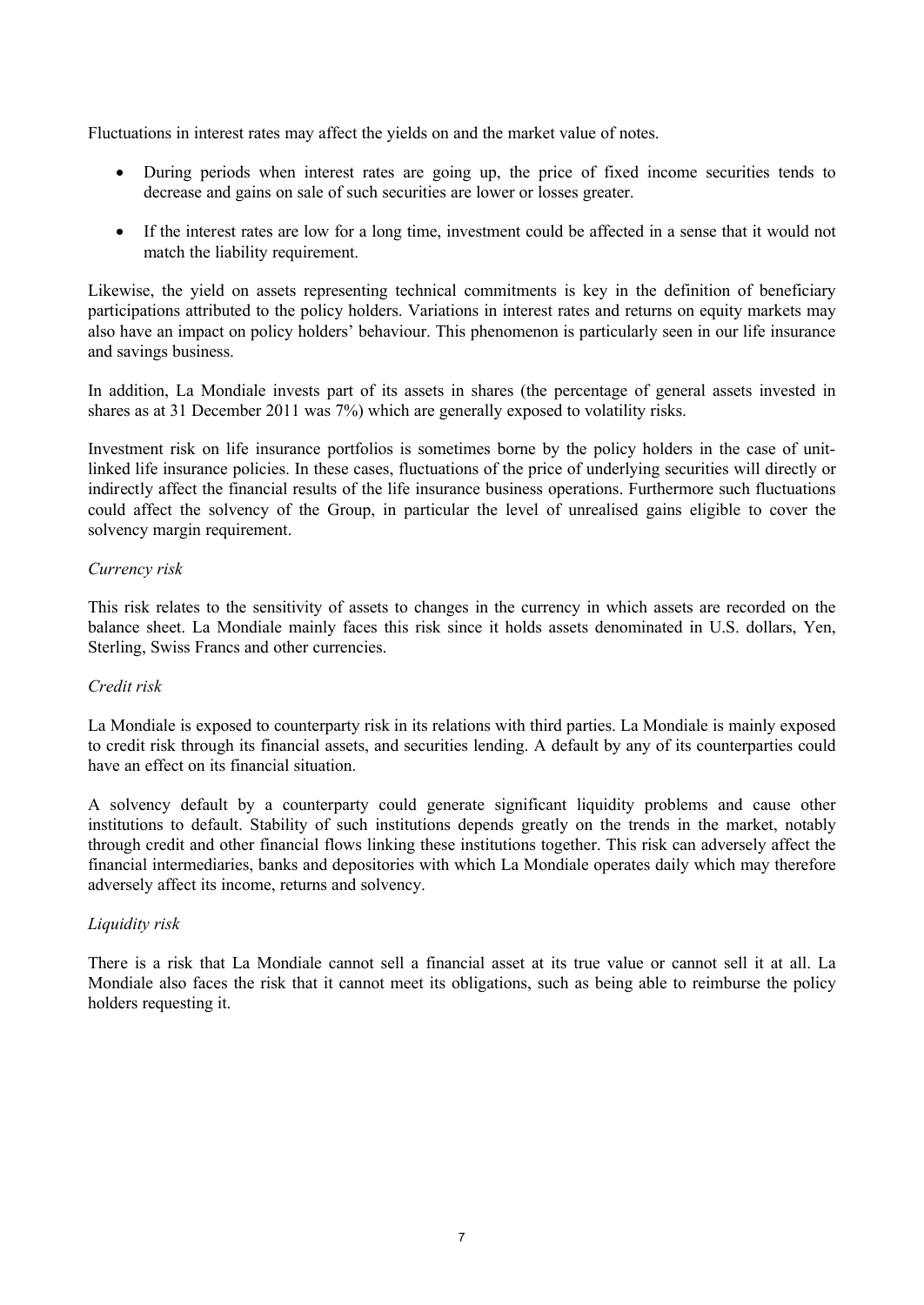## **Insurance risks**

The Group is exposed to the following insurance risks:

## *Pricing risk*

This risk may arise as a result of premiums being too low to meet the commitments (risk of wrong assessment of the characteristics of the policy holder risk, risk of wrong evaluation of the premium). The launch of new products or changes to existing products may lead to the occurrence of this type of risk.

## *Provision risk*

This risk may arise if insufficient provision is made to meet commitments due to poor assessment of available data, subsequent modification of the risk factors or inappropriate calculation parameters.

## *Disaster risk*

The risk for an insurer of the sudden occurrence of an incident involving very large claims or an accumulation of incidents due to a single event (for example, a pandemic risk).

## *Longevity, mortality and morbidity risk*

The company may be affected by significant change in statistics of longevity, mortality or morbidity of its policyholders.

## *Lapse and transfer risk*

The company may be affected by significant change in lapse of life insurance contracts or by transfer of group pension contracts to another insurer.

## *Reinsurance risk*

La Mondiale has exposure to its reinsurers through its reinsurance treaties. In such treaties, the other insurers assume part of the cost, losses and expenses associated with incidents, and losses whether or not carried over, in exchange for a proportion of the premiums. The ability to make a claim under, and the amount and cost of, the reinsurance depends on general market conditions and may vary significantly. Any decrease in the amount of reinsurance cover purchased will increase the risk of loss for La Mondiale. When reinsurance is put in place, La Mondiale remains liable for transferred risks if the reinsurer does not fulfil its obligations. Default by a reinsurer could therefore affect La Mondiale's profits and financial situation.

## **Operational risks**

The Group defines operational risk as the risk of loss due to inappropriate or failure of procedures, individuals or systems or loss resulting from external events.

Operational risks can be classified into the following categories:

- · Risk of internal or external fraud: from an employee or a third party, whether a customer, a beneficiary or a partner. La Mondiale has introduced controls and procedures in the most vulnerable areas.
- · Human resources and skills risk: this relates to the inadequacy between the available skills and the needs (key-men, training), errors in setting hiring, salaries and careers management policies, social relations in relation to employees representation or negotiation processes.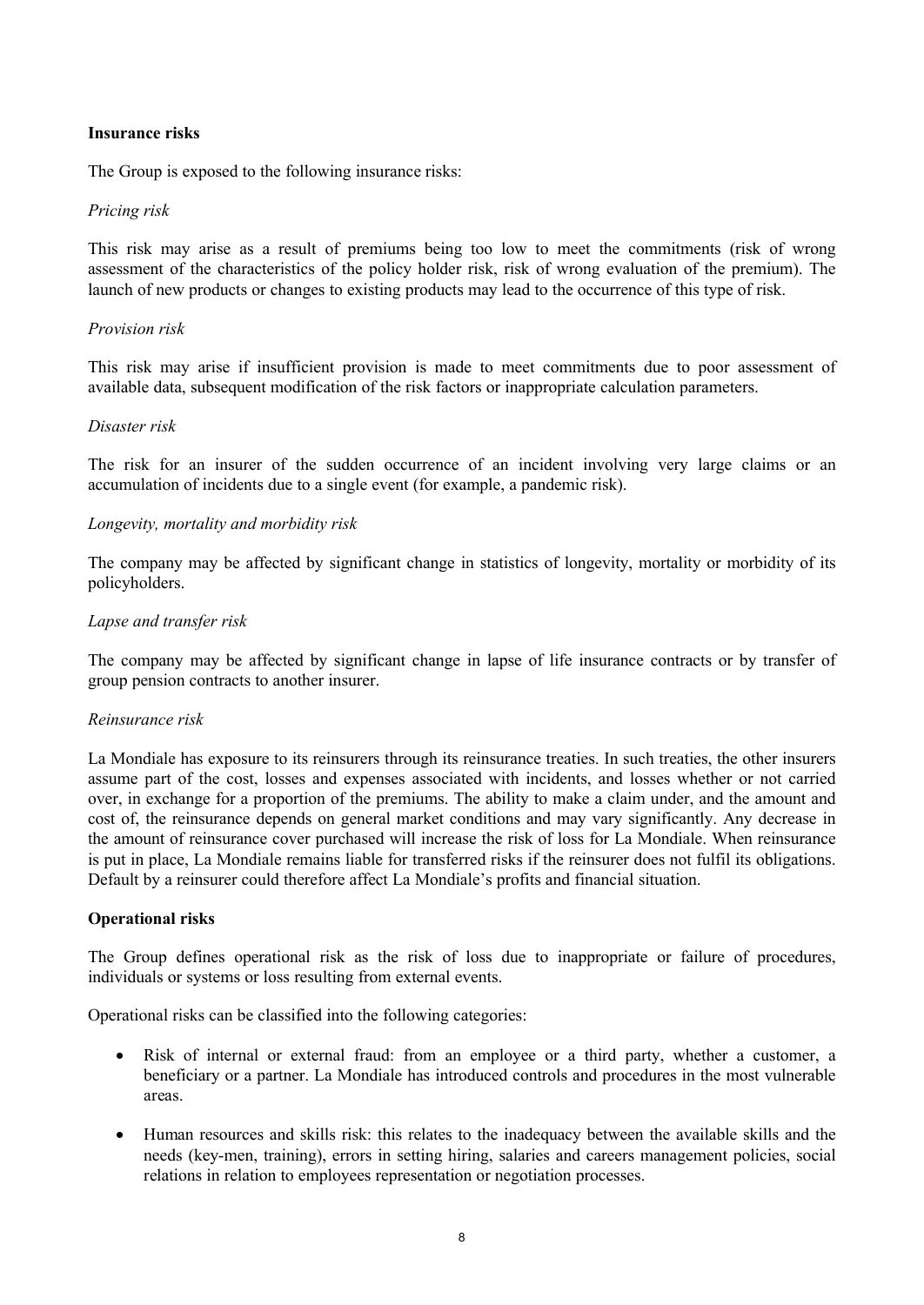- The risks relating to information systems which include risks relating to the planning of systems development, risk of design, development and maintenance of applications, risks attached to the use of applications and softwares.
- · Risks attached to the conduct of operations: information reliability, compliance of procedures, reliability of deliverables, human errors and monitoring of activities.
- Risks relating to operational organisation: this relates to the inadequacy between the strategy and the organisation of the Issuer, the inefficiency of defined processes or inappropriate definition of interfaces.
- Security risks: continuity and resuming activities (establishment of a business continuity plan), security relating to information systems, goods and individuals.
- · Risks relating to outsourcing and suppliers: dysfunction or termination of commercial relations with a sub-contractor, contractualisation and compliance of obligations.
- · Commercial and partnership risks: risks regarding the default of a partner, the sharing of responsibilities, commissioning, products distribution, knowledge of clients' needs and ethics.
- Development risks: adequacy between offer and the market, internal or external growth, risks relating to external communications.
- Risks relating to the sector: risks regarding competition or the evolution of the sector, reputational risks relating to relations with clients and third parties.
- · Risks relating to professional conduct: failure to comply with professional conducts when dealing with clients. La Mondiale closely follows and has implemented the ethical principles of the *Fédération Française des Sociétés d'Assurance and the Autorité des marchés financiers*.
- · Risks relating to anti-money laundering: La Mondiale has set up anti-money laundering policies in order to efficiently prevent money laundering. New regulations in 2009 have led the Group to update and adjust their internal policies in that respect.
- · Insurance and risk hedging: La Mondiale has set up and periodically updates an insurance program to protect its assets. Subscribed insurance policies relate to insurances regarding damage to goods, civil liability insurances and individuals insurances. The subscribed insurances and levels of selfinsurance vary depending on the activities, the size and claim rates of the related entities.

## **The risk management policies, procedures and methods may leave La Mondiale exposed to unforeseen or unidentified risks.**

The Group has engaged significant resources to develop evaluation policies, procedures and methods to manage operational, liquidity, credit and market risks and plans to continue making efforts in this direction in the future.

However the Group's risk management strategies and techniques may not be entirely effective in mitigating exposure to risk in all market environments or against all types of risks, including those risks that the Group has not yet identified or anticipated.

If potential or existing customers believe that the risk management procedures and policies of the Group are not appropriate, the Issuer's reputation as well as its revenues and profits may be adversely affected.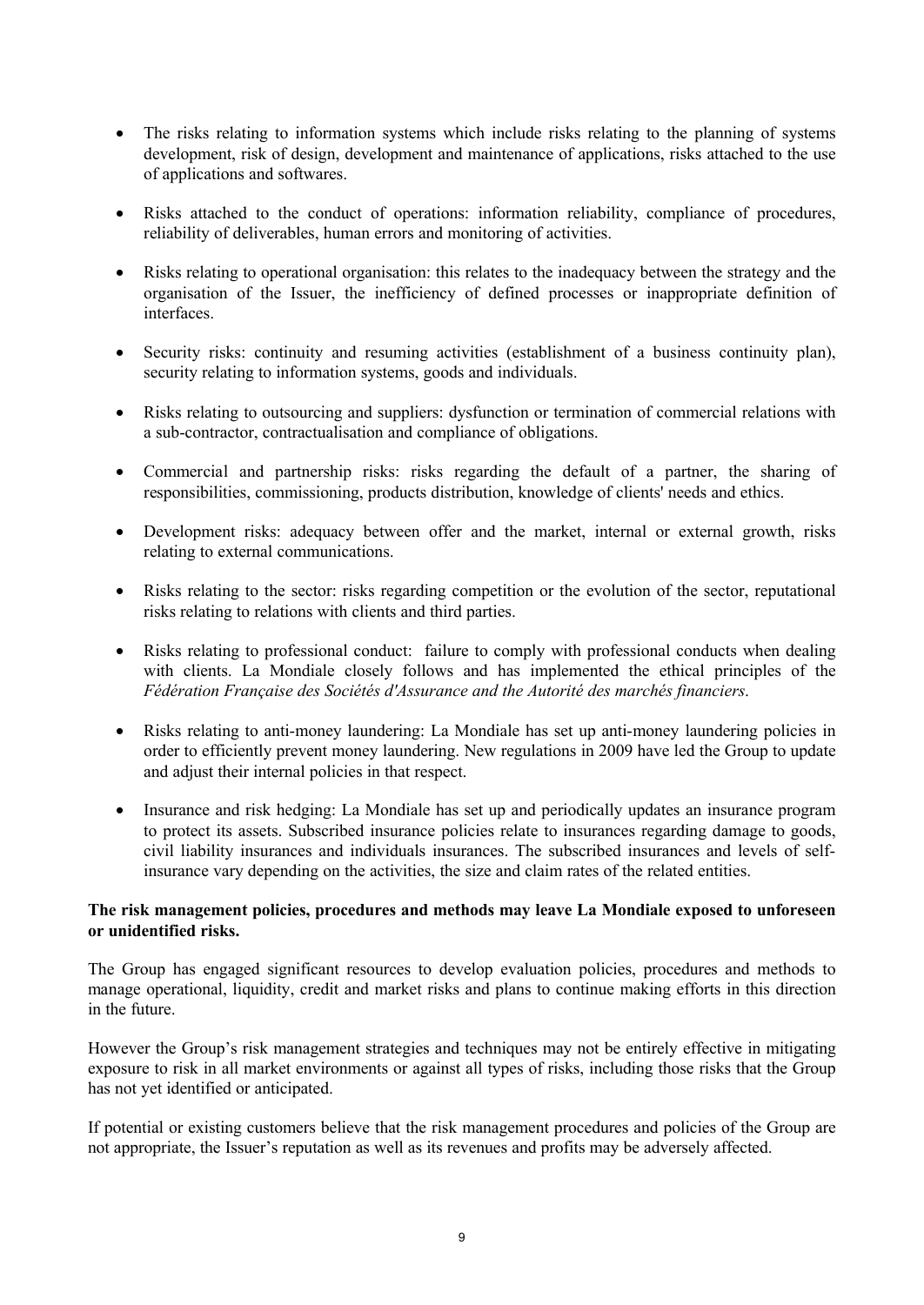### **Other strategic or environmental risks**

## **A downgrade in our rating may increase policy cancellations and non-renewals, adversely affect relationships with distributors and negatively impact new business.**

The insurer financial strength rating of La Mondiale is an important factor in establishing and maintaining our competitive position. The rating agency regularly reviews our rating. Future downgrades in the rating (or the potentiality of such a downgrade) could, among other things, materially increase the number of policy cancellations and non-renewals, adversely affect relationships with the distributors of our products and services, including new sales of our products, and negatively impact the level of our premiums and adversely affect our ability to obtain reinsurance at reasonable prices or at all. This could adversely affect our businesses, financial condition, results of operations and our cost of capital.

### **Changes in government policy, regulation or legislation in the countries in which La Mondiale operates may affect our profitability.**

La Mondiale is subject to extensive regulation and supervision in the jurisdictions in which it does business. This includes, notably, matters relating to licensing and examination, rate setting, trade practices, policy reforms, limitations on the nature and amount of certain investments, underwriting and claims practices, mandated participation in shared markets and guarantee funds, adequacy of our claims provisions, capital and surplus requirements, insurer solvency, transactions between affiliates, the amount of dividends that may be paid and underwriting standards. Such regulation and supervision is primarily for the benefit and protection of policyholders and not for the benefit of investors. In some cases, regulation in one country may affect business operations in another country. As the amount and complexity of these regulations increase, the cost of compliance and the risk of non-compliance will also increase. If La Mondiale does not meet regulatory or other requirements, La Mondiale may suffer penalties including fines, suspension or cancellation of our insurance licenses which could adversely affect our ability to do business. In addition, significant regulatory action against us could have material adverse financial effects, cause significant reputational harm or harm our business prospects.

In addition, La Mondiale may be adversely affected by changes in governmental policy or legislation applying to companies in the insurance industry. These changes include possible changes in regulations covering pricing and benefit payments for certain statutory classes of business, the deregulation and nationalization of certain classes of business, the regulation of selling practices, the regulations covering policy terms and the imposition of new taxes and assessments or increases in existing taxes and assessments. Regulatory changes may affect our existing and future businesses by, for example, causing customers to cancel or not renew existing policies or requiring us to change our range of products or to provide certain products (such as terrorism or flood cover where it is not already required) and services, redesign our technology or other systems, retrain our staff, pay increased tax or incur other costs. It is not possible to determine what changes in governmental policy or legislation will be adopted in any jurisdiction in which La Mondiale operates and, if so, what form they will take or in what jurisdictions they may occur. Insurance laws or regulations that are adopted or amended may be more restrictive than our current requirements, may result in higher costs or limit our growth or otherwise adversely affect our operations.

## **Significant legal proceedings and litigation may adversely affect our business, financial condition and results of operations.**

All insurance companies are exposed to litigation relating to claims on policies they underwrite. Accordingly, La Mondiale is currently involved in such legal proceedings relating to claims lodged by policyholders, some of which involve claims for substantial damages and other relief. Judicial decisions may expand coverage beyond our pricing and reserving assumptions by widening liability on our policy wording or by restricting the application of policy exclusions. There can be no assurance that the outcome of any of our judicial proceedings will be covered by our existing provisions for outstanding claims or our reinsurance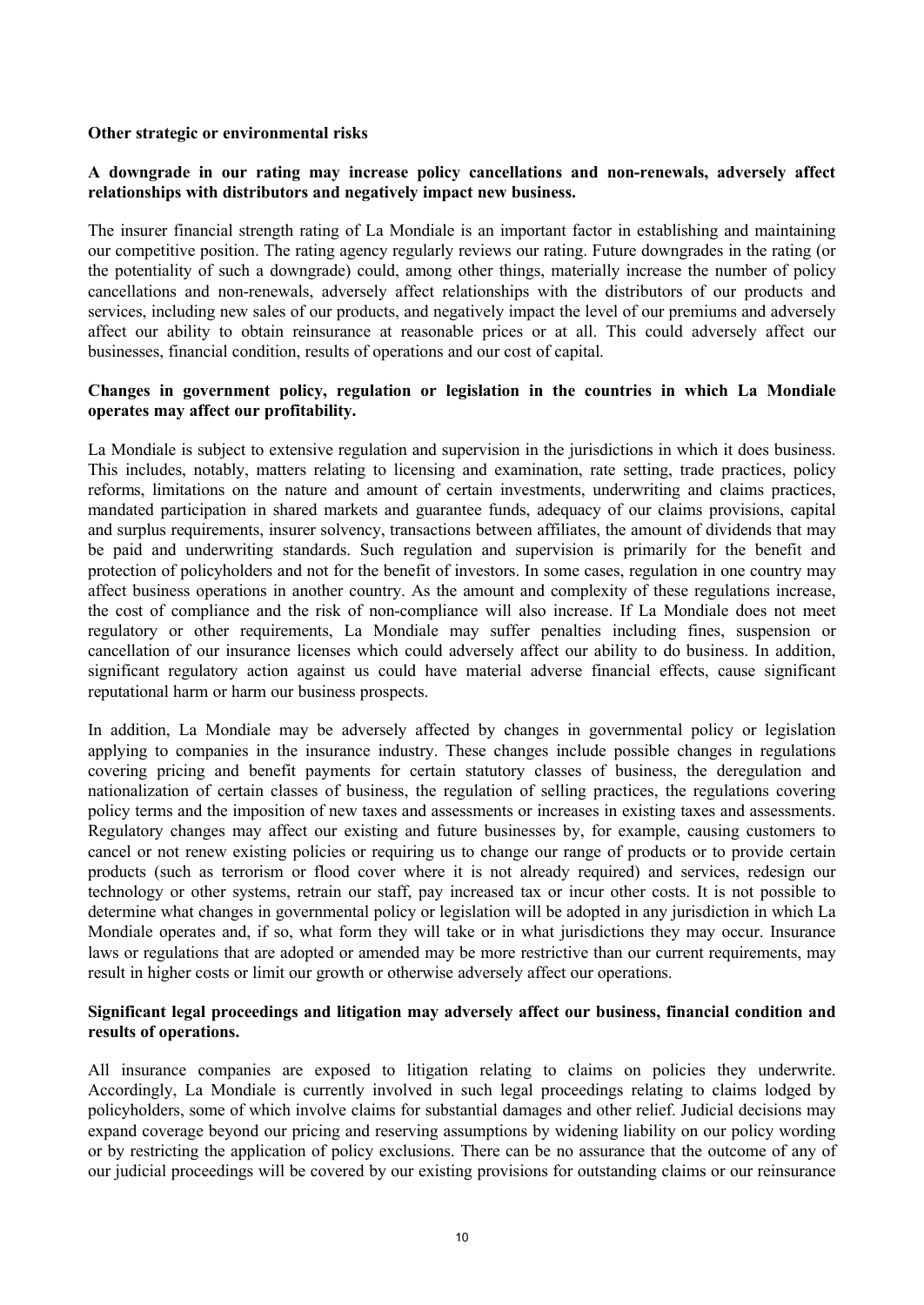protections or that litigation would not otherwise have a material adverse effect on our businesses, financial condition and results of operations.

## **Changes in tax laws and regulations, including elimination of tax benefits for our products, may adversely affect sales of our insurance and investment advisory products, and also impact our deferred tax assets and liabilities.**

Changes to tax laws may affect the attractiveness of certain of our products, which currently have favourable tax treatment. From time to time, governments in the jurisdictions in which La Mondiale operates, consider or implement proposals for changes in tax law that could adversely affect the attractiveness of the insurance, asset management and other products La Mondiale offers. In addition, changes in tax laws or regulations or an operating performance below currently anticipated levels may lead to an impairment of deferred tax assets, in which case La Mondiale could be obligated to write off certain tax assets. Tax assets may also need to be written down if certain assumptions of profitability prove to be incorrect, as losses incurred for longer than expected will make it more unlikely that La Mondiale would be able to use our tax assets. Any such changes could be detrimental to our results of operations, financial condition and liquidity, and could impact the costs and profitability or our transactions.

## **Our businesses, and therefore our results of operation, financial condition and liquidity may be adversely affected by the disruption in the global financial markets.**

Global credit and equity markets experienced extreme disruption from 2007 to 2011, particularly in the United States and Europe, and these markets have not fully recovered. This disruption included greater volatility, significantly less liquidity, widening of credit spreads and a lack of price transparency in certain markets. These conditions resulted in the failure of a number of financial institutions and unprecedented action by governmental authorities and central banks around the world. Recently, there have been concerns over access to capital markets and the solvency of certain European Union member states, including Greece, Spain, Portugal, Ireland, Italy and Cyprus, unrest in the Middle East and North Africa, which has led to higher oil prices, and market volatility. If disruption to the global financial markets continues, it could adversely affect our business, financial condition, results of operations and profitability in future periods. In addition, companies in our industry have become subject to increased litigation and regulatory and governmental scrutiny as a result of these events.

## **The European Union is currently in the process of introducing a new regime governing solvency requirements, technical reserves, and other requirements for insurance companies, the effect of which is uncertain**

The European Union is in the process of developing and implementing a new regime in relation to solvency requirements and other matters, affecting the financial strength of insurers (**Solvency II**) within each Member State. It is intended that the new regime for insurers domiciled in the European Union will inter alia apply more risk sensitive standards to capital requirements and will effect a full revision of the insurance industry's solvency framework, prudential regime and supervision mechanisms.

The European Parliament and Council of the European Union approved the directive containing the framework principles of Solvency II on 22 April and 10 November 2009, respectively. This directive will be amended by the Omnibus II directive which will introduce transitional measures. At present, it is expected that the regime will become binding on insurers within each Member State from 1 January 2014, although it is likely that these timelines may not be achieved. The Commission is expected to publish the "level two" implementing measures and "level three" guidance in 2013, and possibly in 2014, and implementation of Solvency II by the European Union Member States could be postponed until 2015 - 2016.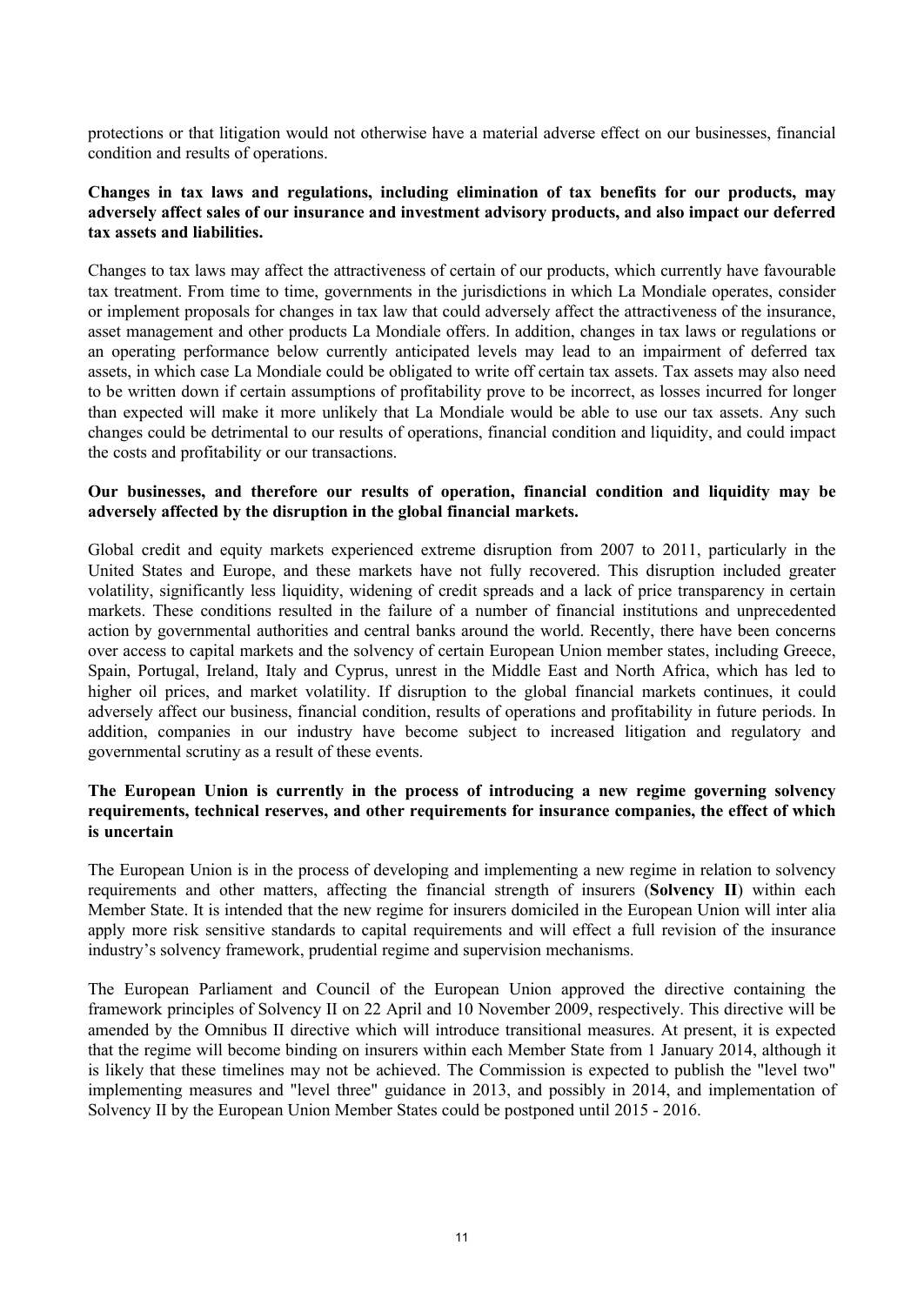While the overall intention and process for implementing Solvency II are known, the future landscape of EU solvency regulation is still evolving, and the precise interpretation of the rules is still being developed. At this stage, significant uncertainties with respect to some of the implementing measures remain.

There is a continuing risk that the effect of the final measures adopted could depart from the initial objective of the directive and end up more focused on prudence driven principles which could be adverse for the Issuer or its Group in many respects including potentially imposing a significant increase in the capital required to support existing business. Further, Solvency II may have a pro-cyclical effect on insurers and increase the impact of any existing or future crisis on the Issuer's solvency.

## *Sociétés de Groupe d'Assurance Mutuelle (SGAM)*

La Mondiale is a member of a mutual insurance groups taking the form of a *Société de Groupe d'Assurance Mutuelle* (SGAM) together with AG2R Prévoyance under which it has committed to financial solidarity with the members of the SGAM as described under "Description of the Issuer". There is a management organisation for all the members of the SGAM and means are shared between them (e.g. management, IT, support functions, sales network.) La Mondiale's financial position and solvency could be affected should it be requested to participate in such financial solidarity. That solidarity is capped to a maximum amount of 10% of La Mondiale's consolidated equity capital, as long as it does not prevent La Mondiale from fulfilling its regulatory requirements.

## **RISK FACTORS RELATING TO THE NOTES**

## **1. General Risks relating to the Notes**

## *Independent review and advice*

Each prospective investor in the Notes must determine, based on its own independent review and such professional advice as it deems appropriate under the circumstances, that its acquisition of the Notes is fully consistent with its financial needs, objectives and condition, complies and is fully consistent with all investment policies, guidelines and restrictions applicable to it and is a fit, proper and suitable investment for it, notwithstanding the clear and substantial risks inherent in investing in or holding the Notes.

Each prospective investor should consult its own advisers as to legal, tax and related aspects of an investment in the Notes. A prospective investor may not rely on the Issuer or the Dealer Managers or any of their respective affiliates in connection with its determination as to the legality of its acquisition of the Notes or as to the other matters referred to above.

## *The Notes may not be a suitable investment for all investors*

Each potential investor in the Notes must determine the suitability of that investment in light of its own circumstances. In particular, each potential investor should:

- (i) have sufficient knowledge and experience to make a meaningful evaluation of the Notes, the merits and risks of investing in the Notes and the information contained or incorporated by reference in this Prospectus or any applicable supplement;
- (ii) have access to, and knowledge of, appropriate analytical tools to evaluate, in the context of its particular financial situation, an investment in the Notes and the impact the Notes will have on its overall investment portfolio;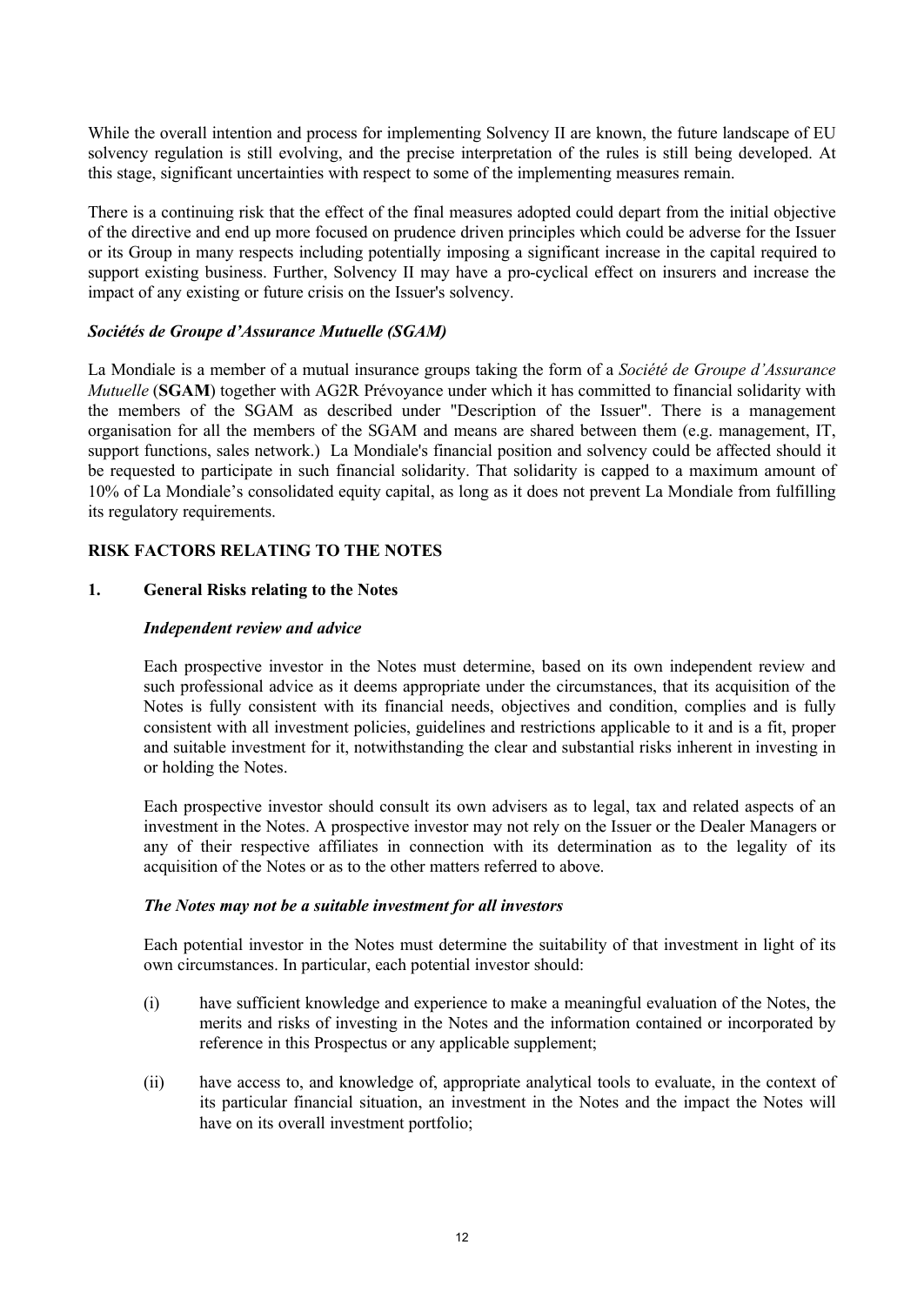- (iii) have sufficient financial resources and liquidity to bear all of the risks of an investment in the Notes, including where the currency for principal or interest payments is different from the potential investor's currency;
- (iv) understand thoroughly the terms of the Notes and be familiar with the behaviour of any relevant indices and financial markets; and
- (v) be able to evaluate (either alone or with the help of a financial adviser) possible scenarios for economic, interest rate and other factors that may affect its investment and its ability to bear the applicable risks.

The Notes are complex financial instruments. Sophisticated institutional investors generally purchase complex financial instruments as part of a wider financial structure rather than as stand alone investments. They purchase complex financial instruments as a way to reduce risk or enhance yield with an understood, measured, appropriate addition of risk to their overall portfolios. A potential investor should not invest in the Notes unless it has the expertise (either alone or with a financial adviser) to evaluate how the Notes will perform under changing conditions, the resulting effects on the value of the Notes and the impact this investment will have on the potential investor's overall investment portfolio.

## *Legality of purchase*

Neither the Issuer, the Dealer Managers nor any of their respective affiliates has or assumes responsibility for the lawfulness of the acquisition of the Notes by a prospective investor, whether under the laws of the jurisdiction of its incorporation or the jurisdiction in which it operates (if different), or for compliance by that prospective investor with any law, regulation or regulatory policy applicable to it.

## *Modification, waivers and substitution*

The Terms and Conditions of the Notes contain provisions for calling meetings of Noteholders to consider matters affecting their interests generally. These provisions permit defined majorities to bind all Noteholders including Noteholders who did not attend or were not represented at the relevant meeting and Noteholders who voted in a manner contrary to the majority.

## *Regulatory and legal investment considerations may restrict certain investments*

The investment activities of certain investors are subject to legal investment laws and regulations, or review or regulation by certain authorities. Each potential investor should consult its legal advisers to determine whether and to what extent (1) the Notes are legal investments for it, (2) the Notes can be used as collateral for various types of borrowing and (3) other restrictions apply to its purchase or pledge of any Notes. Financial institutions should consult their legal advisers or the appropriate regulators to determine the appropriate treatment of the Notes under any applicable risk-based capital or similar rules.

## *Taxation*

Potential purchasers and sellers of the Notes should be aware that they may be required to pay taxes or other documentary charges or duties in accordance with the laws and practices of the country where the Notes are transferred or other jurisdictions. In some jurisdictions, no official statements of the tax authorities or court decisions may be available for financial instruments such as the Notes. Potential investors are advised not to rely upon such tax summary contained in this Prospectus but should ask for their own tax adviser's advice on their individual taxation with respect to the acquisition, holding, sale and redemption of the Notes. Only this adviser is in a position to duly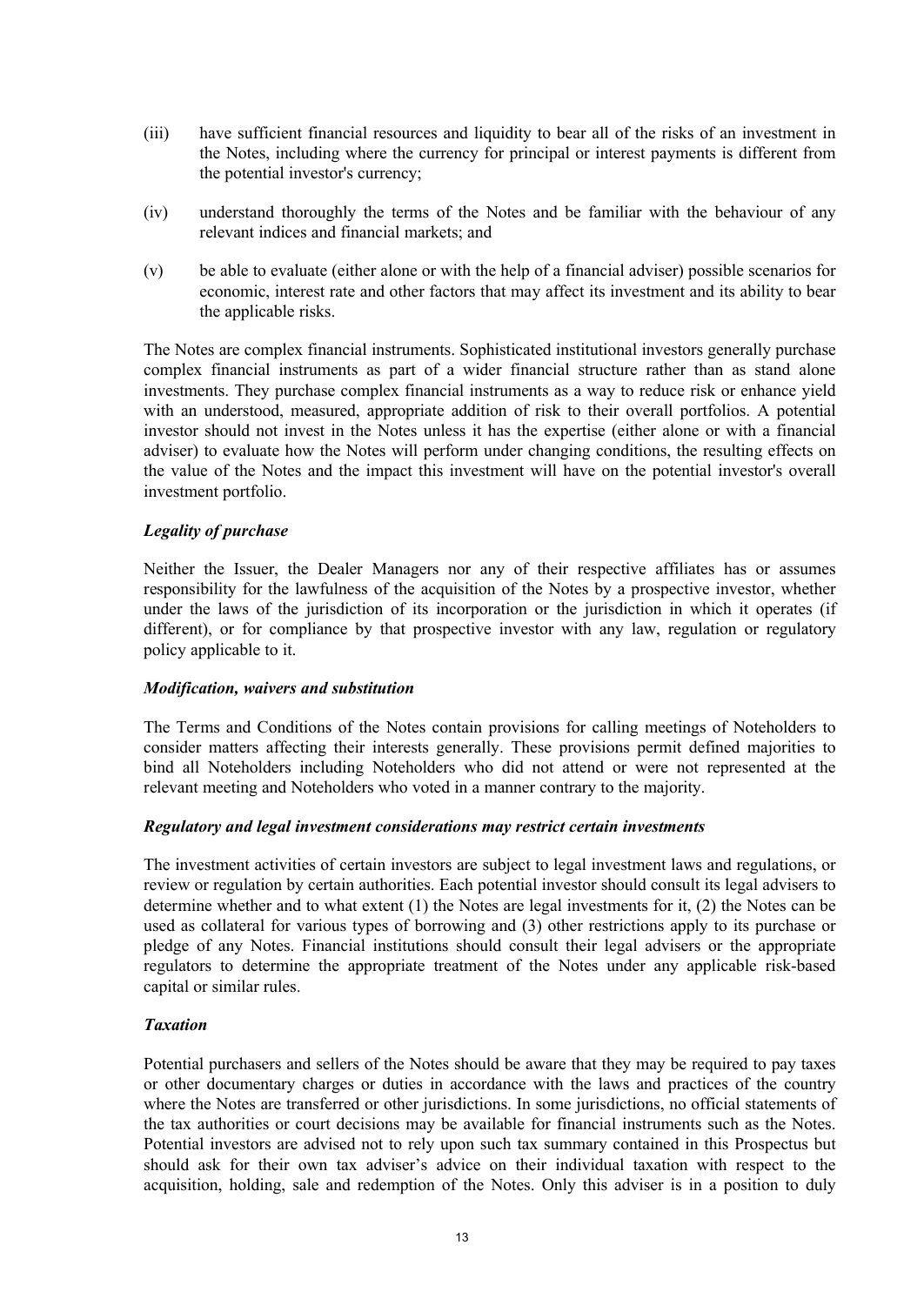consider the specific situation of the potential investor. This investment consideration has to be read in connection with the taxation sections of this Prospectus.

### *U.S. Foreign Account Tax Compliance Act Withholding*

The U.S. "Foreign Account Tax Compliance Act" (or "**FATCA**") imposes a new reporting regime and, potentially, a 30% withholding tax with respect to (i) certain payments from sources within the United States, (ii) "foreign passthru payments" made to certain non-U.S. financial institutions that do not comply with this new reporting regime, and (iii) payments to certain investors that do not provide identification information with respect to interests issued by a participating non-U.S. financial institution. The Issuer is classified as a financial institution for these purposes. If an amount in respect of such withholding tax were to be deducted or withheld from interest, principal or other payments made in respect of the Notes, neither the Issuer nor any paying agent nor any other person would, pursuant to the conditions of the Notes, be required to pay additional amounts as a result of the deduction or withholding. As a result, investors may receive less interest or principal than expected. Prospective investors should refer to the section "*Taxation* – *U.S. Foreign Account Tax Compliance Act*."

### *EU Savings Directive*

On 3 June 2003, the European Council of Economics and Finance Ministers adopted a directive 2003/48/EC on the taxation of savings income under the form of interest payments (the **Savings Directive**). The Savings Directive requires Member States, to provide to the tax authorities of other Member States details of payments of interest and other similar income made by a paying agent located within their jurisdiction to an individual resident in that other Member State and to certain limited types of entities established in that other Member State, except that, for a transitional period, Luxembourg and Austria will instead withhold an amount on interest payments unless the relevant beneficial owner elects otherwise and authorises the paying agent to disclose the above information (see "Taxation"). The European Commission has proposed certain amendments to the Savings Directive which may, if implemented, amend or broaden the scope of the requirements described above.

Pursuant to the Terms and Conditions of the Notes, if a payment were to be made or collected through a Member State which has opted for a withholding system under the Savings Directive and an amount of, or in respect of, tax is withheld from that payment, neither the Issuer nor any Paying Agent nor any other person would be obliged to pay additional amounts with respect to any Note, as a result of the imposition of such withholding tax. In addition, the Issuer will be required to maintain a Paying Agent in a Member State that will not be obliged to withhold or deduct tax pursuant to the Savings Directive.

#### *Change of law*

The Terms and Conditions of the Notes are based on English and French laws in effect as at the date of this Prospectus. No assurance can be given as to the impact of any possible judicial decision or change in French laws or administrative practice or in the official application or interpretation of French law after the date of this Prospectus.

#### *French insolvency law*

Under French insolvency law, holders of debt securities are automatically grouped into a single assembly of holders (the **Assembly**) in order to defend their common interests if a preservation procedure (*procédure de sauvegarde*), an accelerated financial preservation procedure (*procédure de*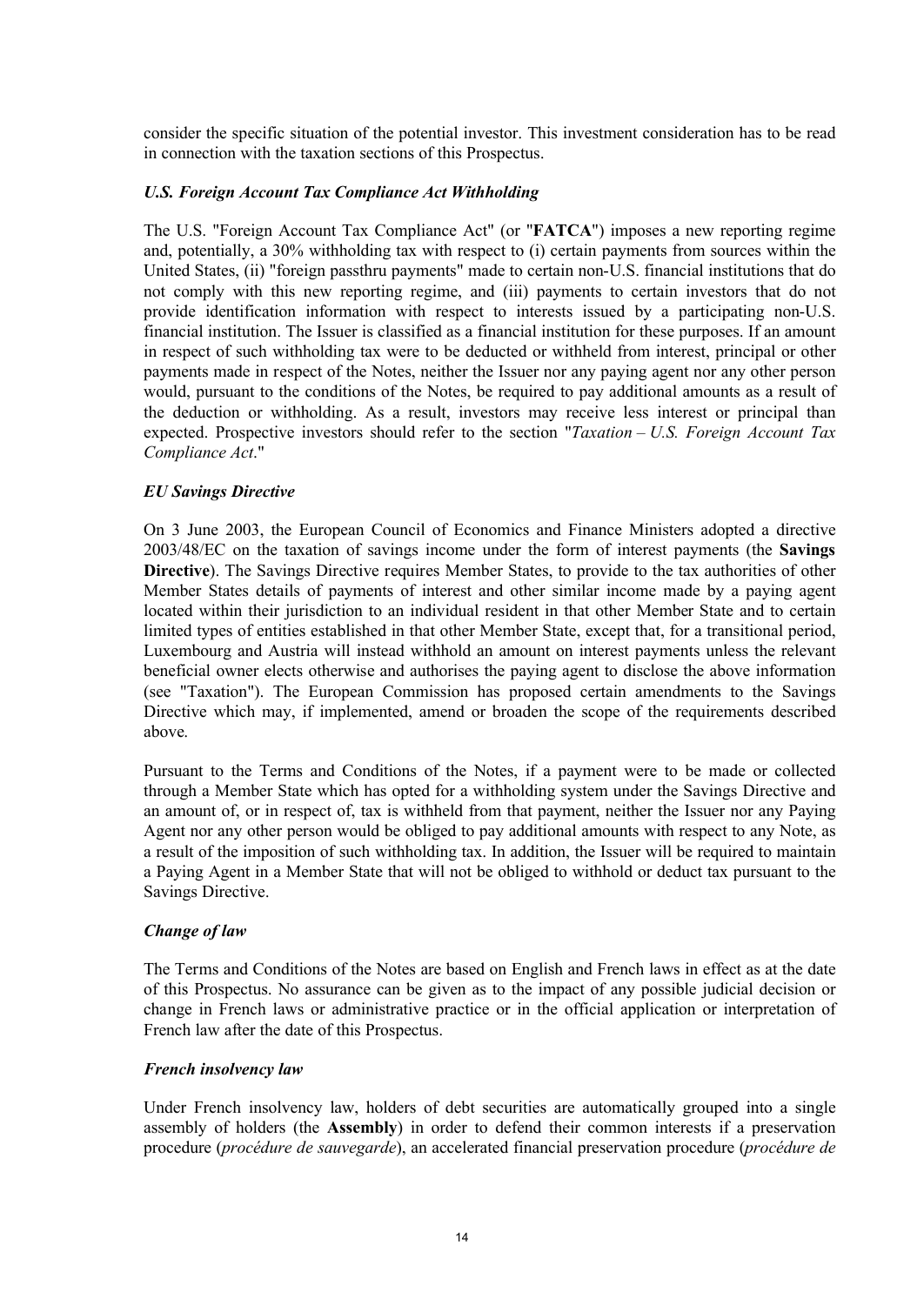*sauvegarde financière accélérée*) or a judicial reorganisation procedure (*procédure de redressement judiciaire*) is opened in France with respect to the Issuer.

The Assembly comprises holders of all debt securities issued by the Issuer (including the Notes) and regardless of their governing law.

The Assembly deliberates on the draft safeguard plan (*projet de plan de sauvegarde*), draft accelerated financial safeguard plan (*projet de plan de sauvegarde financière accélérée*) or judicial reorganisation plan (*projet de plan de redressement*) applicable to the Issuer and may further agree to:

- increase the liabilities (*charges*) of holders of debt securities (including the Noteholders) by rescheduling and/or writing-off debts;
- establish an unequal treatment between holders of debt securities (including the Noteholders) as appropriate under the circumstances; and/or
- decide to convert debt securities (including the Notes) into shares or securities that give or may give access to share capital.

Decisions of the Assembly will be taken by a two-third majority (calculated as a proportion of the debt securities held by the holders attending such Assembly or represented thereat). No quorum is required on convocation of the Assembly.

For the avoidance of doubt, the provisions relating to the Representation of the Noteholders described in the Terms and Conditions of the Notes set out in this Prospectus will not be applicable in these circumstances.

## *Liquidity risks and market value of the Notes*

The development or continued liquidity of any secondary market for the Notes will be affected by a number of factors such as general economic conditions, political events in France or elsewhere, including factors affecting capital markets generally and the stock exchanges on which the Notes or the reference rate are traded, the financial condition and the creditworthiness of the Issuer and/or the Group, and the value of any applicable reference rate, as well as other factors such as the complexity and volatility of the reference rate, the method of calculating the return to be paid in respect of such Notes, the outstanding amount of the Notes, any redemption features of the Notes and the level, direction and volatility of interest rates generally. Such factors also will affect the market value of the Notes. Therefore, investors may not be able to sell their Notes easily or at prices that will provide them with a yield comparable to similar investments that have a developed secondary market, and in extreme circumstances such investors could suffer loss of their entire investment.

#### *An active trading market for the Notes may not develop*

There can be no assurance that an active trading market for the Notes will develop, or, if one does develop, that it will be maintained. If an active trading market for the Notes does not develop or is not maintained, the market or trading price and liquidity of the Notes may be adversely affected. The Issuer or its subsidiaries are entitled to buy the Notes, which shall then be cancelled or caused to be cancelled, and to issue further Notes. Such transactions may favourably or adversely affect the price development of the Notes. If additional and competing products are introduced into the market, this may adversely affect the value of the Notes.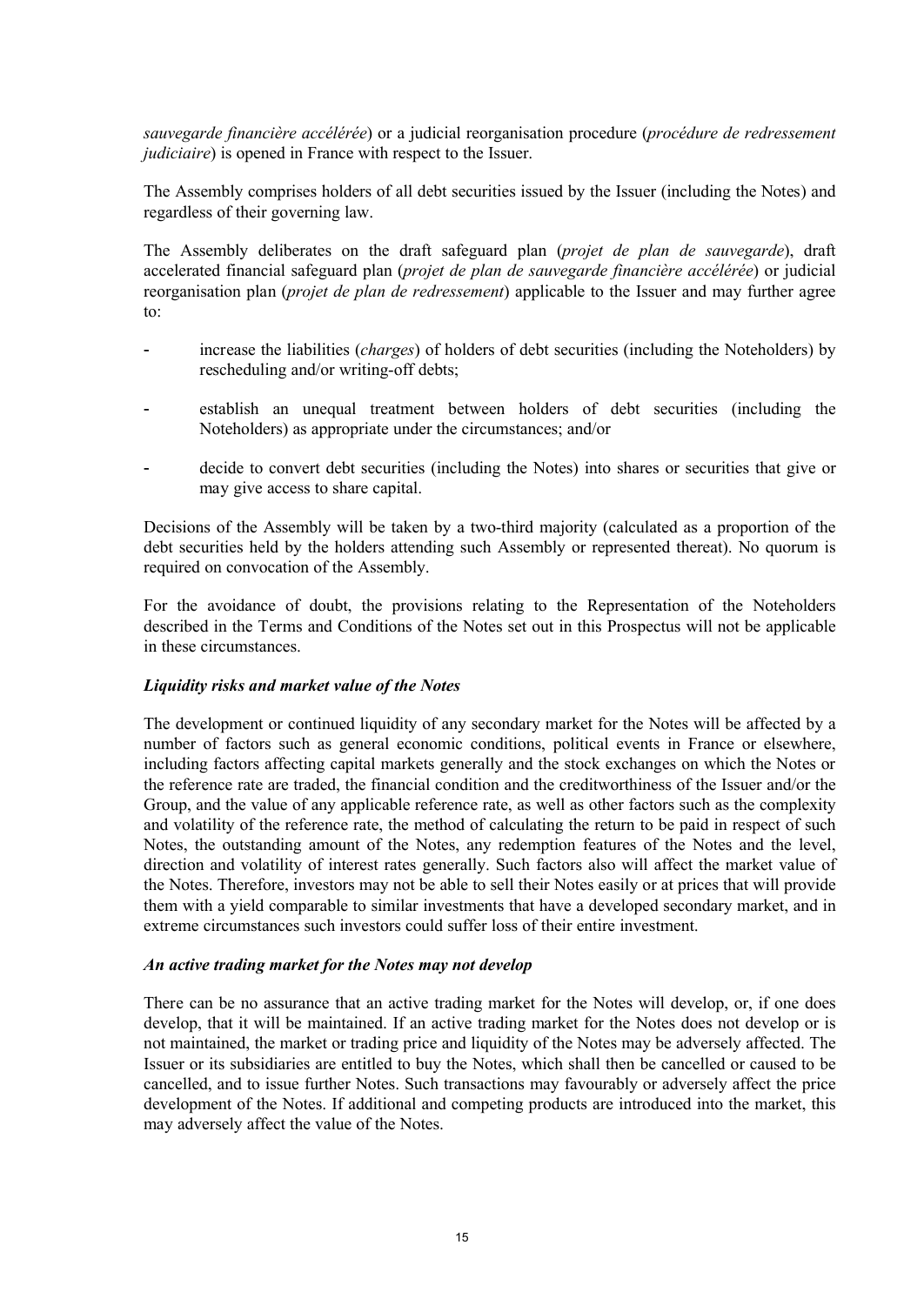## *Exchange rate risks and exchange controls*

Payments of principal and interest on the Notes will be made in Euro. This presents certain risks relating to currency conversions if an investor's financial activities are denominated principally in a currency or currency unit (the **Investor's Currency**) other than Euro. These include the risk that exchange rates may significantly change (including changes due to devaluation of Euro or revaluation of the Investor's Currency) and the risk that authorities with jurisdiction over the Investor's Currency may impose or modify exchange controls. An appreciation in the value of the Investor's Currency relative to Euro would decrease (1) the Investor's Currency-equivalent yield on the Notes, (2) the Investor's Currency equivalent value of the principal payable on the Notes and (3) the Investor's Currency equivalent market value of the Notes. Government and monetary authorities may impose (as some have done in the past) exchange controls that could adversely affect an applicable exchange rate. As a result, investors may receive less interest or principal than expected, or no interest or principal.

## **2. Risks relating to the structure of the Notes**

## *Long-term securities*

The Notes are scheduled to be redeemed at par on the Interest Payment Date falling on or nearest to 25 April 2044 (the **Scheduled Maturity Date**), provided that on such date the Conditions to Redemption are fulfilled, failing which the redemption of the Notes will be postponed (see "Potential postponement of the Scheduled Maturity Date" below).

The Issuer is under no obligation to redeem the Notes at any time before this time, and the holders of the Notes have no right to call for their redemption.

## *Potential postponement of the Scheduled Maturity Date*

The Scheduled Maturity Date will be postponed if the Conditions of Redemption are not fulfilled on the Scheduled Maturity Date and the Notes will only be redeemed on the Final Maturity Date, where the Conditions of Redemption are fulfilled.

Therefore, Noteholders may receive their investment back at a later point in time than initially expected (see Condition 5.1).

If the Notes are not redeemed on the Scheduled Maturity Date due to the reasons set out above, Noteholders will – subject to any compulsory or optional deferral – continue to receive interest but will not receive any additional compensation for the postponement of the redemption.

## *The Notes are subordinated obligations of the Issuer*

The obligations of the Issuer under the Notes in respect of principal, interest and other amounts, constitute direct, unconditional, unsecured and Ordinary Subordinated Obligations and rank and shall at all times rank without any preference among themselves (save for certain obligations required to be preferred by French law) and equally and rateably with any other existing or future Ordinary Subordinated Obligations, in priority to present and future Deeply Subordinated Obligations, *prêts participatifs* granted to, and *titres participatifs* issued by the Issuer, but behind Unsubordinated Obligations.

If any judgement is rendered by any competent court declaring the judicial liquidation *(liquidation judiciaire*) or, following an order of judicial rehabilitation (*redressement judiciaire*), the sale of the whole business (*cession totale de l'entreprise*) of the Issuer, or if the Issuer is liquidated for any reason, the rights of the Noteholders in respect of principal, interest (including any outstanding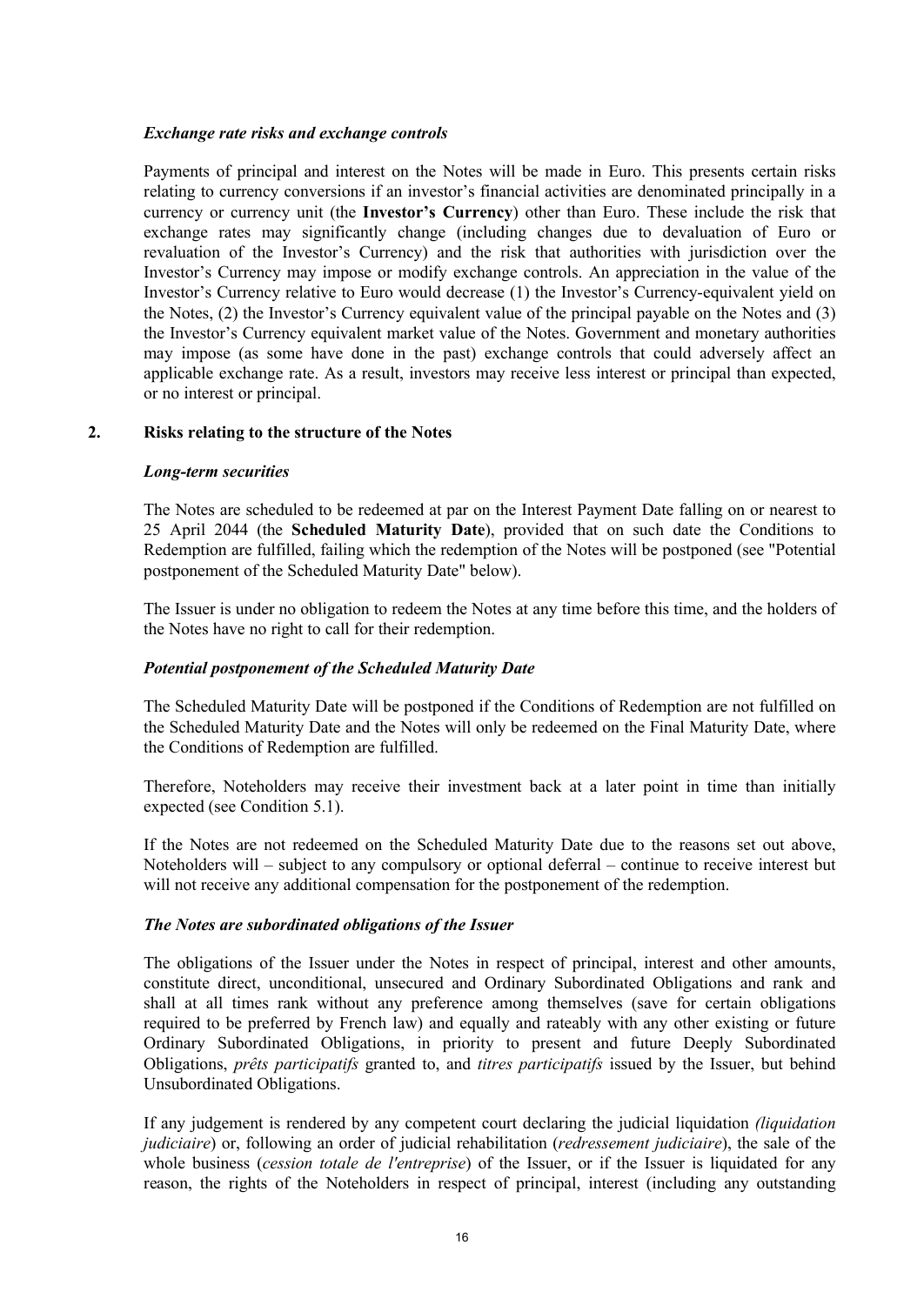Arrears of Interest and/or Additional Interest Amount) will be subordinated to the payments of claims of other creditors of the Issuer ranking in priority to the Noteholders including insurance companies and entities referred to in article R.322-132 of the French *Code des Assurances* reinsured by the Issuer, and holders of insurance policies issued by such entities and creditors with respect to Unsubordinated Obligations.

In the event of incomplete payment of creditors ranking senior to holders of the Notes (in the context of voluntary or judicial liquidation of the Issuer, bankruptcy proceedings or any other similar proceedings affecting the Issuer) the obligations of the Issuer in connection with the Notes and relative interest will be terminated.

Thus, the Noteholders face a higher performance risk than holders of unsubordinated obligations of the Issuer.

## *Notes having a denomination that is not an integral multiple of € 100,000 may be illiquid and difficult to trade (if definitive Notes are subsequently required to be issued)*

As the Notes have denominations consisting of a minimum denomination of  $\epsilon$  100,000 plus integral multiples of  $\epsilon$  1,000, it is possible that such Notes may be traded in amounts that are not integral multiples of  $\epsilon$ 100,000. In such a case a holder who, as a result of trading such amounts, holds an amount which is more than  $\epsilon$  100,000 in his account with the relevant clearing system at the relevant time may not receive a definitive Note in respect of such holding (should definitive Notes be printed) and would need to purchase a principal amount of Notes such that its holding amounts to  $\epsilon$ 100,000.

Notes of one denomination may not be exchanged for Notes of the other denomination.

### *Restrictions on interest payment*

On any Optional Interest Payment Date (as defined in the Terms and Conditions of the Notes), the Issuer may elect to defer payment of all (but not some only) of the interest accrued to that date, and the Issuer shall not have any obligation to make such payment and any failure to pay shall not constitute a default by the Issuer for any purpose, unless the Interest Payment Date constitutes a Compulsory Interest Payment Date (as defined in the Terms and Conditions of the Notes) in which case interest on the Notes will be payable and may not be deferred, unless such Interest Payment Date constitutes a Mandatory Interest Deferral Date.

On any Mandatory Interest Deferral Date (as defined in the Terms and Conditions of the Notes), the Issuer will be obliged, as a result of the occurrence of a Regulatory Deficiency (as defined in the Terms and Conditions of the Notes) or in order to prevent the occurrence of any such Regulatory Deficiency, to defer payment of all (but not some only) of the interest accrued to that date, provided however that if the Relevant Supervisory Authority accepts that interest accrued in respect of the Notes during such Interest Period can be paid (to the extent the Relevant Supervisory Authority can give such consent in accordance with the Applicable Regulations or the Future Capital Instruments Regulations as applicable), the relevant Interest Payment Date will not be a Mandatory Interest Deferral Date.

Any interest not paid on an Optional Interest Payment Date or a Mandatory Interest Deferral Date and deferred shall so long as the same remains outstanding constitute Arrears of Interest and shall be payable as outlined in Condition 4.6(c) of the Terms and Conditions of the Notes.

Any deferral of interest payments will be likely to have an adverse effect on the market price of the Notes. In addition, as a result of the above provisions of the Notes, the market price of the Notes may be more volatile than the market prices of other debt securities on which interest accrues that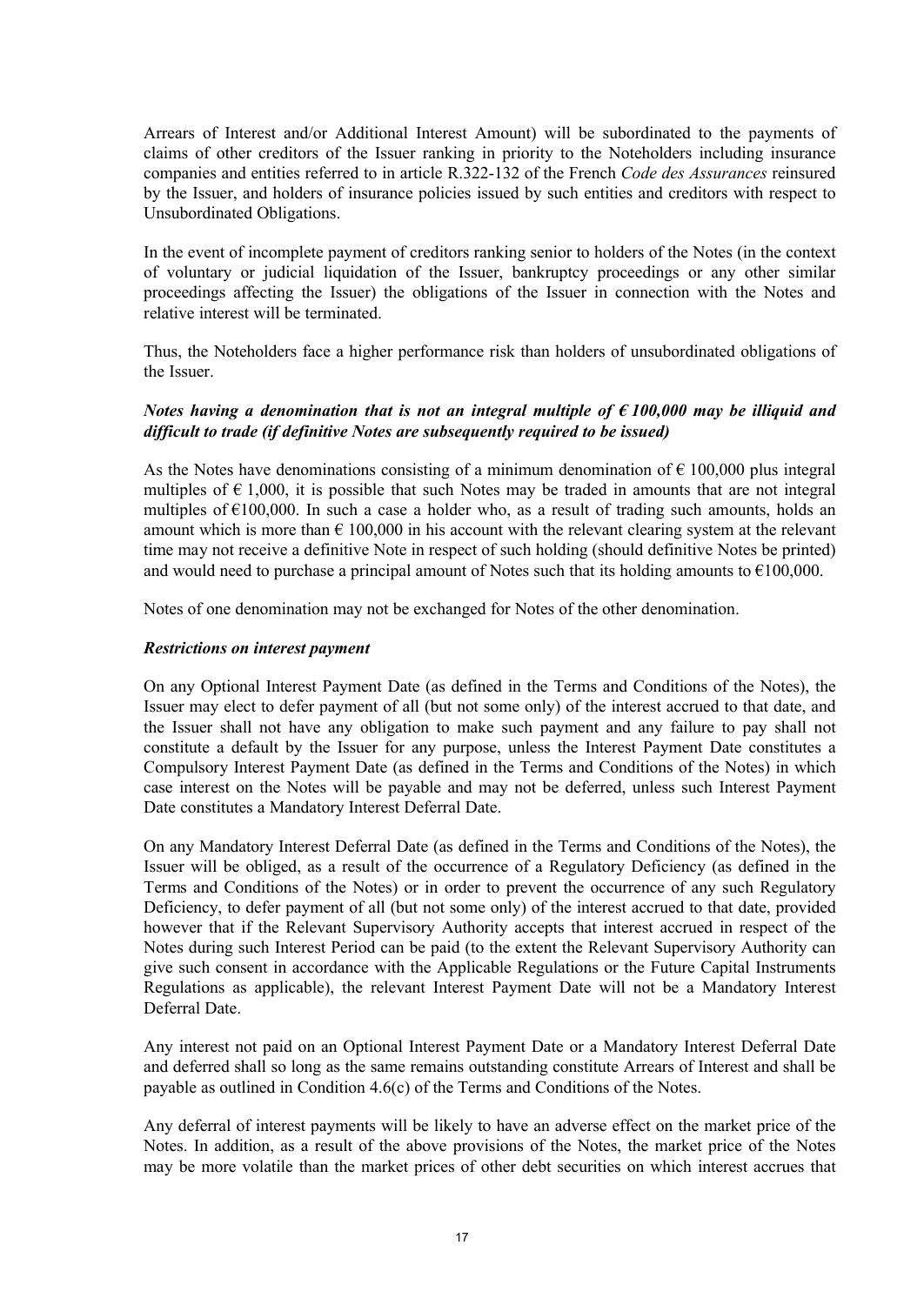are not subject to the above provisions and may be more sensitive generally to adverse changes in the Issuer's financial condition.

### *Early Redemption Risk*

Subject to the Prior Approval of the Relevant Supervisory Authority, the Issuer may redeem the Notes in whole, but not in part, on the Interest Payment Date falling on the First Call Date or on any Interest Payment Date thereafter.

The Issuer may also, at its option but subject to certain conditions, redeem the Notes upon the occurrence of certain events, including a Gross-up Event, a Tax Deductibility Event, or Rating Methodology Event and a Regulatory Event see risk factor below "*Future capital adequacy requirements for "tier two" instruments: Solvency II*", as further described in "Terms and Conditions of the Notes - Redemption and Purchase".

Such redemption options will be exercised at the principal amount of the Notes together with interest accrued to the date of redemption (including, for the avoidance of doubt, any Arrears of Interest and Additional Interest Amounts (if any) thereon at such date).

The redemption at the option of the Issuer may affect the market value of the Notes. During any period when the Issuer may elect to redeem the Notes, the market value of the Notes generally will not rise substantially above the price at which they can be redeemed. This may also be true prior to the First Call Date.

The Issuer may also be expected to redeem the Notes when its cost of borrowing is lower than the interest rate on the Notes. There can be no assurance that, at the relevant time, Noteholders will be able to reinvest the amounts received upon redemption at a rate that will provide the same return as their investment in the Notes. Potential investors should consider reinvestment risk in light of other investments available at that time.

#### *Optional Redemption, exchange or variations of the Notes*

The Notes will be issued for capital adequacy regulatory purposes with the intention of being eligible, (x) before the implementation of the Solvency II Directive, for the purpose of the determination of the solvency margin or capital adequacy levels of the Issuer or (y) following the implementation of the Solvency II Directive, at least as "tier two" own funds regulatory capital (or, if different, whatever terminology is employed by future regulations) for the purpose of the determination of the regulatory capital of the Issuer. If as a result of any change in the relevant laws and regulations, or any change in the official interpretation thereof, the proceeds of the Notes would cease being eligible as provided for under (x) or (y) above (a Regulatory Event), the Issuer reserves the right to exchange or vary without the consent of the Noteholders, subject to not being prejudicial to the interests of the Noteholders, the Notes so that after such exchange or variation they would be so eligible. Alternatively, the Issuer reserves the right, under the same circumstances, to redeem the Notes early.

The Notes may also be redeemed, exchanged or varied without the consent of the Noteholders further to a change in the methodology of a Rating Agency as a result of which the equity content of the Notes is materially reduced (a Rating Methodology Event). However, there shall be no right to redeem, exchange or vary the Notes for rating reasons if, following the implementation of the Solvency II Directive, such right would prevent the inclusion of the Notes for the purpose of the determination of the solvency margin or capital adequacy levels of the Issuer and/or the Group as at least "tier two" own funds (or if different, whatever terminology is employed by future regulations).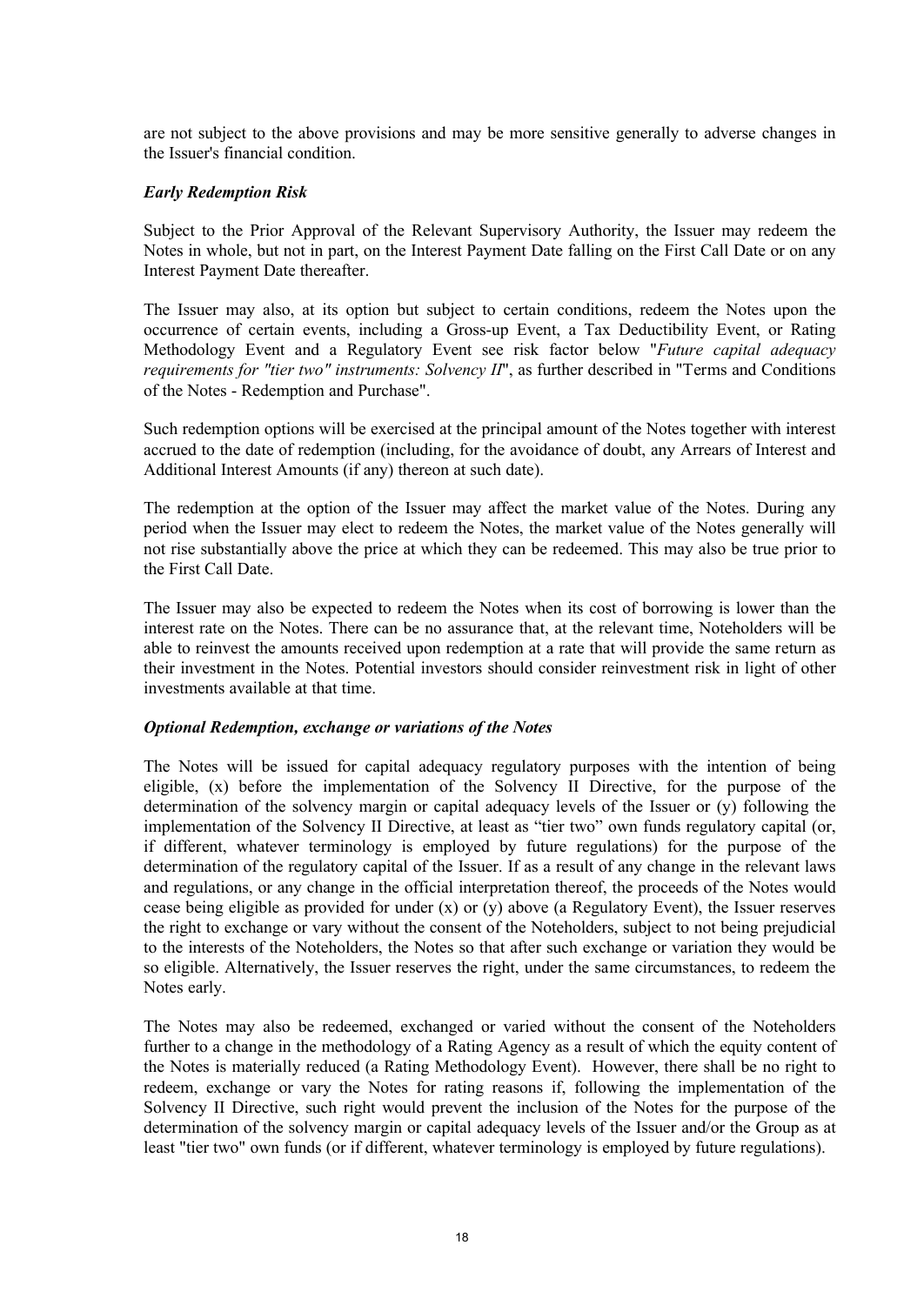## *There are no events of default under the Notes*

The Conditions of the Notes do not provide for events of default allowing acceleration of the Notes if certain events occur. Accordingly, if the Issuer fails to meet any obligations under the Notes, including the payment of any interest, investors will not have the right of acceleration of principal. Upon a payment default, the sole remedy available to Noteholders for recovery of amounts owing in respect of any payment of principal or interest on the Notes will be the institution of proceedings to enforce such payment. Notwithstanding the foregoing, the Issuer will not, by virtue of the institution of any such proceedings, be obliged to pay any sum or sums sooner than the same would otherwise have been payable by it.

## *No limitation on issuing or guaranteeing debt ranking senior or "pari passu" with the Notes*

There is no restriction on the amount of debt which the Issuer may issue or guarantee. The Issuer and its subsidiaries and affiliates may incur additional indebtedness or grant guarantees in respect of indebtedness of third parties, including indebtedness or guarantees that rank *pari passu* or senior to the obligations under and in connection with the Notes. If the Issuer's financial condition were to deteriorate, the Noteholders could suffer direct and materially adverse consequences, including deferral of interest and, if the Issuer were liquidated (whether voluntarily or not), the Noteholders could suffer loss of their entire investment.

## *Credit ratings may not reflect all risks*

The Notes are expected to be rated BBB- by Standard & Poor's Ratings Services (**Standard & Poor's**). The rating may not reflect the potential impact of all risks related to structure, market, additional factors discussed above, and other factors that may affect the value of the Notes. A credit rating is not a recommendation to buy, sell or hold securities and may be revised or withdrawn by the rating agency at any time.

## *Any decline in the credit ratings of the Issuer may affect the market value of the Notes*

The Issuer has been assigned a rating of BBB+ by Standard & Poor's. Standard & Poor's or any other rating agency may change its methodologies for rating securities with features similar to the Notes in the future. This may include the relationship between ratings assigned to an issuer's senior securities and ratings assigned to securities with features similar to the Notes, sometimes called "notching". If the rating agencies were to change their practices for rating such securities in the future and the ratings of the Notes were to be subsequently lowered, this may have a negative impact on the trading price of the Notes.

## *Fixed interest rate risks*

From the Issue Date to the First Call Date, the Notes will bear interest at a fixed rate. Investment in the Notes involves the risk that subsequent changes in market interest rates may adversely affect the value of the Notes.

## *Floating interest rate risks*

From the First Call Date to the Final Maturity Date, the Notes will bear interest at a floating rate, being a rate of 6.04 per cent. per annum above 3-month EURIBOR. As a consequence, interest income on the Notes cannot be anticipated. Due to varying interest income, investors are not able to determine a definite yield of the Notes at the time they purchase them, so that their return on investment cannot be compared with that of investments having longer fixed interest periods. Investors are exposed to reinvestment risk if market interest rates decline. That is, investors may reinvest the interest income paid to them only at the relevant lower interest rates then prevailing. In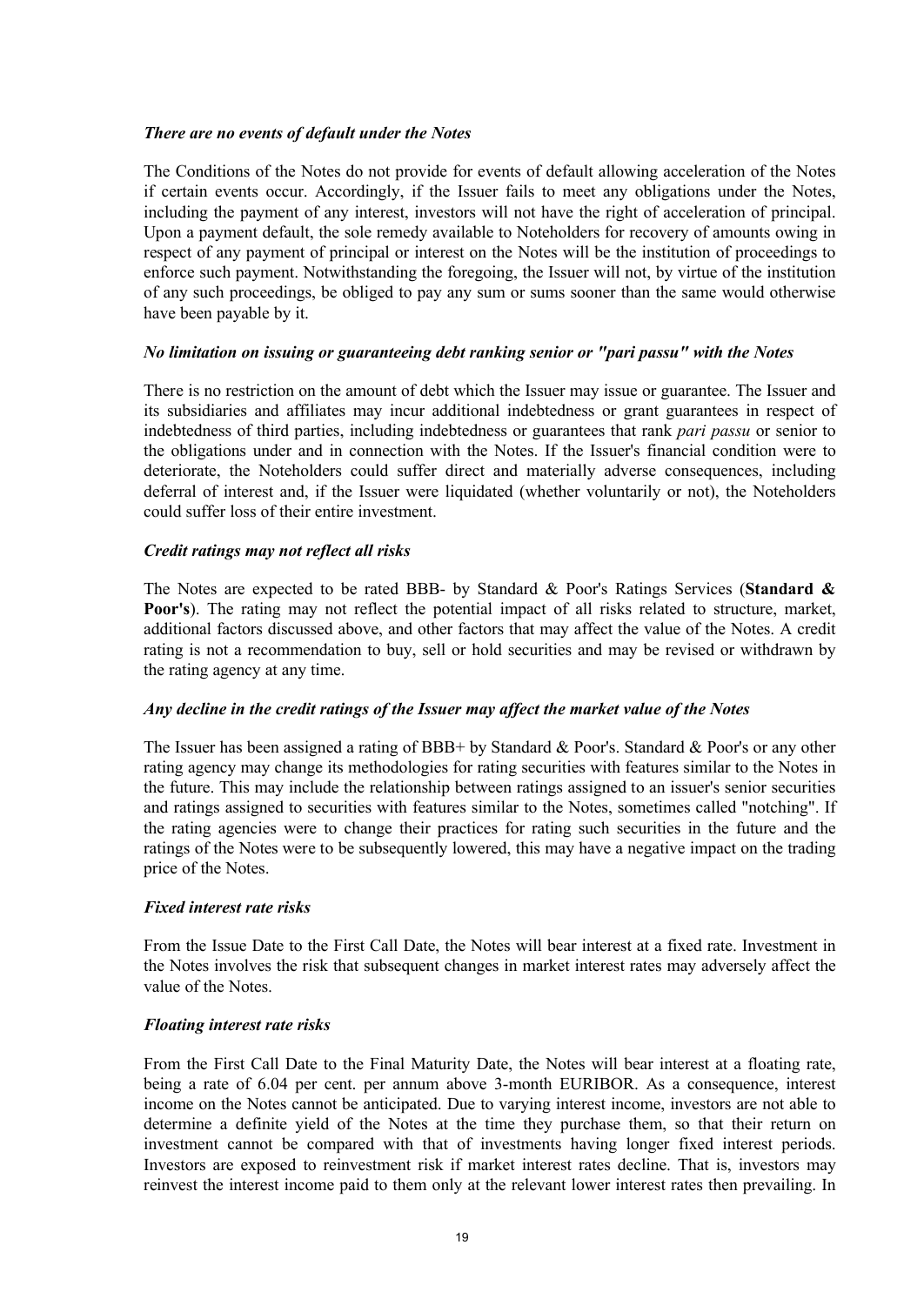addition, the Issuer's ability to also issue fixed rate notes may affect the market value and the secondary market (if any) of the Notes (and vice versa).

The margin on the Notes will not change throughout the life of the Notes but there will be a quarterly adjustment of the reference rate (3-month EURIBOR) which itself will change in accordance with general market conditions. Accordingly, the market value of the Notes may be volatile if changes, particularly short term changes, to market interest rates can only be reflected in the interest rate of the Notes upon the next periodic adjustment of the reference rate.

## *Future capital adequacy requirements for "tier two" instruments: Solvency II*

The Notes will be issued for capital adequacy regulatory purposes in accordance with applicable French "Solvency I" regulations, which are at the moment under a fundamental review. The Solvency II Directive was published in the Official Journal of the European Union on December 17, 2009 and is expected to enter into force on January 1, 2014, but its implementing measures have yet to be finalised. The current draft of some of the implementing measures could, if it were adopted without being amended, have adverse consequences on the Noteholders. In particular:

- (a) the Issuer would be obliged to defer interest payments if the "tier two" own funds regulatory capital (or, if different, whatever terminology is employed by future regulations) of the Issuer is not sufficient to cover its capital requirement;
- (b) in the same circumstances the redemption of the Notes would be only permitted subject to the Prior Approval of the Supervisory Authority.

The Issuer's expectation is based on its review of available information relating to the implementation of Solvency II. However, such information has not been finalised and is subject to change prior to its implementation.

In particular, there continue to be material uncertainties around the impact of the more detailed technical requirements of Solvency II. The new framework will, among other things, cover the definition of "own funds" capital and, accordingly, will set out the features which any capital must have in order to qualify as regulatory capital. These features are not expected to be settled until, at the earliest, "level two" implementation measures and "level three" guidance relating to Solvency II are finalised in 2013 and there can be no assurance that, following their initial publication, the "level two" implementation measures and "level three" guidance will not be amended. Moreover, there is considerable uncertainty as to how regulators, including the French *Autorité de Contrôle Prudentiel*, will interpret the "level two" implementation measures and/or "level three" guidance and apply them to the Issuer or the Group.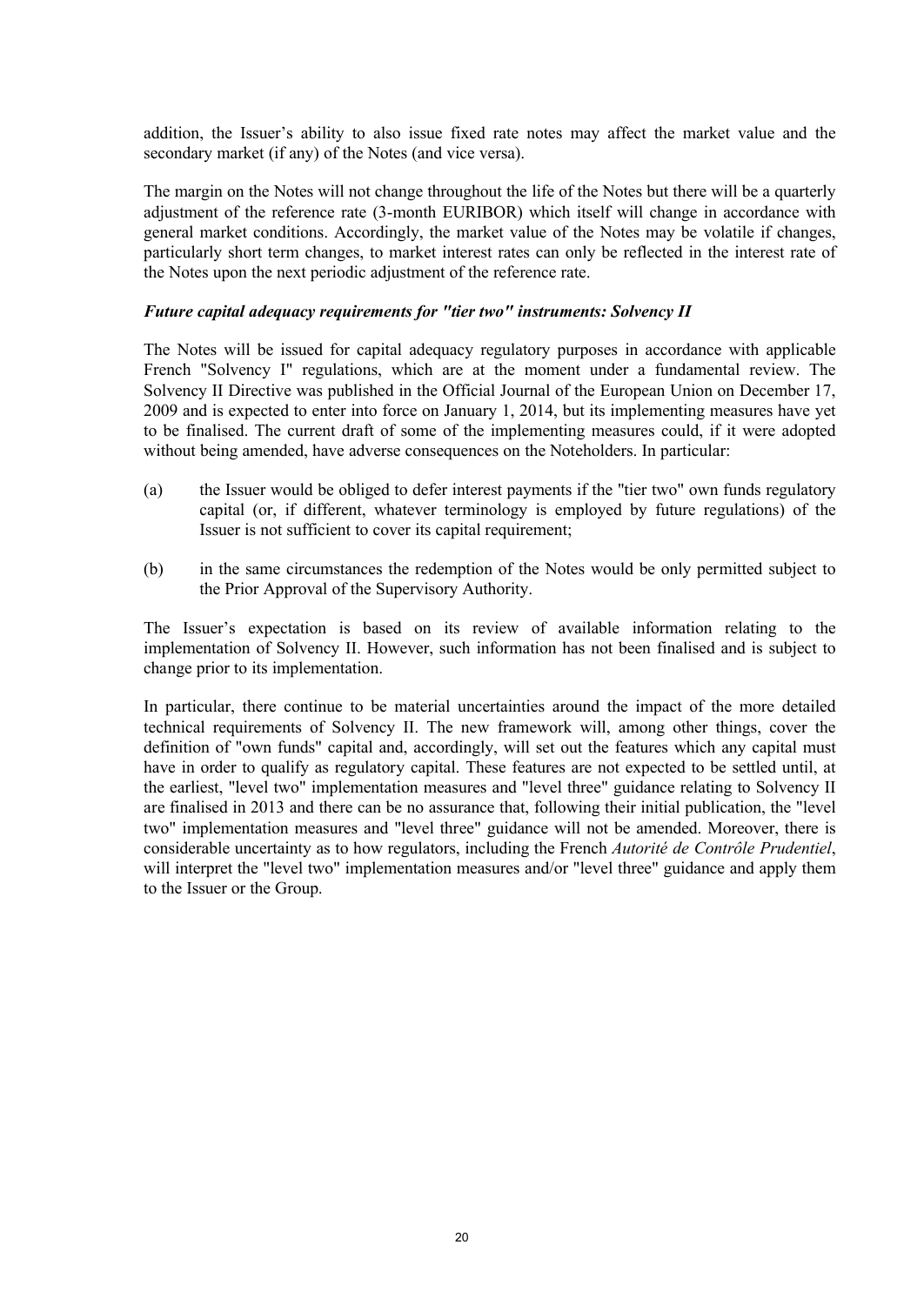## **DOCUMENTS ON DISPLAY**

For so long as the Notes are outstanding:

- 1. the following documents will be available, during usual business hours on any weekday (Saturdays, Sundays and public holidays excepted), for inspection and, in the case of documents listed under (iii) to (vi), collection free of charge, at the office of the Fiscal Agent and the Paying Agents:
	- (i) the Fiscal Agency Agreement;
	- (ii) the constitutive documents (*statuts*) of La Mondiale;
	- (iii) the 2010 Consolidated Financial Statements (as defined in section "Documents Incorporated by Reference");
	- (iv) the 2011 Consolidated Financial Statements (as defined in section "Documents Incorporated by Reference");
	- (v) a copy of this Prospectus together with any supplement to this Prospectus; and
	- (vi) all reports, letters and other documents, balance sheets, valuations and statements by any expert, any part of which is extracted or referred to in this Prospectus in respect of the issue of the Notes.
- 2. a copy of this Prospectus together with any supplement to this Prospectus and any document incorporated by reference (a) may be obtained, free of charge, at the registered office of the Issuer during normal business hours and (b) will be available on the websites of the Issuer [\(www.ag2rlamondiale.fr\)](www.ag2rlamondiale.fr)) and the *Autorité des marchés financiers* [\(www.amf-france.org](www.amf-france.org)).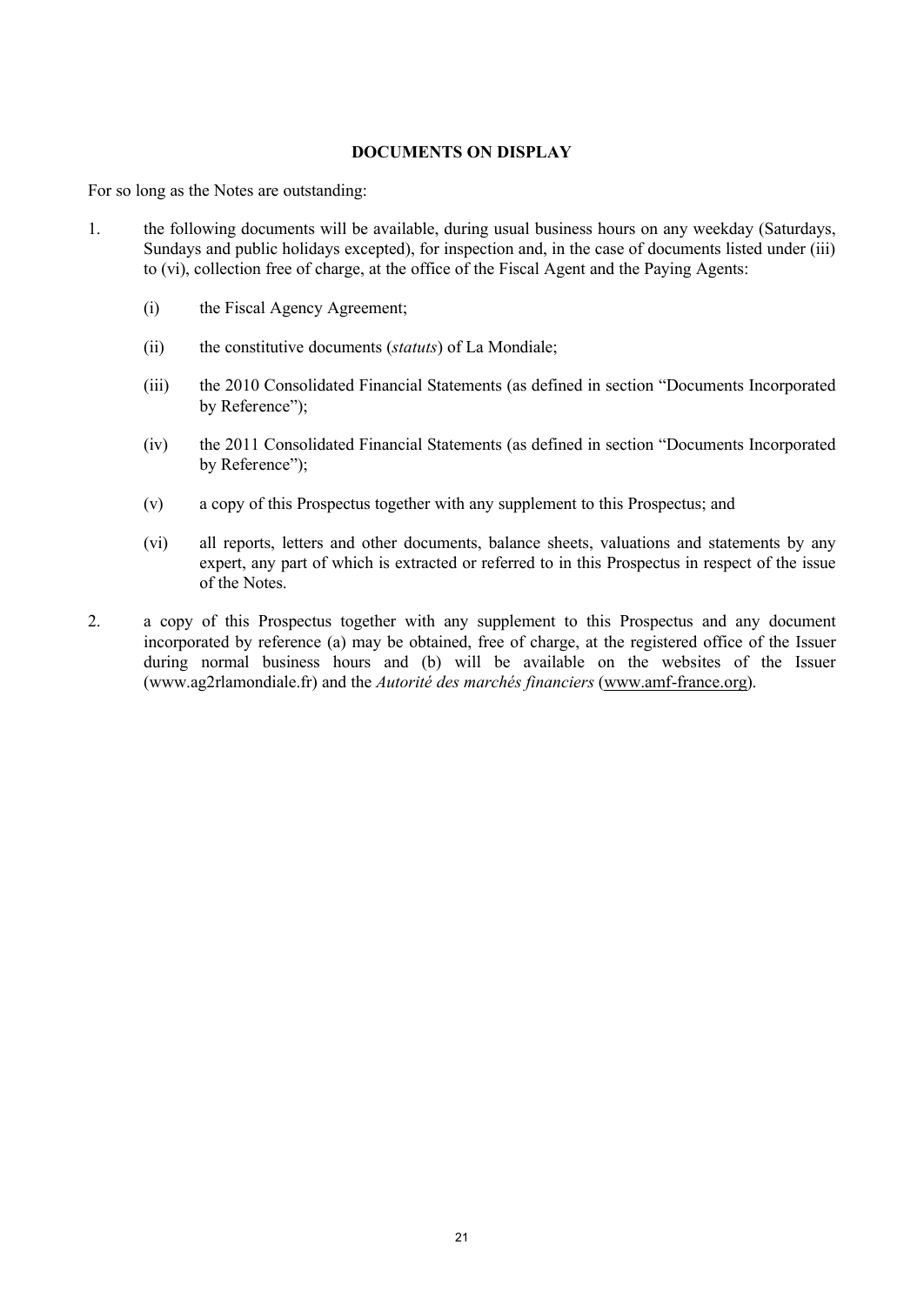### **INFORMATION INCORPORATED BY REFERENCE**

This Prospectus shall be read and construed in conjunction with the following documents which have been previously published and filed with the AMF and which are incorporated in, and shall be deemed to form part of, this Prospectus:

- (1) the audited consolidated financial statements of the Issuer for the year ended 31 December 2010 in the French language and the report of the statutory auditors on such accounts (the **2010 Consolidated Financial Statements**); and
- (2) the audited consolidated financial statements of the Issuer for the year ended 31 December 2011 in the French language and the report of the statutory auditors on such accounts (the **2011 Consolidated Financial** Statements).

Such documents shall be deemed to be incorporated in, and form part of this Prospectus, save that any statement contained in this Prospectus or in a document which is incorporated by reference herein shall be deemed to be modified or superseded for the purpose of this Prospectus to the extent that a statement contained in any document which is subsequently incorporated by reference herein by way of a supplement prepared in accordance with Article 16 of the Prospectus Directive modifies or supersedes such earlier statement (whether expressly, by implication or otherwise). Any statement so modified or superseded shall not, except as so modified or superseded, constitute a part of this Prospectus.

Copies of the documents incorporated by reference in this Prospectus (a) may be obtained, free of charge, at the registered office of the Issuer during normal business hours and (b) will be available on the website of the Issuer [\(www.ag2rlamondiale.fr\)](www.ag2rlamondiale.fr)) and the *Autorité des marchés financiers* [\(www.amf-france.org\).](www.amf-france.org).)

The cross-reference list below set out the relevant page references for the information incorporated herein by reference. Any information incorporated by reference in this Prospectus but not listed in the cross-reference table below shall not form part of this Prospectus and is not relevant for investors.

| Rule             | <b>Prospectus Regulation – Annex IX</b>                                                                                                                                                                                                                                                                                                                                                                                                | <b>2010 Consolidated</b><br><b>Financial</b><br><b>Statements</b><br>(page number) | 2011 Consolidated<br><b>Financial Statements</b><br>(page number) |
|------------------|----------------------------------------------------------------------------------------------------------------------------------------------------------------------------------------------------------------------------------------------------------------------------------------------------------------------------------------------------------------------------------------------------------------------------------------|------------------------------------------------------------------------------------|-------------------------------------------------------------------|
| 3.               | <b>RISK FACTORS</b>                                                                                                                                                                                                                                                                                                                                                                                                                    |                                                                                    |                                                                   |
| $\overline{3.1}$ | Prominent disclosure of risk factors that may affect the issuer's<br>ability to fulfil its obligations under the securities to investors in a<br>section headed "Risk Factors".                                                                                                                                                                                                                                                        |                                                                                    | Pages 74 to 87                                                    |
| 11.              | FINANCIAL INFORMATION<br><b>CONCERNING</b><br><b>THE</b>                                                                                                                                                                                                                                                                                                                                                                               |                                                                                    |                                                                   |
|                  | ISSUER'S ASSETS AND LIABILITIES, FINANCIAL                                                                                                                                                                                                                                                                                                                                                                                             |                                                                                    |                                                                   |
|                  | POSITION AND PROFITS AND LOSSES                                                                                                                                                                                                                                                                                                                                                                                                        |                                                                                    |                                                                   |
| 11.1.            | Historical Financial Information<br>Audited historical financial information covering the latest 2<br>financial years (or such shorter period that the issuer has been in<br>operation), and the audit report in respect of each year<br>If the audited financial information is prepared according to<br>national accounting standards, the financial information required<br>under this heading must include at least the following: |                                                                                    |                                                                   |
|                  | (a) the balance sheet                                                                                                                                                                                                                                                                                                                                                                                                                  | Pages 30 to 38                                                                     | Pages 32 to 40                                                    |
|                  | (b) the income statement                                                                                                                                                                                                                                                                                                                                                                                                               | Page 32                                                                            | Page 34                                                           |
|                  | (c) the accounting policies and explanatory notes                                                                                                                                                                                                                                                                                                                                                                                      | Pages 40 to 71                                                                     | Pages 42 to 74                                                    |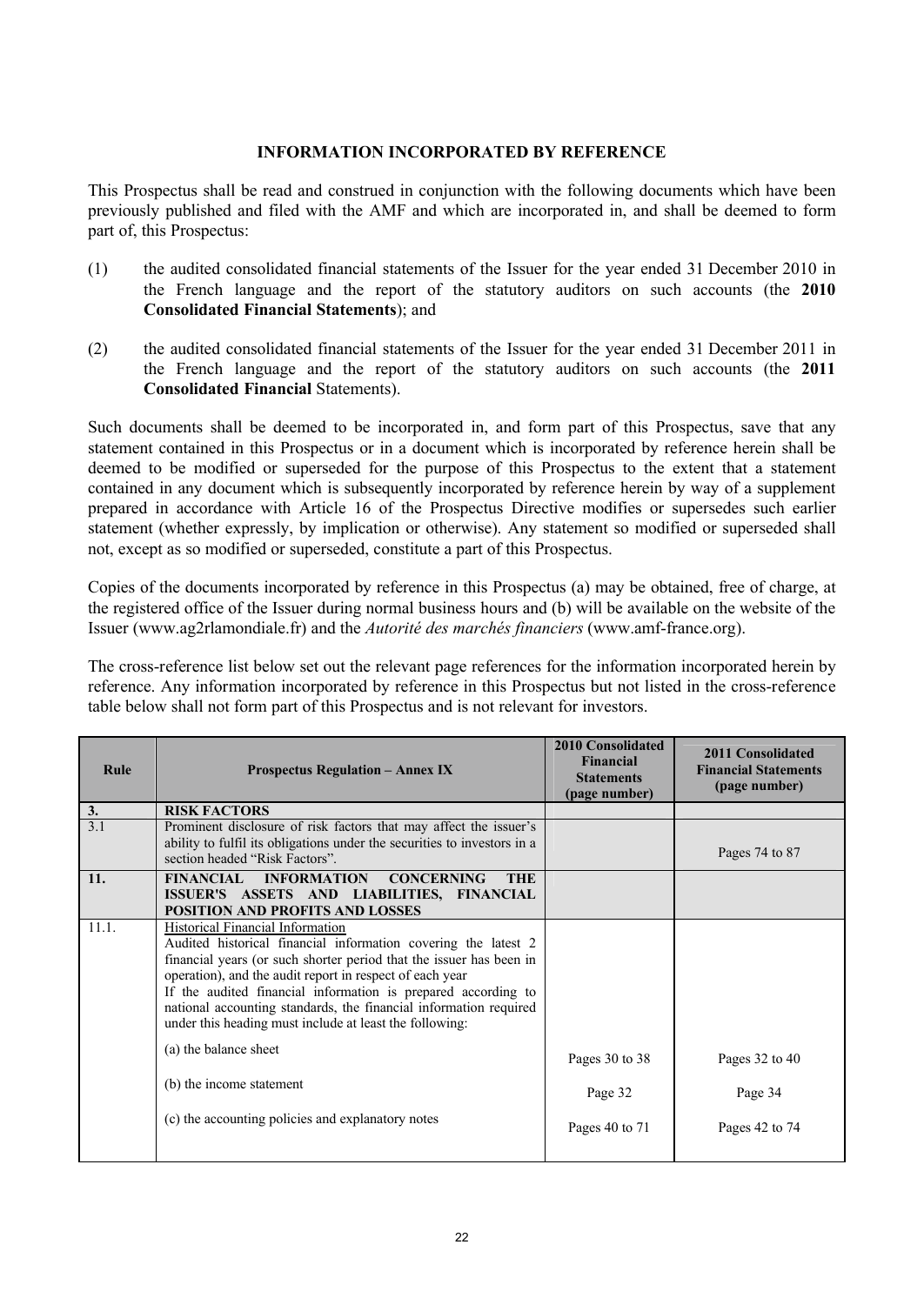| Rule    | <b>Prospectus Regulation - Annex IX</b>                                                                                                                                                                                                                                                                                                          | <b>2010 Consolidated</b><br><b>Financial</b><br><b>Statements</b><br>(page number) | 2011 Consolidated<br><b>Financial Statements</b><br>(page number) |
|---------|--------------------------------------------------------------------------------------------------------------------------------------------------------------------------------------------------------------------------------------------------------------------------------------------------------------------------------------------------|------------------------------------------------------------------------------------|-------------------------------------------------------------------|
| 11.2    | Financial statements                                                                                                                                                                                                                                                                                                                             | Pages 30 to 38                                                                     | Pages 32 to 40                                                    |
|         | If the issuer prepares both own and consolidated financial                                                                                                                                                                                                                                                                                       |                                                                                    |                                                                   |
|         | statements, include at least the consolidated financial statements                                                                                                                                                                                                                                                                               |                                                                                    |                                                                   |
|         | in the registration document.                                                                                                                                                                                                                                                                                                                    |                                                                                    |                                                                   |
| 11.3.   | Auditing of historical annual financial information                                                                                                                                                                                                                                                                                              |                                                                                    |                                                                   |
| 11.3.1. | A statement that the historical financial information has been<br>audited. If audit reports on the historical financial information<br>have been refused by the statutory auditors or if they contain<br>qualifications or disclaimers, such refusal or such qualifications or<br>disclaimers, must be reproduced in full and the reasons given. | Pages 28 and 29                                                                    | Pages 30 and 31                                                   |
| 11.3.2. | An indication of other information in the registration document<br>which has been audited by the auditors.                                                                                                                                                                                                                                       | N/A                                                                                | N/A                                                               |
| 11.3.3  | Where financial data in the registration document is not extracted<br>from the issuer's audited financial statements, state the source of<br>the data and state that the data is unaudited.                                                                                                                                                      | N/A                                                                                | N/A                                                               |
| 11.4    | Age of latest financial information                                                                                                                                                                                                                                                                                                              |                                                                                    |                                                                   |
| 11.4.1  | The last year of audited financial information may not be older<br>than 18 months from the date of the registration document.                                                                                                                                                                                                                    | N/A                                                                                | N/A                                                               |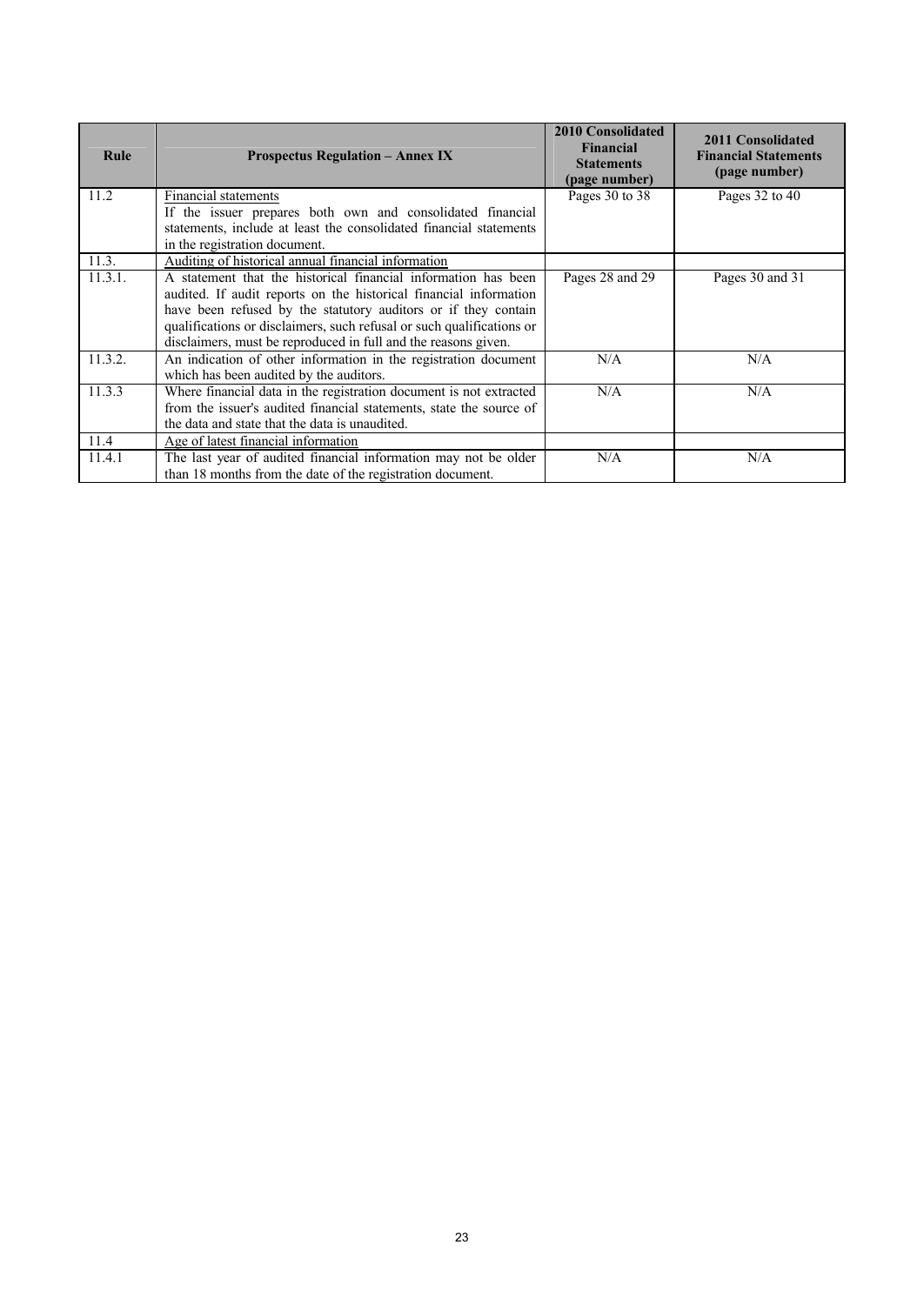#### **GENERAL DESCRIPTION OF THE NOTES**

*This overview of the terms and conditions of the Notes must be read as an introduction to this Prospectus and any decision to invest in any Notes should be based on a consideration of this Prospectus as a whole, including the Documents Incorporated by Reference. Following the implementation of the relevant provisions of the Prospectus Directive in each Member State of the European Economic Area, no civil liability will attach to the Issuer in any such Member State in respect of this Summary, including any translation hereof, unless it is misleading, inaccurate or inconsistent when read together with the other parts of this Prospectus. Where a claim relating to information contained in this Prospectus is brought before a court in a Member State of the European Economic Area, the plaintiff may, under the national legislation of the Member State where the claim is brought, be required to bear the costs of translating the Prospectus before the legal proceedings are initiated.* 

*Capitalised terms used but not defined in this summary shall bear the respective meanings ascribed to them in the section entitled "Terms and Conditions of the Notes".*

| <b>Issuer:</b>                            | La Mondiale.                                                                                                                                                                                                    |  |
|-------------------------------------------|-----------------------------------------------------------------------------------------------------------------------------------------------------------------------------------------------------------------|--|
| <b>Description:</b>                       | $\epsilon$ 331,700,000 Fixed to Floating Rate Subordinated Notes due<br>25 April 2044 (the Notes).                                                                                                              |  |
| <b>Dealer Managers:</b>                   | <b>BNP</b> Paribas                                                                                                                                                                                              |  |
|                                           | Deutsche Bank AG, London Branch                                                                                                                                                                                 |  |
|                                           | HSBC Bank plc                                                                                                                                                                                                   |  |
| <b>Fiscal and Principal Paying Agent:</b> | Deutsche Bank AG, London Branch                                                                                                                                                                                 |  |
| <b>Maturity date:</b>                     | Unless previously redeemed or purchased and cancelled, the Notes<br>will be redeemed by the Issuer at their Principal Amount, on the<br>Final Maturity Date.                                                    |  |
|                                           | <b>Final Maturity Date means:</b>                                                                                                                                                                               |  |
|                                           | (i)<br>if on the Scheduled Maturity Date the Conditions to<br>Redemption (as defined below) are fulfilled, the Scheduled<br>Maturity Date;                                                                      |  |
|                                           | otherwise, the first Interest Payment Date following the<br>(ii)<br>Scheduled Maturity Date on which the Conditions to<br>Redemption are fulfilled.                                                             |  |
|                                           | Scheduled Maturity Date means the Interest Payment Date falling<br>on or nearest to 25 April 2044                                                                                                               |  |
| <b>Denomination:</b>                      | €100,000 and integral multiples of €1,000 in excess thereof up to and<br>including $£199,000$ .                                                                                                                 |  |
| <b>Form of the Notes:</b>                 | The Notes will be issued in bearer form and will initially be in the<br>form of the Temporary Global Note, without Coupons, which will be<br>deposited on or around the Issue Date with a common depositary for |  |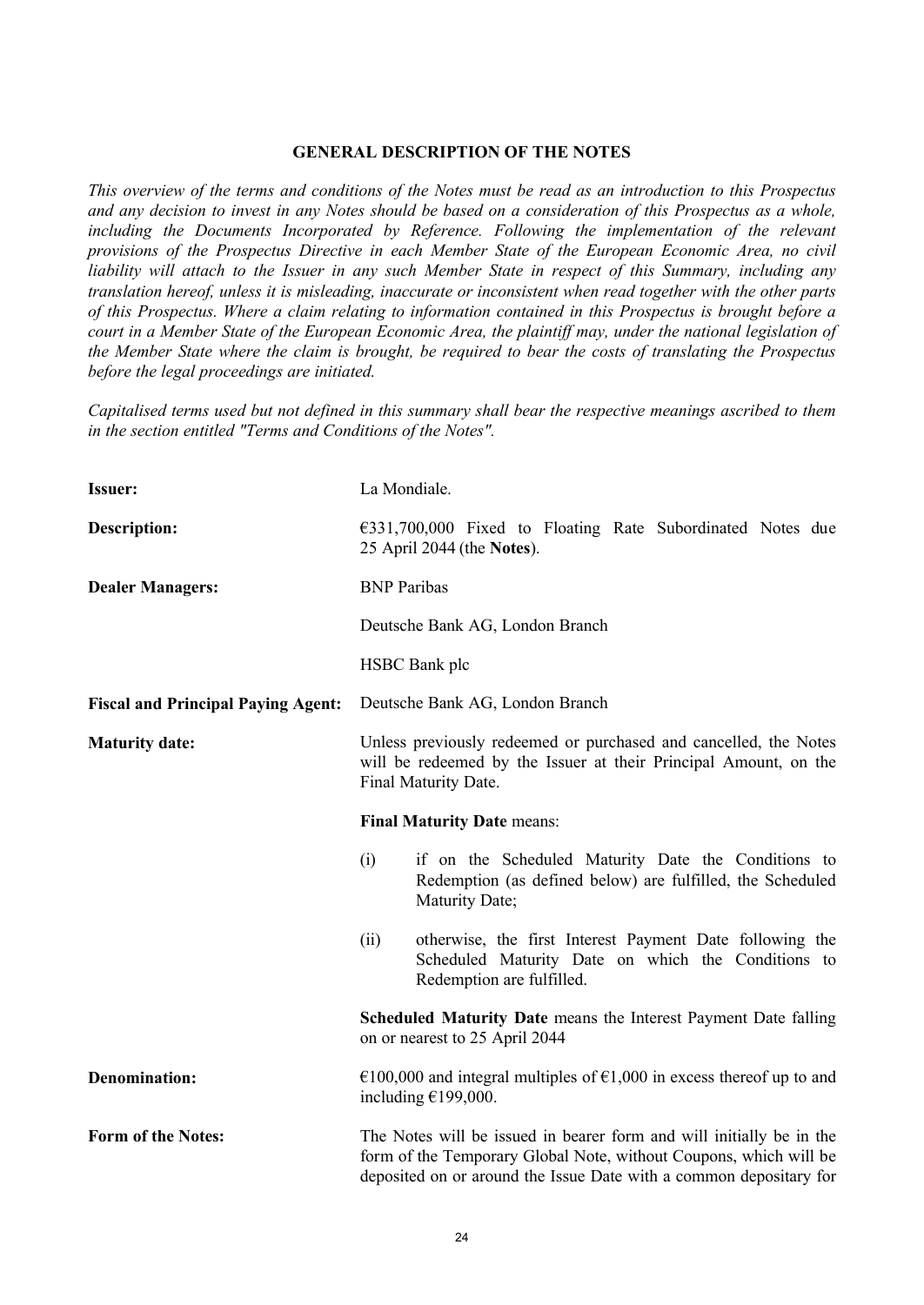Euroclear and Clearstream Banking, société anonyme. Interests in the Temporary Global Note will be exchangeable for interests in the Permanent Global Note, without Coupons, on or after the Exchange Date, upon certification as to non-U.S. beneficial ownership. Interests in the Permanent Global Note will be exchangeable for Definitive Bearer Notes only in certain limited circumstances in accordance with the terms of the Permanent Global Note.

**Ranking:** The principal and interest of the Notes constitute direct, unconditional, unsecured and Ordinary Subordinated Obligations of the Issuer and rank (i) *pari passu* among themselves, (ii) *pari passu* with all other present and future Ordinary Subordinated Obligations, but in priority to all present and future Deeply Subordinated Obligations, *titres participatifs* issued by the Issuer, *prêts participatifs* granted to the Issuer, but behind Unsubordinated Obligations of the Issuer.

> **Deeply Subordinated Obligations** means all and any bonds or borrowings or any other Obligations of the Issuer which constitute direct, unconditional, unsecured and lowest ranking subordinated obligations of the Issuer, including bonds or borrowings, the subordination provisions of which are governed by the provisions of Article L. 228-97 of the French *Code de commerce,* and which rank and will rank (i) *pari passu* among themselves, (ii) *pari passu* with all other present and future Deeply Subordinated Obligations of the Issuer, but (iii) shall be subordinated to all present and future *prêts participatifs* granted to the Issuer, *titres participatifs* issued by the Issuer, Ordinarily Subordinated Obligations of the Issuer and Unsubordinated Obligations of the Issuer.

> **Obligations** means any payment obligation expressed to be assumed by, or imposed on, the Issuer under, or arising as a result of, any contract, agreement, document, instrument, conduct, relationship or by operation of law.

> **Ordinary Subordinated Obligations** means any Obligations of the Issuer which constitute direct, unconditional, unsecured and subordinated obligations of the Issuer and which rank and will at all times rank equally and rateably with any other existing or future Ordinary Subordinated Obligations but in priority to all present and future *titres participatifs* issued by the Issuer, *prêts participatifs* granted to the Issuer and Deeply Subordinated Obligations of the Issuer.

> **Unsubordinated Obligations** means any Obligations of the Issuer which are unsubordinated.

|                 | <b>Rights of Noteholders in the event</b> In the event of incomplete payment of less subordinated creditors, |
|-----------------|--------------------------------------------------------------------------------------------------------------|
| of liquidation: | the Issuer's obligations with respect to the Notes shall be terminated.                                      |

**Negative pledge:** There will be no negative pledge in respect of the Notes.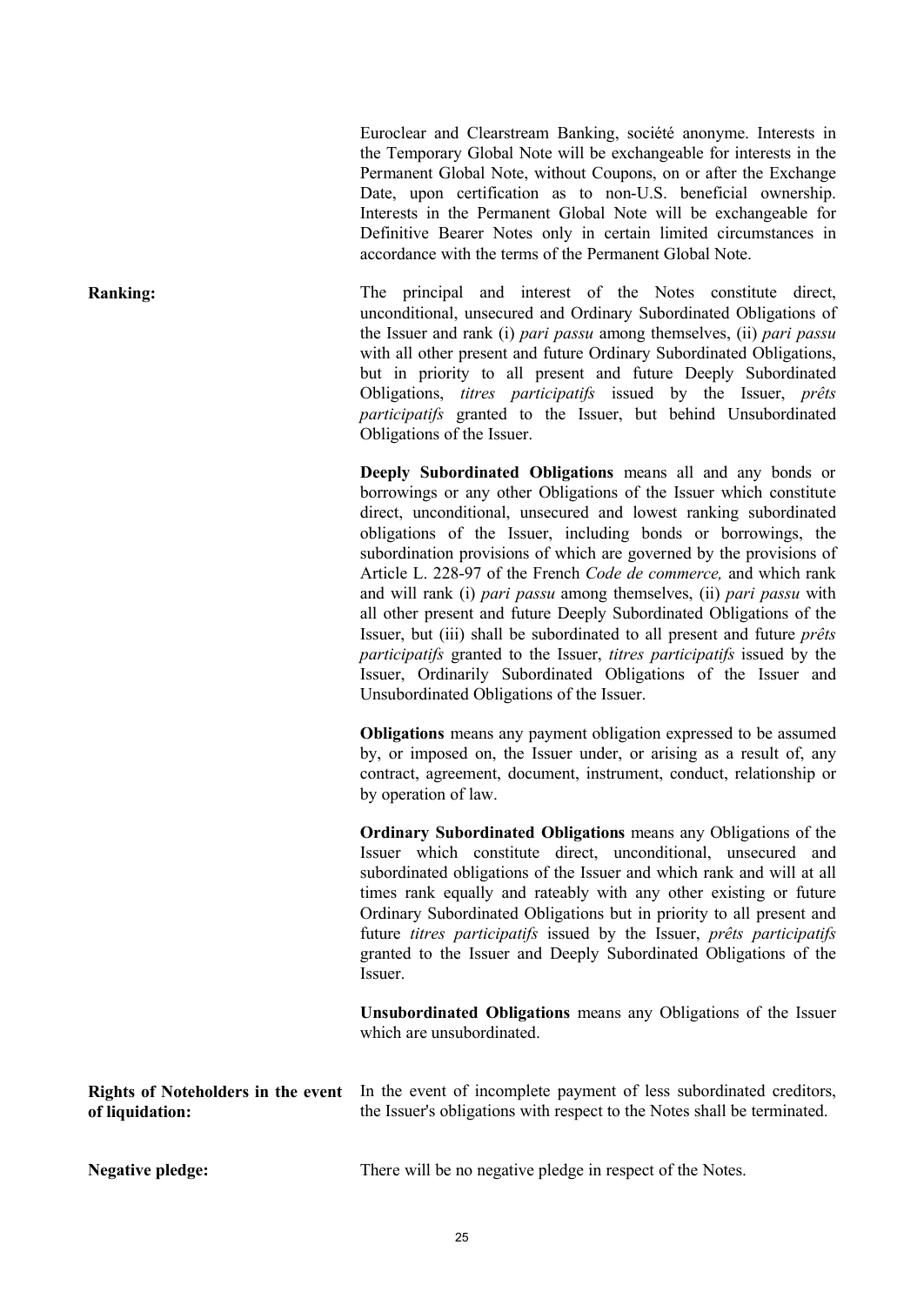**Events of default:** There will be no events of default in respect of the Notes. **Enforcement events** There will be no events of default in respect of the Notes. However, each Note shall become immediately due and payable at its Principal Amount, together with accrued interest thereon, if any, to the date of payment and any Arrears of Interest (including any Additional Interest Amounts thereon), in the event that a judgment is rendered by any competent court declaring the judicial liquidation (*liquidation judiciaire*) of the Issuer, or in the event of a transfer of the whole of the business of the Issuer (*cession totale de l'entreprise*) subsequent to the opening of a judicial recovery procedure, or if the Issuer is liquidated for any other reason. **Interest:** Each Note will bear interest on its Principal Amount at a fixed rate of 6.75 per cent. per annum (the **Fixed Rate**) for a period (the **Fixed Rate Period**) from (and including) 25 April 2013 (the **Issue Date**) to (but excluding) 25 April 2024 (the **First Call Date**), payable annually in arrear on 25 April in each year, commencing on 25 April 2014 (each a **Fixed Rate Interest Payment Date**). Thereafter (the **Floating Rate Period**), each Note will bear interest on its Principal Amount at a floating rate equal to 3-month Euribor plus a margin equal to 6.04 per cent. per annum payable quarterly in arrear on 25 January, 25 April, 25 July and 25 October in each year, commencing on 25 July 2024 (each a **Floating Rate Interest Payment Date** and together with the Fixed Rate Interest Payment Dates, an **Interest Payment Date**). **Interest Deferral:** 1. On any interest payment date other than a Compulsory Interest Payment Date or a Mandatory Interest Deferral Date (an **Optional Interest Payment Date**), the Issuer may, at its option, elect to defer payment of all (but not some only) of the interest accrued to that date and any failure to pay shall not constitute a default by the Issuer for any purpose. 2. On any interest payment date in respect of which the Issuer

- has given written notice confirming that (i) a Regulatory Deficiency is continuing or (ii) the payment of such interest would in itself cause a Regulatory Deficiency (a **Mandatory Interest Deferral Date**), the Issuer will be obliged to defer payment of all of the interest accrued to that date unless the Relevant Supervisory Authority accepts that interest accrued can be paid.
- 3. Any interest not paid on a Mandatory Interest Deferral Date or an Optional Interest Payment Date shall constitute **Arrears of Interest.** Arrears of Interest (including any Additional Interest Amount) on all outstanding Notes shall become due in full following the occurrence of certain circumstances and shall bear interest in accordance with Article 1154 of the French Civil Code.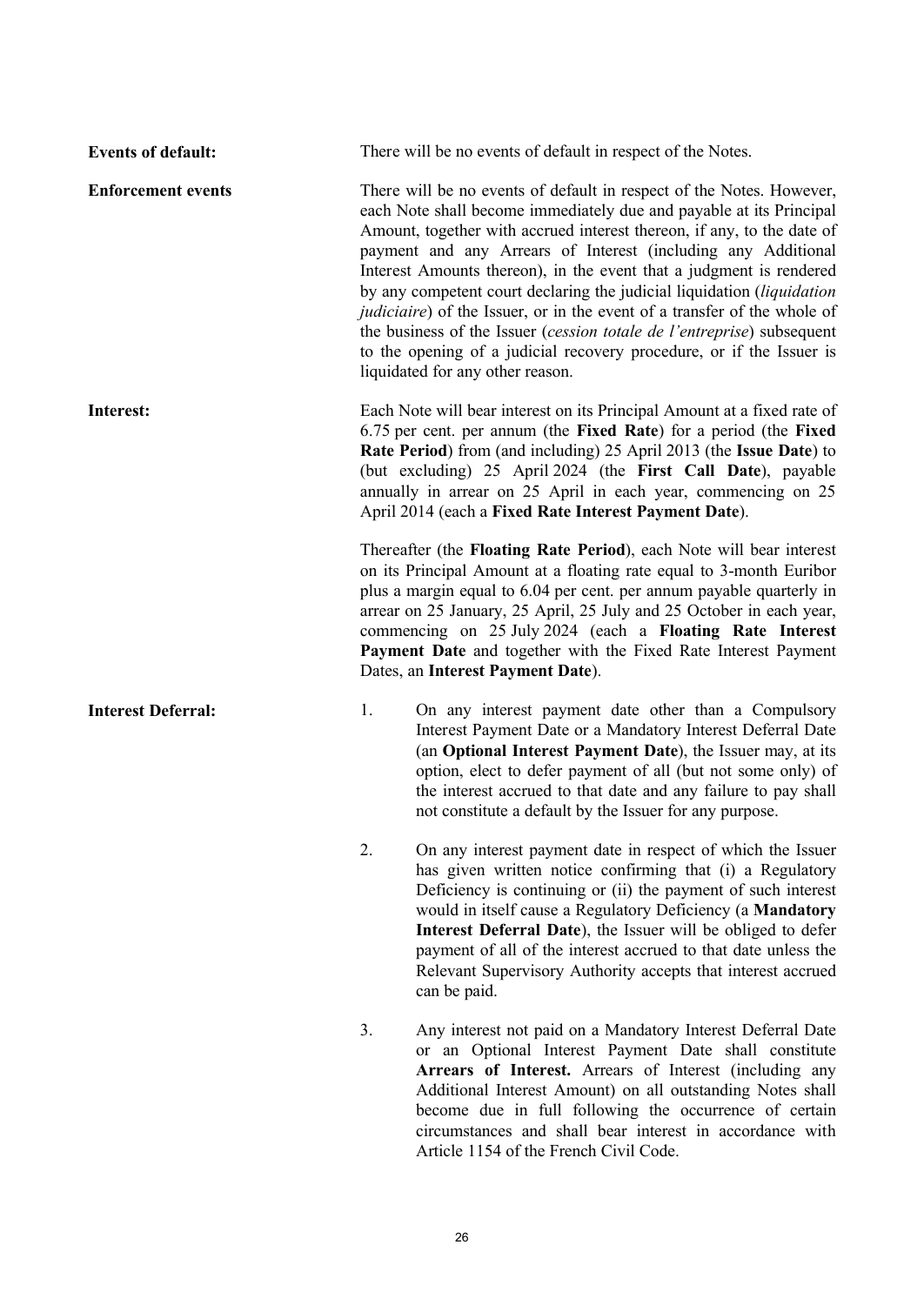4. Payment of interest on any Interest Payment Date will only be compulsory if, during a period of six months prior to such Interest Payment Date, a Compulsory Payment Event has occurred (a **Compulsory Interest Payment Date**), unless such interest payment date constitutes a Mandatory Interest Deferral Date.

## **Regulatory Deficiency** means:

- (i) before the implementation of the Solvency II Directive, the consolidated solvency margin of the Issuer and/or the Group falls below 100 per cent. of the required consolidated solvency margin or capital adequacy level; or
- (ii) following the implementation of the Solvency II Directive, the own funds regulatory capital of the Issuer and/or the Group is not sufficient to cover its capital requirements and a deferral of interest is required or a redemption or repayment of principal is prohibited under the then applicable regulations; or
- (iii) the *Autorité de Contrôle Prudentiel* or any other relevant supervisory authority (the **Relevant Supervisory Authority**) has notified the Issuer that it has determined, in view of the financial condition of the Issuer, that the Issuer must take specified action in relation to payments of interest and principal under the Notes.

**Solvency II Directive** means Directive 2009/138/EC of the European Union of 25 November 2009 on the taking-up and pursuit of the business of insurance and reinsurance (Solvency II) as amended from time to time, the further legislative acts of the European Union enacted in relation thereto and the French legislation implementing the same.

**Taxation:** All payments in respect of the Notes shall be made free and clear of, and without withholding or deduction for or on account of, any present or future taxes, duties, assessments or governmental charges of whatever nature imposed, levied, collected, withheld or assessed by or on behalf of any jurisdiction or any political subdivision or any authority thereof or therein having power to tax unless such withholding or deduction is required by law.

**Additional Amounts:** If applicable law should require that payments of principal or interest made by the Issuer in respect of any Note be subject to deduction or withholding in respect of any present or future taxes or duties whatsoever levied by the Republic of France, the Issuer, will, to the fullest extent then permitted by law, pay such additional amounts (**Additional Amounts**) as shall result in receipt by the Noteholders of such amounts as would have been received by them had no such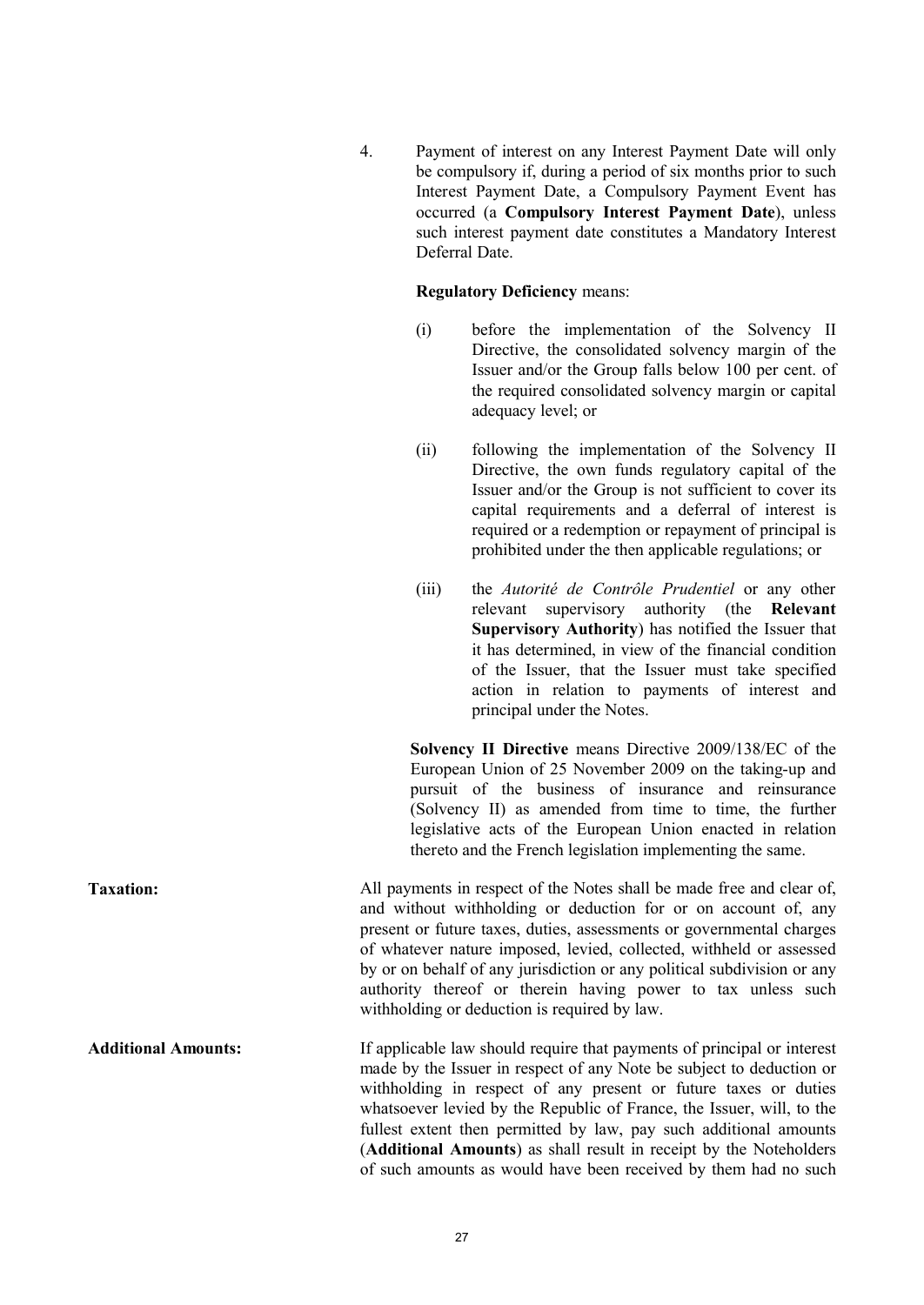withholding or deduction been required, except that no such Additional Amounts shall be payable with respect to any Note in certain circumstances.

**Optional Early Redemption as from First Call Date** The Issuer may, subject to the Prior Approval of the Relevant Supervisory Authority, redeem the Notes in whole, but not in part, at their Principal Amount, together with all interest accrued (including Arrears of Interest and any Additional Interest Amount) to the date fixed for redemption on the First Call Date or on any Interest Payment Date falling thereafter.

**Optional Early Redemption following a Gross-Up Event** If at any time, by reason of a change in any French law or regulation, or any change in the official application or interpretation thereof, becoming effective after the Issue Date, the Issuer would, on the occasion of the next payment of principal or interest due in respect of the Notes, not be able to make such payment without having to pay additional amounts (a **Gross-Up Event**), the Issuer may, subject to the Prior Approval of the Relevant Supervisory Authority, on any Interest Payment Date, redeem the Notes in whole, but not in part, at their Principal Amount, together with all interest accrued (including Arrears of Interest and any Additional Interest Amount) to the date fixed for redemption.

> If the Issuer would on the next payment of principal or interest in respect of the Notes be obliged to pay additional amounts and the Issuer would be prevented by French law from making payment to the Noteholders of the full amount then due and payable, notwithstanding the undertaking to pay additional amounts, then the Issuer shall, subject to the Prior Approval of the Relevant Supervisory Authority, redeem the Notes in whole, but not in part, at their Principal Amount, together with all interest accrued (including Arrears of Interest and any Additional Interest Amount) to the date fixed for redemption.

**Optional Early Redemption in case of Tax Deductibility Event:** If an opinion of a recognised law firm of international standing has been delivered to the Issuer and the Fiscal Agent, stating that by reason of a change in French law or regulation, or any change in the official application or interpretation of such law, becoming effective after the Issue Date, the tax regime of any payments under the Notes is modified and such modification results in payments of interest payable by the Issuer in respect of the Notes being no longer deductible in whole or in part (a **Tax Deductibility Event**), so long as this cannot be avoided by the Issuer taking reasonable measures available to it at the time, the Issuer may, subject to the Prior Approval of the Relevant Supervisory Authority, redeem the Notes in whole, but not in part, at their Principal Amount together with all interest accrued (including Arrears of Interest and any Additional Interest Amount) to the date fixed for redemption, on the latest practicable date on which the Issuer could make such payment with interest payable being tax deductible in France or, if such date is past, as soon as practicable thereafter.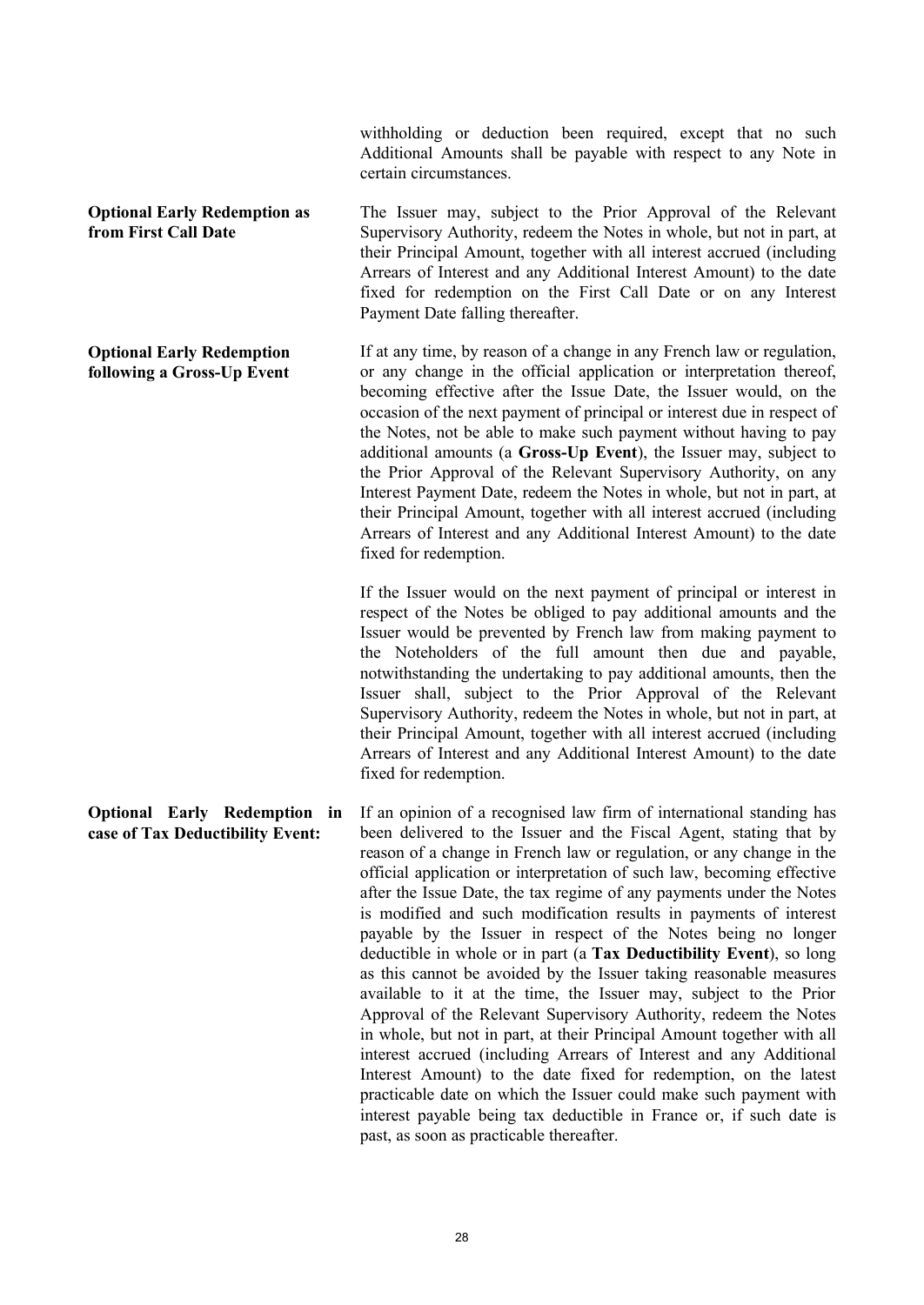| <b>Optional Early Redemption for</b><br><b>Regulatory Reasons:</b> | If at any time, the Issuer determines that a Regulatory Event has<br>occurred with respect to the Notes on or after the Issue Date, the<br>Issuer may, subject to the Prior Approval of the Relevant<br>Supervisory Authority, redeem the Notes in whole, but not in part, at<br>their Principal Amount plus any accrued interest (including Arrears<br>of Interest and any Additional Interest Amount) to the date fixed for<br>redemption.                                                                                                                                                                                                                                                                                                                                                   |
|--------------------------------------------------------------------|------------------------------------------------------------------------------------------------------------------------------------------------------------------------------------------------------------------------------------------------------------------------------------------------------------------------------------------------------------------------------------------------------------------------------------------------------------------------------------------------------------------------------------------------------------------------------------------------------------------------------------------------------------------------------------------------------------------------------------------------------------------------------------------------|
|                                                                    | <b>Regulatory Event</b> means that after the Issue Date, the Issuer (i) is<br>subject to consolidated regulatory supervision by the Relevant<br>Supervisory Authority, and (ii) is not permitted to treat the aggregate<br>net proceeds of such Notes that are outstanding as eligible for the<br>purpose of the determination of the solvency margin or capital<br>adequacy levels of the Issuer and/or Group as at least "tier two" own<br>funds regulatory capital (or, if different, whatever terminology is<br>employed by the Existing Regulations or the Future Capital<br>Instruments Regulations as applicable, including any grandfathering<br>provision thereof), except as a result of the application of the limits<br>on inclusion of such securities in the regulatory capital. |
| <b>Optional Early Redemption for</b><br><b>Rating Reasons:</b>     | If at any time, the Issuer determines that a Rating Methodology<br>Event has occurred with respect to the Notes, the Issuer may, subject<br>to the Prior Approval of the Relevant Supervisory Authority, redeem<br>in whole, but not in part, the Notes on any Interest Payment Date, at<br>their Principal Amount plus any accrued interest (including Arrears<br>of Interest and any Additional Interest Amount) to the date fixed for<br>redemption.                                                                                                                                                                                                                                                                                                                                        |
|                                                                    | Rating Methodology Event will be deemed to occur upon a change<br>in the methodology of the Rating Agency (as defined below) (or in<br>the interpretation of such methodology) on or after the Issue Date as<br>a result of which the equity content previously assigned by such<br>Rating Agency to the Notes is, in the reasonable opinion of the<br>Issuer, materially reduced when compared to the equity content<br>assigned by such Rating Agency at or around the Issue Date.                                                                                                                                                                                                                                                                                                           |
|                                                                    | <b>Rating Agency means Standard &amp; Poor's or any successor.</b>                                                                                                                                                                                                                                                                                                                                                                                                                                                                                                                                                                                                                                                                                                                             |
| <b>Conditions to Redemption:</b>                                   | The Notes may not be redeemed pursuant to any of the redemption<br>provisions referred to above if (i) a Regulatory Deficiency has<br>occurred and is continuing on the redemption date or (ii) such<br>redemption would itself cause a Regulatory Deficiency, except if<br>the Prior Approval of the Relevant Supervisory Authority has been<br>obtained.                                                                                                                                                                                                                                                                                                                                                                                                                                     |
| <b>Exchange/Variation:</b>                                         | Further to a Regulatory Event or a Rating Methodology Event the<br>Issuer would be entitled, without the consent or approval of the<br>Noteholders, to exchange or vary the Notes, subject to a number of<br>conditions including not being prejudicial to the interest of the<br>Noteholders, so that after such exchange or variation the Notes<br>would be eligible.                                                                                                                                                                                                                                                                                                                                                                                                                        |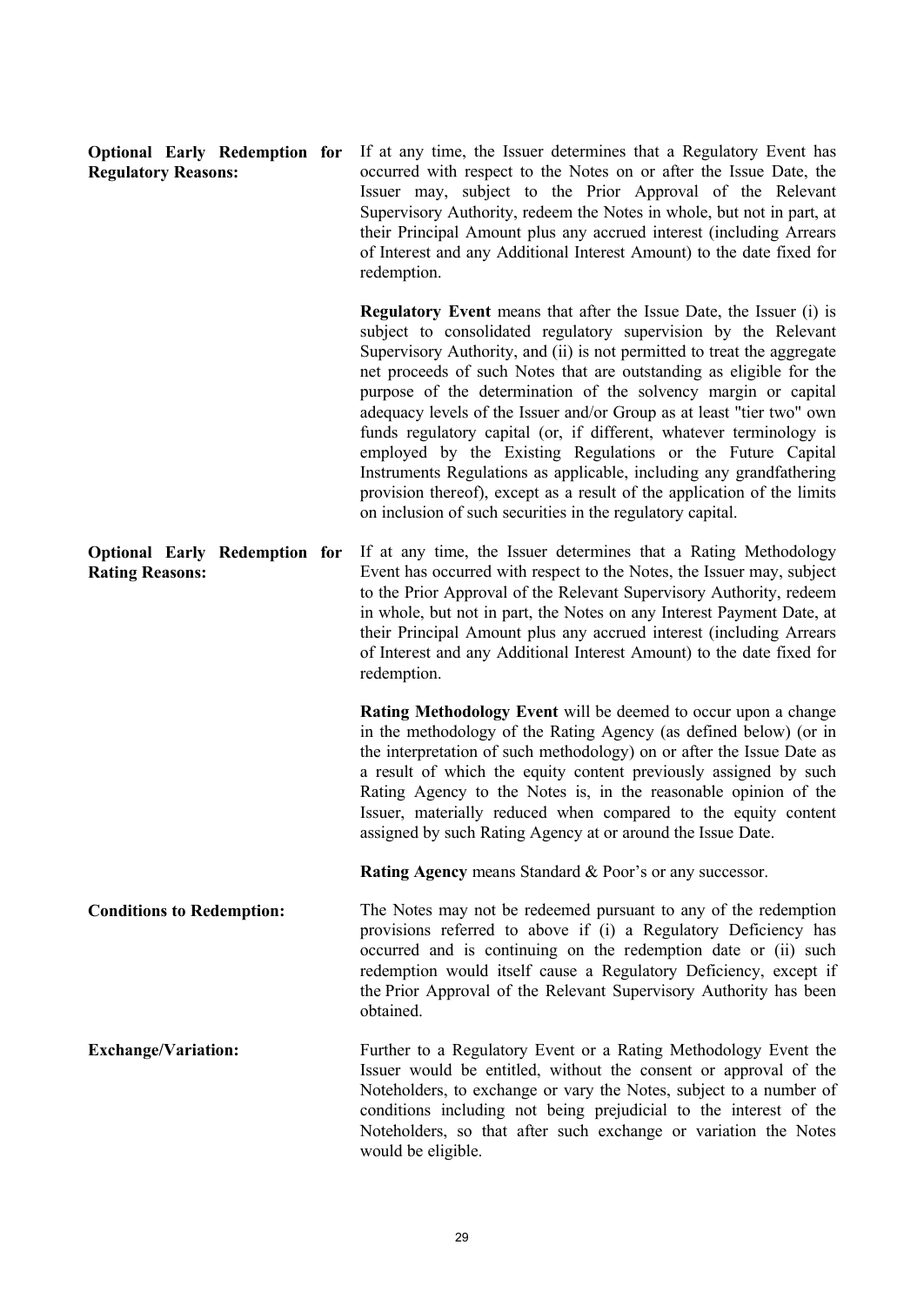**Automatic Disapplication for Regulatory Reasons:**

**Meetings of Noteholders and** 

**Modifications:**

In the event that, following the implementation of the Solvency II Directive, the option of the Issuer (i) to redeem the Notes for tax reasons or further to the occurrence of a Rating Methodology Event or (ii) to exchange the Notes or vary the terms of the Notes further to the occurrence of a Regulatory Event or a Rating Methodology Event, would prevent at any time before the First Call Date, the Notes from being treated under the Future Capital Instruments Regulations as applicable (including, for the avoidance of doubt, for the purpose of compliance with any grandfathering provisions thereof) as at least "tier two" own funds regulatory capital (or, if different, whatever terminology is employed by the Existing Regulations or the Future Capital Instruments Regulations as applicable) of the Issuer and/or the Group for the purposes of the determination of the Issuer's solvency margin or regulatory capital, the terms of the Notes shall automatically be varied by the Issuer to exclude the relevant option(s). In any such event: (a) the Prior Approval of the Relevant Supervisory Authority will be obtained, if such approval is required at the time, and (b) notice will be given to Noteholders in compliance with the rules of the relevant stock exchange. However, certain conditions to the Exchange/Variation referred to above will not apply to such variation.

**Purchase:** The Issuer or any of its affiliated entities may at any time, subject to the Prior Approval of the Relevant Supervisory Authority, purchase Notes (provided that all unmatured Coupons and Talons relating thereto are purchased therewith) in the open market or otherwise at any price. Notes so purchased by the Issuer may be (i) held and resold in accordance with Articles L.213-1-A and D.213-1-A of the French *Code monétaire et financier* for the purpose of enhancing the liquidity of the Notes or (ii) cancelled in accordance with Article L.228-74 of the French *Code de commerce*.

> The Notes contain provisions for calling meetings of Noteholders to consider matters affecting their interests generally. These provisions permit defined majorities to bind all Noteholders including Noteholders who did not attend and vote at the relevant meeting and Noteholders who voted in a manner contrary to the majority.

The Issuer may also, subject to the Prior Approval of the Relevant Supervisory Authority, make any modification to the Notes which is not prejudicial to the interests of the Noteholders without the consent of the Noteholders. Any such modification shall be binding on the Noteholders.

Listing: Application has been made for the Notes to be admitted to listing and to trading on Euronext Paris.

**Rating:** The Notes are expected to be rated BBB- by Standard & Poor's.

**Clearing:** The Notes have been accepted for clearance through Clearstream Banking, société anonyme and Euroclear Bank SA/N.V.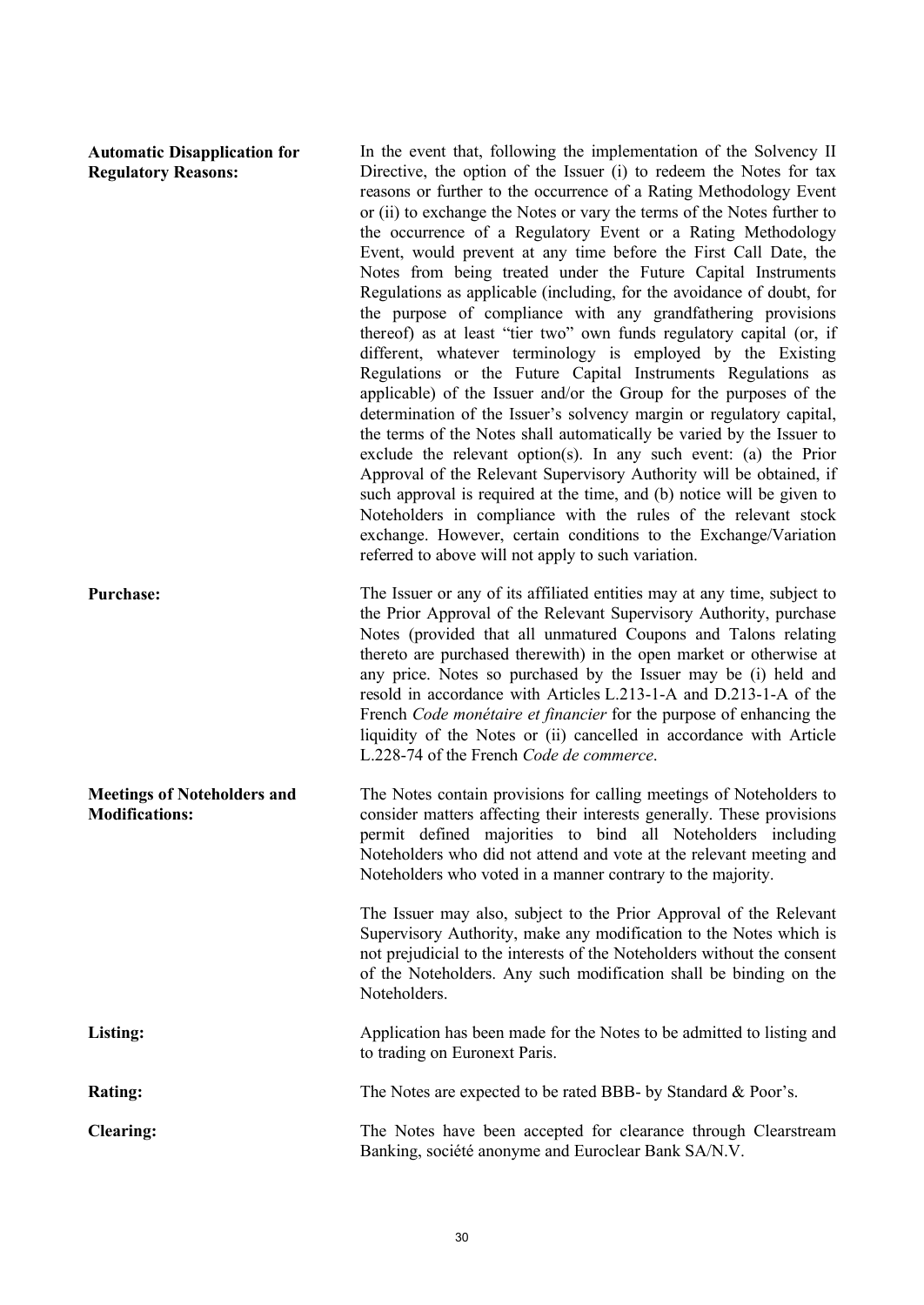**Governing Law:** English law, other than the provisions of "*Terms and Conditions of the Notes – Status of the Notes*" which shall be governed by, and construed in accordance with, French law. **Selling Restrictions:** The Notes have not been and will not be registered under the Securities Act and, subject to certain exceptions, may not be offered or sold within the United States. The Notes may be sold in other jurisdictions only in compliance with applicable laws and regulations. **The Exchange Offer** On 12 April 2013, the Issuer announced an invitation (the **Exchange Offer**) to holders of its outstanding €400,000,000 Undated Subordinated Fixed to Floating Rate Notes (ISIN: FR0010021287) (the **Existing Notes**) notably to offer (i) to exchange any or all of such securities for the Notes and (ii) to tender their Existing Notes for cash up to the Cash Maximum Acceptance Amount (as defined in the offer memorandum dated 12 April 2013 (the **Offer Memorandum**) and the delivery of Notes (if any) in a nominal amount equal to the surplus of the Existing Notes over the Cash Maximum Acceptance Amount (as defined in the Offer Memorandum). The Offer Memorandum does not constitute an offer to sell or buy or the solicitation of an offer to sell or buy the Existing Notes and/or the Notes, as applicable (and offers of Existing Notes for exchange pursuant to the Exchange Offer have not been and will not be

accepted from persons) in any circumstances in which such offer or solicitation is unlawful. No person in any jurisdiction in which, or from whom, it is unlawful to make an invitation to participate in the Exchange Offer or for which such participation under applicable securities laws may participate in the Exchange Offer. The distribution of the Offer Memorandum in certain jurisdictions may be restricted by law. No action has been or will be taken in any jurisdiction by the Issuer, the Dealer Managers and Deutsche Bank AG, London Branch as exchange agent for the Exchange Offer, in relation to the Exchange Offer that would permit a public offering of securities.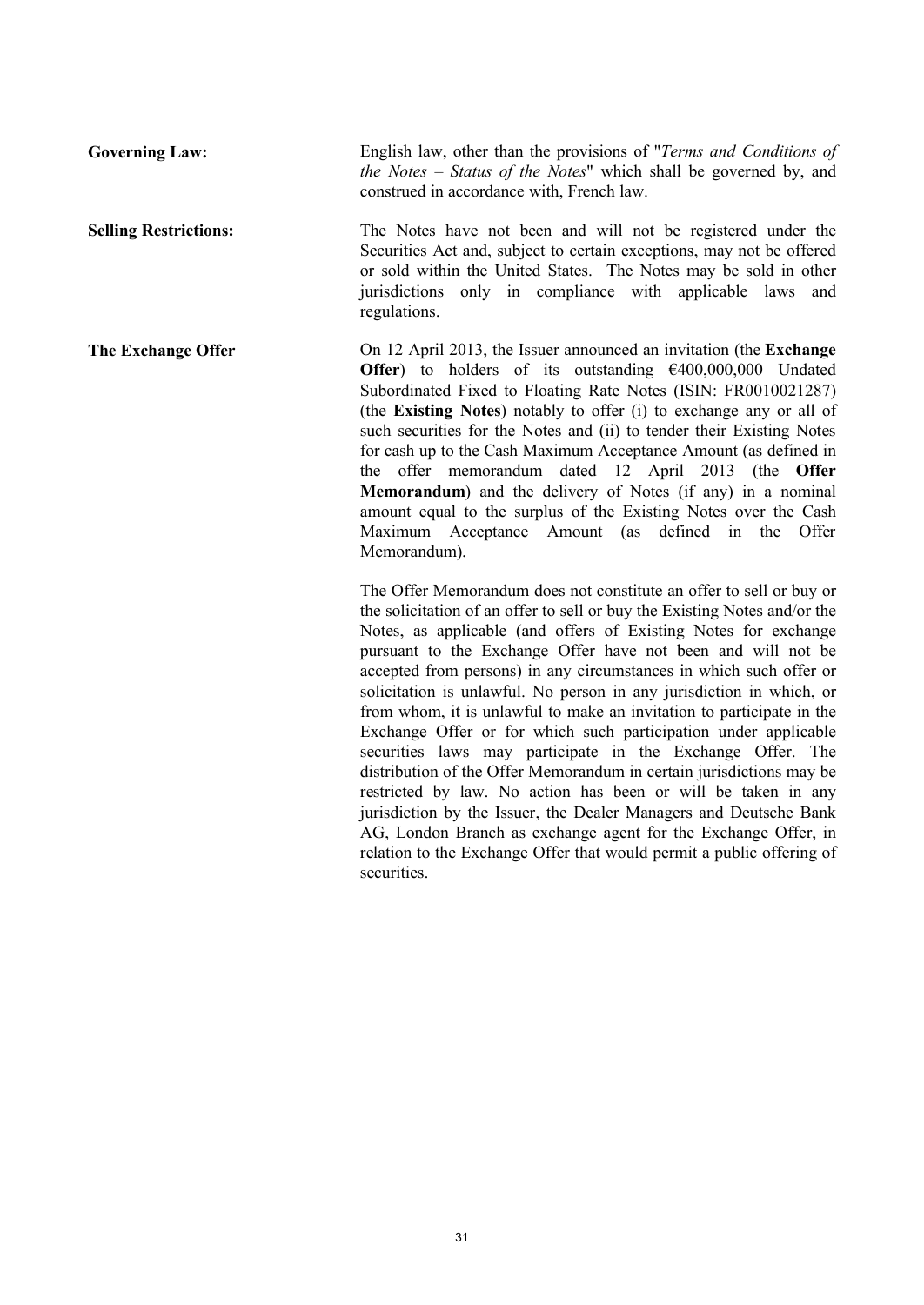#### **THE EXCHANGE OFFER**

On 12 April 2013, the Issuer announced an invitation (the **Exchange Offer**) to holders of its outstanding €400,000,000 Undated Subordinated Fixed to Floating Rate Notes (ISIN: FR0010021287) (the **Existing Notes**) notably to offer (i) to exchange any or all of such securities for the Notes and (ii) to tender their Existing Notes for cash up to the Cash Maximum Acceptance Amount (as defined in the Offer Memorandum (as defined below)) and the delivery of Notes (if any) in a nominal amount equal to the surplus of the Existing Notes over the Cash Maximum Acceptance Amount).

The Exchange Offer is made subject to the terms and conditions set out in the Offer Memorandum dated 12 April 2013 (the **Offer Memorandum**) notably including jurisdictional offer and distribution restrictions. In connection with the Offer, the Issuer entered into a dealer manager agreement dated 12 April 2013 with BNP Paribas, Deutsche Bank, AG London Branch and HSBC Bank plc (the **Dealer Managers**), which contains certain provisions regarding payment for fees, expense reimbursement and indemnity arrangements.

The Offer Memorandum does not constitute an offer to sell or buy or the solicitation of an offer to sell or buy the Existing Notes and/or the Notes, as applicable (and offers of Existing Notes for exchange pursuant to the Exchange Offer have not been and will not be accepted from persons in any circumstances in which such offer or solicitation is unlawful). No person in any jurisdiction in which, or from whom, it is unlawful to make an invitation to participate in the Exchange Offer or for which such participation would be unlawful under applicable securities laws may participate in the Exchange Offer. The distribution of the Offer Memorandum in certain jurisdictions may be restricted by law. No action has been or will be taken in any jurisdiction by the Issuer, the Dealer Managers or Deutsche Bank AG, London Branch as exchange agent for the Exchange Offer, in relation to the Exchange Offer that would permit a public offering of securities.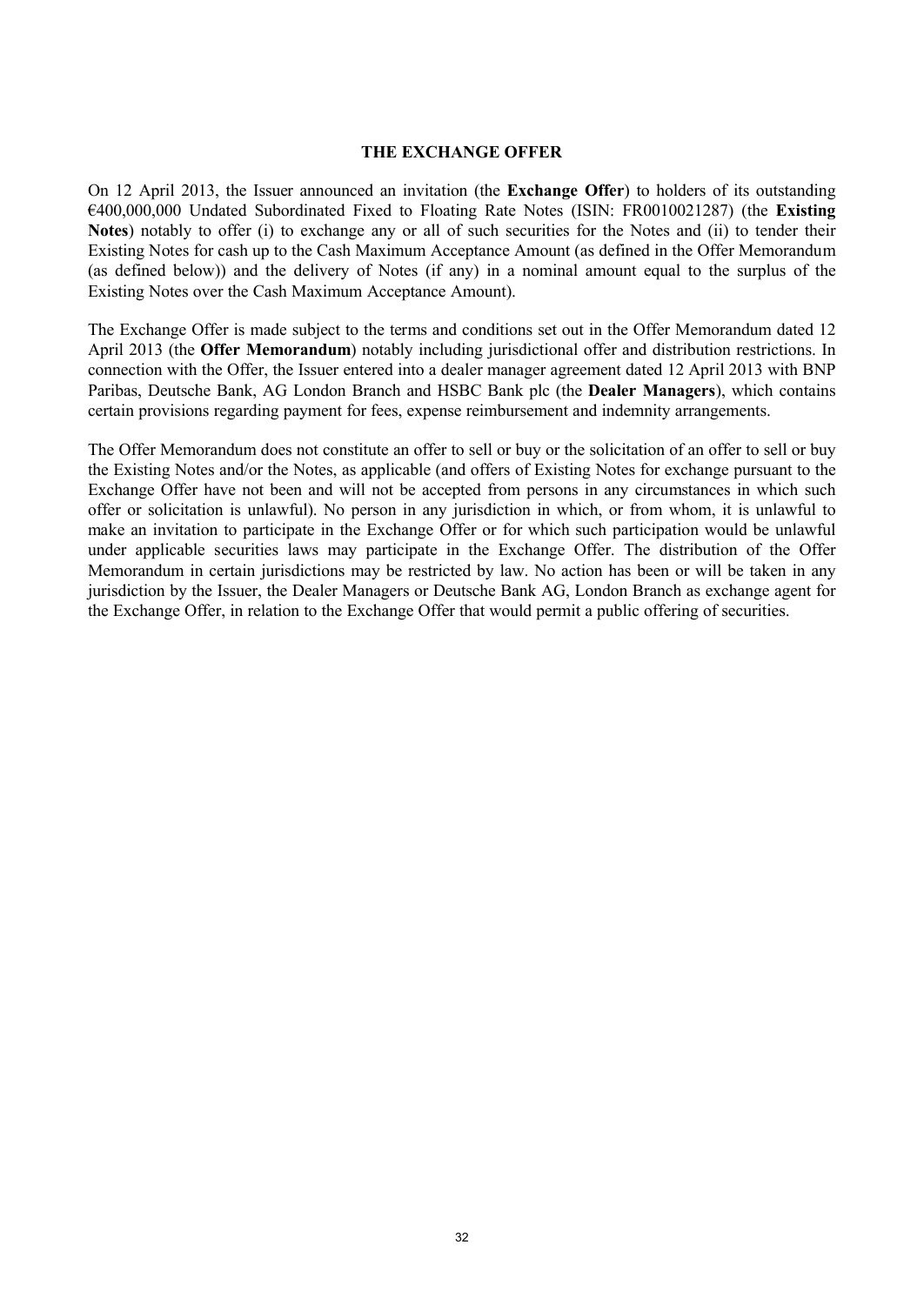### **TERMS AND CONDITIONS OF THE NOTES**

## *The terms and conditions of the Notes (which, subject to modification, will be endorsed on each Note in definitive form) is as follows:*

The issue outside the Republic of France of the €331,700,000 Fixed to Floating Subordinated Notes (the **Notes**) of La Mondiale (the **Issuer**) was authorised pursuant to a resolution of the *Assemblée Générale* of the policyholders (*sociétaires*) of the Issuer adopted on 1 June 2012 and the resolutions of the Board of Directors (*Conseil d'administration*) of the Issuer dated 17 April 2013. The Issuer has entered into a fiscal agency agreement (such agreement as amended and/or supplemented and/or restated from time to time, the **Fiscal Agency Agreement**) dated 25 April 2013 with Deutsche Bank AG, London Branch as fiscal agent and principal paying agent. The Notes are issued subject to and with the benefit of the Fiscal Agency Agreement. The fiscal agent, the principal paying agent and the calculation agent for the time being and the paying agents are referred to in these Conditions as the **Fiscal Agent**, the **Principal Paying Agent**, the **Calculation Agent** and the **Paying Agents** (which expression shall include the Principal Paying Agent and any future paying agent duly appointed by the Issuer in accordance with the Fiscal Agency Agreement), each of which expression shall include the successors from time to time of the relevant persons, in such capacities, under the Fiscal Agency Agreement, and are collectively referred to as the **Agents**. Copies of the Fiscal Agency Agreement are available for inspection at the specified offices of the Paying Agents. References to **Conditions** are, unless the context otherwise requires, to the numbered paragraphs below.

The statements in these Conditions include summaries of, and are subject to, the detailed provisions of and definitions in the Agency Agreement. Copies of the Agency Agreement are available for inspection during normal business hours by the holders of the Notes (the **Noteholders**) and the holders of the interest coupons and the talons (**Talons**) for further interest coupons appertaining to the Notes (the **Couponholders** and the **Coupons** which expressions shall in these Conditions, unless the context otherwise requires, include the holders of the Talons and the Talons respectively) at the specified office of each of the Paying Agents. The Noteholders and the Couponholders are entitled to the benefit of, are bound by, and are deemed to have notice of, all the provisions of the Agency Agreement applicable to them. References in these Conditions to the Fiscal Agent and the Paying Agents shall include any successor appointed under the Agency Agreement.

## **1. FORM, DENOMINATION AND TITLE**

#### **1.1 Form and Denomination**

The Notes are in bearer form, serially numbered, in the denominations of  $\epsilon$ 100,000 and integral multiples of  $\epsilon$ 1,000 in excess thereof (up to and including  $\epsilon$ 199,000) with Coupons and one Talon attached on issue. Notes of one denomination may not be exchanged for Notes of the other denomination.

#### **1.2 Title**

Title to the Notes and to the Coupons will pass by delivery.

#### **1.3 Holder Absolute Owner**

The Issuer and any Paying Agent may (to the fullest extent permitted by applicable laws) deem and treat the bearer of any Note or Coupon as the absolute owner for all purposes (whether or not the Note or Coupon shall be overdue and notwithstanding any notice of ownership or writing on the Note or Coupon or any notice of previous loss or theft of the Note or Coupon).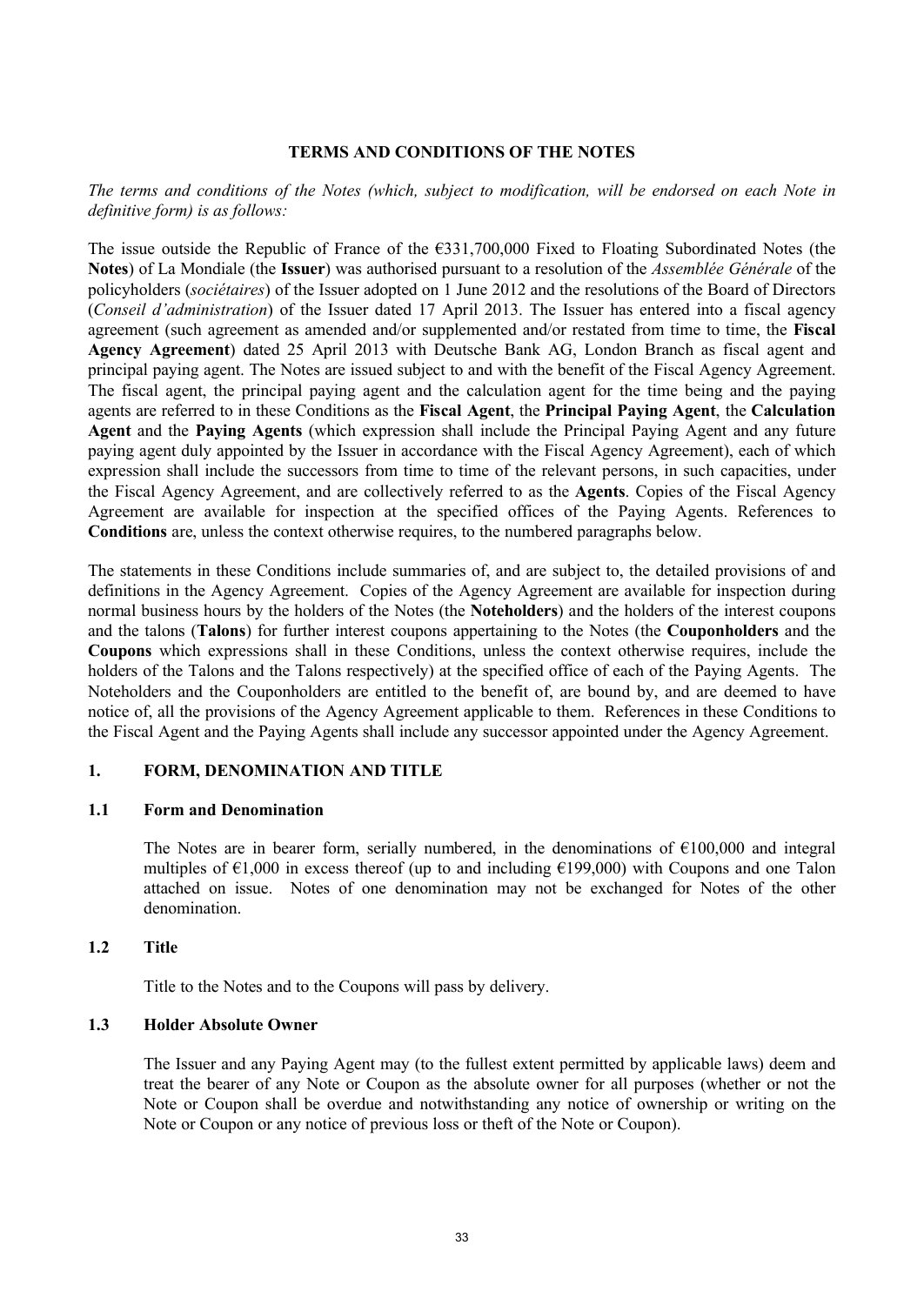## **2. STATUS OF THE NOTES**

## **2.1 Ordinary Subordinated Obligations**

The Notes are ordinary subordinated notes issued in accordance with the provisions of Article L. 228-97 of the French *Code de commerce* and Article L. 322-2-1 of the French *Code des assurances*.

The principal and interest of the Notes constitute direct, unconditional, unsecured and Ordinary Subordinated Obligations of the Issuer and rank (i) *pari passu* among themselves, (ii) *pari passu* with all other present and future Ordinary Subordinated Obligations, but (iii) in priority to Deeply Subordinated Obligations, *prêts participatifs* granted to, and *titres participatifs* issued by, the Issuer, but behind Unsubordinated Obligations.

*Pursuant to Article L. 327-2 of the French* **Code des assurances***, a lien over the assets of the Issuer is granted for the benefit of the Issuer's policyholders (***sociétaires***). Noteholders, even if they are policyholders (***sociétaires***) of the Issuer, do not have the benefit of such lien in relation to amounts due under the Notes.*

For the purposes of these Conditions:

**Deeply Subordinated Obligations** means all and any bonds or borrowings or any other Obligations of the Issuer which constitute direct, unconditional, unsecured and lowest ranking subordinated obligations of the Issuer, including bonds or borrowings, the subordination provisions of which are governed by the provisions of Article L. 228-97 of the French *Code de commerce,* and which rank and will rank (i) *pari passu* among themselves, (ii) *pari passu* with all other present and future Deeply Subordinated Obligations of the Issuer, but (iii) shall be subordinated to all present and future *prêts participatifs* granted to the Issuer, *titres participatifs* issued by the Issuer, Ordinarily Subordinated Obligations of the Issuer and Unsubordinated Obligations of the Issuer.

**Obligations** means any payment obligation expressed to be assumed by, or imposed on, the Issuer under, or arising as a result of, any contract, agreement, document, instrument, conduct, relationship or by operation of law.

**Ordinary Subordinated Obligations** means any Obligations of the Issuer which constitute direct, unconditional, unsecured and subordinated obligations of the Issuer and which rank and will at all times rank equally and rateably with any other existing or future Ordinary Subordinated Obligations but in priority to all present and future *titres participatifs* issued by the Issuer, *prêts participatifs* granted to the Issuer and Deeply Subordinated Obligations of the Issuer.

**Unsubordinated Obligations** means any Obligations of the Issuer which are unsubordinated.

## **2.2 Payment on the Notes in the event of the liquidation of the Issuer**

If any judgement is rendered by any competent court declaring the judicial liquidation *(liquidation judiciaire*) or, following an order of *redressement judiciaire*, the sale of the whole business (*cession totale de l'entreprise*) of the Issuer, or if the Issuer is liquidated for any reason, the rights of the Noteholders in respect of principal, interest (including any outstanding Arrears of Interest and/or Additional Interest Amount) will be subordinated to the payments of claims of other creditors of the Issuer (other than subordinated claims) including insurance companies and entities referred to in article R.322-132 of the French *Code des Assurances* reinsured by the Issuer, holders of insurance policies issued by such entities and creditors with respect to Unsubordinated Obligations.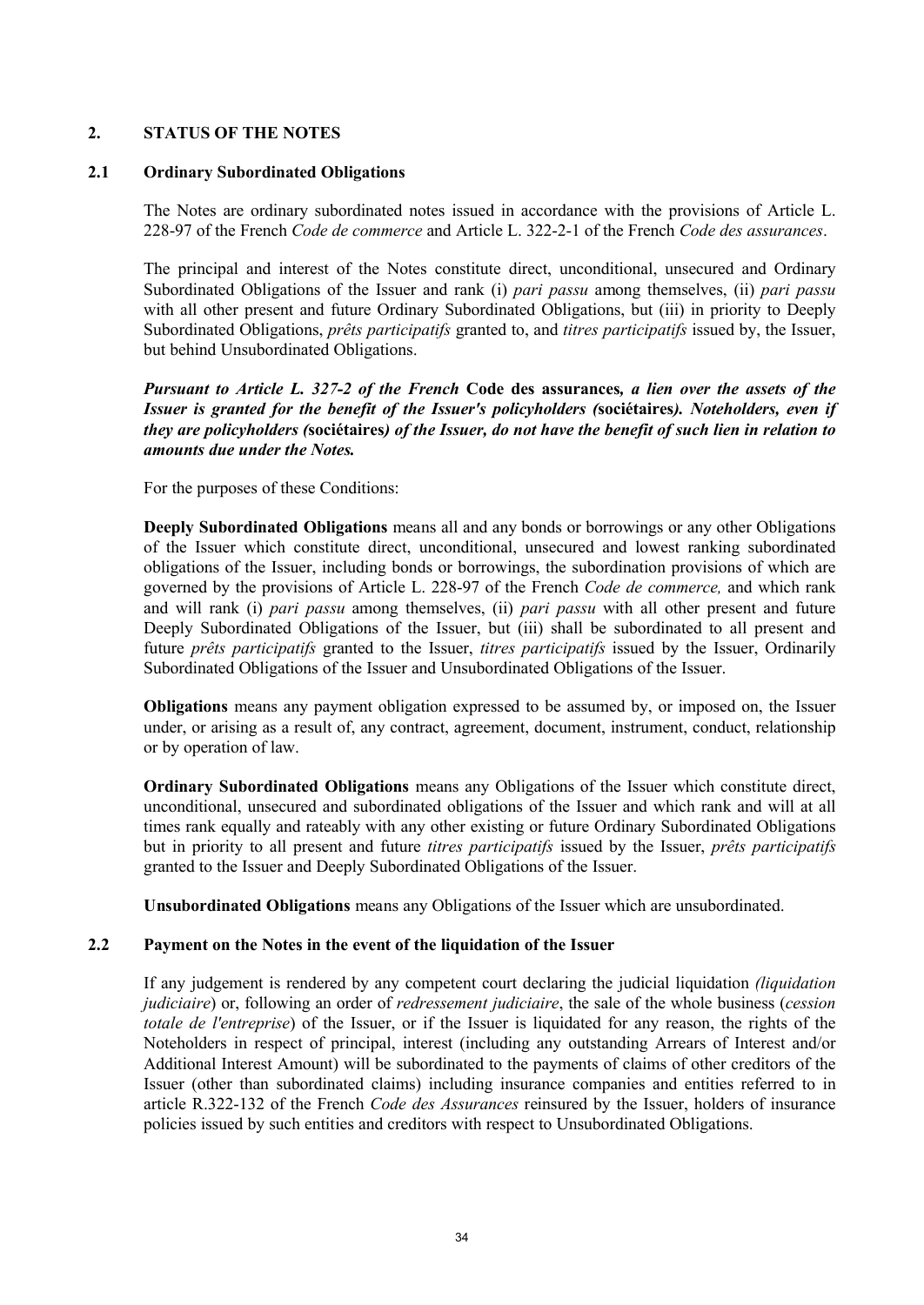In the event of incomplete payment of creditors ranking senior to holders of the Notes (in the context of voluntary or judicial liquidation of the Issuer, bankruptcy proceedings or any other similar proceedings affecting the Issuer) the obligations of the Issuer in connection with the Notes and relative interest will be terminated.

## **3. NEGATIVE PLEDGE**

There will be no negative pledge in respect of the Notes.

### **4. INTEREST**

### **4.1 General**

The Notes shall bear interest on their Principal Amount from (and including) the Issue Date, to (but excluding) the First Call Date (the **Fixed Rate Period**), at a fixed rate of 6.75 per cent. per annum (the **Fixed Rate**), payable annually in arrear on or about 25 April in each year (each a **Fixed Rate Interest Payment Date**), commencing on 25 April 2014 until (and including) the First Call Date; and

from (and including) the First Call Date (the **Floating Rate Period**), the Notes shall bear interest on their Principal Amount at the Reference Rate (defined in Condition 4.3 hereafter) plus a margin of 6.04 per cent. per annum (the **Margin**), as determined by the Calculation Agent, payable quarterly in arrear on or about 25 January, 25 April, 25 July and 25 October in each year (each a **Floating Rate Interest Payment Date** and together with any Fixed Rate Interest Payment Date, an **Interest**  Payment Date) commencing on or about 25 July 2024;

*provided, however, that* if (i) any Fixed Rate Interest Payment Date would otherwise fall on a date which is not a Business Day, it will be postponed to the next Business Day and (ii) any Floating Rate Interest Payment Date would otherwise fall on a date which is not a Business Day, it will be postponed to the next Business Day unless it would thereby fall into the next calendar month, in which case it will be brought forward to the preceding Business Day.

For the avoidance of doubt:

- until the First Call Date (included), Interest Amounts will not be adjusted if an Interest Payment Date is not a Business Day;
- · after the First Call Date (excluded), Interest Amounts will be adjusted if an Interest Payment Date is not a Business Day.

For the purpose hereof:

**Business Day** means any day (other than a Saturday or a Sunday) which is a day on which commercial banks and foreign exchange markets settle payments and are open for general business (including dealing in foreign exchange and foreign currency deposits) in London and Paris and a TARGET 2 Settlement Day.

**First Call Date** means the Interest Payment Date falling on 25 April 2024.

**TARGET 2 Settlement Day** means any day on which the TARGET 2 System is operating.

**TARGET 2 System** means the Trans-European Automated Real-Time Gross Settlement Express Transfer System or any successor thereto.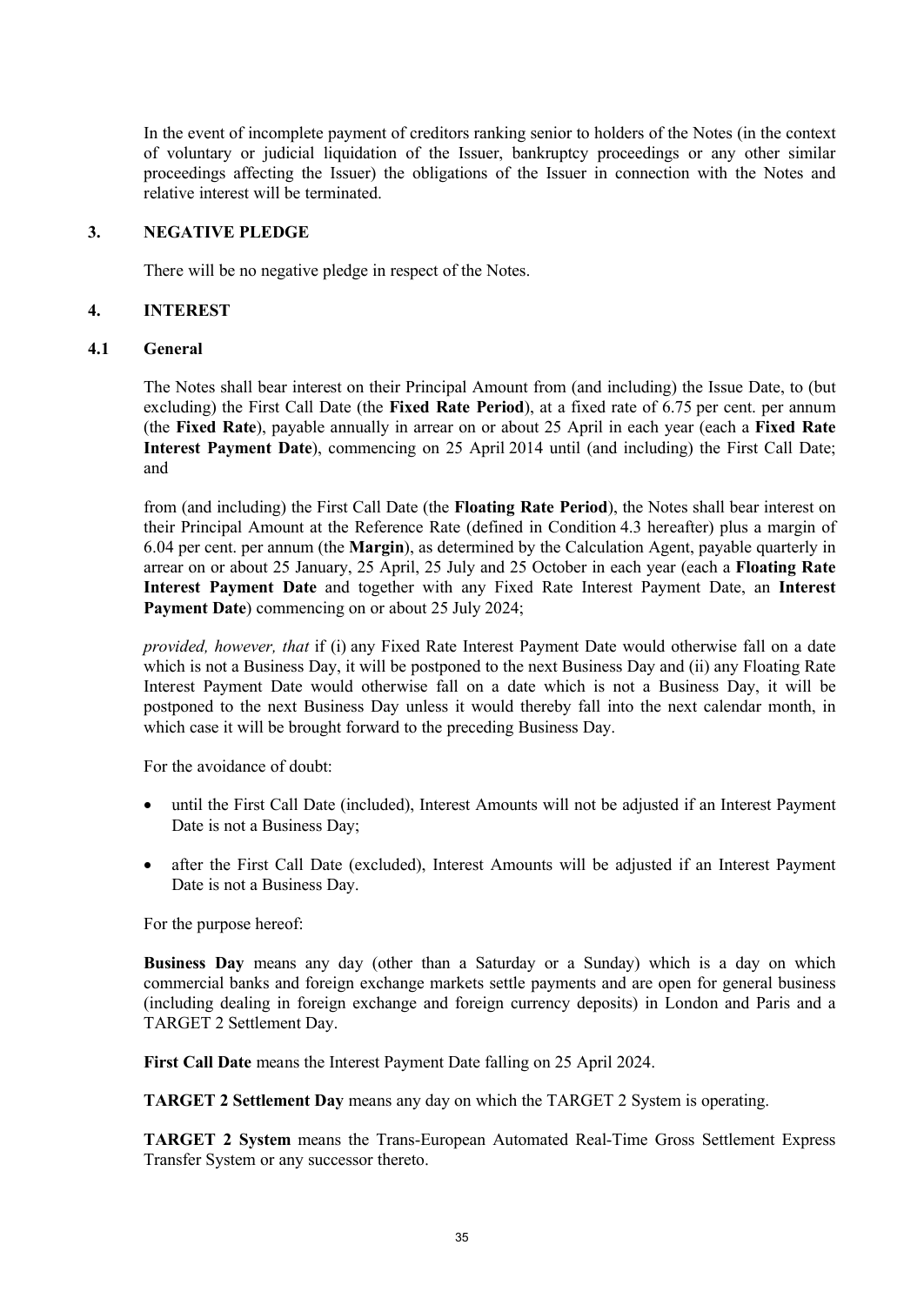The Notes will cease to bear interest from and including the due date for redemption unless payment of the principal in respect of the Notes is improperly withheld or refused on such date or unless default is otherwise made in respect of the payment. In such event, the Notes will continue to bear interest at the relevant rate as specified in this Condition 4 on their remaining unpaid amount until the day on which all sums due in respect of the Notes up to that day are received by or on behalf of the relevant Noteholders.

## **4.2 Fixed Interest Rate**

The amount of interest (the **Fixed Rate Interest Amount**) payable on each Note and on each Fixed Rate Interest Payment Date will be the product of the Principal Amount of such Note and the Fixed Rate, multiplied by the Actual/Actual (ICMA) day count fraction and rounding the resulting figure, if necessary, to the nearest cent (half a cent being rounded upwards).

### **Actual/Actual (ICMA)** means:

- if interest is required to be calculated for a period of less than one year, the number of days in the relevant period divided by the number of days in the Fixed Rate Accrual Period in which the relevant period falls;
- if interest is required to be calculated for a period of more than one year, the sum of (a) the number of days of the relevant period falling in the Fixed Rate Accrual Period in which it begins divided by the total number of days in such Fixed Rate Accrual Period and (b) the number of days of the relevant period falling in the next Fixed Rate Accrual Period divided by the total number of days in such next Fixed Rate Accrual Period (including the first such day but excluding the last).

**Fixed Rate Accrual Period** means the period from and including a Fixed Rate Interest Payment Date (or the Issue Date as the case may be) in any year to but excluding the next Fixed Rate Interest Payment Date.

## **4.3 Floating Rate**

- (a) The floating rate of interest payable in respect of the Notes (the **Floating Rate**, and together with the Fixed Rate, the **Rate of Interest**) for each interest period within the Floating Rate Accrual Period shall be calculated on the basis of the following provisions:
	- (i) on every second Business Day before the first day of the Floating Rate Accrual Period for which the rate will apply (the **Interest Determination Date**), the Calculation Agent will determine the Reference Rate (as defined below) for each Floating Rate Accrual Period which appears, for information purposes only, at or about 11.00 a.m. (Brussels time) on the Interest Determination Date in question, on the display designated as page EURIBOR01 on Reuters (or such other page or service as may replace it for the purpose of displaying EURIBOR);
	- (ii) if the Reference Rate is unavailable, the Calculation Agent shall request each of the principal Euro-zone office of each of the Reference Banks (as defined below) to provide the Calculation Agent with its offered quotation (expressed as a percentage rate per annum) for the Reference Rate at or about 11.00 a.m. (Brussels time) on the Interest Determination Date in question. If two or more Reference Banks provide the Calculation Agent with such offered quotations, the Reference Rate for such Floating Rate Accrual Period shall be the arithmetic mean of such offered quotations as determined by the Calculation Agent; and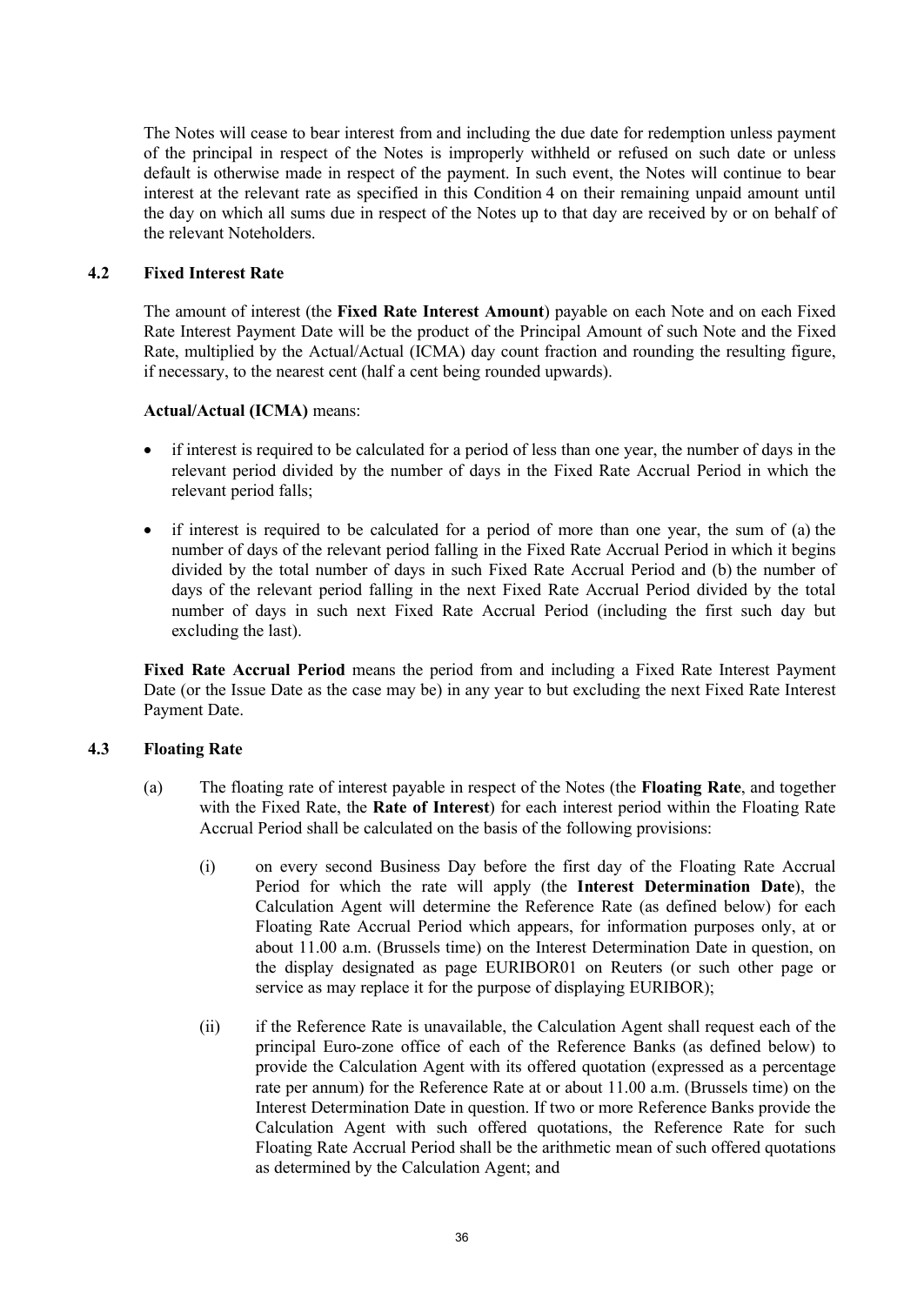(iii) if on any Interest Determination Date the Reference Rate is unavailable and the Calculation Agent determines that fewer than two (2) Reference Banks are providing offered quotations, the Floating Rate for the relevant Floating Rate Accrual Period shall be the Floating Rate in effect for the last preceding Floating Rate Accrual Period.

For the purposes of these Conditions:

**Euro-zone** means the region comprised of member states of the European Union that adopt the single currency in accordance with the Treaty establishing the European Community as amended by the Treaty on European Union.

**Floating Rate Accrual Period** means the period from and including a Floating Rate Interest Payment Date in any year to but excluding the next Floating Rate Interest Payment Date.

**Interest Amount** means a Floating Rate Interest Amount or a Floating Rate Interest Amount.

**Interest Period** means any Floating Rate Accrual Period or any Fixed Rate Accrual Period.

**Reference Banks** means four major banks in the Euro-zone inter-bank market (excluding for such purposes the Calculation Agent and its affiliates).

**Reference Rate** means the offered rate, expressed as a rate per annum, for three (3) months Euro deposits commencing on the first day of the relevant Floating Rate Period, as calculated by Bridge Information Systems on behalf of the European Banking Federation and the International Foreign Exchange Dealers' Association.

(b) Determination of Reference Rate and Floating Rate Interest Amount with respect to the Floating Rate Period

The Calculation Agent shall, as soon as practicable after 11.00 a.m. (Brussels time) on each Interest Determination Date, determine the Reference Rate and amount of interest (each a **Floating Rate Interest Amount**) payable (if any) on the relevant Floating Rate Interest Payment Date on each Note for the relevant Floating Rate Period.

The Floating Rate Interest Amounts shall be determined by applying the Reference Rate and the Margin to the Principal Amount of a Note, multiplying the resulting amount by the actual number of days in the relevant Floating Rate Period divided by three hundred and sixty (360) and rounding the resultant figure to the nearest cent (half a cent being rounded upwards).

(c) Publication of Reference Rate and Interest Amount with respect to the Floating Rate Period

The Calculation Agent shall cause the Reference Rate, the Margin and the Interest Amount for each Floating Rate Period and the relevant Interest Payment Date to be notified to the Issuer, the Fiscal Agent (if different from the Calculation Agent) and each other Paying Agent (if any), to any stock exchange on which the Notes are at the relevant time listed and to the Noteholders as soon as possible after their determination but in no event later than (i) the commencement of the relevant Floating Rate Accrual Period, in the case of notification to such Regulated Market of a Rate of Interest and Interest Amount, or (ii) in all other cases, the fourth Business Day after such determination. Where any Interest Payment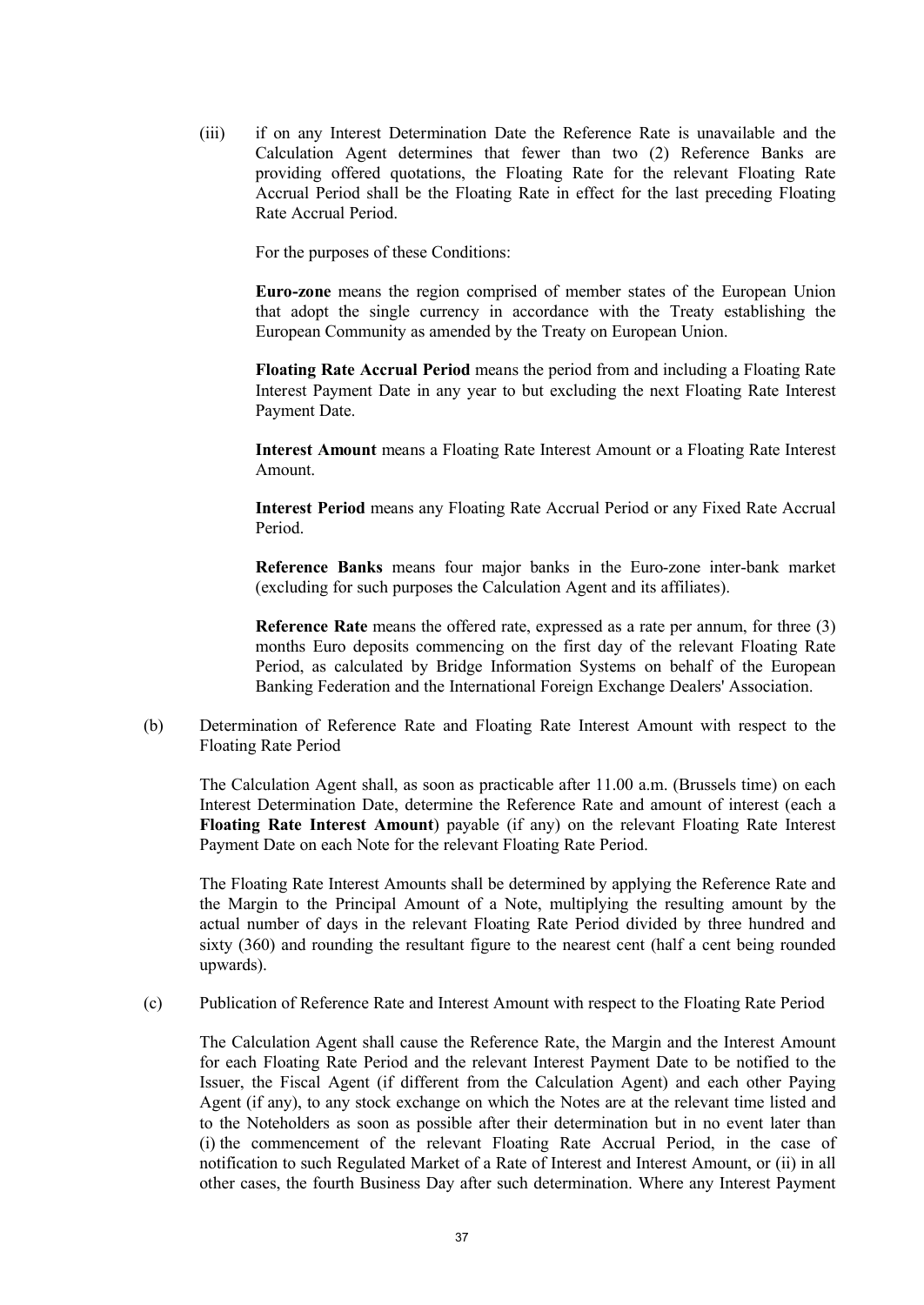Date or Interest Period Date is subject to adjustment pursuant to Condition 4.1, the Floating Rate Interest Amount and the Floating Rate Interest Payment Date so published may subsequently be amended (or appropriate alternative arrangements made by way of adjustment) without notice in the event of an extension or shortening of the Floating Rate Accrual Period.

#### **4.4 Notifications, etc. to be final**

All notifications, opinions, determinations, certificates, calculations, quotations and decisions given, expressed, made or obtained for the purposes of the provisions of this Condition 4, by the Calculation Agent, will (in the absence of wilful default, bad faith or manifest error) be binding on the Issuer, the Calculation Agent, the Fiscal Agent and all Noteholders and (in the absence of wilful default, bad faith or manifest error) no liability to the Issuer or the Noteholders shall attach to the Calculation Agent in connection with the exercise or non-exercise by it of its powers, duties and discretions under this Condition.

### **4.5 Calculation Agent**

The Agency Agreement provides that the Issuer may at any time terminate the appointment of the Calculation Agent and appoint a substitute Calculation Agent provided that so long as any of the Notes remain outstanding, there shall at all times be a Calculation Agent for the purposes of the Notes having a specified office in a major European city. In the event of the appointed office of any bank being unable or unwilling to continue to act as the Calculation Agent or failing duly to determine the Reference Rate, the Margin and the Interest Amount for each Floating Rate Period and the relevant Interest Payment, the Issuer shall appoint the European office of another leading bank engaged in the Euro-zone or London interbank market to act in its place. The Calculation Agent may not resign its duties or be removed without a successor having been appointed. The Calculation Agent shall act as an independent expert and not as agent for the Issuer or the Noteholders.

Notice of any change of Calculation Agent or any change of specified office shall promptly be given as soon as reasonably practicable to the Noteholders in accordance with Condition 12 and, so long as the Notes are listed on Euronext Paris and if the rules applicable to such stock exchange so require, to such stock exchange.

### **4.6 Interest Deferral**

On each Interest Payment Date, the Issuer shall pay interest on the Notes accrued to that date ending immediately prior to such Interest Payment Date, subject to the provisions of the following paragraphs. The interest to be paid will be calculated on the basis of the Principal Amount of the Notes outstanding.

### (a) Optional Interest Payment Dates

On any Optional Interest Payment Date (as defined below), the Issuer may elect, by notice to (x) the Noteholders in accordance with Condition 12 and (y) the Fiscal Agent pursuant to sub-paragraph (e) below, to defer payment of all (but not some only) of the interest accrued to that date, and the Issuer shall not have any obligation to make such payment and any failure to pay shall not constitute a default by the Issuer for any purpose, unless the Interest Payment Date constitutes a Compulsory Interest Payment Date (as defined below) in which case interest on the Notes will be payable.

Any interest not paid on an Optional Interest Payment Date and deferred in accordance with this paragraph shall so long as the same remains outstanding constitute **Arrears of Interest** and shall be payable as outlined below. In the case of Notes exchanged in accordance with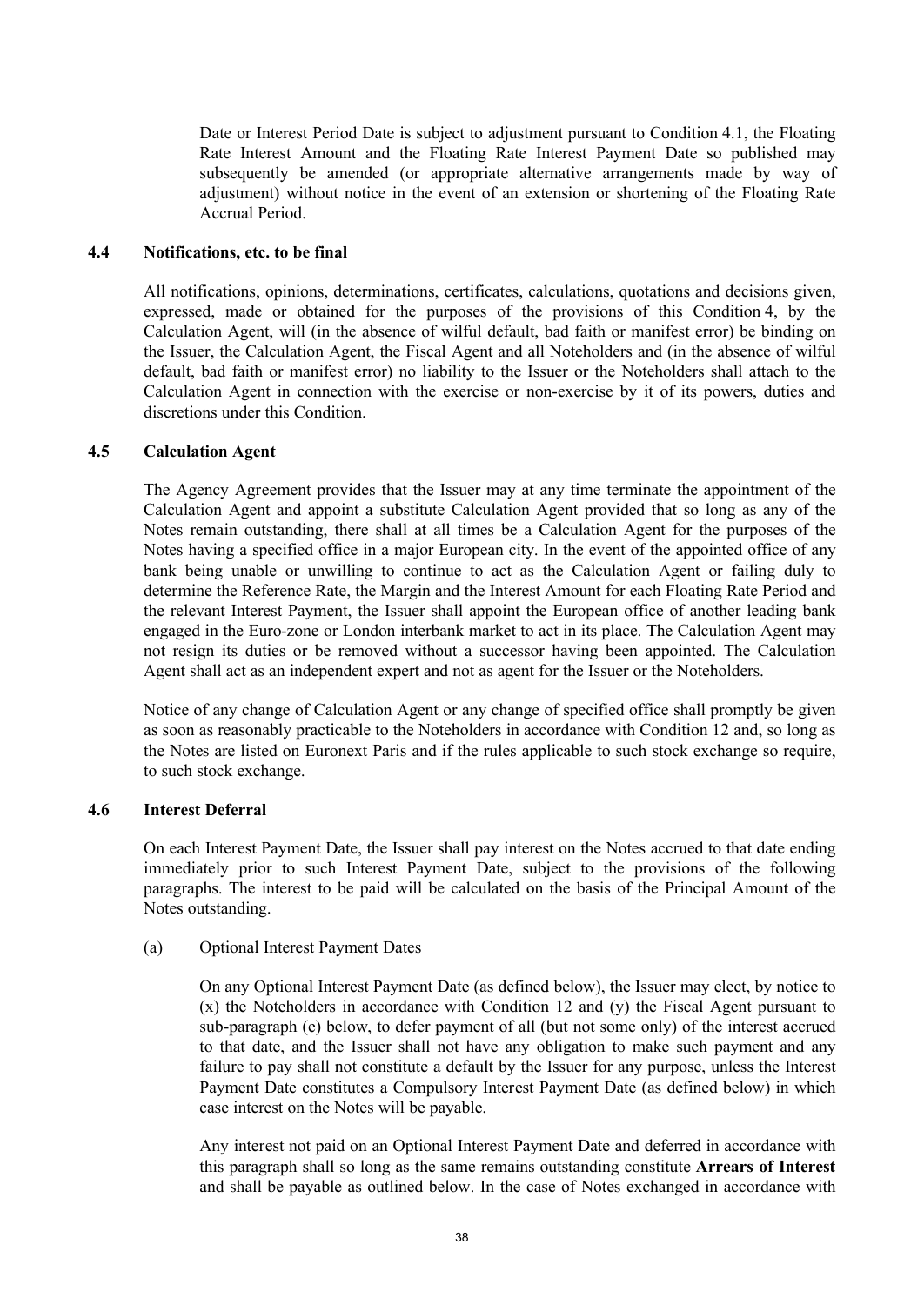Condition 5.5 or 5.6, Arrears of Interest (together with any Additional Interest Amount) (as defined below) accrued on the Notes originally issued will be transferred to, and assumed by the Issuer under, such exchanged Notes.

(b) Mandatory Interest Deferral Dates

On any Mandatory Interest Deferral Date (as defined below), the Issuer will be obliged, by notice to (x) the Noteholders in accordance with Condition 12 and (y) the Fiscal Agent pursuant to sub-paragraph (e) below, to defer payment of all (but not some only) of the interest accrued to that date, unless the Relevant Supervisory Authority accepts that interest accrued in respect of the Notes can be paid (to the extent the Relevant Supervisory Authority can give such consent in accordance with the Existing Regulations or the Future Capital Instruments Regulations as applicable), the relevant Interest Payment Date will not be a Mandatory Interest Deferral Date.

Any interest not paid on a Mandatory Interest Deferral Date and deferred in accordance with this paragraph shall so long as the same remains outstanding constitute **Arrears of Interest** and shall be payable as outlined below. In the case of Notes exchanged in accordance with Condition 5.5 or 5.6, Arrears of Interest (together with any Additional Interest Amount, as defined below) accrued on the Notes originally issued will be transferred to, and assumed by the Issuer under, such exchanged Notes.

(c) Arrears of Interest

Arrears of Interest (together with the corresponding Additional Interest Amount) may, subject to the fulfilment of the Conditions to Settlement, at the option of the Issuer, be paid in whole or in part at any time but all Arrears of Interest (together with the corresponding Additional Interest Amount) in respect of all Notes for the time being outstanding shall become due in full on whichever is the earliest of:

- (i) the next Interest Payment Date which is a Compulsory Interest Payment Date; or
- (ii) the date of any redemption of the Notes in accordance with the provisions relating to redemption of the Notes; or
- (iii) the date upon which a judgment is made by a competent court for the judicial liquidation of the Issuer (*liquidation judiciaire*) or for the sale of the whole of the business (*cession totale de l'entreprise*) following an order of judicial reorganisation (*redressement judiciaire*) in respect of the Issuer or in the event of the liquidation of the Issuer for any other reason.

**Conditions to Settlement** are satisfied on any day with respect to any payment of Arrears of Interest and Additional Interest Amounts, if any, if (i) no Regulatory Deficiency has occurred and is continuing or would be caused by the payment of the Arrears of Interest, unless the Prior Approval of the Relevant Supervisory Authority has been given (to the extent such consent is required by, and may be given under, the Existing Regulations or Future Capital Instruments Regulations), and (ii) the Solvency II Directive has been implemented on or prior to such day, the Prior Approval of the Relevant Supervisory Authority has been given, but only to the extent that under the Future Capital Instruments Regulations such consent is required at the time in order for the Notes to qualify at least as "tier two" own funds regulatory capital (or, if different, whatever terminology is employed by the Future Capital Instruments Regulations) of the Issuer and/or the Group for the purposes of the determination of its regulatory capital.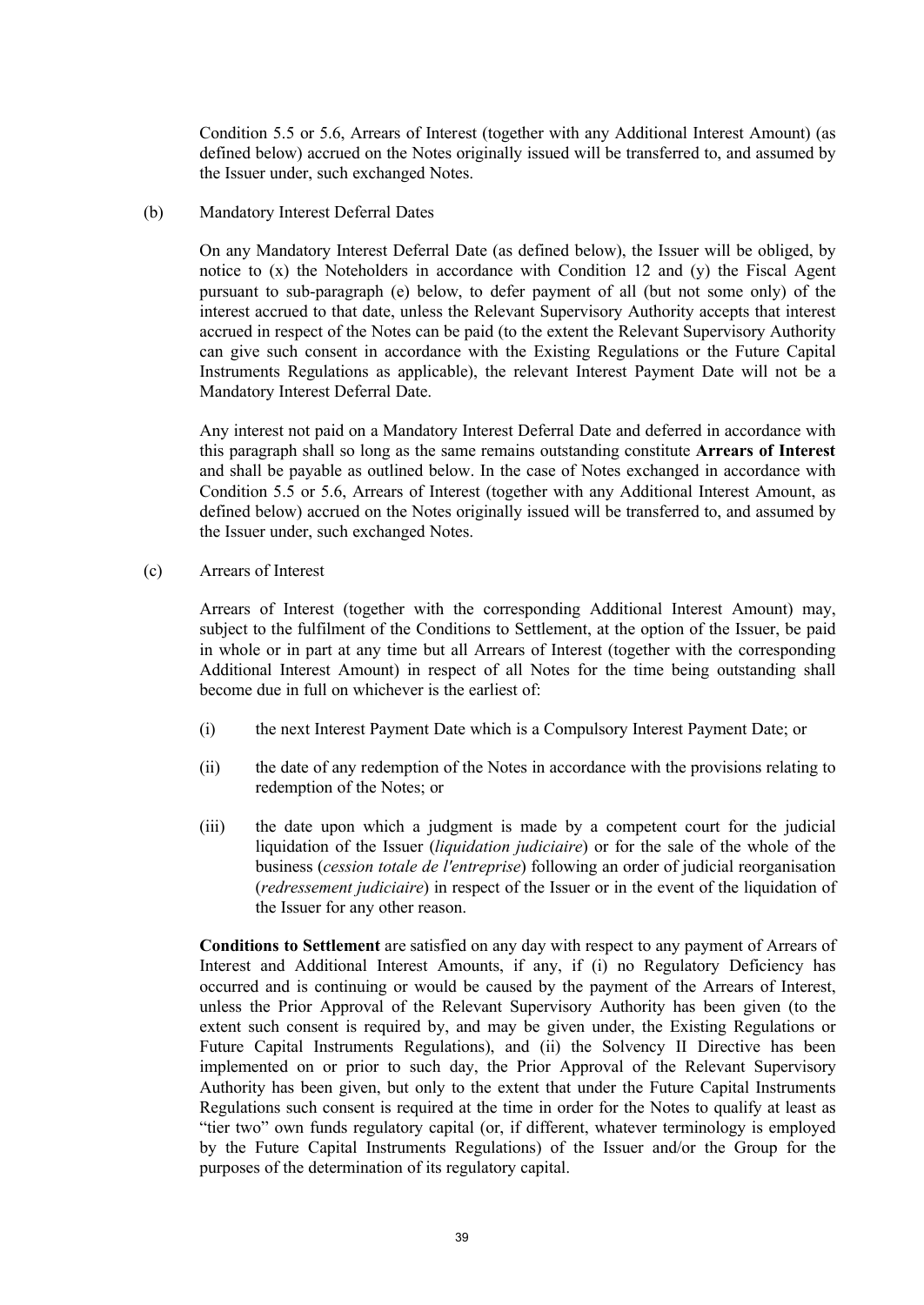Each amount of Arrears of Interest shall bear interest, in accordance with Article 1154 of the French Civil Code, as if it constituted the nominal amount of the Notes at a rate which corresponds to the Rate of Interest from time to time applicable to the Notes and the amount of such interest (the **Additional Interest Amount**) with respect to Arrears of Interest shall be due and payable pursuant to this provision and shall be calculated by the Calculation Agent applying the applicable Rate of Interest to the amount of the Arrears of Interest and otherwise *mutatis mutandis* as provided in the foregoing provisions hereof. The Additional Interest Amount accrued up to any Interest Payment Date shall be added, to the extent permitted by applicable law and for the purpose only of calculating the Additional Interest Amount accruing thereafter, to the amount of Arrears of Interest remaining unpaid on such Interest Payment Date as if such amount constituted Arrears of Interest.

(d) Definitions

In this Condition 4.6 and for the purposes of the Conditions:

**Compulsory Interest Payment Date** means each Interest Payment Date prior to which during a period of six months prior to such Interest Payment Date a Compulsory Interest Payment Event occurred; unless such Interest Payment Date constitutes a Mandatory Interest Deferral Date.

**Compulsory Interest Payment Event** means any of the following events has occurred:

- (i) the Issuer has made a payment on any other Ordinary Subordinated Obligations, unless such payment was a mandatory payment under the terms of any such other Ordinary Subordinated Obligations of the Issuer;
- (ii) the Issuer has made a payment on any securities ranking junior to Ordinary Subordinated Obligations unless such payment was a mandatory payment under the terms of any such securities;
- (iii) the Issuer has redeemed, purchased or acquired any Ordinary Subordinated Obligations by any means unless such redemption, purchase or acquisition was a mandatory redemption, purchase or acquisition under the terms of any such securities;
- (iv) the Issuer has redeemed, purchased or acquired any securities ranking junior to Ordinary Subordinated Obligations (including any partial prepayment of such securities) by any means unless such redemption, purchase or acquisition was a mandatory redemption, purchase or acquisition under the terms of any such securities; or
- (v) the Issuer has for the current fiscal year, allocated to insurance contracts a Beneficiary Participation which amounts to more than ninety (90)%.

**Beneficiary Participation** means, with respect to a given fiscal year, the ratio of (i) the Allocated Investments Income to (ii) the Total Investments Net Income.

**Allocated Investments Income** means, with respect to a given fiscal year, the amount of financial income allocated to all insurance contracts entered into by the Issuer, being the gross amount of the item "Investment income" (*Produits des placements*) less the total constituted by the gross amounts of items "Investment charges" (*Charges des placements*) and "Transferred investments' income" (*Produits de placements transférés*) and the net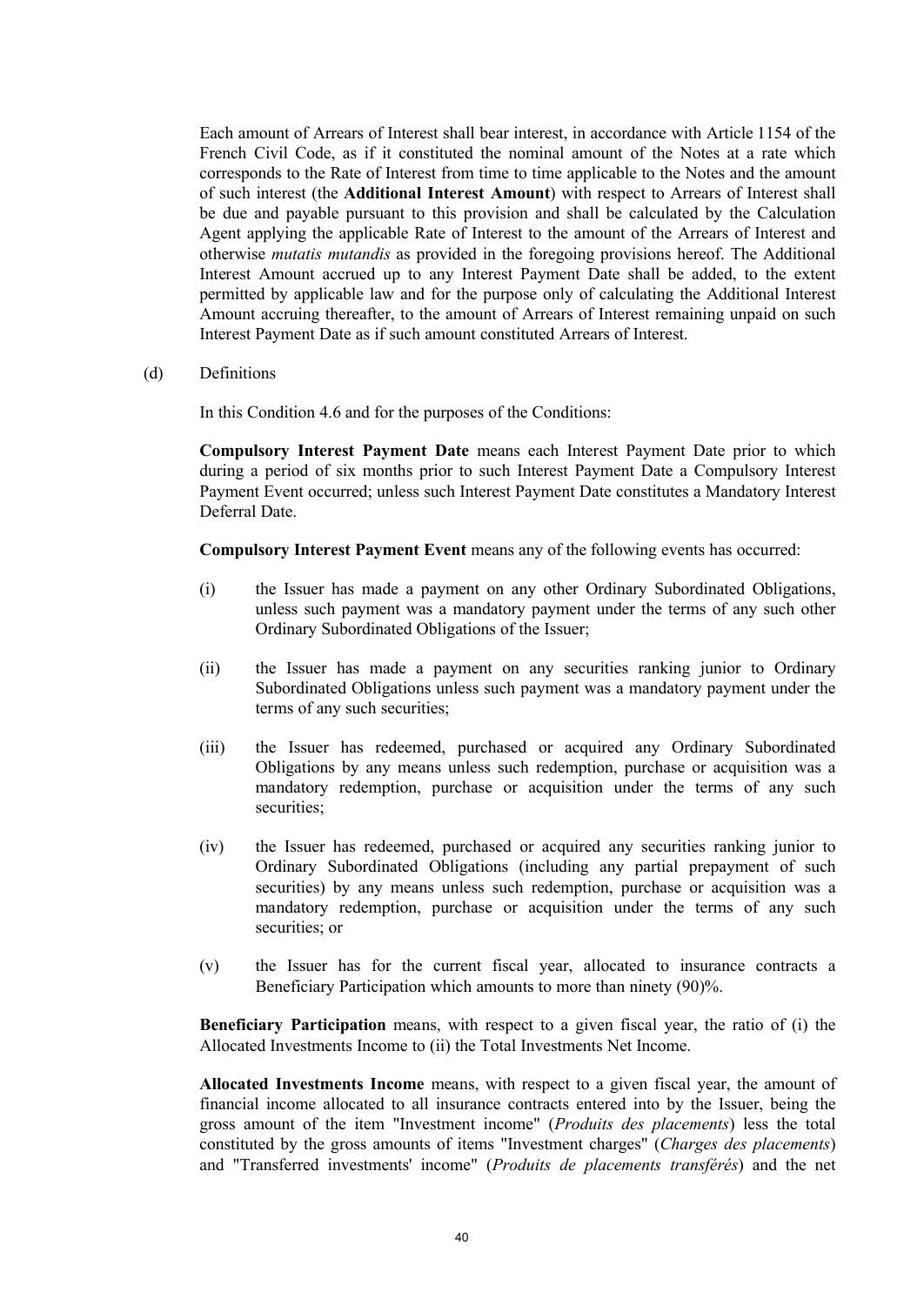amount of item "Technical result of life insurance" (*Résultat technique de l'assurance vie*), all as they appear in the Issuer's annual statutory profit and loss accounts.

**Total Investments Net Income** means, with respect to a given fiscal year, the gross amount of the item "Investments income" (*Produits des placements*) less the amount of the item "Investments charges" (*Charges des placements*), all as they appear in the Issuer's annual statutory profit and loss accounts.

**Existing Regulations** means, from the Issue Date to the date of implementation of Future Capital Instruments Regulations, the solvency margin, capital adequacy regulations or any other regulatory capital rules (including the guidelines and recommendations of the European Insurance and Occupational Pensions Authority, the official application or interpretation of the Relevant Supervisory Authority and any applicable decision of any court or tribunal) then in effect in France (or if the Issuer becomes domiciled in a jurisdiction other than France, such other jurisdiction) and/or any other relevant jurisdiction as applied and construed by the Relevant Supervisory Authority and applicable to the Issuer and/or the Group.

**Future Capital Instruments Regulations** means the solvency margin or capital adequacy regulations which may be introduced after the Issue Date into France in relation to the Solvency II Directive (or if the Issuer and/or the Group becomes domiciled in a jurisdiction other than France, such other jurisdiction) and applicable to the Issuer and/or the Group (including the guidelines and recommendations of the European Insurance and Occupational Pensions Authority, the official application or interpretation of the Relevant Supervisory Authority and any applicable decision of any court or tribunal), which would lay down the requirements to be fulfilled by financial instruments for inclusion in at least "tier two" own funds regulatory capital as opposed to "tier one" own funds regulatory capital or "tier three" own funds regulatory capital (or, if different, whatever terminology may be retained), including any grandfathering provision thereof, for single solvency and group solvency purposes of the Issuer. For the avoidance of doubt, Applicable Supervisory Regulations include, without limitation, any future implementing measures of the Solvency II Directive in France (or if the Issuer becomes domiciled in a jurisdiction other than France, such other jurisdiction).

**Mandatory Interest Deferral Date** means each Interest Payment Date in respect of which the Noteholders and the Principal Paying Agent have received written notice from the Issuer pursuant to sub-paragraph (e) below confirming that (i) a Regulatory Deficiency has occurred and such Regulatory Deficiency is continuing on such Interest Payment Date or (ii) the payment of such interest would in itself cause a Regulatory Deficiency.

**Optional Interest Payment Date** means any Interest Payment Date other than a Compulsory Interest Payment Date or a Mandatory Interest Deferral Date.

**Prior Approval of the Relevant Supervisory Authority** means the prior written approval of the Relevant Supervisory Authority, if such approval is required at the time under any Existing Regulations or any Future Capital Instruments Regulations, and provided that such approval has not been withdrawn by the date set for redemption, exchange, variation or payment, as the case may be.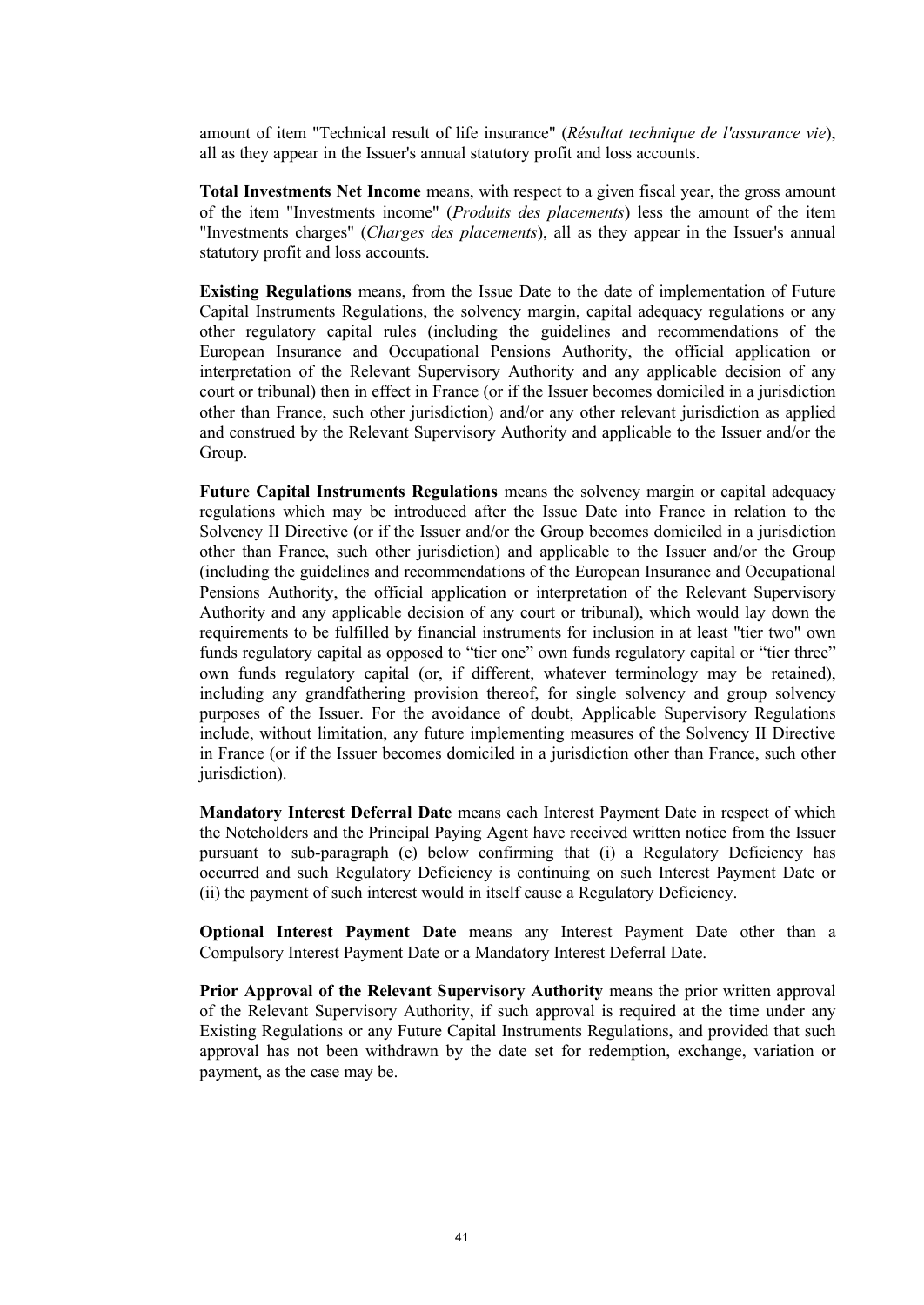### **Regulatory Deficiency** means:

- (i) before the implementation of the Solvency II Directive, the consolidated solvency margin of the Issuer and/or the Group falls below 100 per cent. of the required consolidated solvency margin or any applicable solvency margin or capital adequacy levels as applicable under Existing Regulations; or
- (ii) following the implementation of the Solvency II Directive, the own funds regulatory capital (or whatever the terminology employed by Future Capital Instruments Regulations) of the Issuer and/or the Group is not sufficient to cover its capital requirements (or whatever the terminology employed by Future Capital Instruments Regulations) and a deferral of interest is required under Future Capital Instruments Regulations; or
- (iii) the Relevant Supervisory Authority has notified the Issuer that it has determined, in view of the financial condition of the Issuer, that in accordance with applicable regulations at such time, the Issuer must take specified action in relation to payments of principal and interest under the Notes.

**Relevant Supervisory Authority** means any relevant regulator having jurisdiction over the Issuer and/or the Group, in the event that the Issuer and/or the Group is required to comply with certain applicable solvency margins or capital adequacy levels. The current Relevant Supervisory Authority is the *Autorité de Contrôle Prudentiel* (the **ACP**).

**Solvency II Directive** means Directive 2009/138/EC of the European Union of 25 November 2009 on the taking-up and pursuit of the business of insurance and reinsurance (Solvency II) as amended from time to time, the further legislative acts of the European Union enacted in relation thereto and the French legislation implementing the same.

(e) Notice of Deferral and Payment of Arrears of Interest

The Issuer shall give not less than five (5) nor more than thirty (30) Business Days' prior notice to the Noteholders in accordance with Condition 12 and to the Fiscal Agent:

- (i) of any Optional Interest Payment Date on which the Issuer elects to defer interest as provided in sub-paragraph (a) above;
- (ii) of any Mandatory Interest Deferral Date and specifying that interest will not be paid due to a Regulatory Deficiency continuing on the next Interest Payment Date, provided that if the Regulatory Deficiency occurs less than five (5) Business Days before such Interest Payment Date, the Issuer shall give notice of the interest deferral as soon as practicable under the circumstances before such Mandatory Interest Deferral Date; and
- (iii) of any date upon which amounts in respect of Arrears of Interest and/or Additional Interest Amounts shall become due and payable.

So long as the Notes are listed on the regulated market of Euronext Paris and the rules of such stock exchange so require, notice of any such deferral or suspension shall also be given as soon as reasonably practicable to such stock exchange.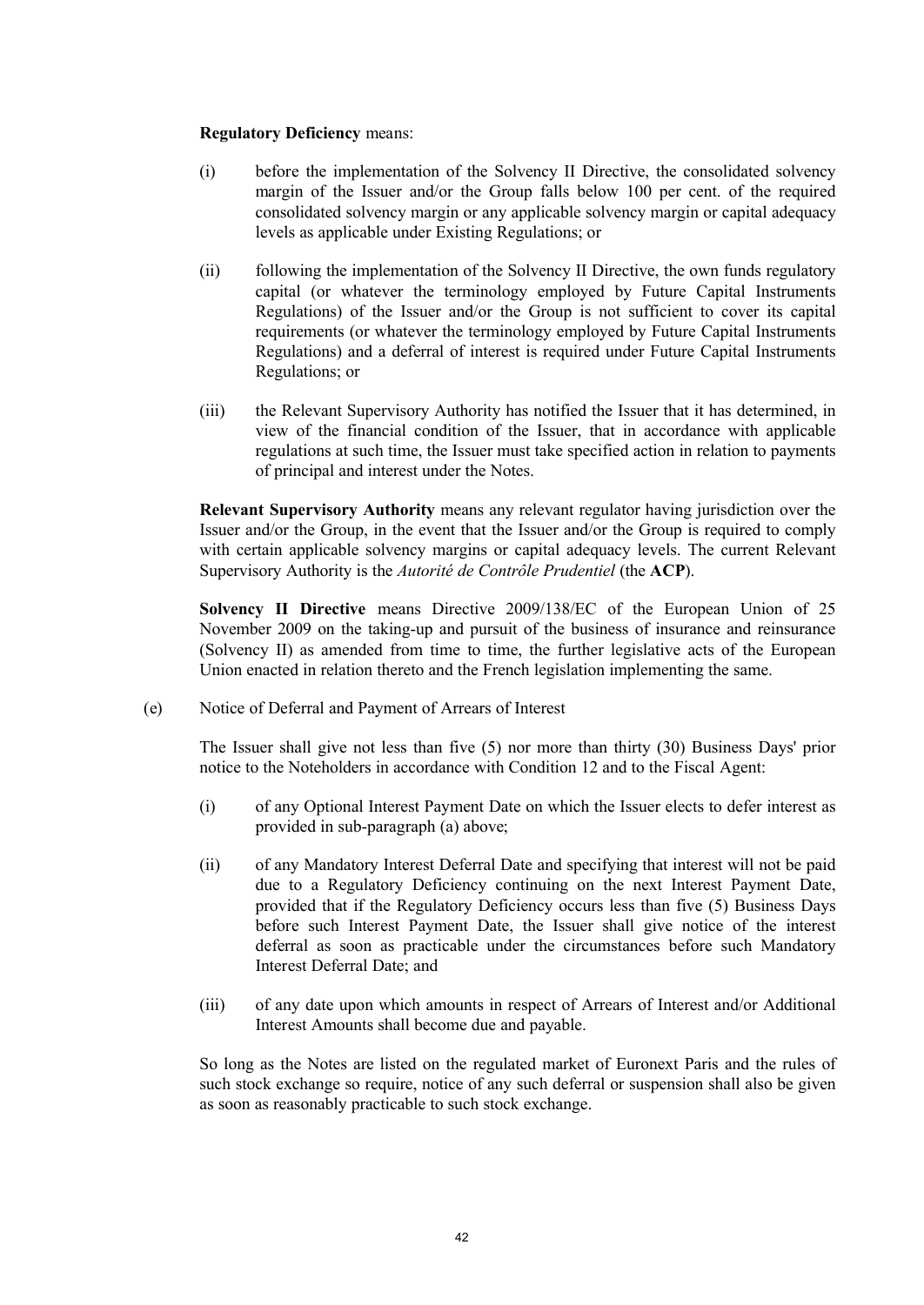(f) Partial Payment of Arrears of Interest and Additional Interest Amounts

If amounts in respect of Arrears of Interest and Additional Interest Amounts are paid in part:

- (i) all unpaid amounts of Arrears of Interest shall be payable before any Additional Interest Amounts;
- (ii) Arrears of Interest accrued for any period shall not be payable until full payment has been made of all Arrears of Interest that have accrued during any earlier period and the order of payment of Additional Interest Amounts shall follow that of the Arrears of Interest to which they relate; and
- (iii) the amount of Arrears of Interest or Additional Interest Amounts payable in respect of any Note in respect of any period, shall be *pro rata* to the total amount of all unpaid Arrears of Interest or, as the case may be, Additional Interest Amounts accrued in respect of that period to the date of payment.

# **5. REDEMPTION AND PURCHASE**

The Notes may not be redeemed otherwise than in accordance with this Condition.

## **5.1 General provisions**

Unless previously redeemed or purchased and cancelled, the Notes will be redeemed by the Issuer at their Principal Amount on the Final Maturity Date.

In this Condition 5.1 and for the purposes of the Conditions:

### **Final Maturity Date** means:

- (i) if on the Scheduled Maturity Date the Conditions to Redemption (as defined below) are fulfilled, the Scheduled Maturity Date;
- (ii) otherwise, the first Interest Payment Date following the Scheduled Maturity Date on which the Conditions to Redemption are fulfilled.

**Scheduled Maturity Date** means the Interest Payment Date falling on or nearest to 25 April 2044.

### **5.2 Optional Redemption from the First Call Date**

The Issuer may, subject to the Prior Approval of the Relevant Supervisory Authority, subject to having given not more than 45 nor less than 30 days' prior notice to the Noteholders in accordance with Condition 12 (which notice shall be irrevocable), redeem the Notes in whole, but not in part, at their Principal Amount, together with all interest accrued (including Arrears of Interest and any Additional Interest Amount) to the date fixed for redemption on the First Call Date or on any Interest Payment Date falling thereafter.

# **5.3 Redemption for Taxation Reasons**

(a) If, at any time, by reason of a change in any French law or regulation, or any change in the official application or interpretation thereof, becoming effective after the Issue Date, the Issuer would, on the occasion of the next payment of principal or interest due in respect of the Notes, not be able to make such payment without having to pay Additional Amounts as specified in Condition 7 (a **Gross-Up Event**), the Issuer may, on any Interest Payment Date,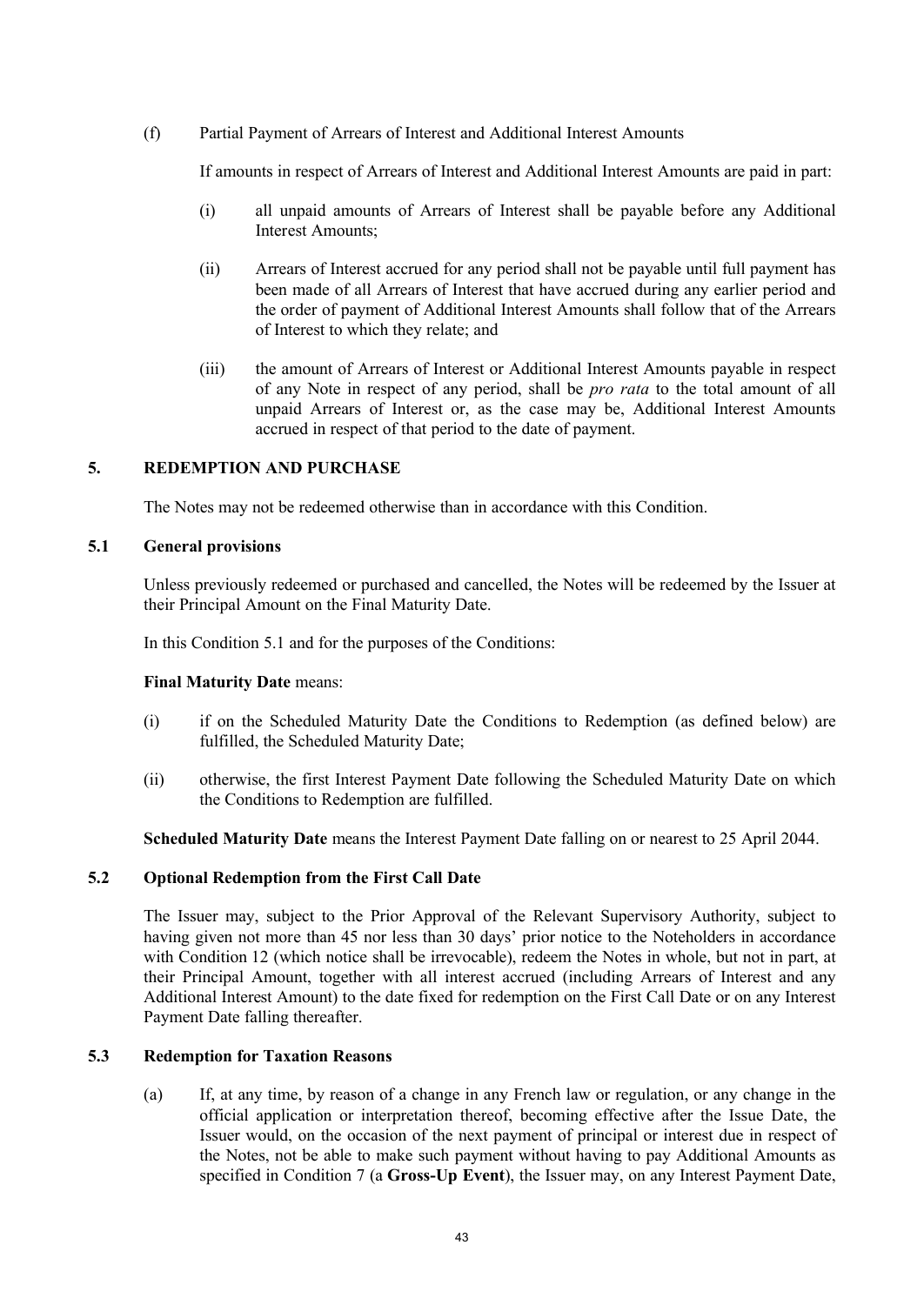subject to the Prior Approval of the Relevant Supervisory Authority, subject to having given not more than 45 nor less than 30 days' prior notice to the Noteholders in accordance with Condition 12 (which notice shall be irrevocable), redeem the Notes in whole, but not in part, at their Principal Amount, together with all interest accrued (including Arrears of Interest and any Additional Interest Amount) to the date fixed for redemption, provided that the due date for redemption shall be no earlier than the latest practicable Interest Payment Date on which the Issuer could make payment of principal or interest without withholding for French taxes.

- (b) If, the Issuer would on the next payment of principal or interest in respect of the Notes be obliged to pay Additional Amounts as specified under Condition 7 and the Issuer would be prevented by French law from making payment to the Noteholders of the full amount then due and payable, notwithstanding the undertaking to pay Additional Amounts contained in Condition 7, then the Issuer shall forthwith give notice of such fact to the Fiscal Agent and the Issuer shall, subject to the Prior Approval of the Relevant Supervisory Authority and upon giving not less than 7 days' prior notice to the Noteholders in accordance with Condition 12 (which notice shall be irrevocable), redeem the Notes in whole, but not in part, at their Principal Amount, together with all interest accrued (including Arrears of Interest and any Additional Interest Amount) to the date fixed for redemption on the latest practicable date on which the Issuer could make payment of the full amount of principal or interest payable in respect of the Notes or, if such date is past, as soon as practicable thereafter.
- (c) If, an opinion of a recognised law firm of international standing has been delivered to the Issuer and the Fiscal Agent, stating that by reason of a change in French law or regulation, or any change in the official application or interpretation of such law, becoming effective after the Issue Date, the tax regime of any payments under the Notes is modified and such modification results in payments of interest payable by the Issuer in respect of the Notes being no longer deductible in whole or in part (a **Tax Deductibility Event**), so long as this cannot be avoided by the Issuer taking reasonable measures available to it at the time, the Issuer may, subject to the Prior Approval of the Relevant Supervisory Authority, redeem the Notes in whole, but not in part, at their Principal Amount together with all interest accrued (including Arrears of Interest and any Additional Interest Amount) to the date fixed for redemption, on the latest practicable date on which the Issuer could make such payment with interest payable being tax deductible in France or, if such date is past, as soon as practicable thereafter. The Issuer shall give the Fiscal Agent notice of any such redemption not less than 30 nor more than 45 days before the date fixed for redemption and the Fiscal Agent shall promptly thereafter publish a notice of redemption in accordance with Condition 12.

#### **5.4 Optional Redemption for Regulatory Reasons**

If at any time, the Issuer determines that a Regulatory Event has occurred with respect to the Notes on or after the Issue Date, the Issuer may, subject to the Prior Approval of the Relevant Supervisory Authority, redeem the Notes in whole, but not in part, subject to having given not more than 45 nor less than 30 days' prior notice to the Noteholders in accordance with Condition 12, at their Principal Amount plus any accrued interest (including Arrears of Interest and any Additional Interest Amount) to the date fixed for redemption.

For the purpose of this Condition 5.4 and Condition 5.5 below, **Regulatory Event** means that after the Issue Date, the Issuer (i) is subject to consolidated regulatory supervision by the Relevant Supervisory Authority, and (ii) is not permitted to treat the aggregate net proceeds of such Notes that are outstanding as eligible for the purpose of the determination of the solvency margin or capital adequacy levels of the Issuer and/or Group as at least "tier two" own funds regulatory capital (or, if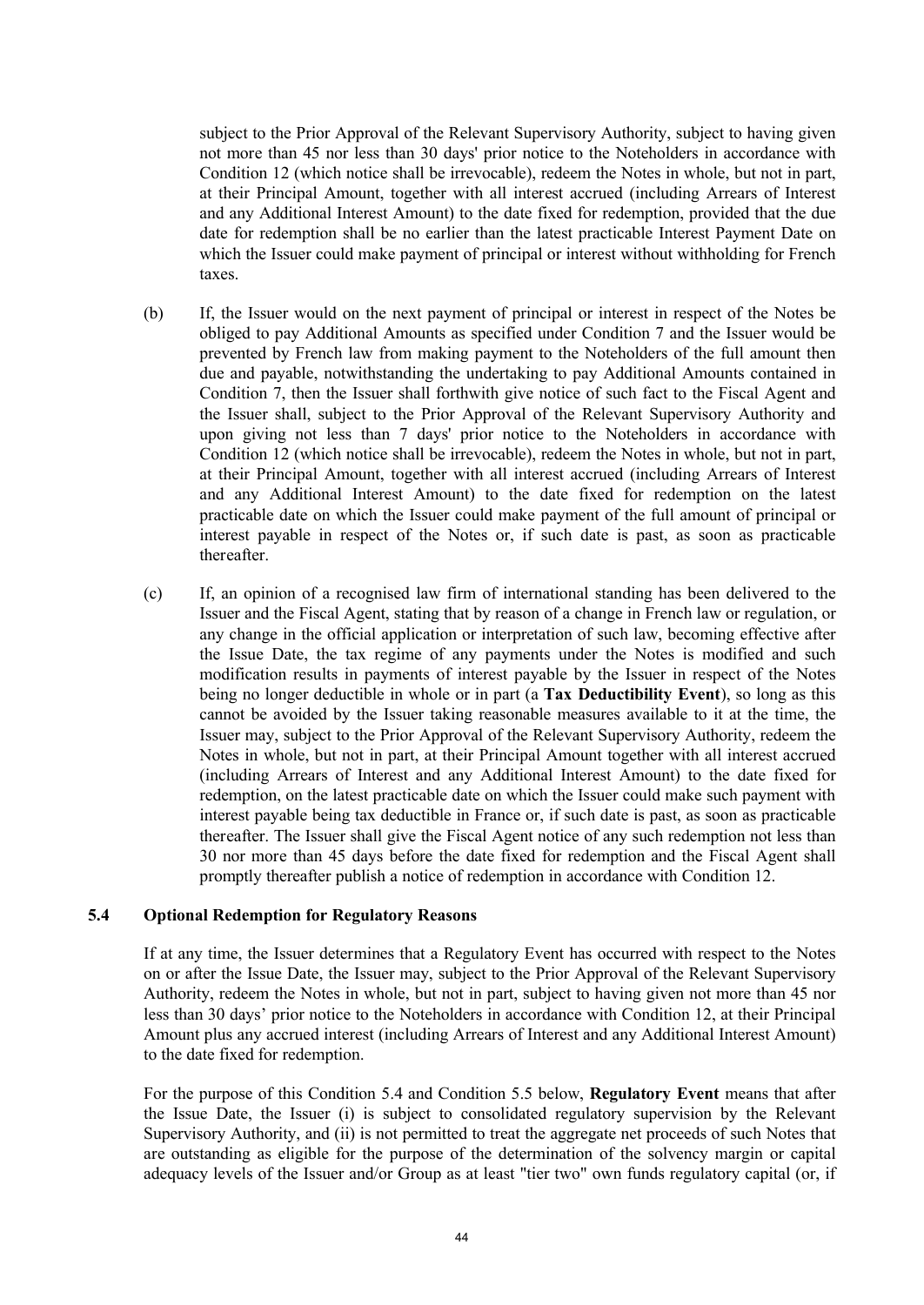different, whatever terminology is employed by the Existing Regulations or the Future Capital Instruments Regulations as applicable, including any grandfathering provision thereof), except as a result of the application of the limits on inclusion of such securities in the regulatory capital.

## **5.5 Exchange and/or Variation for Regulatory Reasons**

If at any time the Issuer determines that a Regulatory Event has occurred on or after the Issue Date, the Issuer may, as an alternative to Condition 5.4 above, on any Interest Payment Date, without the consent of the Noteholders, (i) exchange the Notes for new notes replacing the Notes (the **Exchanged Notes**), or (ii) vary the terms of the Notes (the **Varied Notes**), so that in either case the aggregate nominal amount of the Exchanged Notes or Varied Notes (as the case may be) is treated under Existing Regulations (including, for the avoidance of doubt, for the purpose of compliance with any grandfathering provisions thereof) or Future Capital Instruments Regulations as at least "tier two" own funds regulatory capital (or whatever the terminology employed by Future Capital Instruments Regulations) of the Issuer and/or the Group for the purposes of the determination of the Issuer's regulatory capital. Any such exchange or variation is subject to the following conditions:

- (a) the Issuer giving not less than 30 nor more than 45 days' notice to the Noteholders in accordance with Condition 12;
- (b) the Prior Approval of the Relevant Supervisory Authority being obtained;
- (c) the Issuer complying with the rules of any stock exchange (or any other relevant authority) on which the Notes are for the time being listed or admitted to trading, and (for so long as the rules of such exchange require) the publication of any appropriate supplement, listing particulars or offering circular in connection therewith, and the Exchanged or Varied Notes continue to be listed or admitted on the same stock exchange as the Notes if they were listed immediately prior to the relevant exchange and/or variation;
- (d) the Exchanged Notes or Varied Notes should maintain the same ranking in liquidation, same interest rate and interest payment dates; same First Call Date and early redemption rights (provided that the relevant exchange or variation may not itself trigger any early redemption right); same rights to accrued or Arrears of Interest; same rights to principal and interest without any additional principal loss absorption via a write-down or conversion into ordinary shares of the principal amount; if publicly rated by the Rating Agency immediately prior to such exchange and/or variation, at least the same credit rating by the Rating Agency as compared to the relevant rating immediately prior to such exchange and/or variation (as determined by the Issuer using reasonable measures available to it including discussions with the Rating Agency to the extent practicable);
- (e) the terms of the exchange or variation not being prejudicial to the interests of the Noteholders, including compliance with (d) above, as certified to the benefit of the Noteholders by a director of the Issuer, having consulted with an independent investment bank of international standing (for the avoidance of doubt the Fiscal Agent shall accept the certificates of the Issuer as sufficient evidence of the occurrence of a Regulatory Event and that such exchange or variation to the terms of the Notes are not prejudicial to the interest of the Noteholders); and
- (f) the issue of legal opinions addressed to the Fiscal Agent for the benefit of the Noteholders from one or more international law firms of good reputation confirming (x) that, in respect of French law, the Issuer has capacity to assume all rights and obligations under the Exchanged Notes or Varied Notes and has obtained all necessary corporate or governmental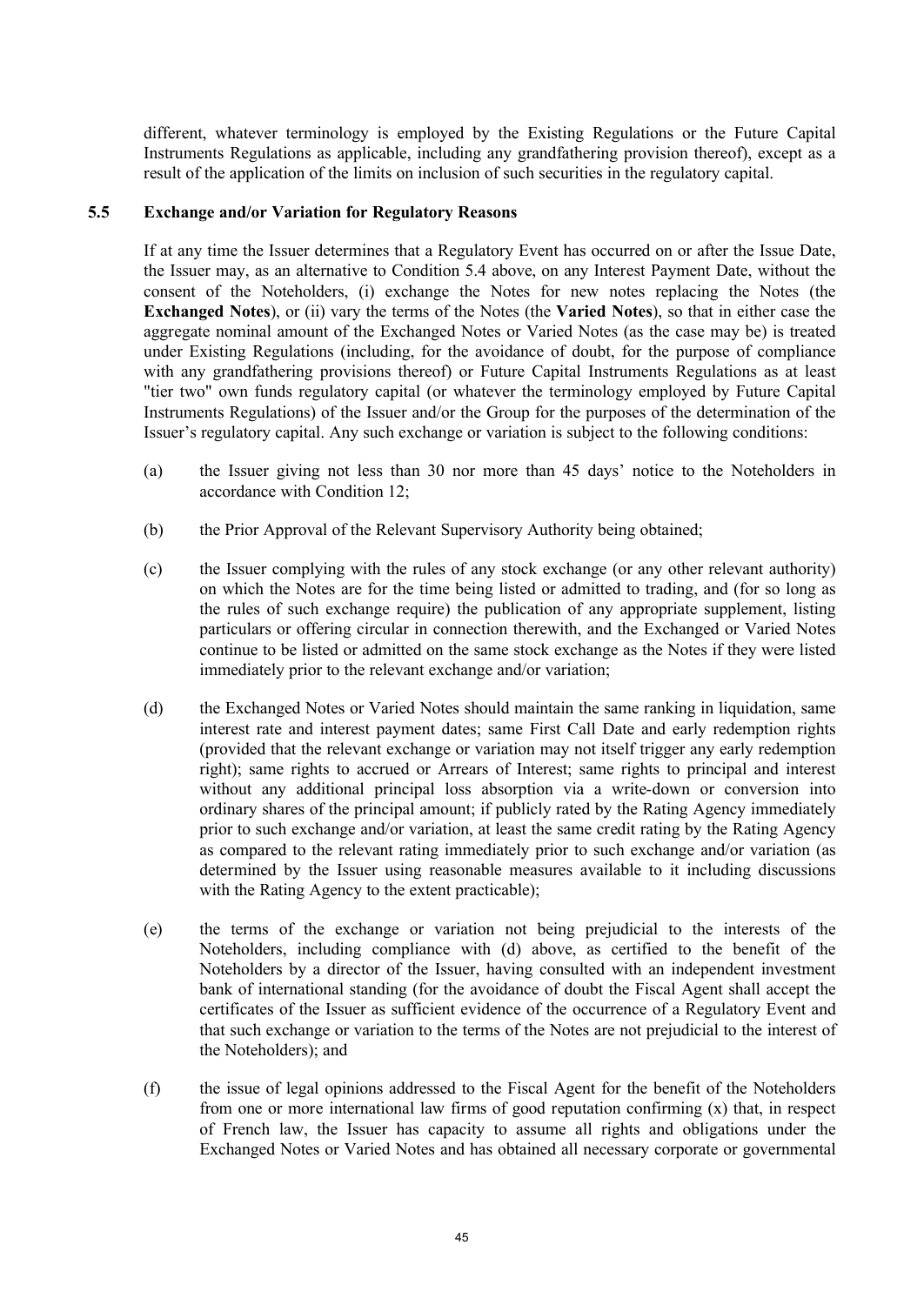authorisation to assume all such rights and obligations and (y) in respect of English law, the legality, validity and enforceability of the Exchanged Notes or Varied Notes.

Any such exchange or variation shall be binding on the Noteholders and shall be notified to them in accordance with Condition 11 as soon as practicable thereafter.

For the purposes of this Condition, **Rating Agency** means Standard & Poor's Ratings Services (**Standard & Poor's**) or any successor thereto.

#### **5.6 Optional Redemption, Exchange or Variation for Rating Reasons**

(a) Optional Redemption for Rating Reasons

If at any time the Issuer determines that a Rating Methodology Event has occurred with respect to the Notes, such Notes will, subject to the Prior Approval of the Relevant Supervisory Authority, be redeemable in whole, but not in part, at the option of the Issuer having given not less than 30 nor more than 45 days' notice to the Noteholders in accordance with Condition 11 on any Interest Payment Date at their Principal Amount plus any accrued interest (including Arrears of Interest and any Additional Interest Amount) to the date fixed for redemption.

(b) Exchange and/or variation for Rating Reasons

If at any time the Issuer determines that a Rating Methodology Event has occurred with respect to the Notes on or after the Issue Date, the Issuer may, as an alternative to paragraph (a) above, on any Interest Payment Date, without the consent of the Noteholders, (a) exchange the Notes for **Exchanged Notes**, or (b) vary the terms of the Notes (the **Varied Notes**) so as to cure such Rating Methodology Event, subject to and in accordance with the conditions set out in sub-paragraphs 5.5(a) to (f) above, which shall apply *mutatis mutandis* with respect to such Rating Methodology Event.

Any such exchange or variation shall be binding on the Noteholders and shall be notified to them in accordance with Condition 11 as soon as practicable thereafter.

For the purposes of this Condition, a **Rating Methodology Event** will be deemed to occur upon a change in the methodology of the Rating Agency (as defined above) (or in the interpretation of such methodology) as a result of which the equity content previously assigned by the Rating Agency to the Notes is, in the reasonable opinion of the Issuer, materially reduced when compared to the equity content assigned by the Rating Agency at or around the Issue Date.

#### **5.7 Automatic Disapplication for Regulatory Reasons**

In the event that, following the implementation of the Solvency II Directive, the option of the Issuer (i) to redeem the Notes for tax reasons or further to the occurrence of a Rating Methodology Event or (ii) to exchange the Notes or vary the terms of the Notes further to the occurrence of a Regulatory Event or a Rating Methodology Event, would prevent at any time before the First Call Date, the Notes from being treated under the Future Capital Instruments Regulations as applicable (including, for the avoidance of doubt, for the purpose of compliance with any grandfathering provisions thereof) as at least "tier two" own funds regulatory capital (or, if different, whatever terminology is employed by the Existing Regulations or the Future Capital Instruments Regulations as applicable) of the Issuer and/or the Group for the purposes of the determination of the Issuer's solvency margin or regulatory capital, the terms of the Notes shall automatically be varied by the Issuer to exclude the relevant option(s). In any such event: (a) the Prior Approval of the Relevant Supervisory Authority will be obtained, if such approval is required at the time, and (b) notice will be given to Noteholders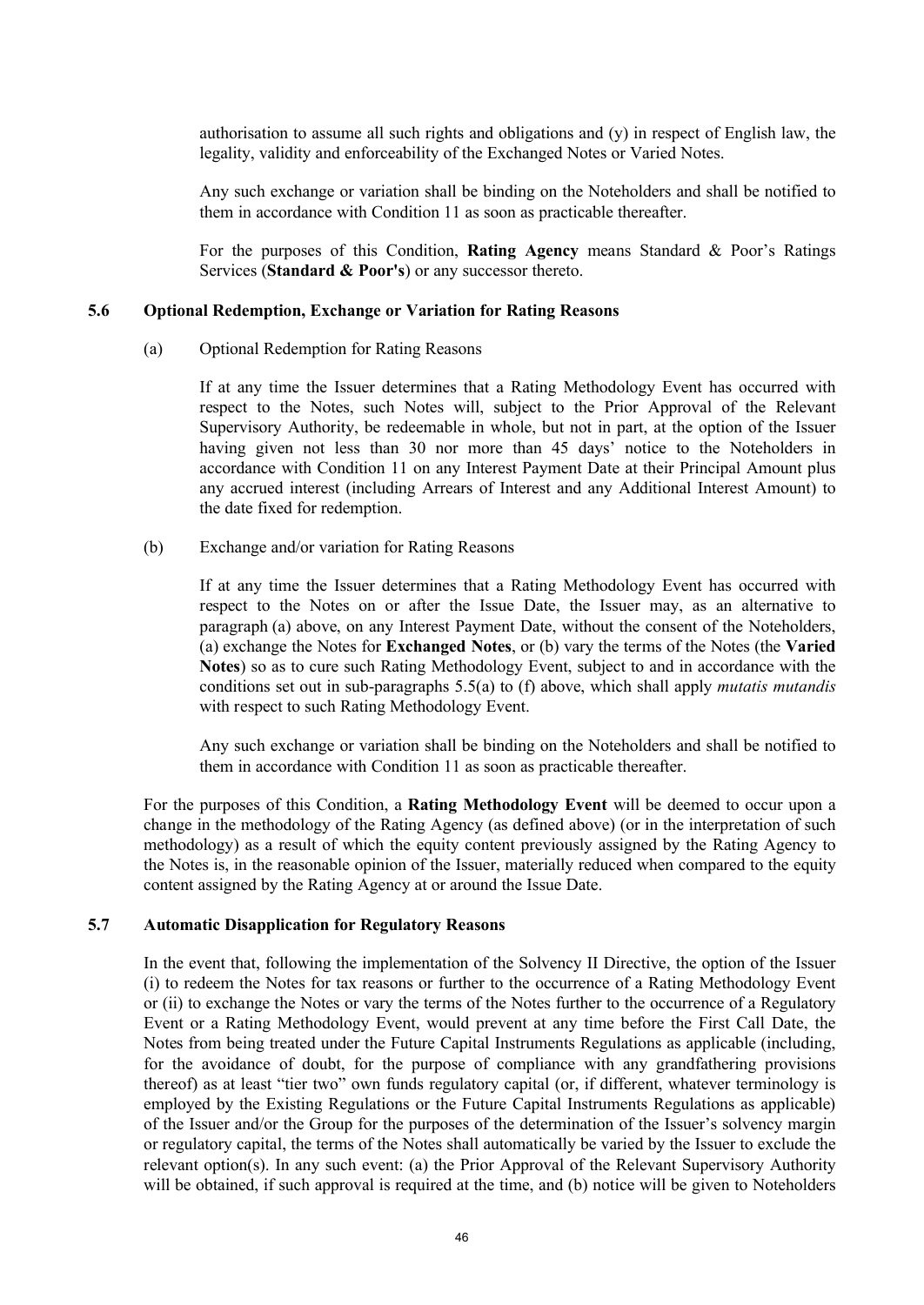in compliance with the rules of the relevant stock exchange. However, sub-paragraphs (v) and (vi) of Condition 5.5 above will not apply to such variation.

#### **5.8 Purchases**

The Issuer or any of its affiliated entities may at any time, subject to the Prior Approval of the Relevant Supervisory Authority, purchase Notes (provided that all unmatured Coupons and Talons relating thereto are purchased therewith) in the open market or otherwise at any price. Notes so purchased by the Issuer may be (i) held and resold in accordance with Articles L.213-1-A and D.213-1-A of the French *Code monétaire et financier* for the purpose of enhancing the liquidity of the Notes or (ii) cancelled in accordance with Article L.228-74 of the French *Code de commerce*.

#### **5.9 Cancellation**

All Notes which are purchased for cancellation by the Issuer pursuant to this Condition 5 will forthwith be cancelled (together with all unmatured Coupons and Talons attached thereto or surrendered therewith

Any Notes so cancelled may not be resold and the obligations of the Issuer in respect of any such Notes shall be discharged.

#### **5.10 Conditions to Redemption**

Any redemption of the Notes is subject to the conditions (amongst others as described herein) that (i) no Regulatory Deficiency has occurred and is continuing on the date due for redemption or (ii) such redemption would not itself cause a Regulatory Deficiency, in each case unless the Issuer has obtained the Prior Approval of the Relevant Supervisory Authority.

Should a Regulatory Deficiency occur after a notice for redemption has been made to the Noteholders, such redemption notice would become automatically void and notice thereof would be made promptly by the Issuer in accordance with Condition 12.

## **6. PAYMENTS AND EXCHANGES OF TALONS**

#### **6.1 Payments in respect of Notes**

Payments of principal and interest in respect of each Note will be made against presentation and surrender (or, in the case of part payment only, endorsement) of the Note, except that payments of interest due on an Interest Payment Date will be made against presentation and surrender (or, in the case of part payment only, endorsement) of the relevant Coupon, in each case at the specified office outside the United States of any of the Paying Agents.

### **6.2 Method of Payment**

Payments of principal, interest (including, for the avoidance of doubt, any Additional Interest Amounts) and other amounts in respect of the Notes will be made in the manner provided in Condition 6.1 in euro, by credit or transfer to an account denominated in euro (or any other account to which euros may be credited or transferred) specified by the payee in a country within the TARGET2 System. Such payments shall be made to, or to the order of, the Fiscal Agent for the benefit of the Noteholders and all payments so made will be an effective discharge of the Issuer and the Fiscal Agent, as the case may be, in respect of such payment.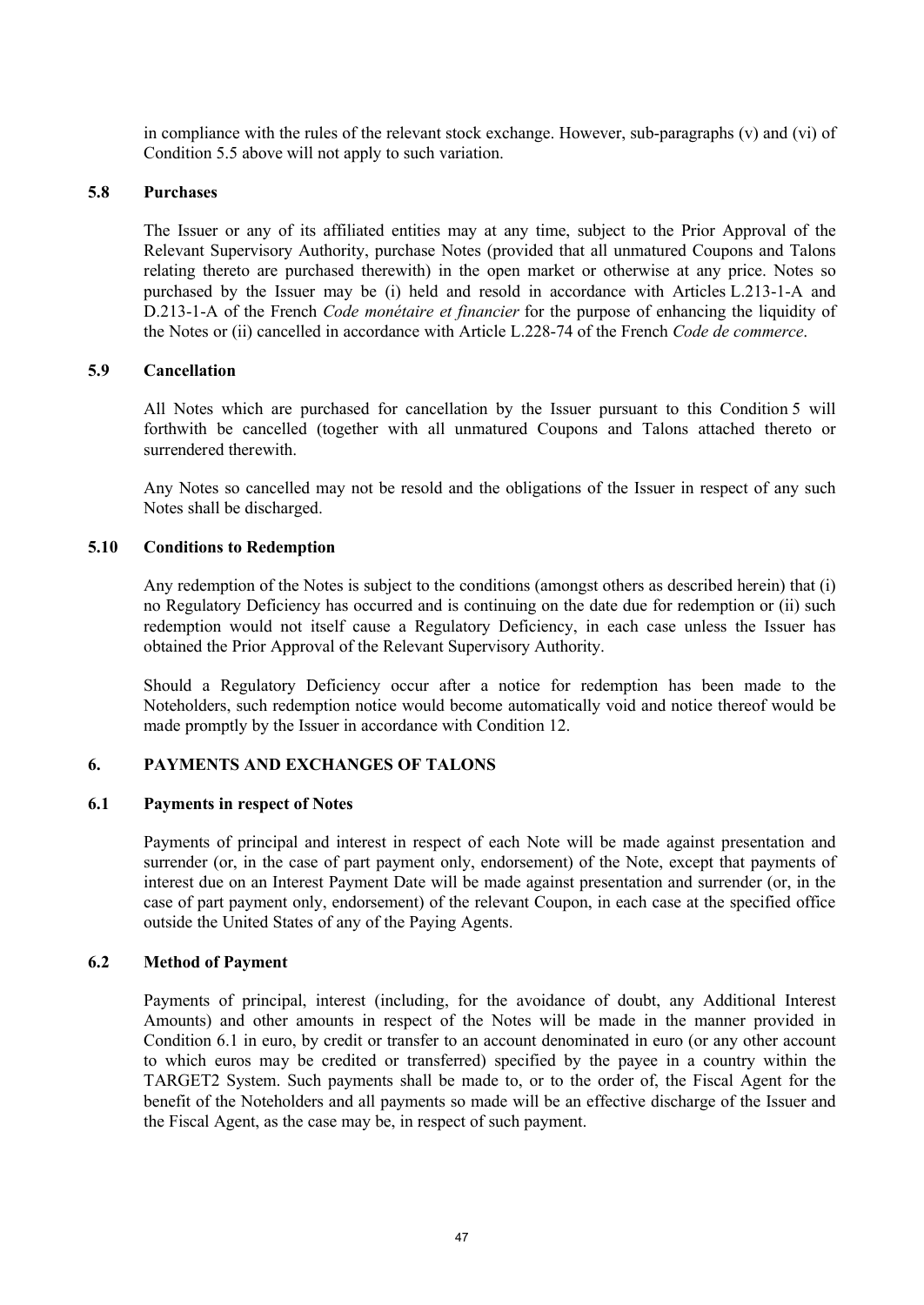None of the Issuer, the Fiscal Agent, the Calculation Agent or the Paying Agents shall be liable to any Noteholder or other person for any commission, costs, losses or expenses in relation to, or resulting from, the credit or transfer of euros, or any currency conversion or rounding effect in connection with such payment being made in euro.

Payments will be subject in all cases to (i) any fiscal or other laws and regulations applicable thereto in the place of payment, but without prejudice to the provisions of Condition 7 and (ii) any withholding or deduction required pursuant to an agreement described in Section 1471(b) of the U.S. Internal Revenue Code of 1986 (the **Code**) or otherwise imposed pursuant to Sections 1471 through 1474 of the Code, any regulations or agreements thereunder, official interpretations thereof, or any law implementing an intergovernmental approach thereto.

#### **6.3 Payments on Business Days**

A holder shall be entitled to present a Note or Coupon for payment only on a Presentation Date and shall not, except as provided in Condition 4, be entitled to any further interest or other payment if a Presentation Date is after the due date.

**Presentation Date** means a day which (subject to Condition 8) is or falls after the relevant due date;

- (a) is a Business Day in the place of the specified office of the Paying Agent at which the Note or Coupon is presented for payment; and
- (b) in the case of payment by credit or transfer to a euro account as referred to above, is a TARGET2 Settlement Day and a Business Day in Luxembourg.

In this Condition, **Business Day** means, in relation to any place, a day on which commercial banks and foreign exchange markets settle payments and are open for general business (including dealing in foreign exchange and foreign currency deposits) in that place.

### **6.4 Missing Unmatured Coupons**

Each Note should be presented for payment together with all relative unmatured Coupons (which expression shall, for the avoidance of doubt, include Coupons falling to be issued on exchange of matured Talons). Upon the date on which any Note becomes due and repayable, all unmatured Coupons appertaining to the Note (whether or not attached) shall become void and no payment shall be made in respect of such Coupons.

## **6.5 Exchange of Talons**

On and after the Interest Payment Date on which the final Coupon comprised in any Coupon sheet matures, the Talon comprised in the Coupon sheet may be surrendered at the specified office of any Paying Agent in exchange for a further Coupon sheet (including any appropriate further Talon), subject to the provisions of Condition 8. Each Talon shall, for the purposes of these Conditions, be deemed to mature on the Interest Payment Date on which the final Coupon comprised in the relative Coupon sheet matures.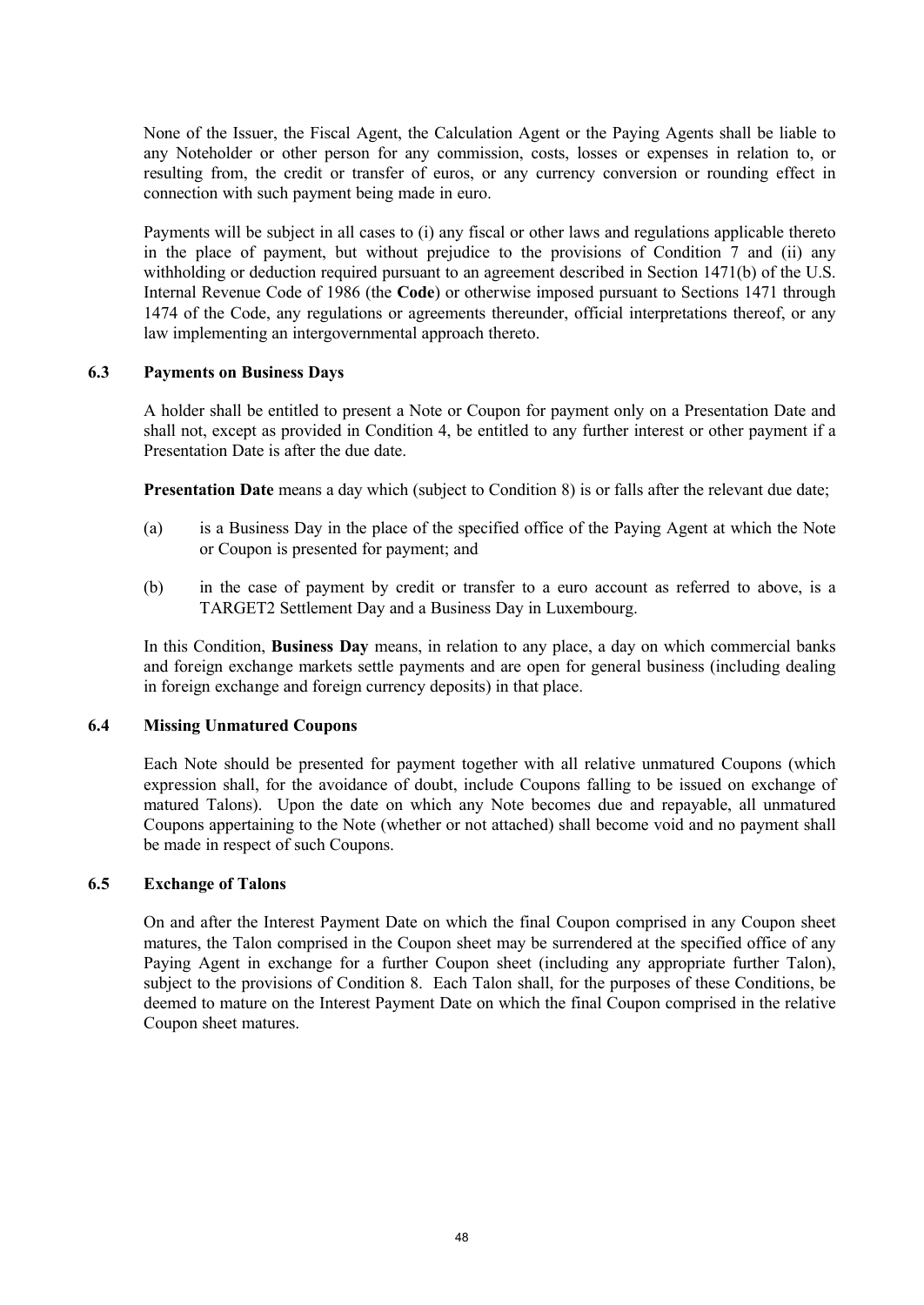## **6.6 Fiscal Agent, Paying Agents and Calculation Agent**

The names of the initial Agents and their specified offices are set out below:

## **Fiscal Agent, Principal Paying Agent and Calculation Agent**

Deutsche Bank AG, London Branch Winchester House 1 Great Winchester Street London EC2N 2DB United Kingdom

The Issuer reserves the right at any time to vary or terminate the appointment of the Fiscal Agent or a Paying Agent and/or appoint additional or other Paying Agents or approve any change in the office through which any such Agent acts, provided that there will at all times be a Fiscal Agent and a Principal Paying Agent having a specified office in a European city. Notice of any such change or any change of specified office shall promptly be given as soon as reasonably practicable to the Noteholders in accordance with Condition 12 and, so long as the Notes are listed on Euronext Paris and if the rules applicable to such stock exchange so require, to such stock exchange.

Any termination or appointment shall only take effect (other than in the case of insolvency, when it shall be of immediate effect) after not more than forty five (45) nor less than thirty (30) calendar days' notice thereof shall have been given to the Noteholders by the Issuer in accordance with Condition 12.

# **7. TAXATION**

All payments in respect of the Notes and/or Coupons shall be made free and clear of, and without withholding or deduction for or on account of, any present or future taxes, duties, assessments or governmental charges of whatever nature imposed, levied, collected, withheld or assessed by or on behalf of any jurisdiction or any political subdivision or any authority thereof or therein having power to tax unless such withholding or deduction is required by law.

If applicable French law should require that payments of principal or interest made by the Issuer in respect of any Note or Coupon be subject to deduction or withholding in respect of any present or future taxes or duties whatsoever levied by the Republic of France, the Issuer, will, to the fullest extent then permitted by law, pay such additional amounts (**Additional Interest Amounts**) as shall result in receipt by the Noteholders of such amounts as would have been received by them had no such withholding or deduction been required, except that no such Additional Amounts shall be payable with respect to any Note or Coupon, as the case may be:

- (i) **Other connection**: to, or to a third party on behalf of, a Noteholder who is liable to such taxes, duties, assessments or governmental charges in respect of such Note by reason of his having some connection with the Republic of France other than the mere holding of the Note or Coupon; or
- (ii) **Presentation more than thirty (30) days after the Relevant Date**: presented for payment more than thirty (30) days after the Relevant Date except to the extent that the Noteholder would have been entitled to such Additional Amounts on presenting it for payment on the last day of such period of 30 days assuming that day to have been a Presentation Date (as defined in Condition 6.3); or
- (iii) **Payment to individuals or residual entities**: where such withholding or deduction is imposed on a payment to an individual or a residual entity and is required to be made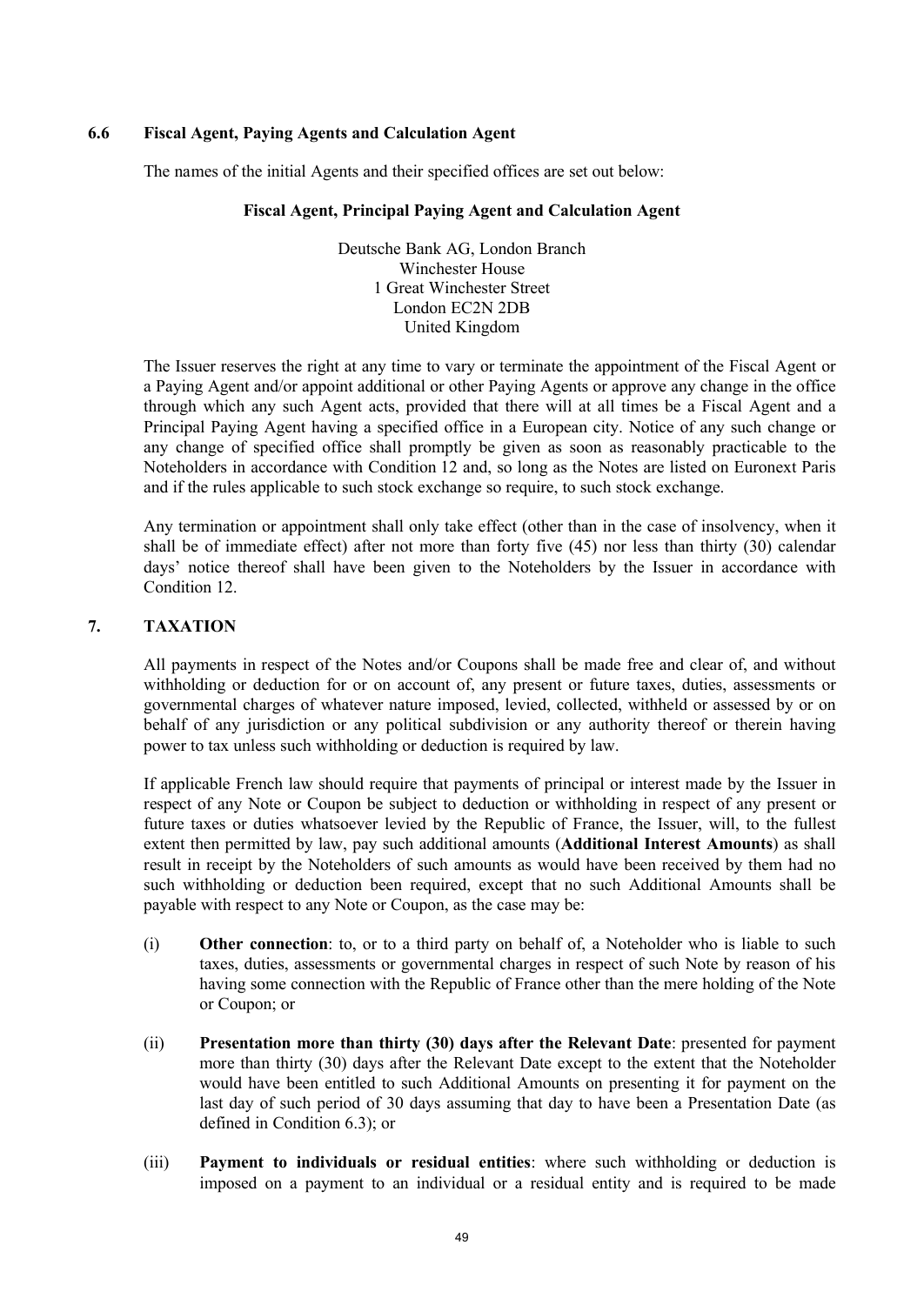pursuant to European Council Directive 2003/48/EC or any other EU Directive implementing the conclusions of the ECOFIN Council Meeting of 26-27 November 2000 on the taxation of savings income, or any law implementing or complying with, or introduced in order to conform to, such Directive; or

(iv) **Payment by another Paying Agent**: presented for payment by or on behalf of a holder who would be able to avoid such withholding or deduction by presenting the relevant Note or interest coupon to another Paying Agent in a Member State of the EU.

As used in these Conditions, **Relevant Date** in respect of any Note or Coupon means the date on which payment in respect of it first becomes due and payable or (if any amount of the money payable is improperly withheld or refused) the date on which the full amount of monies payable on such date in respect of such Note or Coupon is paid to the Paying Agent.

Supply of Information: Each holder of Notes shall be responsible for supplying to the Paying Agent, in a reasonable and timely manner, any information as may be required in order to comply with the identification and reporting obligations imposed on it by the European Council Directive 2003/48/EC or any other European Directive implementing the conclusions of the ECOFIN Council Meeting dated 26-27 November 2000 on the taxation of savings income or any law implementing or complying with, or introduced in order to conform to such Directive.

Any reference in these Conditions to principal and/or interest shall be deemed to include any Additional Amounts.

### **8. PRESCRIPTION**

Notes and Coupons (which for this purpose shall not include Talons) will become void unless presented for payment within periods of 10 years (in the case of principal) and five years (in the case of interest) from the Relevant Date in respect of the Notes or, as the case may be, the Coupons, subject to the provisions of Condition 6. There shall not be included in any Coupon sheet issued upon exchange of a Talon any Coupon which would be void upon issue under this Condition or Condition 6.

### **9. ENFORCEMENT EVENTS**

There will be no events of default in respect of the Notes. However, each Note shall become immediately due and payable at its Principal Amount, together with accrued interest thereon, if any, to the date of payment and any Arrears of Interest (including any Additional Interest Amounts thereon), in the event that a judgment is rendered by any competent court declaring the judicial liquidation (*liquidation judiciaire*) of the Issuer, or in the event of a transfer of the whole of the business of the Issuer (*cession totale de l'entreprise*) subsequent to the opening of a judicial recovery procedure, or if the Issuer is liquidated for any other reason.

### **10. REPLACEMENT OF NOTES AND COUPONS**

Should any Note or Coupon be lost, stolen, mutilated, defaced or destroyed it may be replaced at the specified office of the Fiscal Agent upon payment by the claimant of the expenses incurred in connection with the replacement and on such terms as to evidence and indemnity as the Issuer may reasonably require. Mutilated or defaced Notes or Coupons must be surrendered before replacements will be issued.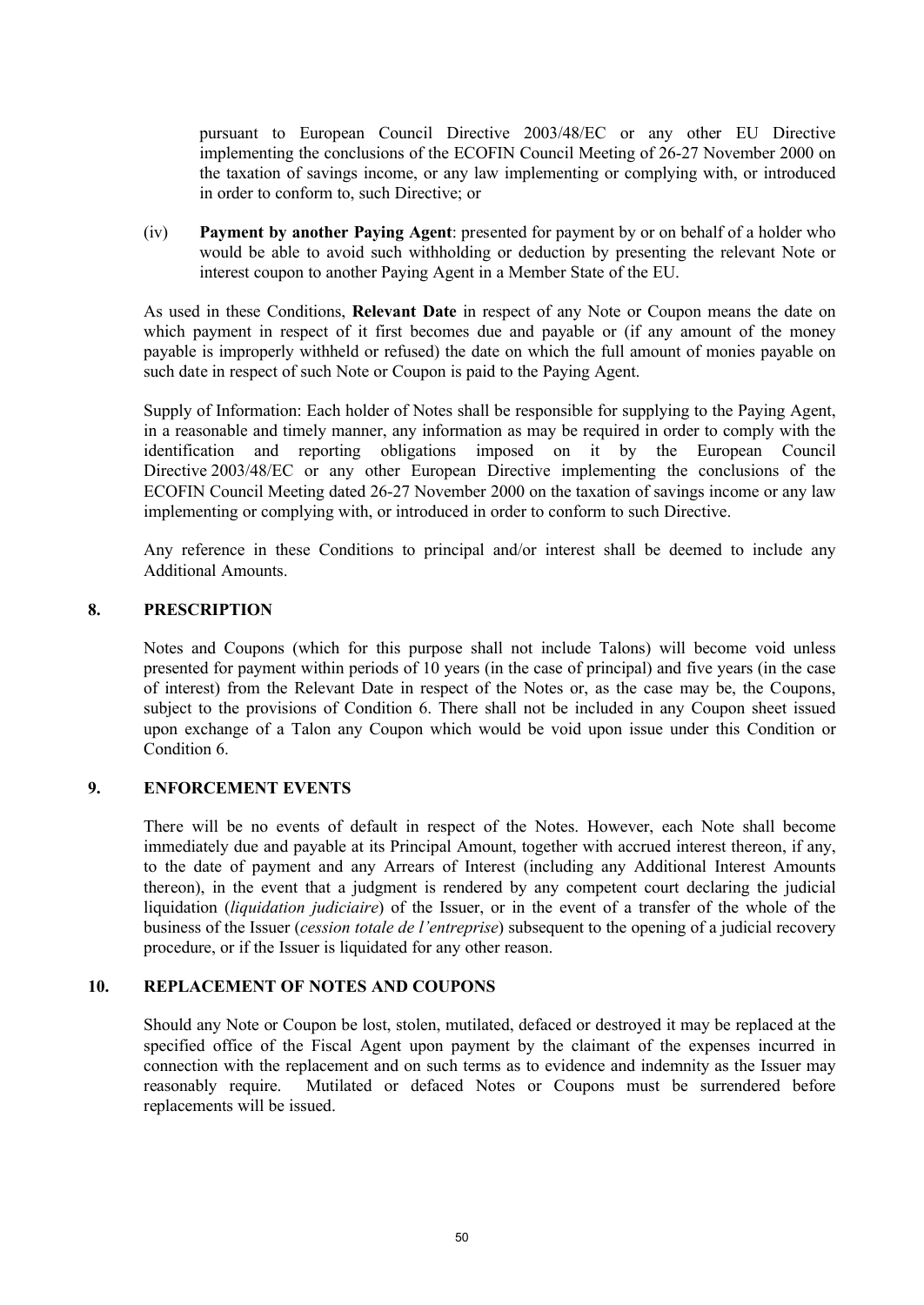## **11. MEETINGS OF NOTEHOLDERS AND MODIFICATION**

#### **11.1 Meetings of Noteholders**

The Agency Agreement contains provisions for convening meetings of the Noteholders to consider any matter affecting their interests, including the modification by Extraordinary Resolution of any of these Conditions or any of the provisions of the Agency Agreement. The quorum at any meeting for passing an Extraordinary Resolution will be one or more persons present holding or representing more than 50 per cent. in principal amount of the Notes for the time being outstanding, or at any adjourned meeting one or more persons present whatever the principal amount of the Notes held or represented by him or them, except that at any meeting the business of which includes the modification of certain of these Conditions the necessary quorum for passing an Extraordinary Resolution will be one or more persons present holding or representing not less than two-thirds, or at any adjourned meeting not less than one-third, of the principal amount of the Notes for the time being outstanding. An Extraordinary Resolution passed at any meeting of the Noteholders will be binding on all Noteholders, whether or not they are present at the meeting, and on all Couponholders.

For purpose of this Condition 11.1, the term "outstanding" does not include notes repurchased and held by the Issuer in accordance with Condition 5.7)

## **11.2 Modification**

The Fiscal Agent may agree, without the consent of the Noteholders or Couponholders, to any modification of any of these Conditions or any of the provisions of the Agency Agreement either (i) for the purpose of curing any ambiguity or of curing, correcting or supplementing any manifest or proven error or any other defective provision contained herein or therein or (ii) in any other manner which is not materially prejudicial to the interests of the Noteholders. Any modification shall be binding on the Noteholders and the Couponholders and, unless the Fiscal Agent agrees otherwise, any modification shall be notified by the Issuer to the Noteholders as soon as practicable thereafter in accordance with Condition 12.

Any modifications of any of these Conditions shall be subject to the Prior Approval of the Relevant Supervisory Authority.

# **12. NOTICES**

- (a) Notices required to be given to the Noteholders may be given by delivery of the relevant notice to Euroclear France, Euroclear, Clearstream, Luxembourg and any other clearing system through which the Notes are for the time being cleared; except that so long as the Notes are listed and admitted to trading on Euronext Paris and the rules of such regulated market so require, notices shall also be published in a leading daily newspaper of general circulation in France (which is expected to be *Les Echos* or such other newspaper as the Fiscal Agent shall deem necessary to give fair and reasonable notice to the Noteholders).
- (b) If any such publication is not practicable, notice shall be validly given if published in another leading daily English language newspaper with general circulation in Europe.
- (c) Notices will, if published more than once, be deemed to have been given on the date of the first publication as provided above.
- (d) Couponholders shall be deemed for all purposes to have notice of the contents of any notice given to the Noteholders in accordance with this Condition.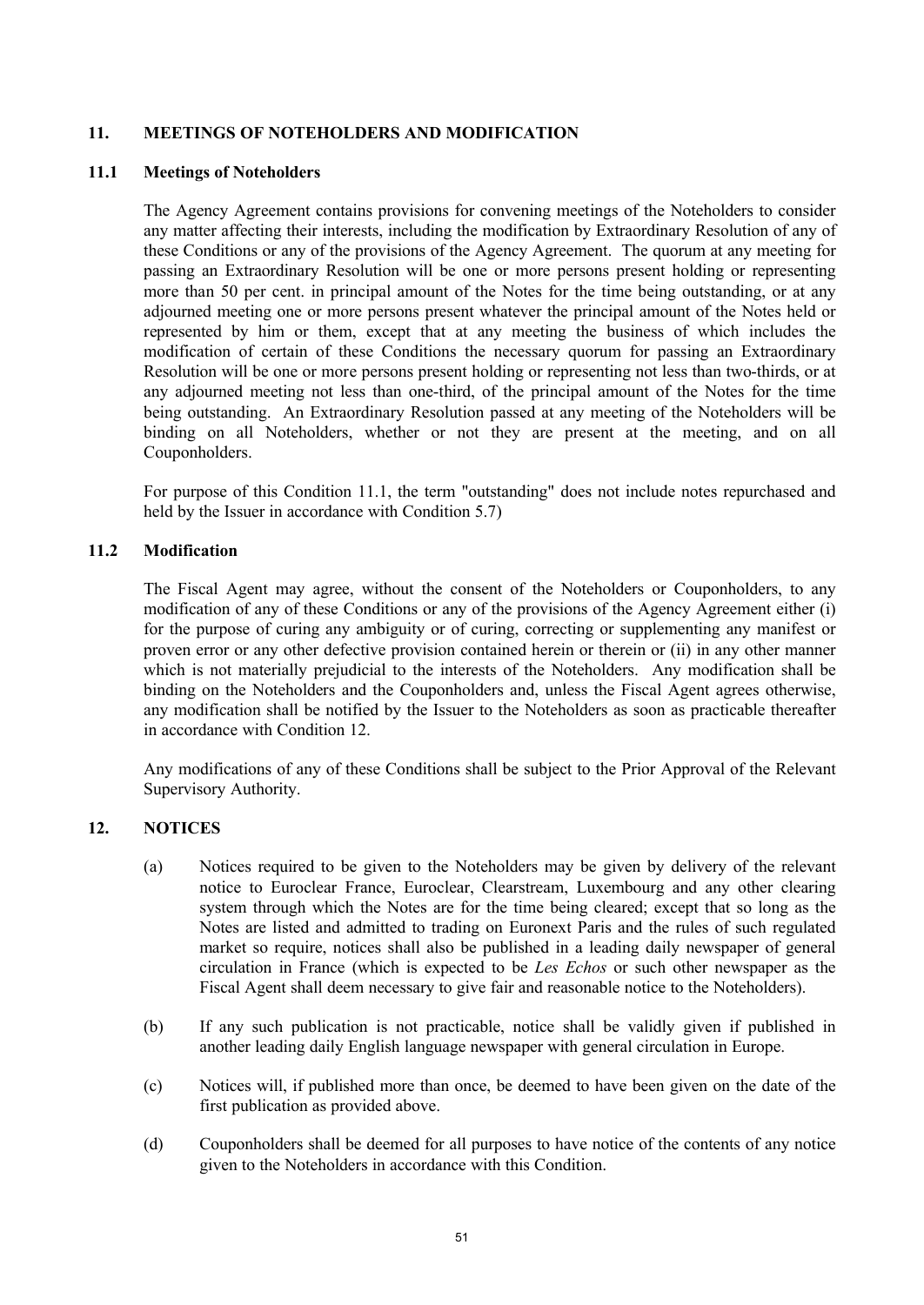Any such notice shall be deemed to have been given on the date of such publication or, if published more than once or on different dates, on the date of the first publication.

#### **13. FURTHER ISSUES**

The Issuer may from time to time without the consent of the Noteholders or Couponholders create and issue further notes having the same terms and conditions as the Notes in all respects or in all respects except for the first payment of interest on them so that the same shall be consolidated and form a single series with such Notes. For the purposes of French law, such further notes shall be consolidated (*assimilables*) with the Notes as regards their financial service. References in these Conditions to "Notes" shall be construed accordingly.

#### **14. CONTRACTS (RIGHTS OF THIRD PARTIES) ACT 1999**

No rights are conferred on any person under the Contracts (Rights of Third Parties) Act 1999 to enforce any term of this Note, but this does not affect any right or remedy of any person which exists or is available apart from that Act.

#### **15. GOVERNING LAW AND JURISDICTION**

#### **15.1 Governing Law**

The Agency Agreement, the Notes and the Coupons are governed by, and will be construed in accordance with, English law, other than the provisions of Condition 2 which shall be governed by, and construed in accordance with, French law.

#### **15.2 Jurisdiction of English Courts**

The Issuer has irrevocably agreed for the benefit of the Noteholders and the Couponholders that the courts of England are to have exclusive jurisdiction to settle any disputes which may arise out of or in connection with the Notes or the Coupons and accordingly has submitted to the exclusive jurisdiction of the English courts. The Issuer waives any objection to the courts of England on the grounds that they are an inconvenient or inappropriate forum.

The Noteholders and the Couponholders may take any suit, action or proceeding arising out of or in connection with the Notes or the Coupons respectively (together referred to as **Proceedings**) against the Issuer in any other court of competent jurisdiction and concurrent Proceedings in any number of jurisdictions.

### **15.3 Appointment of Process Agent**

The Issuer irrevocably appoints Law Debenture Corporate Services Limited currently at Fifth Floor, 100 Wood Street, London EC2V, 7EX to receive, for it and on its behalf, service of process in any Proceedings in England. Such service shall be deemed completed on delivery to such process agent (whether or not it is forwarded to and received by the Issuer). If for any reason such process agent ceases to be able to act as such or no longer has an address in London, the Issuer irrevocably agrees to appoint a substitute process agent. Nothing shall affect the right to serve process in any manner permitted by law.

#### **15.4 Other Documents**

The Issuer has in the Agency Agreement submitted to the jurisdiction of the English courts and appointed an agent in England for service of process, in terms substantially similar to those set out above.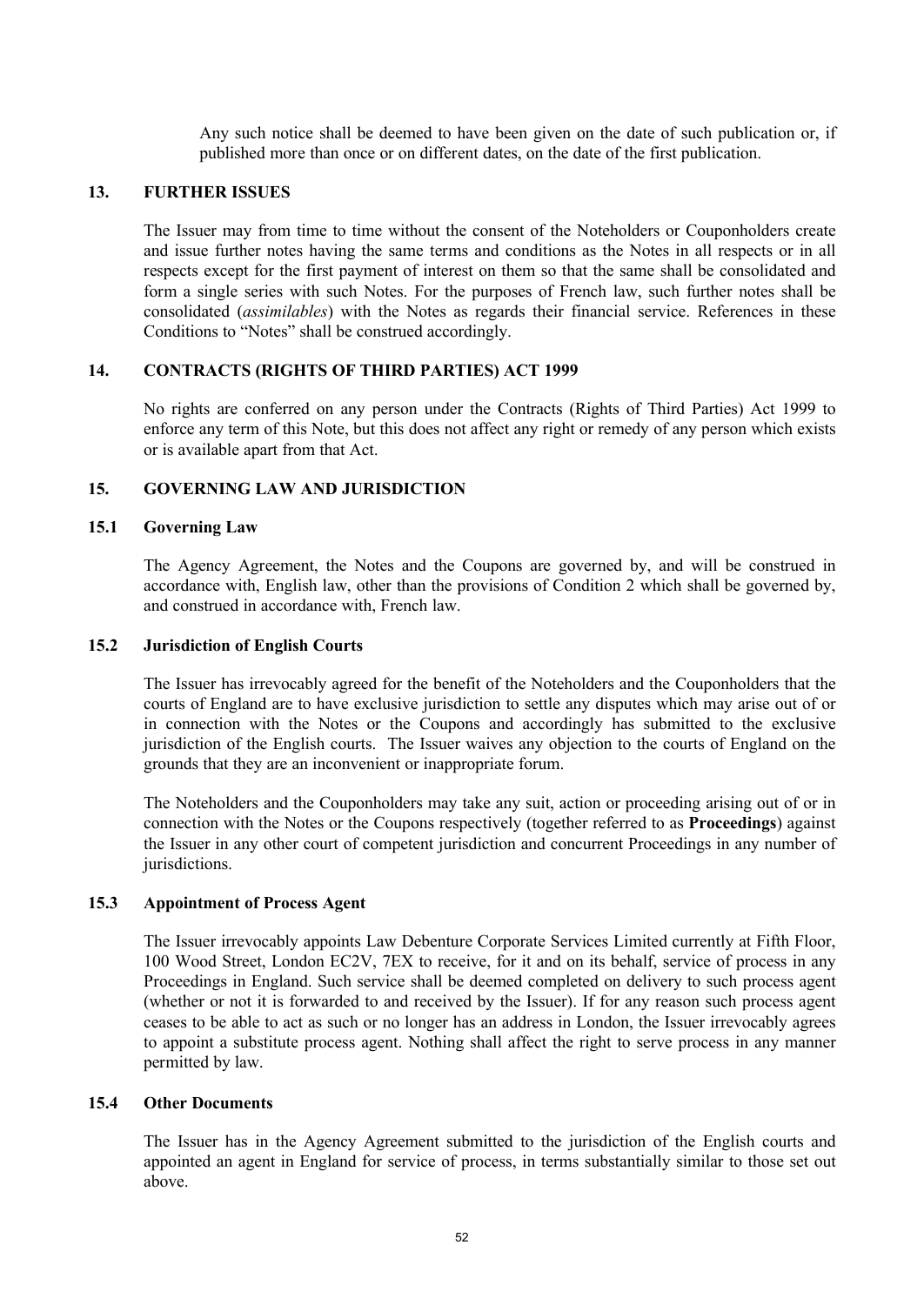# **SUMMARY OF PROVISIONS RELATING TO THE NOTES WHILE REPRESENTED BY THE GLOBAL NOTES**

*The following is a summary of the provisions to be contained in the Temporary Global Note and the Permanent Global Note (together the Global Notes) which will apply to, and in some cases modify, the Terms and Conditions of the Notes while the Notes are represented by the Global Notes.*

## **1. Exchange**

The Permanent Global Note will be exchangeable in whole but not in part (free of charge to the holder) for definitive Notes only if:

- (a) An enforcement event (as set out in Condition 9) has occurred and is continuing; or
- (b) the Issuer has been notified that both Euroclear and Clearstream, Luxembourg have been closed for business for a continuous period of 14 days (other than by reason of holiday, statutory or otherwise) or have announced an intention permanently to cease business or have in fact done so and no successor clearing system is available; or
- (c) the Issuer has or will become subject to adverse tax consequences which would not be suffered were the Notes in definitive form.

The Issuer will promptly give notice to Noteholders if an Exchange Event occurs. In the case of (a) or (b) above, the holder of the Permanent Global Note, acting on the instructions of one or more of the Accountholders (as defined below), may give notice to the Issuer and the Fiscal Agent and, in the case of (c) above, the Issuer may give notice to the Fiscal Agent of its intention to exchange the Permanent Global Note for definitive Notes on or after the Exchange Date (as defined below).

On or after the Exchange Date the holder of the Permanent Global Note may or, in the case of (c) above, shall surrender the Permanent Global Note to or to the order of the Fiscal Agent. In exchange for the Permanent Global Note the Issuer will deliver, or procure the delivery of, an equal aggregate principal amount of definitive Notes (having attached to them all Coupons in respect of interest which has not already been paid on the Permanent Global Note), security printed in accordance with any applicable legal and stock exchange requirements and in or substantially in the form set out in the Agency Agreement. On exchange of the Permanent Global Note, the Issuer will procure that it is cancelled and, if the holder so requests, returned to the holder together with any relevant definitive **Notes**.

For these purposes, **Exchange Date** means a day specified in the notice requiring exchange falling not less than 60 days after that on which such notice is given, being a day on which banks are open for general business in the place in which the specified office of the Fiscal Agent is located and, except in the case of exchange pursuant to (b) above, in the place in which the relevant clearing system is located.

# **2. Payments**

On and after 4 June 2013, no payment will be made on the Temporary Global Note unless exchange for an interest in the Permanent Global Note is improperly withheld or refused. Payments of principal and interest in respect of Notes represented by a Global Note will, subject as set out below, be made to the bearer of such Global Note and, if no further payment falls to be made in respect of the Notes, against surrender of such Global Note to the order of the Fiscal Agent or such other Paying Agent as shall have been notified to the Noteholders for such purposes. A record of each payment made will be endorsed on the appropriate part of the schedule to the relevant Global Note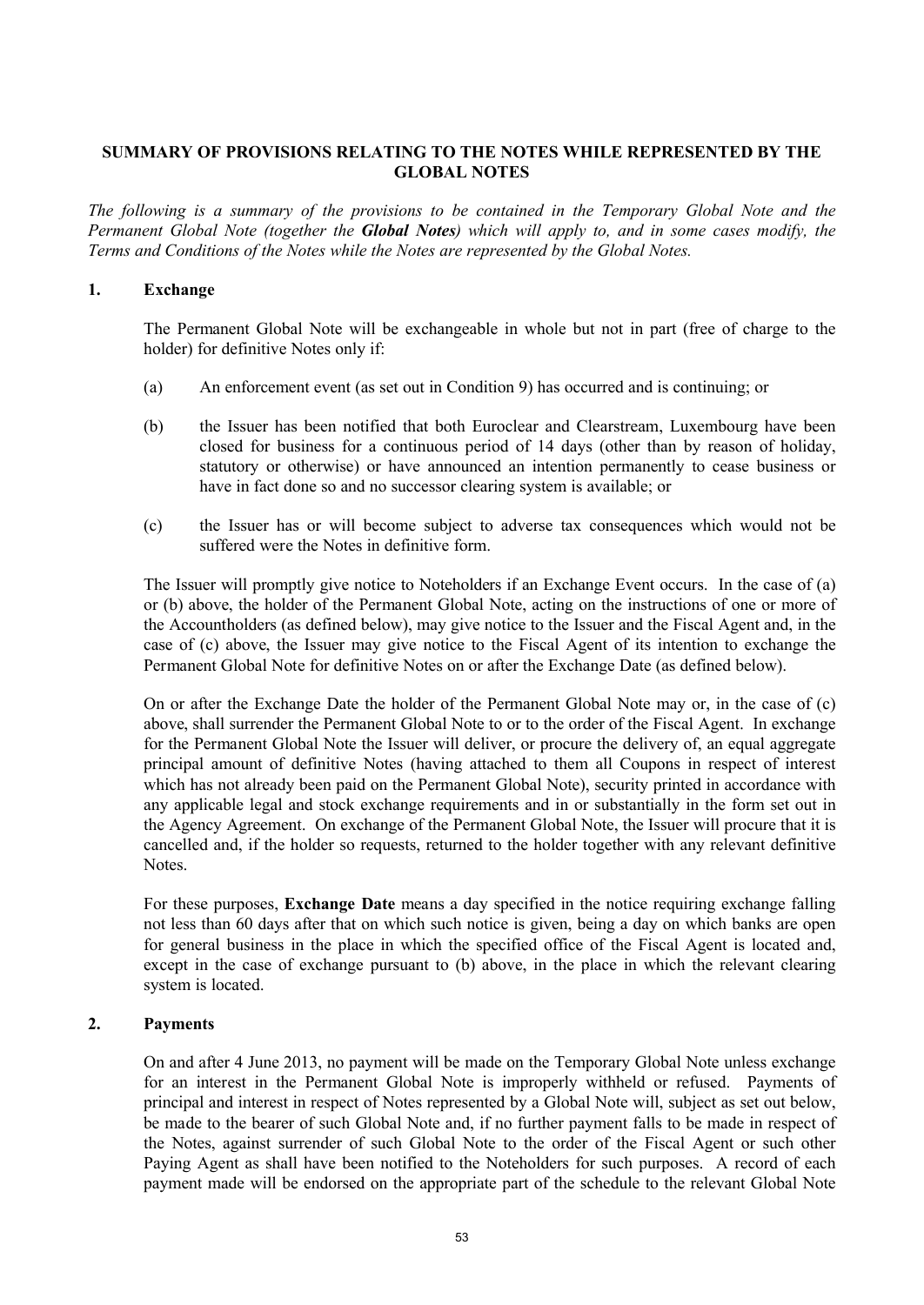by or on behalf of the Fiscal Agent, which endorsement shall be *prima facie* evidence that such payment has been made in respect of the Notes. Payments of interest on the Temporary Global Note (if permitted by the first sentence of this paragraph) will be made only upon certification as to non-U.S. beneficial ownership unless such certification has already been made.

#### **3. Notices**

For so long as all of the Notes are represented by one or both of the Global Notes and such Global Note(s) is/are held on behalf of Euroclear and/Clearstream, Luxembourg, notices to Noteholders may be given by delivery of the relevant notice to Euroclear and/or Clearstream, Luxembourg (as the case may be) for communication to the relative Accountholders rather than by publication as required by Condition 12, provided that, so long as the Notes are listed and admitted to trading on Euronext Paris and the rules of such regulated market so require, notice will also be given by publication in a leading daily newspaper of general circulation in France (which is likely to be *Les Echos* or such other newspaper as the Fiscal Agent shall deem necessary to give fair and reasonable notice to Noteholders). Any such notice shall be deemed to have been given to the Noteholders on the second day after the day on which such notice is delivered to Euroclear and/or Clearstream, Luxembourg (as the case may be) as aforesaid.

Whilst any of the Notes held by a Noteholder are represented by a Global Note, notices to be given by such Noteholder may be given by such Noteholder (where applicable) through Euroclear and/or Clearstream, Luxembourg and otherwise in such manner as the Fiscal Agent and Euroclear and Clearstream, Luxembourg may approve for this purpose.

#### **4. Accountholders**

For so long as all of the Notes are represented by one or both of the Global Notes and such Global Note(s) is/are held on behalf of Euroclear and/or Clearstream, Luxembourg, each person (other than Euroclear or Clearstream, Luxembourg) who is for the time being shown in the records of Euroclear or Clearstream, Luxembourg as the holder of a particular principal amount of Notes (each an **Accountholder**) (in which regard any certificate or other document issued by Euroclear or Clearstream, Luxembourg as to the principal amount of such Notes standing to the account of any person shall be conclusive and binding for all purposes) shall be treated as the holder of that principal amount for all purposes (including but not limited to, for the purposes of any quorum requirements of, or the right to demand a poll at, meetings of the Noteholders other than with respect to the payment of principal and interest on the principal amount of such Notes, the right to which shall be vested, as against the Issuer solely in the bearer of the relevant Global Note in accordance with and subject to its terms. Each Accountholder must look solely to Euroclear or Clearstream, Luxembourg, as the case may be, for its share of each payment made to the bearer of the relevant Global Note.

## **5. Prescription**

Claims against the Issuer in respect of principal and interest on the Notes represented by a Global Note will be prescribed after 10 years (in the case of principal) and five years (in the case of interest) from the Relevant Date (as defined in Condition 7).

### **6. Cancellation**

Cancellation of any Note represented by a Global Note and required by the Terms and Conditions of the Notes to be cancelled following its redemption or purchase will be effected by endorsement by or on behalf of the Fiscal Agent of the reduction in the principal amount of the relevant Global Note on the relevant part of the schedule thereto.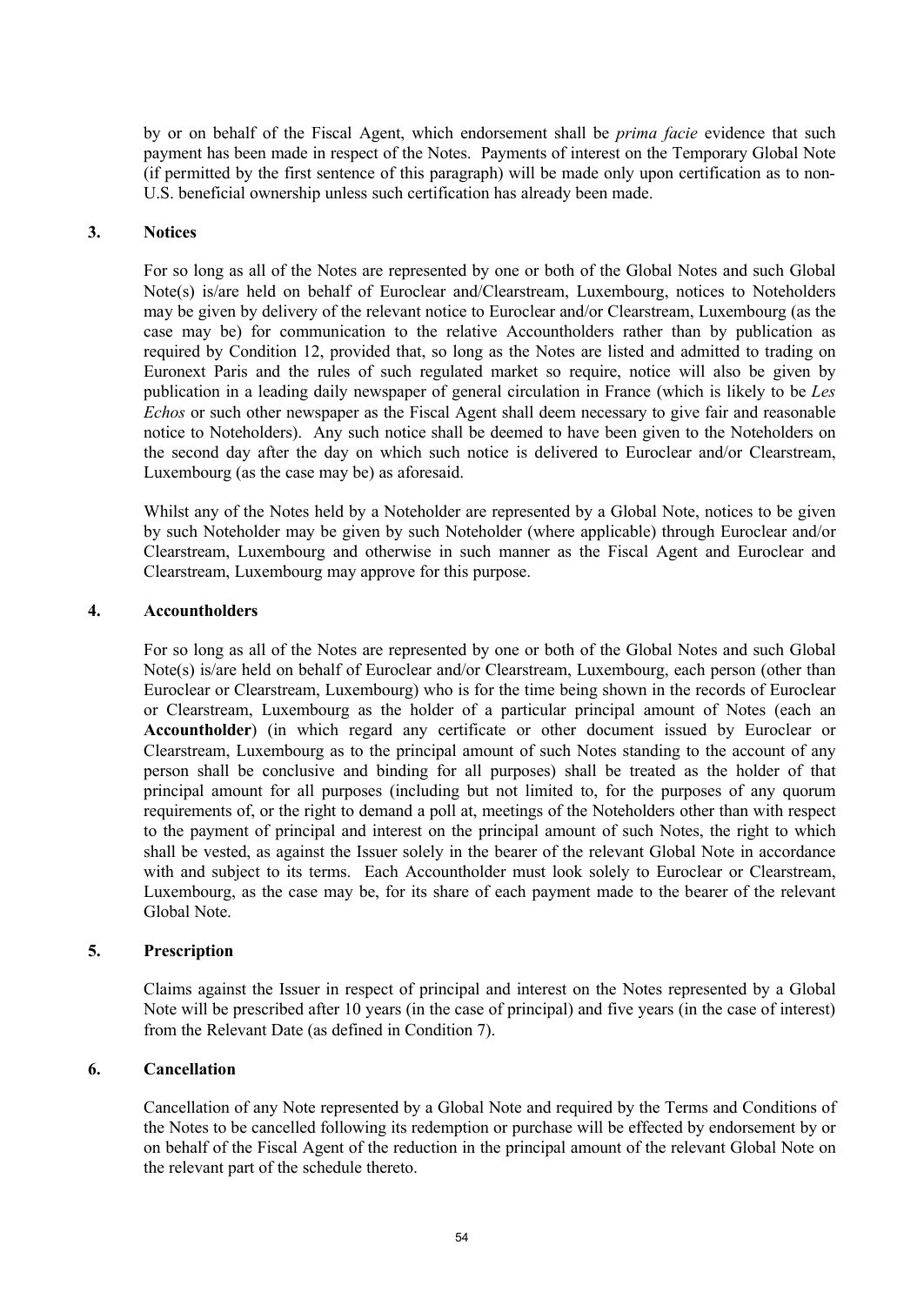## **7. Euroclear and Clearstream, Luxembourg**

Notes represented by a Global Note are transferable in accordance with the rules and procedures for the time being of Euroclear and Clearstream, Luxembourg, as appropriate. References in the Global Notes and this summary to Euroclear and/or Clearstream, Luxembourg shall be deemed to include references to any other clearing system (including, without limitation, Euroclear France and any relevant financial intermediary entitled to hold, directly or indirectly, accounts on behalf of its customers therewith) through which interests in the Notes are held.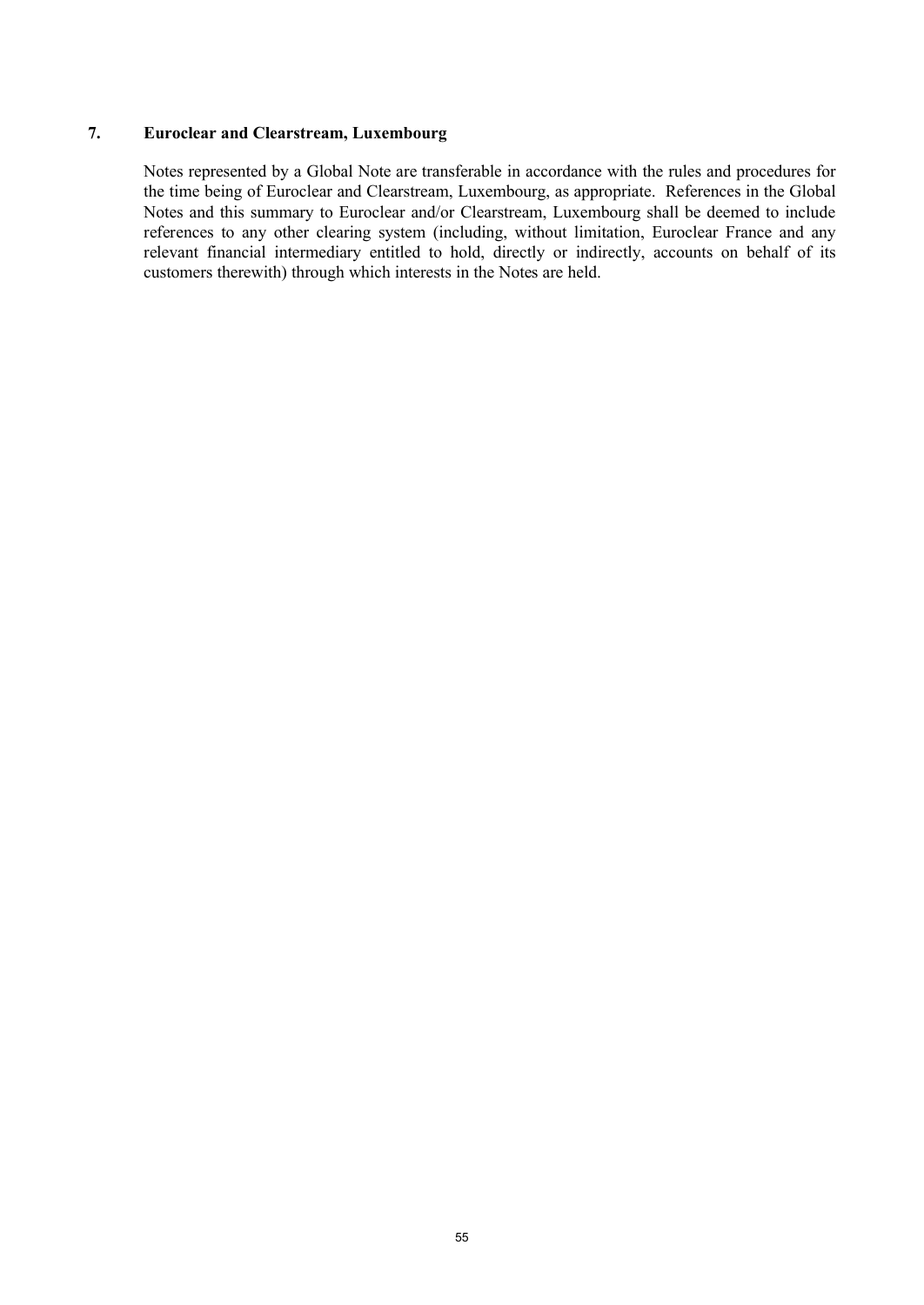## **DESCRIPTION OF THE ISSUER**

*This section shall be read and construed in conjunction with the relevant sections of the 2011 Annual Report and, the 2010 Annual Report relating to the financial statements (see section "Documents Incorporated by Reference") which are incorporated in, and shall be deemed to form part of, this Prospectus.*

## **LEGAL ENVIRONMENT OF LA MONDIALE**

#### **Legal form, legal and commercial name**

La Mondiale is a Mutual Life and Pension Insurance Company (*société d'assurance mutuelle sur la vie et de capitalisation*), administered by a board of directors under the French *Code des assurances* and registered at the *Registre du Commerce et des Sociétés* of Lille under reference number 775 625 635. The legal name of La Mondiale is "La Mondiale" and its commercial name is "AG2R LA MONDIALE". Its registered office is currently 32, avenue Emile Zola, 59370 Mons-en-Baroeul, France and its telephone number is +33 (0)1 44 94 67 00 and +33 (0) 3 20 67 37 00.

#### **History**

La Mondiale was founded in 1905 in Lille by seven entrepreneurs from the North of France in order to service complementary retirement of SME payrolls and independent workers. Its statutes were registered on 16 December 1905 and approved by the first general assembly on 18 December 1905.

First registered as an "insurance company with a mutual form" approved by a public decree published on 13 March 1907, La Mondiale became a Mutual Life and Pension Insurance Company (*société d'assurance mutuelle sur la vie et de capitalisation*) with the 1989 reform of the French *Code des assurances* enacted by the insurance law of 31 December 1989. La Mondiale is regulated by the French *Autorité de Contrôle Prudentiel (***ACP***)*.

La Mondiale was initially constituted for 99 years. It is now established until 31 December 2082.

Its fiscal year ends on 31 December in each year.

La Mondiale acquired La Henin Vie (now La Mondiale Partenaire) in 1999. In 2002, La Mondiale set up a partnership with Aegon regarding supplementary retirement schemes.

Since 2008, La Mondiale is a member of SGAM AG2R LA MONDIALE, a mutual insurance group owned by its members and taking the form of a *Société de Groupe d'Assurance Mutuelle* (**SGAM**) together with AG2R Prévoyance.

In 2009, AG2R and La Mondiale formed the group AG2R LA MONDIALE. The core business of La Mondiale is specialised in savings and retirement related and the core business of AG2R Prévoyance is specialised in protection, health and pension servicing on behalf of the public pension system.

### **Activities permitted by the by laws**

La Mondiale is permitted to engage in all life insurance and reinsurance operations including savings plans, capitalisation, annuities, pension plans, single or regular premium. Major life insurance products in France are split between savings-type products and pension-type products. Savings-type products benefit from a tax advantage and give a guarantee, for a certain period or for the whole life of the product, of capital denominated either in currency or in units (unit-linked contracts). Most savings-type products are single premium although additional premiums can also be made. Pension-type products also benefit from a tax advantage but the guarantee is given on a minimum annuity. These products are generally sold for the whole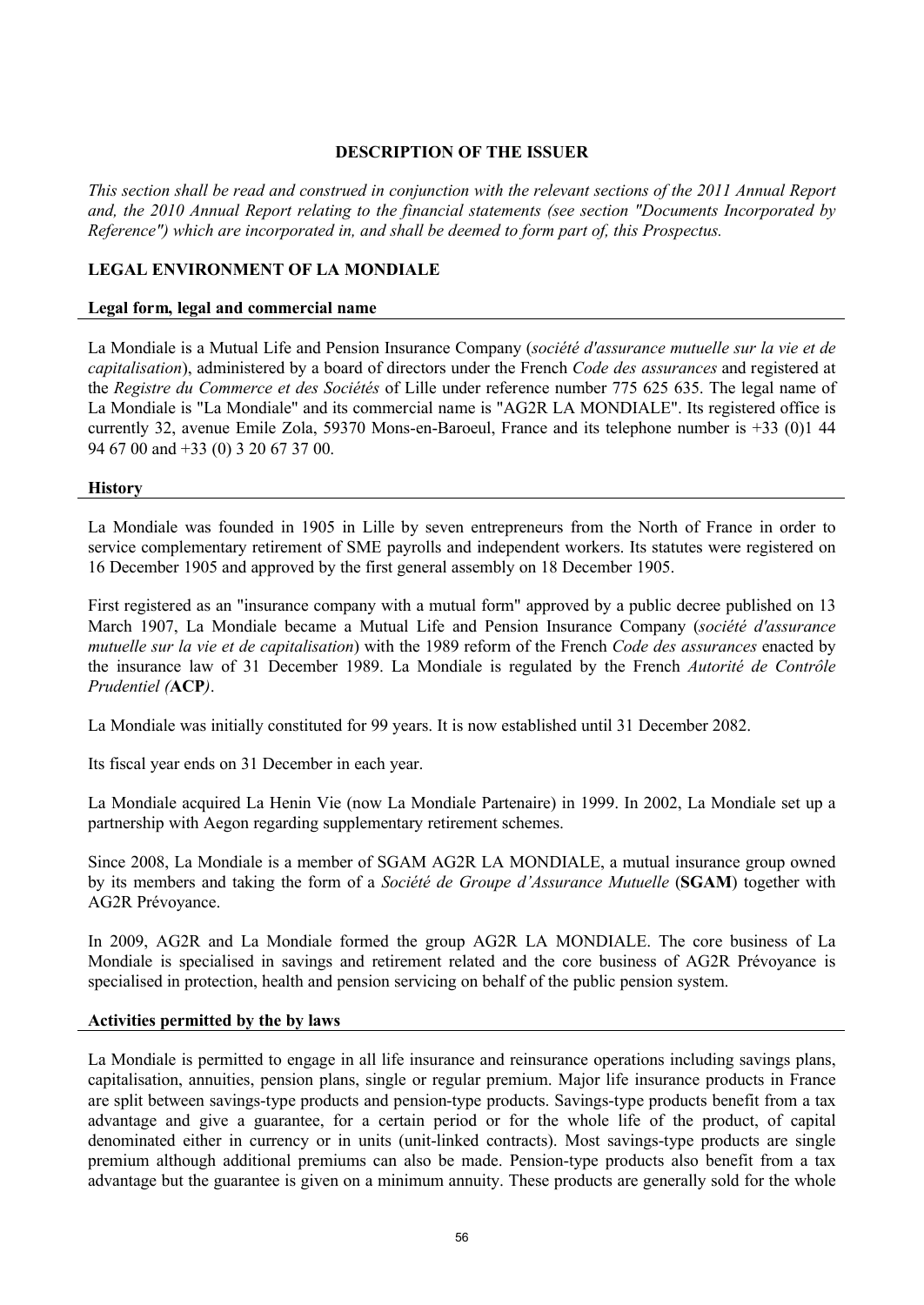life of the insured. Premiums are paid regularly by the insured until retirement after which a pension or an annuity is paid to the insured until death.

La Mondiale is also allowed to engage in health and disability coverage.

## **Board of Directors of the Issuer**

## Mr. Jean CASTAGNE, Chairman

Chairman of the Investment Committee, permanent guest of the Strategic Committee and of the Appointments & Remunerations Committee, of the Audit & Accounts Committee and of the Risks **Committee** 

- Vice-Chairman of the Supervisory Board of Arial assurance
- Director and member of SGAM AG2R LA MONDIALE & of La Mondiale Participations
- Other functions & directorships in the Group AG2R LA MONDIALE

## Mr. Jean-François DUTILLEUL, Director and Vice-Chairman

Member of the Investment Committee and of the Appointments & Remunerations Committee and permanent guest of the Strategic Committee, of the Audit & Accounts Committee and of the Risks Committee.

- · Vice-Chairman of SGAM AG2R LA MONDIALE
- · Chairman of the Management Board of Rabot Dutilleul Investissement SAS

## Mr. André RENAUDIN, Director and Chief Executive Officer

Permanent guest of the Strategic Committee, of the Appointments & Remunerations Committee, of the Risks Committee and of the Investment Committee

- General Delegate of the Association sommitale AG2R LA MONDIALE
- Chief Executive Officer of SGAM AG2R LA MONDIALE
- Chief Executive Officer of AG2R Prévoyance
- Chairman and Chief Executive Officer of La Mondiale Participations
- Chairman of the Supervisory Board of Arial assurance
- Other functions & directorships in the Group AG2R LA MONDIALE

## Mr. Thierry JEANTET, Director

Member of the Strategic Committee and Chairman of the Risks Committee

- Chief Executive Officer of Euresa Holding SA (Luxembourg)
- Director of SGAM AG2R LA MONDIALE
- · Vice-Chairman of the Supervisory Board of Mutavie

# Mr. Philippe LAMBLIN, Director

Chairman of the Remuneration and Appointments Committee

- · Director of Human resources of Groupe Sofiprotéol
- Director of SGAM AG2R LA MONDIALE
- · Member of the Board of Directors of Natixis NGAM SA
- · Director of Natixis Interépargne SA

# Mr. Serge FAUTRÉ, Director

Member of the Strategic Committee, of the Remuneration and Appointments Committee and of the Investment Committee

- · Director & Chairman of the Executive Committee of AG Real Estate SA (Belgique)
- Director of SGAM AG2R LA MONDIALE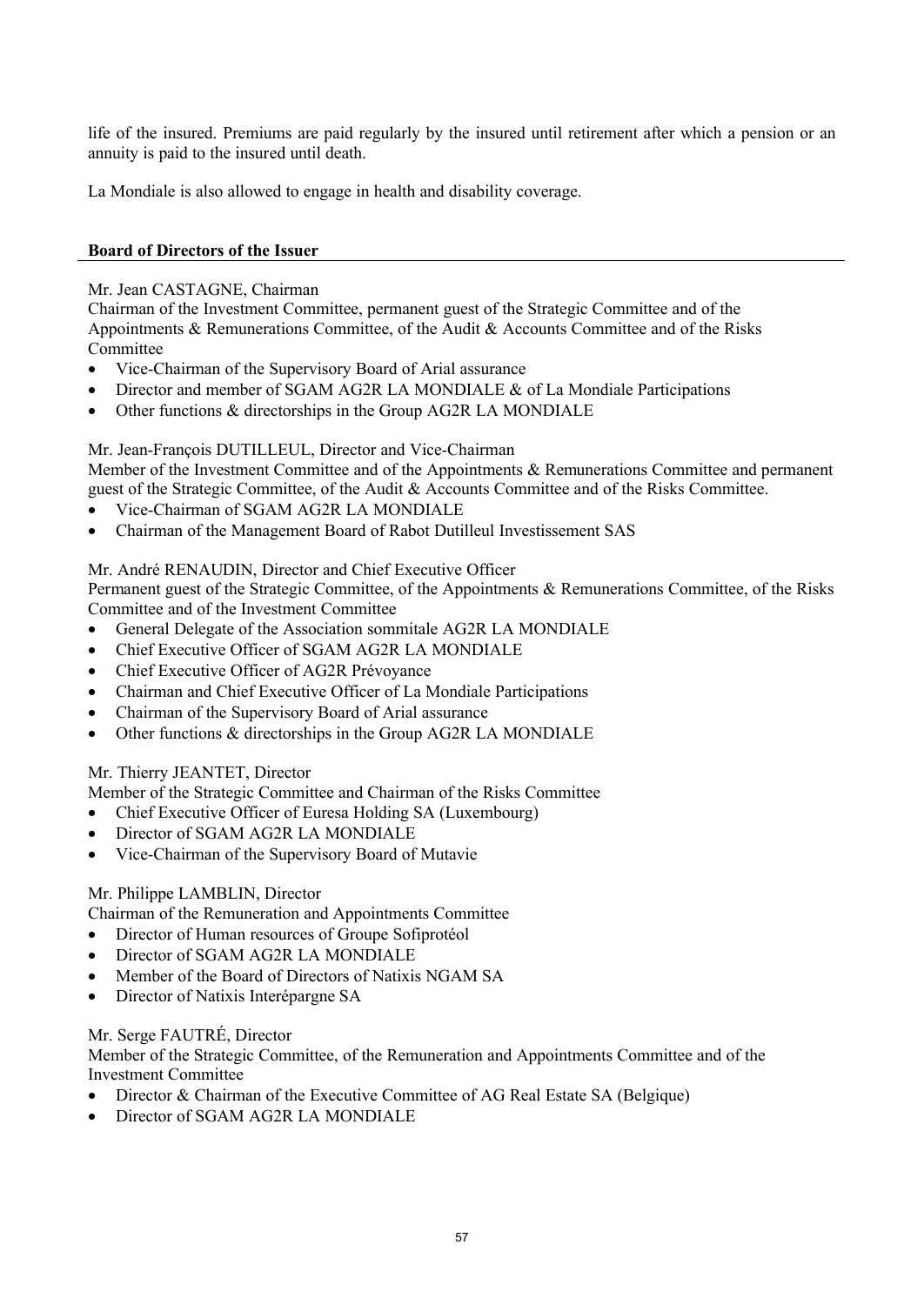Mr. Patrick PEUGEOT, Director and Honorary Chairman Member of the Strategic Committee and the Risks Committee

- Director of SGAM AG2R LA MONDIALE
- · Director of La Mondiale Partenaire SA

Mr. André-Paul BAHUON, Director Chairman of the Audit and Accounts Committee

- Chairman of Créatis Groupe SAS
- Director of SGAM AG2R LA MONDIALE

Mrs. Sylvie REULET, Director

Member of the Risks Committee

- Lawyer, member of the Bar in Bordeaux
- Director of SGAM AG2R LA MONDIALE

Mr. Christian GOLLIER, Director Member of the Investment Committee

- · Professor Chair of Insurance of IDEI
- Director of Toulouse School of Economics
- Director of SGAM AG2R LA MONDIALE

Mr. Gilles GUITTON, Director

Member of the Audit and Accounts Committee

- · Chairman of the Conseil de Direction du Groupement des Cartes Bancaires
- · Chairman and Chief Executive Officer of CB Investissements
- Director of SGAM AG2R LA MONDIALE

Mr. Guy ROULET, Director

Member of the Audit and Accounts Committee

- · Accountant
- Director of SGAM AG2R LA MONDIALE

Mr. Pierre GEIRNAERT, Director representing the employees

Member of the Audit and Accounts Committee

- Internal conciliator Group
- Director of SGAM AG2R LA MONDIALE
- · Director of La Mondiale Participations
- Other directorships in the Group AG2R LA MONDIALE

### Mr. Paul RAGUIN, Director

Member of the Strategic Committee and the Risks Committee

- · Chairman of the Management Board of SAS Financière de l'Ombrée
- Director of SGAM AG2R LA MONDIALE
- · Director of Financière Koala

Mrs. Joëlle PREVOT-MADERE, Director Member of the Risks Committee

Manager of a transport company in Guyana

Director of SGAM AG2R LA MONDIALE

Mrs. Odette JARIEL, Director

Member of the Investment Committee

Consultant, administration and business management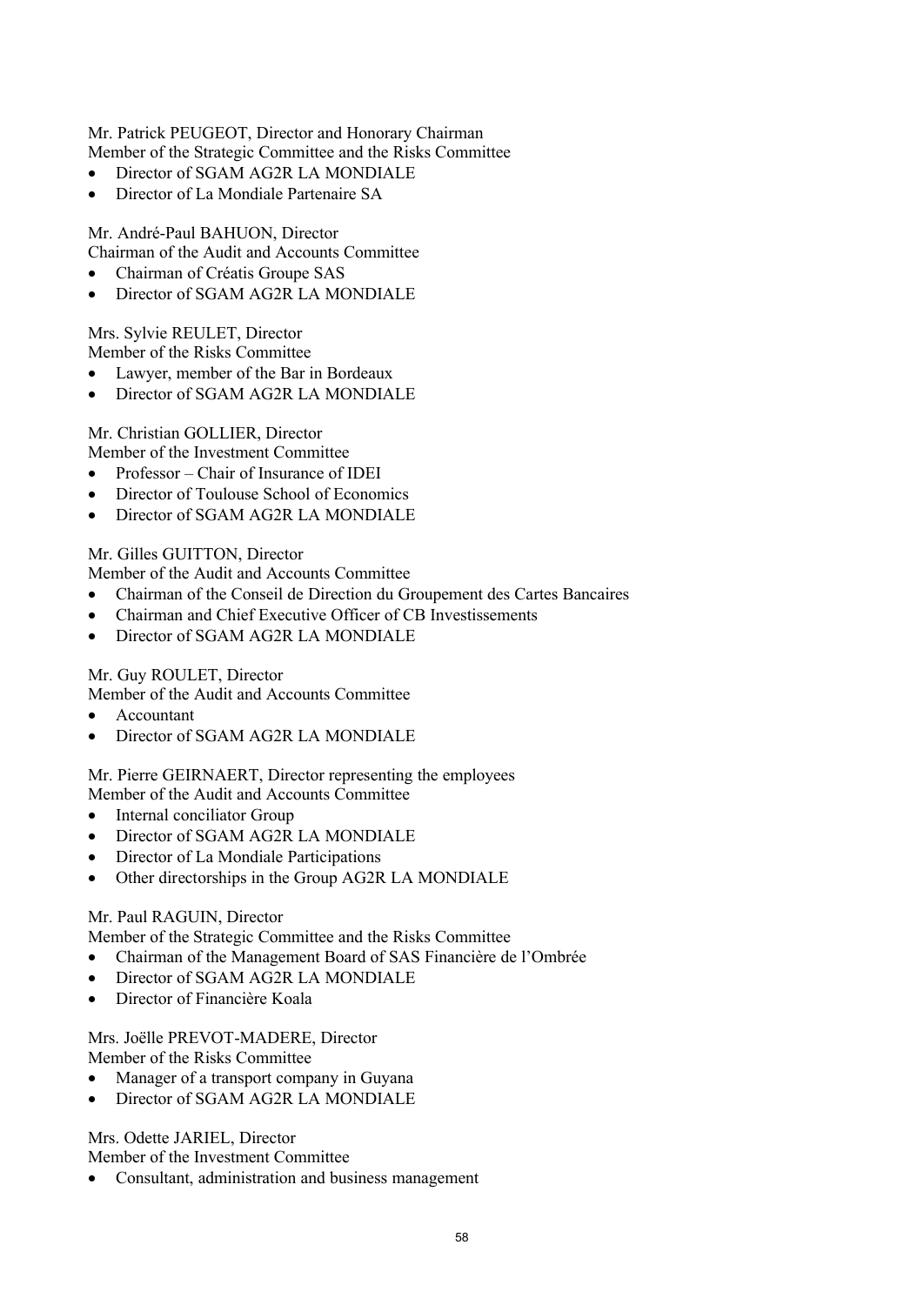• Director of SGAM AG2R LA MONDIALE

Mr. Henri CAPDEVILLE, Director Member of the Strategic Committee

· Managing Director of Henri Capdeville Management

Mr. Didier RIBADEAU-DUMAS, Director Chairmain of the Strategic Committee

- · Member of the Supervisory Board of the Banque Postale
- Associate of DRD Conseil

The business address of the members of Board of Directors is 104- 110 Boulevard Haussmann – 75008 Paris – France.

### **Executive Committee**

Mr. André RENAUDIN, Chief Executive Officer of La Mondiale

• Chief Executive Officer of AG2R LA MONDIALE

Mr. Sylvain DE FORGES, Deputy Chief Executive Officer of La Mondiale

- Finances, Investments, Risks, prospective and strategy
- Deputy Executive Director of SGAM AG2R LA MONDIALE
- · Deputy Executive Director and Director of La Mondiale Participations
- · Chairman of La Mondiale Partenaire
- Chairman of the Supervisory Board of La Mondiale Gestion d'Actifs
- Other directorships in the Group AG2R LA MONDIALE
- Member of the Supervisory Board of the Banque Postale

Mr. Patrick MONTEIL, Deputy Chief Executive Officer of La Mondiale

- · Operations and Information System
- Deputy Executive Director of SGAM AG2R LA MONDIALE
- Member of the Supervisory Board of Arial Assurance
- Other directorships in the Group AG2R LA MONDIALE

Mr. Yves BRETON, Deputy Chief Executive Officer of La Mondiale

· General secretary, logistic and communication

Mr. Philippe DABAT, Deputy Chief Executive Officer of La Mondiale

- · Local Market and Network, Risk insurance, Pension Retirement Enterprises
- Chief Executive of Prima
- Other directorships in the Group AG2R LA MONDIALE

Mrs. Paule ARCANGELI, Deputy Executive Director,

· Human Resources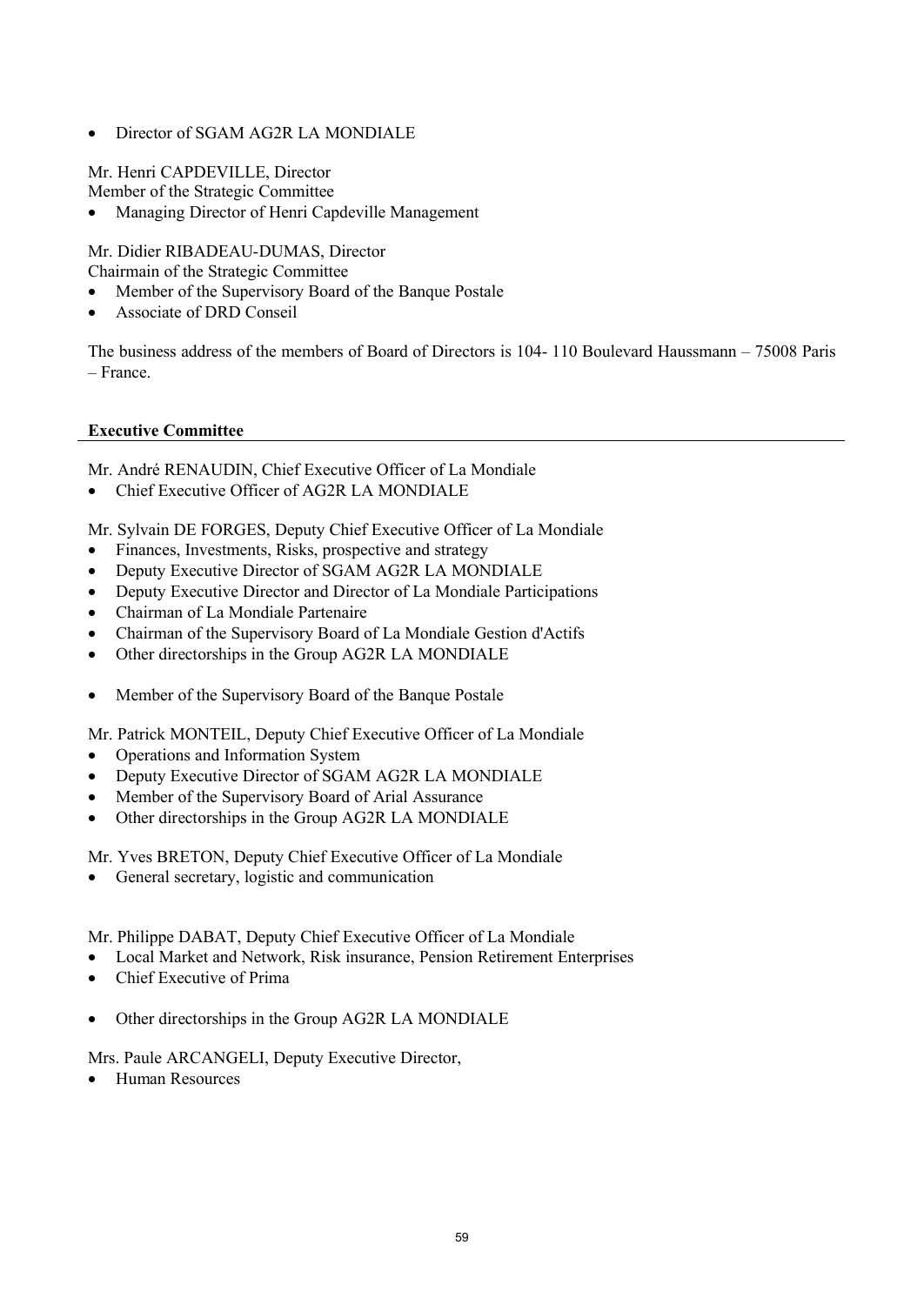**Auditors** 185, avenue Charles de Gaulle 1, Cours Valmy France France **France** 

Deloitte & Associés KPMG Audit, Département de KPMG SA 92200 Neuilly-sur-Seine 92923 Paris La Défense Cedex

## **General description and Business overview of La Mondiale**

In relation to savings and pension plan products, which are highly competitive products, the business policy of AG2R LA MONDIALE has been successful. Because of the multiplication of offers, the synergies conducted between the commercial networks and the diversification of distribution channels, the Group has strengthened its position in relation to savings sector and confirmed its leading position for pension plan products.

In 2011, AG2R LA MONDIALE had the following competitive positions :  $n^{\circ}1$  for supplementary retirements benefits (Source: *FFSA*), n°1 for collective supplementary retirements benefits (Source: *FFSA*), n°2 for "Madelin" retirement benefits (Source: *FFSA*), n°5 for collective health insurance (Source: *Argus de l'assurance*), n°4 for collective personal protection insurance (Source: *Argus, 2010*), n°3 in long term care (Source: *FFSA*).

AG2R LA MONDIALE completed its 2009-2011 business plan, in which it:

- shaped the Group's new identity;
- finalised its efficiency operational program and better satisfied its customers;
- strengthened its position in relation to health insurance by developing synergies.

Since 2008, SGAM AG2R LA MONDIALE is a group mutual insurance company which encompasses all the Group's insurance activities through its two members : AG2R Prévoyance and La Mondiale.

La Mondiale is a mutual life and pension insurance company founded in 1905 and the holding company of the consolidated group La Mondiale.

La Mondiale is one of the leading operators in each sector of the insurance industry in which it operates.

In 2011, La Mondiale was the 10th largest insurance company in France with a 3.3 per cent. market share (source: *FFSA*). Premiums paid have decreased by 11 per cent. to  $\epsilon$  5.2 bn in 2011 and total assets have reached  $\epsilon$  58 bn, representing an increase of 3 per cent.. At 31 December 2011, La Mondiale had a surplus (equivalent to shareholders' equity) of  $\epsilon$  1.739 bn (excluding minority interests), consolidated net profit of  $\epsilon$ 226,6 mio and solvency capital (admitted surplus + unrealised capital gains + subordinated debt) of  $\epsilon$  2.322 bn, representing 1.36 times the minimum required solvency ratio. La Mondiale had 2,749 employees at the end of 2011.

La Mondiale specialises in three sectors in relation to insurance products through four companies: individual pension and life insurance, group pension and insurance and wealth insurance product management.

### · **Individual pension and life insurance – La Mondiale**

La Mondiale is one of the leading operators in individual pension insurance in France. La Mondiale mainly offers retirement related (individual or group) as well as savings and pension products, through a sales force of more than 1,000 professionals targeting self-employed workers and small size firms.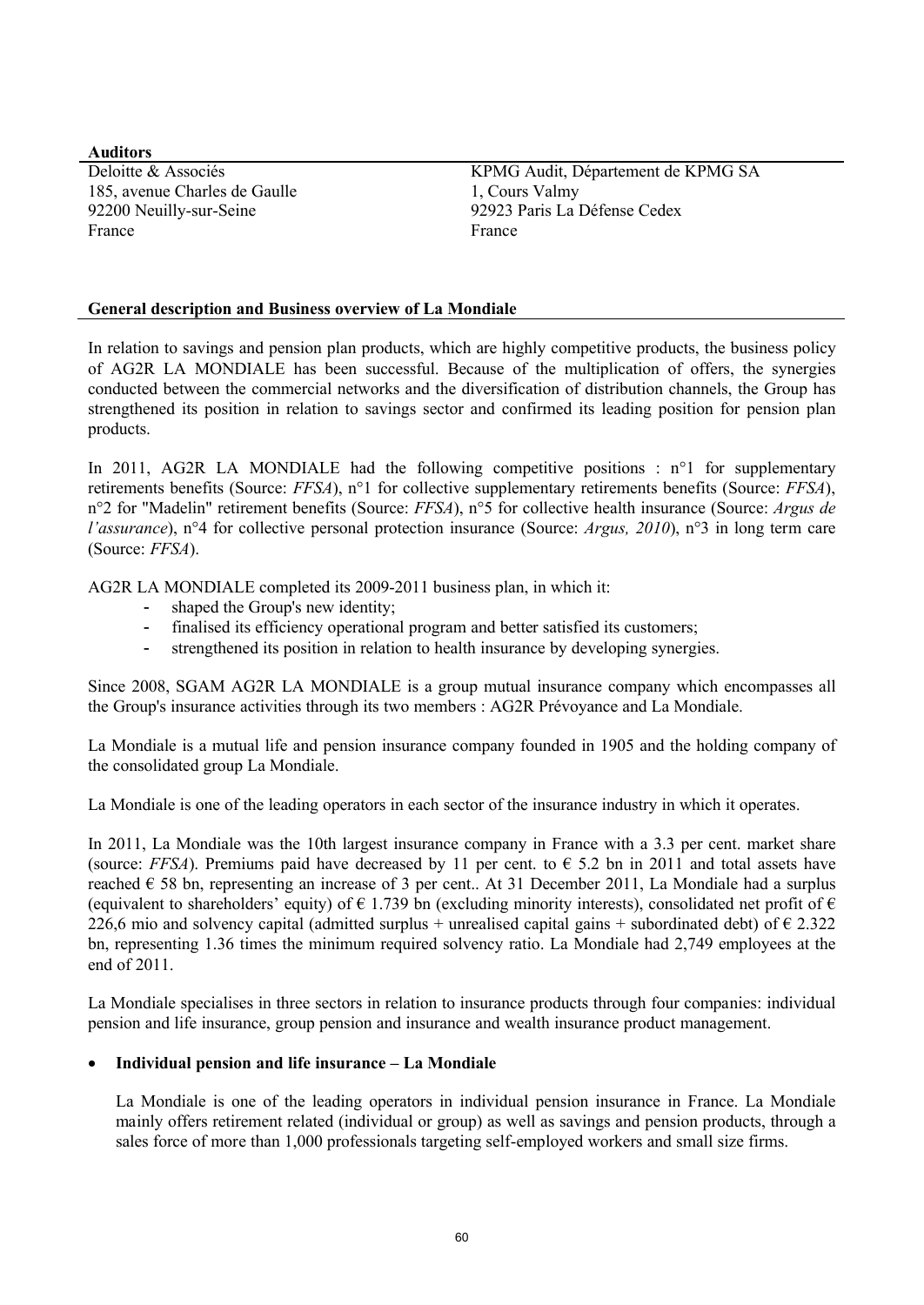In 2011, savings related activity of the Group La Mondiale recorded a decrease in subscriptions of 13.8 per cent. compared to 2010, amounting to Euro 3,607 million.

In 2011, individual pension plan related activity recorded to Euro 694 million of subscriptions, with an increase of 3.7 per cent. compared to 2010.

#### · **Group pension and insurance (through Arial Assurance)**

As part of the La Mondiale and AG2R Prévoyance partnership which has been established since 2003, Arial Assurance is a major player in group health insurance.

In relation to the insurance of company-related liabilities, Arial Assurance offers a wide range of tailor made solutions as well as standard contracts distributed mainly by brokers, consulting firms and through stockholders' networks and major partnerships.

In 2011, the subscriptions for the Arial Assurance's group pension plans represent 2/3 of Group's total subscriptions of group pension plans. The customer profile of Arial Assurance which subscribes for group pension plans is mainly composed of large companies. Such subscriptions showed a decrease of 16.7 per cent. in 2011 compared to 2010 according the IFRS rules.

In the group insurance market, La Mondiale is ranked number one, in front of AXA, with a 16 per cent. market share in 2011 (source: *FFSA*).

## · **Wealth insurance product management (through La Mondiale Partenaire and La Mondiale Europartner)**

La Mondiale Partenaire is a *société anonyme* founded in 1979 and operating life insurance products. It offers pension related products distributed through private banking arms of large banks and independent financial advisers (portfolio and asset managers).

In wealth insurance product management, La Mondiale Partenaire is one of the market leaders for dedicated insurance contracts for private banking clients. In the individual pension market for independent entrepreneurs, La Mondiale Partenaire is competing with BNP Cardif, AXA and Generali.

La Mondiale Partenaire mainly conducts its business in France, with operations in Spain and Luxembourg representing 21 per cent. of premiums in 2011.

Historically sales have been generated through a network of salaried agents, but La Mondiale Partenaire has developed and expanded its sales strategy. La Mondiale Partenaire now focuses on targeting specific products and sales teams to clearly defined market sectors.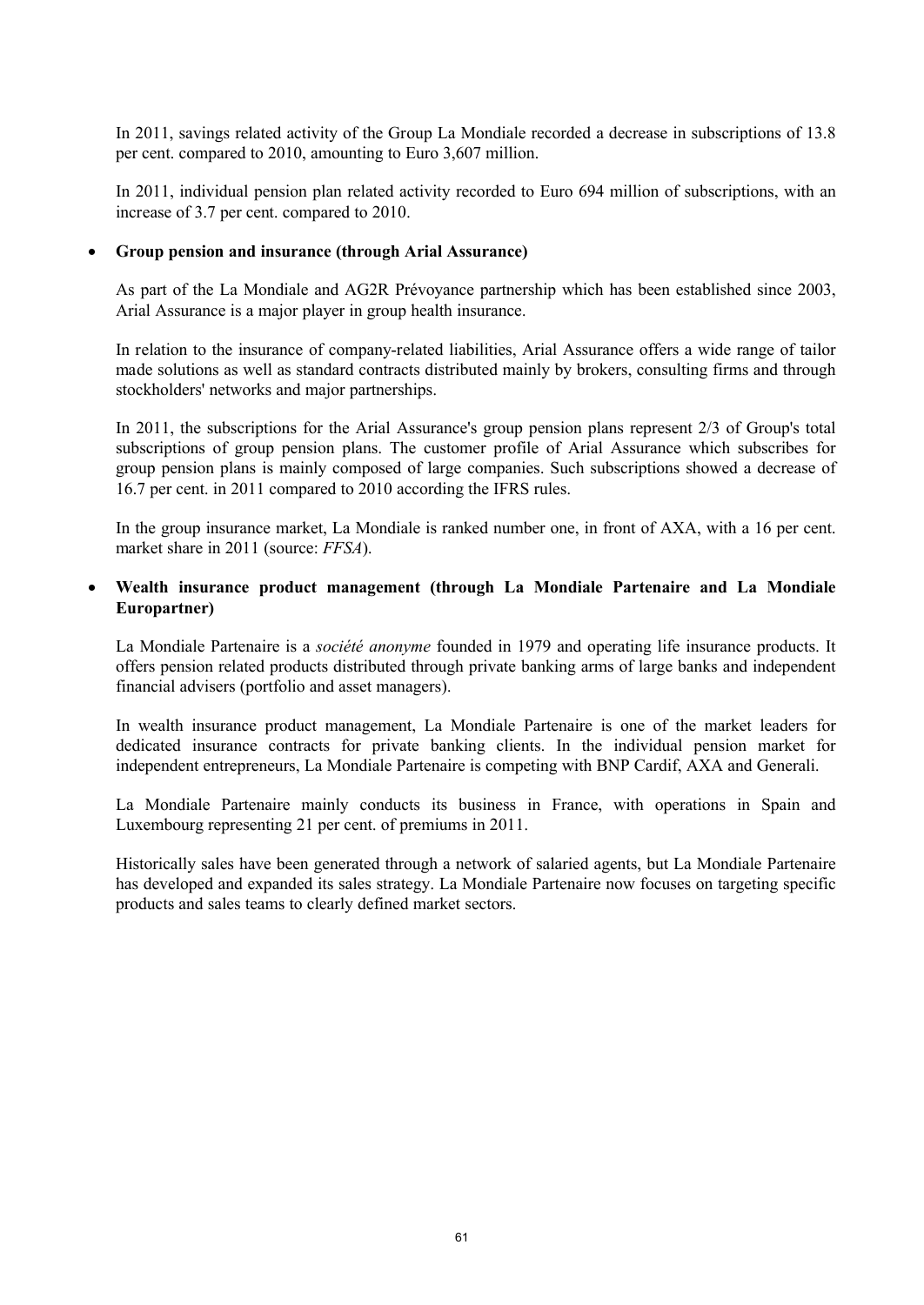#### **Group Structure as of the date of this Prospectus**



With the aim of complying with the trend of simplification of the Group structure, one major operation was completed:

 La Mondiale acquired in December 2012 50% of the shares of Arial Assurance held by AG2R Prévoyance for an amount of Euro 143 million. This allows Arial to be 100% consolidated in La Mondiale's consolidation business.

La Mondiale's business is organised into four business units, each targeting a distinct market sector: La Mondiale, Arial Assurance, La Mondiale Partenaire and La Mondiale Europartner.

### **1. La Mondiale**

La Mondiale's premiums amounted to Euro 4,570 million (Euro 3.160 million for premiums accepted in respect of its subsidiaries and Euro 1410 million excluding these internal acceptances) for the period ending on 31 December 2011, which constitutes an 11.7 per cent. decrease compared to the period ending on 31 December 2010. Such decrease is to be compared with the global life insurance market in France, whose revenues decreased by 13.8 per cent. in 2011 compared to the same period in 2010.

#### **2. Arial Assurance**

In 2011, the premiums of Arial Assurance decreased by 34.6 per cent. compared to 2010 and amounted to Euro 659.9 million.

In addition to the premiums of Arial Assurance and in order to give a clear view of the overall group pension activity of the Group, it is to be noted that revenues of La Mondiale, which resulted from businesses brought by Arial Assurance, amounted to Euro 63 million, an increase of 0.6 per cent. compared to 2010.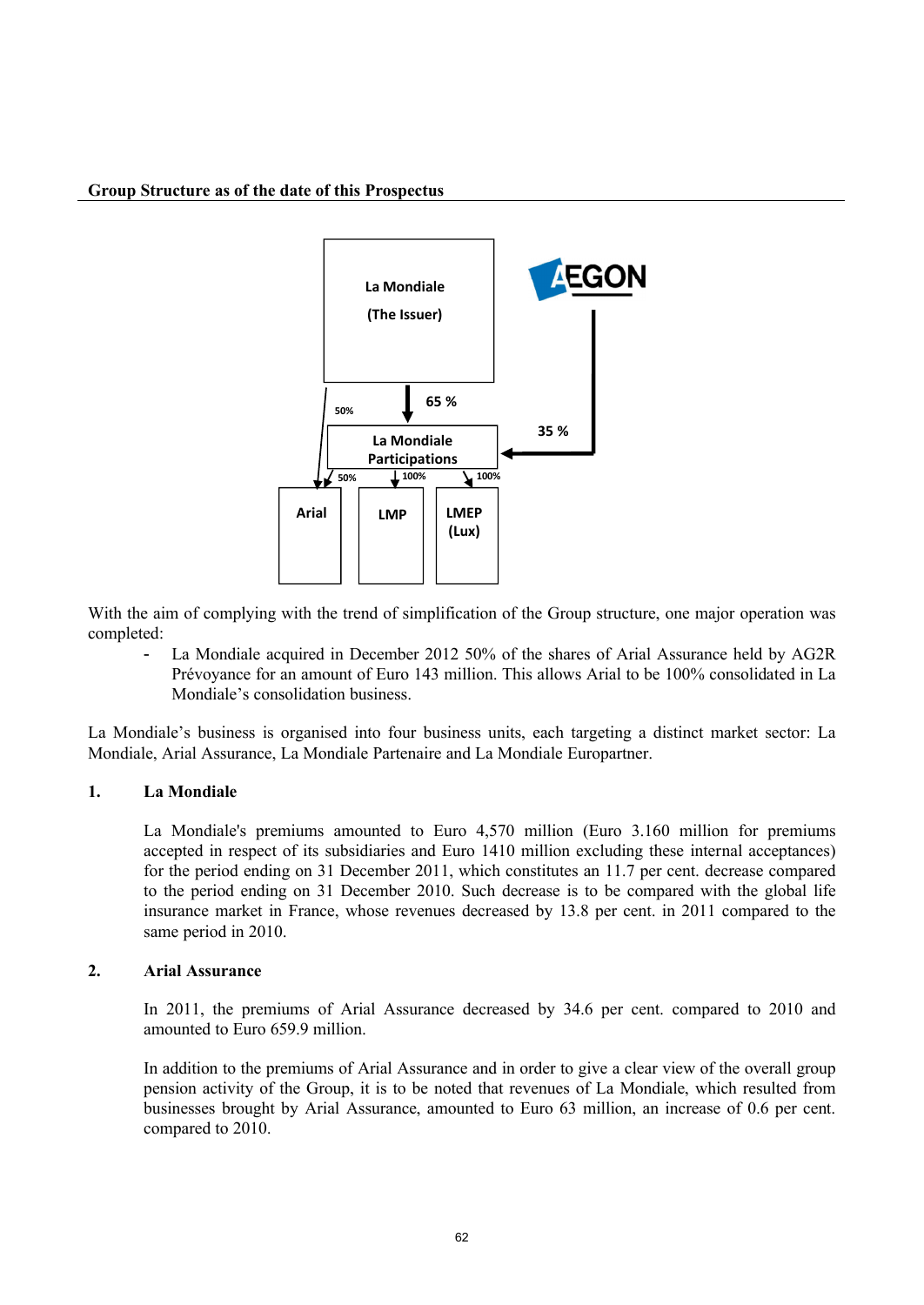2011 shows a decrease of 90 per cent. in subscription of capitalisation contracts compared to 2010. Such activity in 2010 was exceptional. Consequently, such decrease aside, total revenues of Arial Assurance decreased by 15.2 per cent. in 2011.

#### **3. La Mondiale Partenaire**

La Mondiale Partenaire, created in 1979 with the acquisition of La Henin Vie, distributes mainly high net worth life insurance contracts through external networks.

La Mondiale Partenaire's premiums amounted to Euro 2,170 million for the period ending on 31 December 2011, with a 19 per cent. decrease compared to the period ending on 31 December 2010. A 53 per cent. increase in services amounting to Euro 2,399 million led to a negative amount of net collect revenue of Euro 238 million in 2011.

#### **4. La Mondiale Europartner**

La Mondiale Europartner, a Luxemburg subsidiary of the Group, offers a range of high-end life insurance and wealth management solutions. La Mondiale Europartner is a renowned operator specialising in the concept, development and management of retirement and pension products, including patrimonial and group pension activities through non affiliated intermediaries which target cross border market customers, specially through the partnership with Aegon.

During 2011, La Mondiale Europartner continued to follow its development plan initiated three years earlier. In 2011, the Luxemburg office of the Group managed a total amount of revenue of over Euro 4 billion, which constitutes an 18 per cent. increase compared to 2010.

Premiums of La Mondiale Europartner amounted to Euro 1,097.7 million in 2011, compared to Euro 825.6 million in 2010, showing an increase of 33 per cent. 75.3 per cent. of the 2011 premiums were reinsured, mainly by the general fund of La Mondiale.

#### **Ownership**

As of 31 December 2012, La Mondiale had around 393 632 policyholders (*sociétaires*). Each policyholder has the same voting rights.

#### **Strategic Objectives**

To improve adaptability, the AG2R LA MONDIALE group launched in 2012 its 2012-2014 business plan. Presented to the Group's employees in January 2012, it is called "priority to customers" and shows the Group's intention to put the customers at the centre of all decisions. In order to implement such a business plan, two key factors have been identified: reliance on the Group's core values and the ambition of profitability.

In the previous strategic plan La Mondiale had three main objectives: clear market segmentation and product distribution, efficient operational management and distribution partnerships.

**Segmentation / Distribution:** La Mondiale's first objective was to develop innovative products which differ from the traditional standard saving products of the "bancassurance" network (i.e. insurance companies which are subsidiaries of banks). La Mondiale owes part of its results to its ability to identify market sectors with high growth potential and to develop these sectors through the sale of innovative and quality products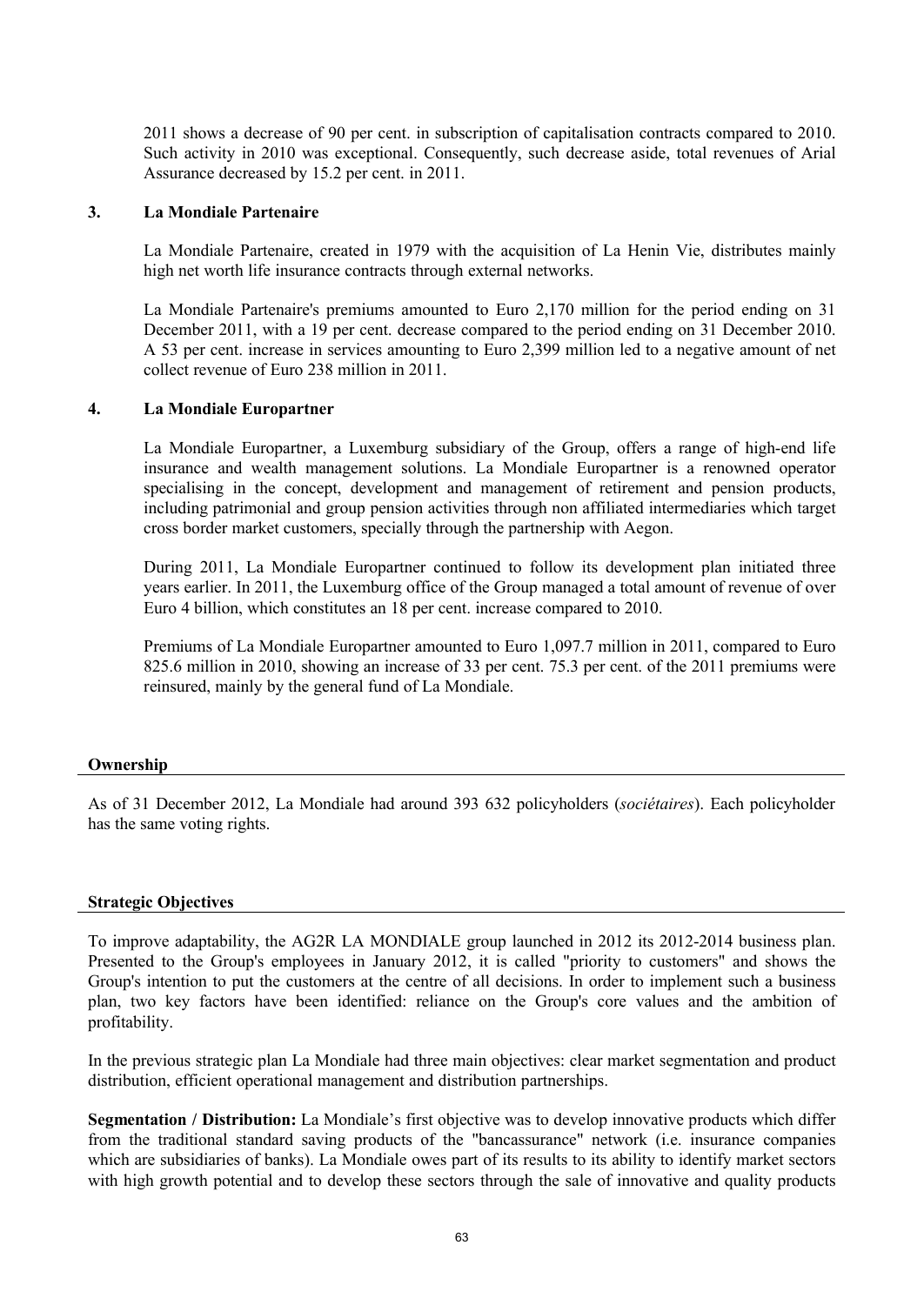and services. La Mondiale's distribution strategy consists of focusing on three sectors through three distribution channels. This has proven to be successful, as demonstrated by the performance over the past few years in terms of growth and penetration of these markets.

**Efficient operational management:** La Mondiale has built an efficient value-added distribution network for the individual pension and life operations, which has succeeded in steadily increasing the average regular premium value.

**Partnerships:** La Mondiale has reinforced its distribution partnerships.

The aim of the 2012-2014 strategic plan is to reinforce the competitive position of La Mondiale :

- increasing market shares on markets selected for their profitability
- increasing the level of assets in 2014
- increasing the return on capital equity.

### This will be done by :

- focusing sales network on profitable targets
- increasing multichannel distribution, beyond traditional distribution partnerships, including direct or internet distribution
- committing to quality of service, specially related to delay in answering requests or paying claims.

### **Partnerships**

## **1. Strategic partnerships**

Partnership Aegon: Aegon, the Dutch Insurance Company with mutual origins, is particularly active in life insurance. A partnership was established with the group La Mondiale, to jointly develop activities of individual life insurance and retirement, especially abroad.

Aegon is a minority shareholder and affiliate of the group La Mondiale, which owns the wealth management activities (La Mondiale Partenaire, La Mondiale Europartner) and supplementary retirement (Arial). Operational interactions between the two groups are mainly in relation to the international activities (La Mondiale Europartner).

### **2. Commercial partnerships**

**Banking partnerships:** Through its subsidiaries La Mondiale Partenaire and La Mondiale Europartner, La Mondiale has built distribution partnerships (wealth management) with the main distributors of the market :

- Private banking subsidiaries of the main French banks : Indosuez Private Banking, LCL (Groupe Crédit Agricole), Banque Privée 1818, Banque Palatine (Groupe BPCE), BNP;
- The main platforms of CGPI : Nortia, Olympia, Crystal Finance;
- Wealth management banks or institutions : Oddo, Lazard, UBS, Rothschild.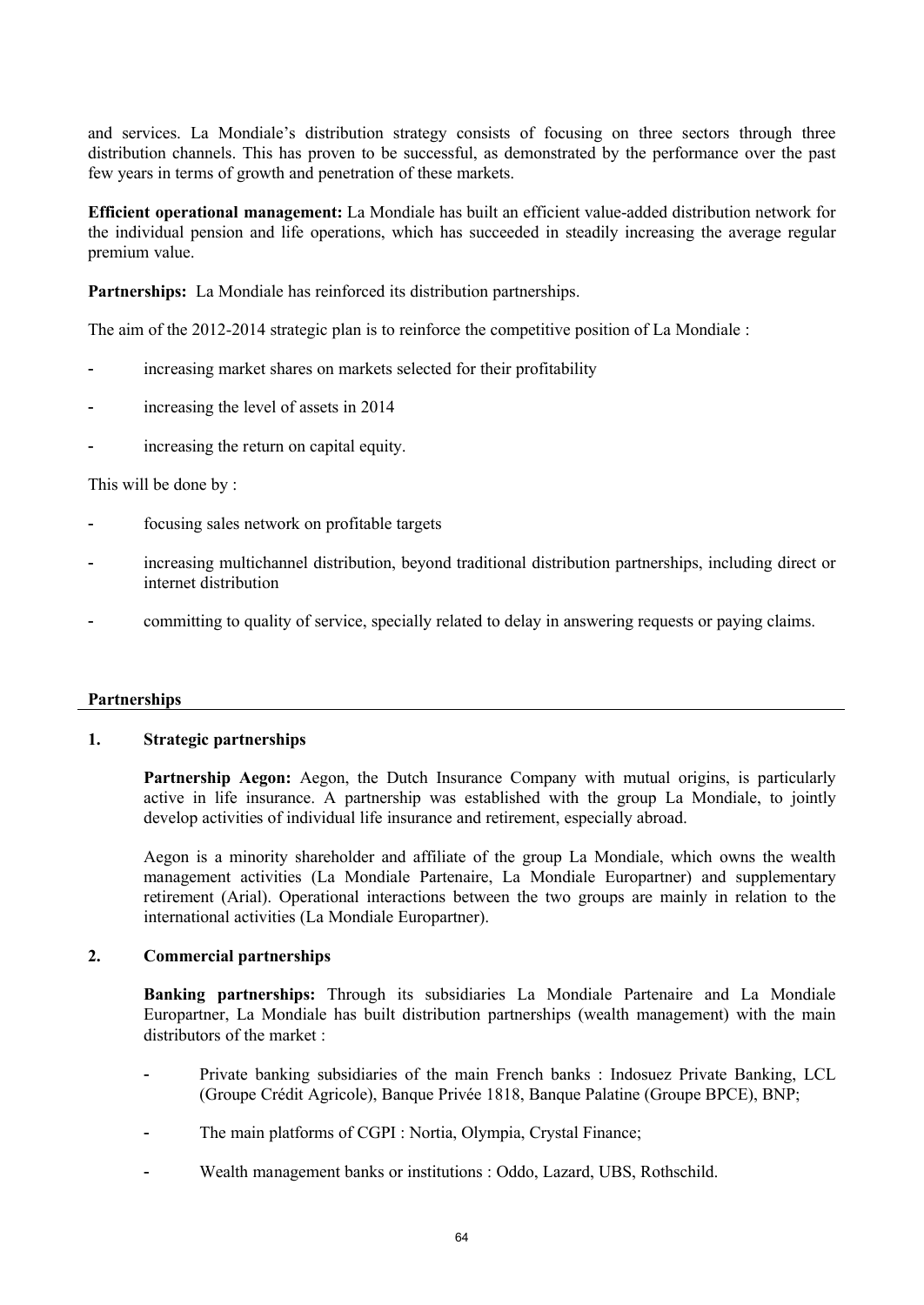This activity has generated a turnover in 2012 of more than  $\epsilon$  3 billon.

**Distribution or prescription partnerships:** La Mondiale has also built distribution partnerships with local groups such as La Mutuelle de Poitiers, and prescription partnerships with the main networks of auditors : In Extenso, Befec, Gran Thorton, CCEF.

#### **Risk management**

La Mondiale manages certain key risks through 4 committees of the Board:

### · **The investment committee**

The investment committee reviews and validates the general investment policy, the limits, the scope of the universe of possible investments, the guidelines of asset allocation to be approved by the Board.

### · **The audit committee**

The audit committee reviews and validates the annual accounts, the internal audit plan, the financing and solvency issues to be approved by the Board

### · **The risk committee**

The audit committee reviews and validates the risk management policy and the internal control processes, issues to be approved by the Board

### · **The strategic committee**

The strategic committee reviews and validates strategic and development issues related to M&A or partnerships, to be approved by the Board.

### · **Anti-money laundering mission**

The objective of La Mondiale's anti-money laundering procedure is to fight against laundering of the proceeds of drug trafficking, fraud against the financial interests of the European Community, corruption, organised criminal activities or those which may be used to finance terrorism.

This procedure breaks down operationally into the following:

- · seminars to inform collaborators and raise awareness amongst new collaborators;
- reviewing agreements with partners setting out requirements;
- · conducting controls to ensure procedures are being implemented and complied with;
- declarations when suspicions have been raised;
- preparing a compliance report.

The head of anti-money laundering monitors risks associated with payments in and payments out, risks in partnership agreements setting out requirements, non-compliance with procedures by sales managers and advisers. At present, transactions that are identified risks include payments exceeding a threshold of €150,000, overseas subscriptions, relinquishments, withdrawals, repurchases and premature advances.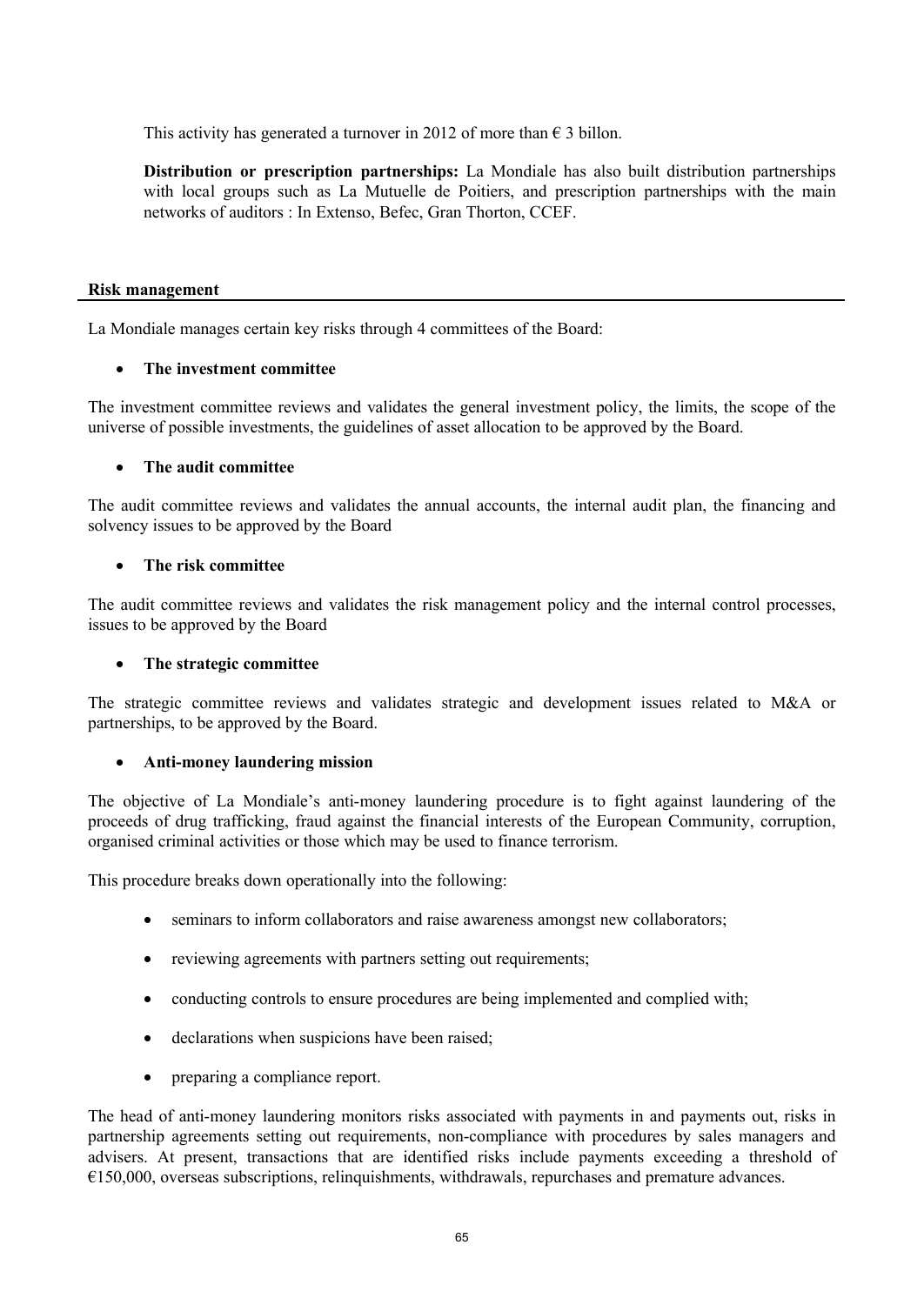## · **Insurance and risk cover**

La Mondiale has put in place and periodically updates an insurance programme to protect its asset base. The insurance policies include:

- insurance covering damage to property: all building risks, all computer risks;
- civil liability insurance;
- personal insurance (assistance).

The insurances subscribed and the level of self-insurance depends upon the business activity, the size and rate of occurrence of incidents of the principal entities of the Group.

These insurance policies have been subscribed with insurance companies of international repute.

### **Financial Results**

At 31 December 2011, La Mondiale had consolidated assets of  $\epsilon$  58 billion of which 24 per cent. are unitlinked products. The 76 per cent. remaining are guaranteed products invested in General Funds split between bonds (83 per cent.), equities (9 per cent.) and real estate (8 per cent.).

Consolidated equity capital at 31 December 2011, increased  $\epsilon$  182 million to  $\epsilon$  2 223 million (including  $\epsilon$ ) 259 million minority interests including  $\epsilon$  241 million of deeply subordinated notes classified as equities according IFRS rules). Subordinated obligations amounted to  $\epsilon$  439 million of which  $\epsilon$  424 million are on a perpetual basis with a call option. The solvency coverage of La Mondiale is 1.36 times the minimum regulatory requirement. Consolidation accounting, which eliminates dividends and intra-group borrowings, facilitates the measurement of the Group's solvency level. The margins required by the various entities of the Group (after the elimination of intra-group reinsurance transactions) amount to  $\epsilon$  1 705 million, which is covered 1.36 times by the Group's equity capital (net of intangible items and deferred acquisition costs), subordinated debt and unrealised capital gains.

The components of the Group margin are lower than those of the parent company in so far as the regulations place a ceiling on the amount of unrealised capital gains permitted in the margin requirements for each company in the Group. Moreover, the Group's equity capital is adjusted for deferred acquisition costs net of deferred tax.

La Mondiale's consolidated reported 2011 operating income of  $\epsilon$  333 million compared to  $\epsilon$  327 million the previous year. La Mondiale generated consolidated net income of € 227 million in 2011, down 32 per cent. compared to 2010.

As at 31 December 2012, La Mondiale's consolidated subordinated debt amounted to  $\epsilon$  694 million compared to  $\epsilon$  680 million on 31 December 2011.

### **Beneficiary Participation**

Over the past five fiscal years, the items used for the determination of the "Beneficiary Participation", as defined in clause 3.(h) (4) (*Mandatory payment of interest)* of the Conditions of the Notes, has evolved as follows: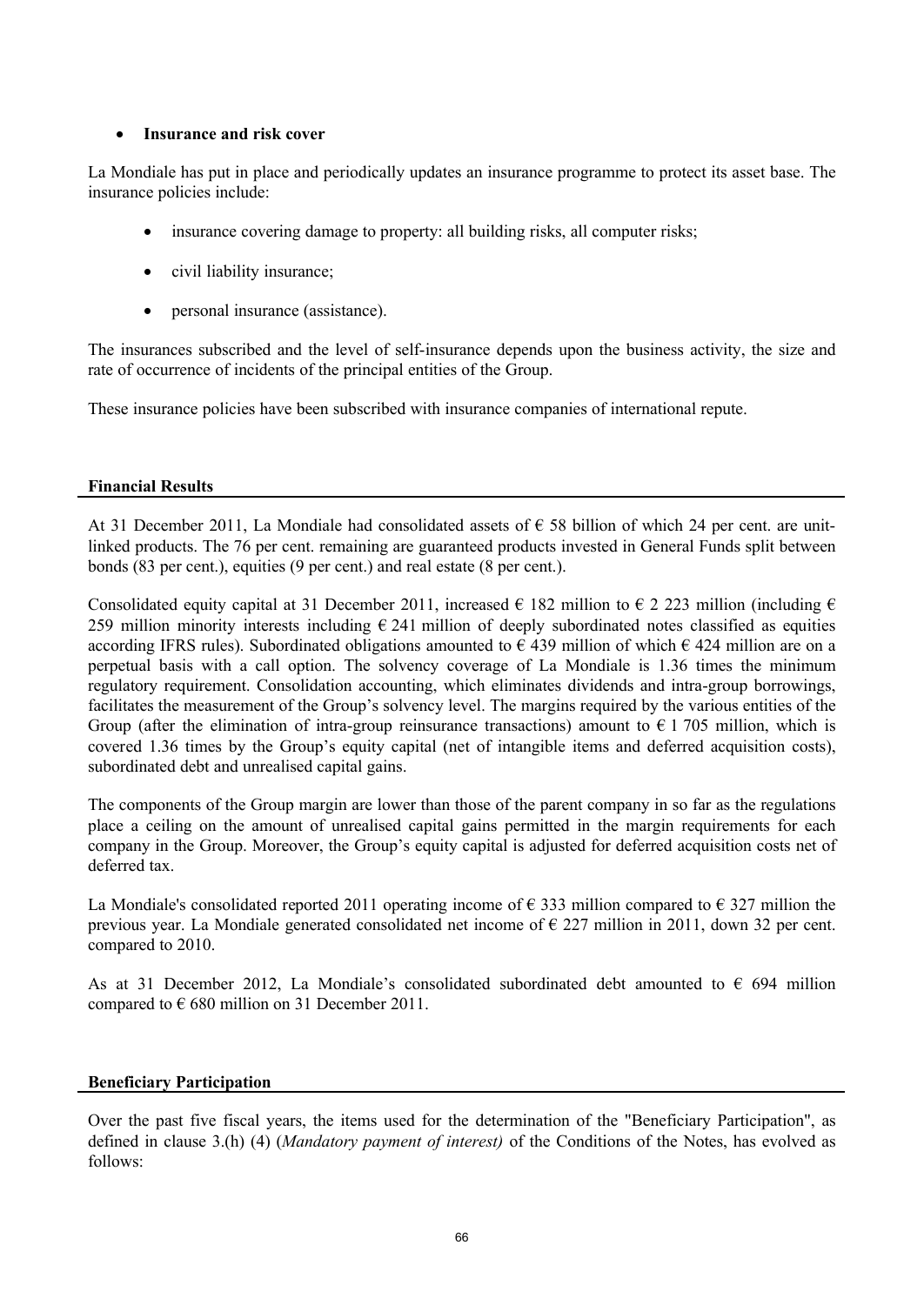| In millions of Euros                                   | 2011  | 2010    | 2009    | 2008    | 2007  |
|--------------------------------------------------------|-------|---------|---------|---------|-------|
| Investments income allocated to insurance<br>contracts | 1 269 | 1 5 2 2 | 1 3 2 1 | 1 0 9 6 | 1088  |
| Total net investments income for the fiscal<br>year    | 1 279 | 1 566   | 1 370   | 1 140   | 122   |
| <b>Beneficiary Participation</b>                       | 99.1% | 97.2%   | 96.4%   | 96.2%   | 96.9% |

#### **Conflict of Interest**

To the Issuer's knowledge, there are no conflicts of interest between the duties of the directors and members of executive management with regard to La Mondiale and their private interests.

#### **Change of Control**

To the Issuer's knowledge, there is no arrangement, the operation of which may at a subsequent date result in a change in control of the Issuer.

#### **Important Contracts**

There are, at the date of this Prospectus, no material contracts entered into in the ordinary course of the Issuer's business, which could result in any member of the Issuer's Group being under an obligation or entitlement that is material to the Issuer's ability to meet its obligations to Noteholders in respect of the Notes being issued.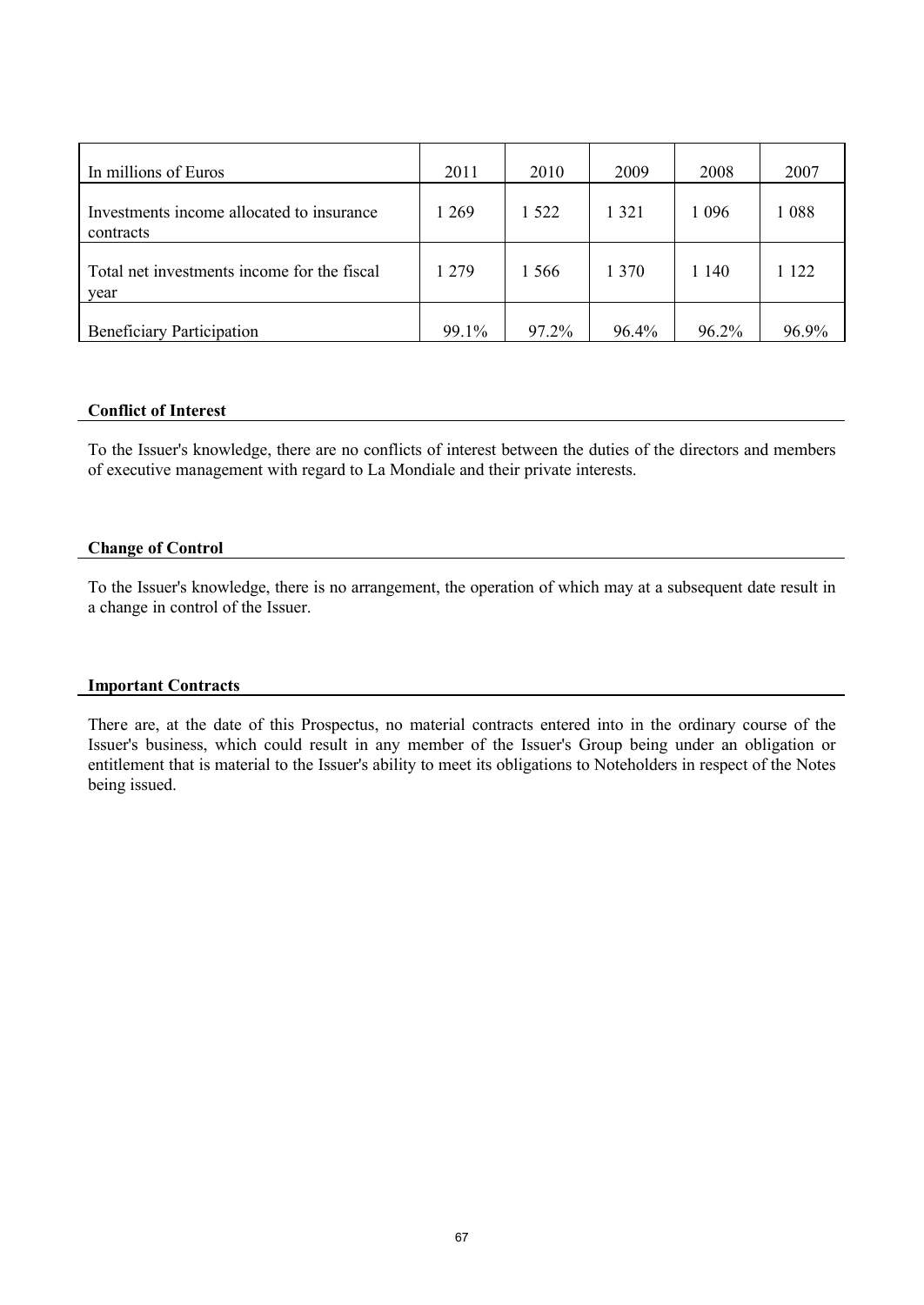## **RECENT DEVELOPMENTS**

*Attention is drawn to the fact that the figures and items related to this press release are those of the whole SGAM AG2R La Mondiale and not only La Mondiale itself. The comparison of the annual reports of the different perimeters may allow a better appreciation of the past contribution of La Mondiale to the whole SGAM AG2R La Mondiale figures.*

### *Press release dated 20 December 2012 relating to AG2R La Mondiale*

IN 2012, AG2R LA MONDIALE INCREASES ITS MARKET SHARE AND ITS SOLVENCY

Boards of directors of AG2R Prévoyance, La Mondiale and SGAM AG2R La Mondiale held meetings, successively, on 18 and 19 December 2012. These meetings were an opportunity to take stock of the health insurance business in 2012, from both a commercial and financial perspective.

With regard to overall activity, revenues<sup>\*</sup> amounted to Euro 8.2 billion, which constitutes a 10 per cent. **increase** over the prior year.

In the life insurance and retirement savings segments, revenues increased by 12 per cent. (whereas the life insurance market suffered an 11 per cent. decrease at the end of October (Source: FSA)). AG2R LA MONDIALE realises a positive net inflows in savings and retirement above **Euro 1 billion**, in a market affected by net outflows.

Health insurance and retirement contributions are increasing (+6 per cent.). This result is due to the new profitable businesses achieved by the network in the frame of branch agreements and companies' market.

The **combined net income\* for 2012** will significantly increase compared to 2011 and the last few years, so the Group, which enjoys increased activity, can reinforce its solvency margin. Therefore, the self-financing ratio\*\* 2012 will be above 200 per cent.

Moreover, the Group benefited from financial market performance in 2012 (shares and rates) due to its qualified assets; it has reconstituted its unrealised gains to a higher level from that before the 2008 crisis.

The combined **solvency ratio**\*\*\* will increase from **146 per cent. in 2011** to **230 per cent in 2012**, bringing the **net solvency surplus** to almost **Euro 3 billion** in relation to current statutory requirements.

"The results of the last six years reinforced the Group's solvency on a continuous basis. **Our regulatory capital\* should be higher than Euro 3.1 billion**, which constitutes an increase of Euro 1.4 billion for this period. This own funds increase fully complies with the future Solvency II requirements" **highlights Andre Renaudin, CEO**.

In a challenging economic environment, AG2R LA MONDIALE consolidated its competitive position and has shown itself to be a leader in insurance and wealth management, in a position for continued growth.

\*\*\* French rules estimation

<sup>\*</sup> estimate under IFRS

<sup>\*\*</sup>results reported to the increased need for solvency margin, under French rules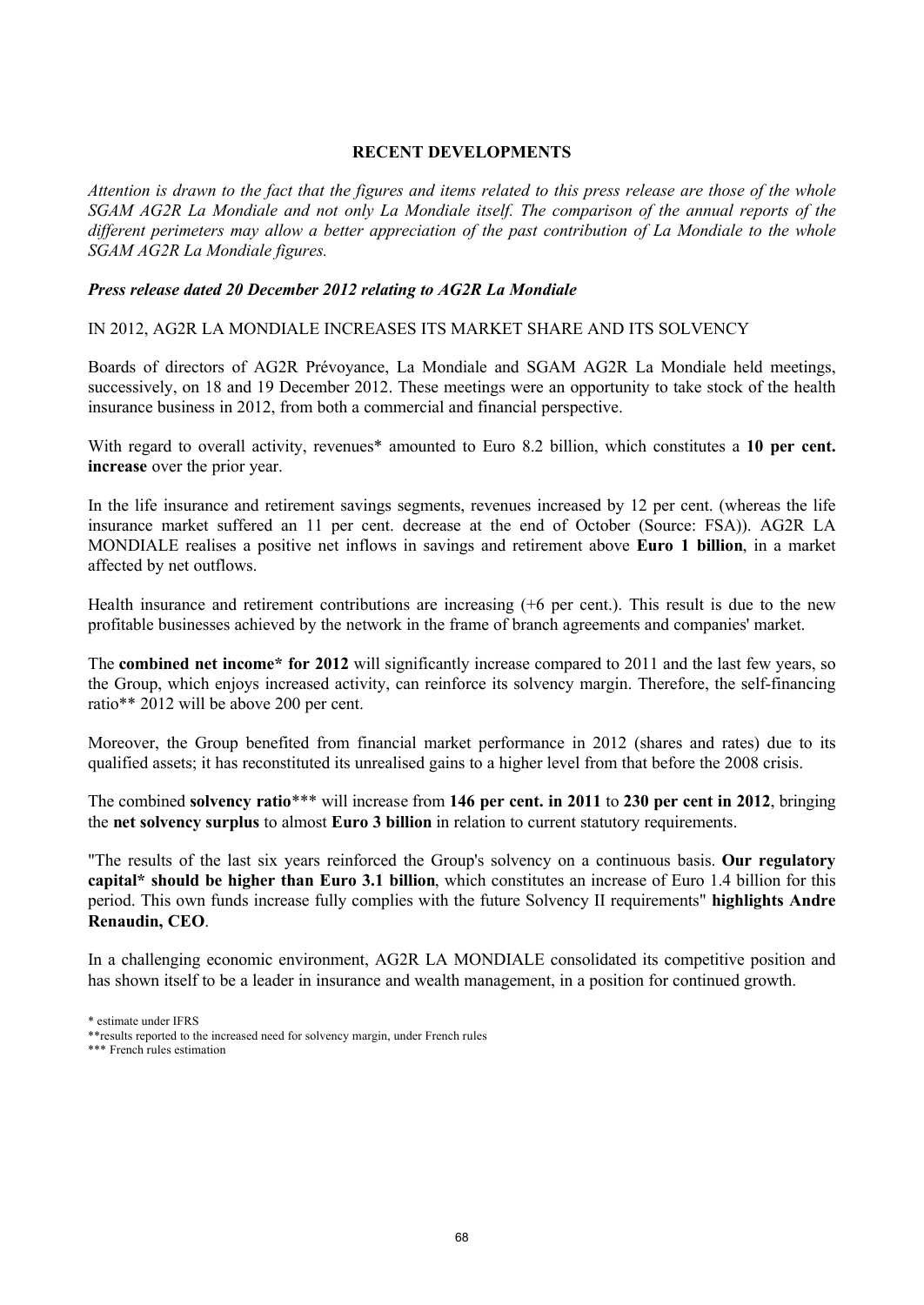# **TAXATION**

*The following is a general description of certain tax considerations relating to the Notes. It does not purport to be a complete analysis of all tax considerations relating to the Notes, whether in France or elsewhere. Prospective purchasers of Notes should consult their own tax advisers as to which countries' tax laws could be relevant to acquiring, holding and disposing of Notes and receiving payments of interest, principal and/or other amounts under the Notes and the consequences of such actions under the tax laws of those countries. This summary is based upon the law as in effect on the date of this Prospectus and is subject to any change in law that may take effect after such date.*

### **EU Savings Directive**

On 3 June 2003, the European Council of Economics and Finance Ministers adopted Directive 2003/48/EC on the taxation of savings income (the **Savings Directive**). Pursuant to the Savings Directive, Member States are required, since 1 July 2005, to provide to the tax authorities of another Member State, inter alia, details of payments of interest within the meaning of the Savings Directive (interest, premium or other debt income) made by a paying agent located within their jurisdiction to, or for the benefit of, an individual resident in that other Member State or to certain limited types of entities established in that other Member State (the **Disclosure of Information Method**).

For these purposes, the term "paying agent" is defined widely and includes in particular any economic operator who is responsible for making interest payments, within the meaning of the Savings Directive, for the immediate benefit of individuals or certain entities.

However, throughout a transitional period, certain Member States (the Grand-Duchy of Luxembourg and Austria), instead of using the Disclosure of Information Method used by other Member States, unless the relevant beneficial owner elects for the Disclosure of Information Method, withhold an amount on interest payments. The rate of such withholding tax is currently 35%.

Such transitional period will end at the end of the first full fiscal year following the later of (i) the date of entry into force of an agreement between the European Community, following a unanimous decision of the European Council, and the last of Switzerland, Liechtenstein, San Marino, Monaco and Andorra, providing for the exchange of information upon request as defined in the OECD Model Agreement on Exchange of Information on Tax Matters released on 18 April 2002 (the **OECD Model Agreement**) with respect to interest payments within the meaning of the Savings Directive, in addition to the simultaneous application by those same countries of a withholding tax on such payments at the rate applicable for the corresponding periods mentioned above and (ii) the date on which the European Council unanimously agrees that the United States of America is committed to exchange of information upon request as defined in the OECD Model Agreement with respect to interest payments within the meaning of the Savings Directive.

A number of non-EU countries and dependent or associated territories have agreed to adopt similar measures (transitional withholding or exchange of information) with effect since 1 July 2005.

The European Commission has proposed certain amendments to the Savings Directive which may, if implemented, amend or broaden the scope of the requirements described above.

### **France**

The descriptions below are intended as a basic summary of certain French withholding tax aspects applicable to holders of Notes who are not concurrently shareholders of the Issuer.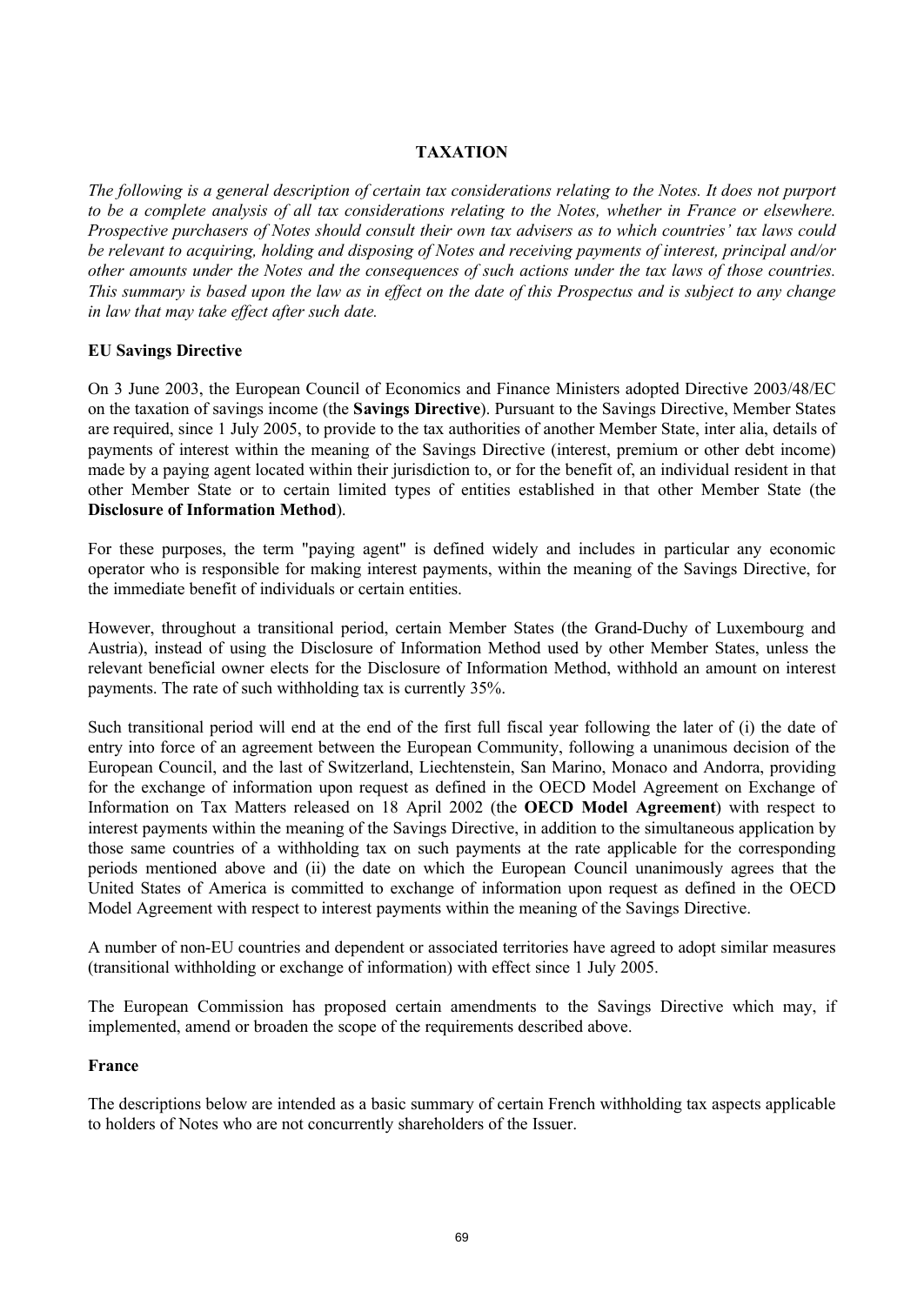## *Withholding Tax*

Following the introduction of the French *loi de finances rectificative pour 2009 n°3* (n°2009-1674 dated 30 December 2009) (the **Law**), payments of interest and other assimilated revenues made by the Issuer with respect to the Notes will not be subject to the withholding tax set out under Article 125 A III of the French *Code général des impôts* unless such payments are made outside France in a non-cooperative State or territory (*Etat ou territoire non coopératif*) within the meaning of Article 238-0 A of the French *Code général des impôts* (a **Non-Cooperative State**). If such payments under the Notes are made in a Non-Cooperative State, a 75% withholding tax will be applicable by virtue of Article 125 A III of the French *Code général des impôts* (subject to certain exceptions and to the more favourable provisions of an applicable double tax treaty).

Furthermore, in application of Article 238 A of the French *Code général des impôts*, interest and other assimilated revenues on such Notes are not deductible from the Issuer's taxable income, if they are paid or accrued to persons established or domiciled in a Non-Cooperative State or paid in such a Non-Cooperative State (the **Deductibility Exclusion**). Under certain conditions, any such non-deductible interest and other revenues may be recharacterised as constructive dividends pursuant to Article 109 of the French *Code général des impôts*, in which case such non-deductible interest and other revenues may be subject to the withholding tax set out under Article 119 *bis* of the French *Code général des impôts*, at a rate of 30% or 75% (subject, if applicable, to the more favourable provisions of a tax treaty).

Notwithstanding the foregoing, the Law provides that neither the 75% withholding tax set out under Article 125 A III of the French *Code général des impôts* nor the Deductibility Exclusion will apply in respect of the Notes if the Issuer can prove that the principal purpose and effect of the issue of the Notes was not that of allowing the payments of interest or other revenues to be made in a Non-Cooperative State (the **Exception**). Pursuant to the *Bulletin Officiel des Finances Publiques-Impôts* BOI-ANNX-000366-20120912 and BOI-ANNX-000364-20120912, the Notes will benefit from the Exception without the Issuer having to provide any proof of the purpose and effect of the issue of the Notes, if the Notes are:

- (i) admitted to trading on a regulated market or on a French or foreign multilateral securities trading system provided that such market or system is not located in a Non-Cooperative State, and the operation of such market is carried out by a market operator or an investment services provider, or by such other similar foreign entity, provided further that such market operator, investment services provider or entity is not located in a Non-Cooperative State; or
- (ii) admitted, at the time of their issue, to the clearing operations of a central depositary or of a securities clearing and delivery and payments systems operator within the meaning of Article L.561-2 of the French *Code monétaire et financier*, or of one or more similar foreign depositaries or operators provided that such depositary or operator is not located in a Non-Cooperative State.

Consequently, payments of interest and other revenues made by the Issuer under the Notes are not subject to the 75% withholding tax set out under Article 125 A III of the French *Code général des impôts* and the Deductibility Exclusion does not apply to such payments.

Pursuant to Article 9 of the 2013 Finance Law *(loi de finances pour 2013*, n° 2012-1509 of 29 December 2012) subject to certain limited exceptions, interest and other revenues received as from 1 January 2013 by individuals who are fiscally domiciled (*domiciliés fiscalement*) in France are subject to a 24% withholding tax, which is deductible from their personal income tax liability in respect of the year in which the payment has been made. Social contributions (CSG, CRDS and other related contributions) are also levied by way of withholding tax at an aggregate rate of 15.5% on interest and similar revenues paid to individuals who are fiscally domiciled (*domiciliés fiscalement*) in France.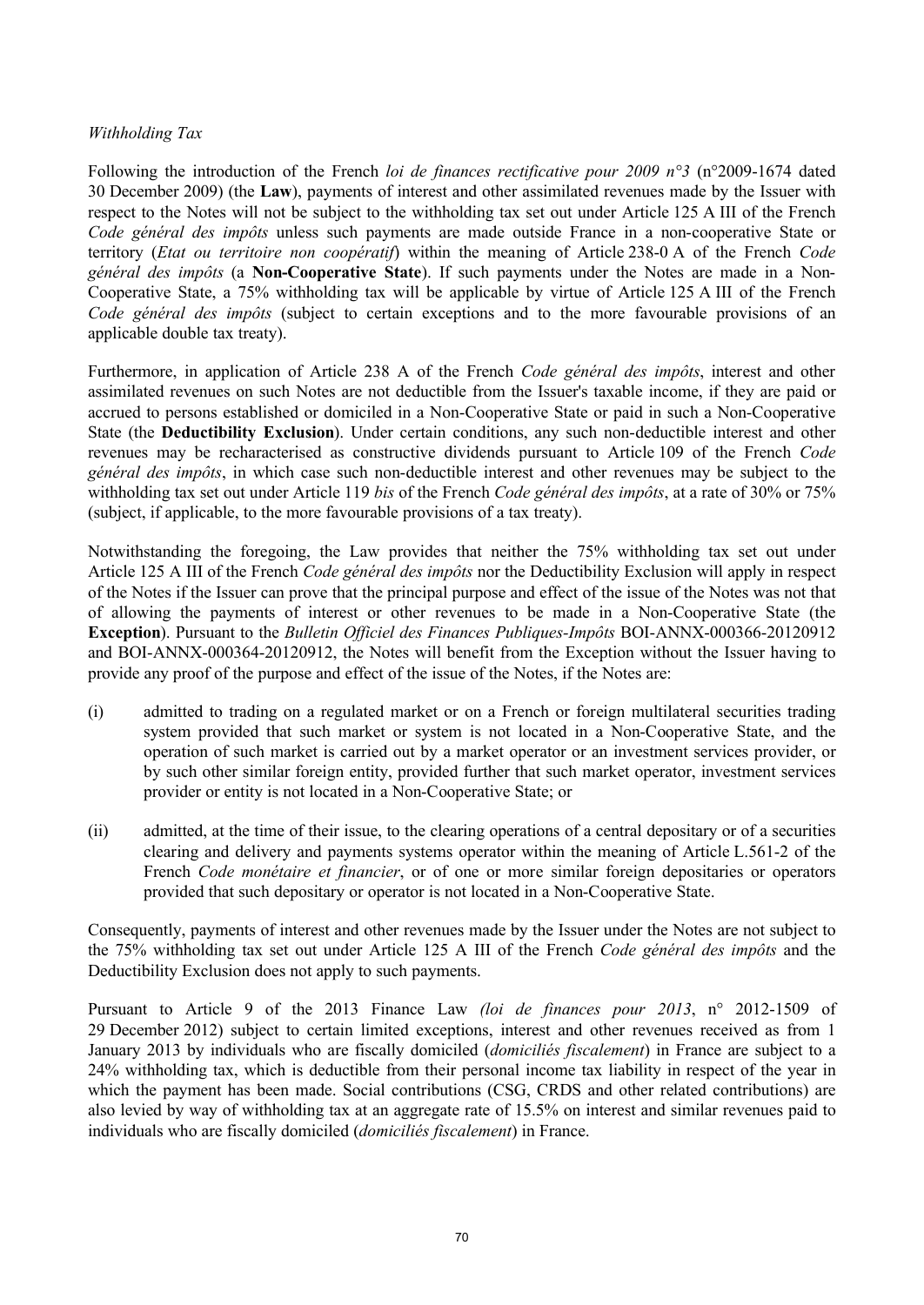## *EU Savings Directive*

The Savings Directive has been implemented into French law under Article 242 *ter* of the French *Code général des impôts*, which imposes on paying agents based in France an obligation to report to the French tax authorities certain information with respect to interest payments made to beneficial owners domiciled in another Member State, including, among other things, the identity and address of the beneficial owner and a detailed list of the different categories of interest paid to that beneficial owner.

## **United States of America**

# **U.S. Foreign Account Tax Compliance Act**

Sections 1471 through 1474 of the U.S. Internal Revenue Code of 1986 (**FATCA**) impose a new reporting regime and potentially a 30% withholding tax with respect to certain payments to (i) any non-U.S. financial institution (a "foreign financial institution", or **FFI** (as defined by FATCA)) that does not become a **Participating FFI** by entering into an agreement with the U.S. Internal Revenue Service (**IRS**) to provide the IRS with certain information in respect of its account holders and investors or is not otherwise exempt from or in deemed compliance with FATCA and (ii) any investor (unless otherwise exempt from FATCA) that does not provide information sufficient to determine whether the investor is a U.S. person or should otherwise be treated as holding a "United States account" of the Participating FFI (a **Recalcitrant Holder**). The Issuer is classified as an FFI.

The new withholding regime will be phased in beginning 1 January 2014 for payments from sources within the United States and will apply to "**foreign passthru payments**" (a term not yet defined) no earlier than 1 January 2017.

The United States and a number of other jurisdictions have announced their intention to negotiate intergovernmental agreements to facilitate the implementation of FATCA (each, an **IGA**). Pursuant to FATCA and the "Model 1" and "Model 2" IGAs released by the United States, an FFI in an IGA signatory country could be treated as a **Reporting FI** not subject to withholding under FATCA on any payments it receives. Further, an FFI in a Model 1 IGA jurisdiction would not be required to withhold under FATCA or an IGA (or any law implementing an IGA) (any such withholding being **FATCA Withholding**) from payments it makes (unless it has agreed to do so under the U.S. "qualified intermediary," "withholding foreign partnership," or "withholding foreign trust" regimes). The Model 2 IGA leaves open the possibility that a Reporting FI might in the future be required to withhold as a Participating FFI on foreign passthru payments and payments that it makes to Recalcitrant Holders. Under each Model IGA, a Reporting FI would still be required to report certain information in respect of its account holders and investors to its home government or to the IRS. The United States and France have announced an intention to enter into an agreement (a **US-France IGA**).

The Issuer expects to be treated as a Reporting FI pursuant to a US-France IGA and does not anticipate being obliged to deduct any FATCA Withholding on payments it makes. There can be no assurance, however, that the Issuer will be treated as a Reporting FI, or that it would in the future not be required to deduct FATCA Withholding from payments it makes. Accordingly, the Issuer and financial institutions through which payments on the Notes are made may be required to withhold FATCA Withholding if (i) any FFI through or to which payment on such Notes is made is not a Participating FFI, a Reporting FI, or otherwise exempt from or in deemed compliance with FATCA or (ii) an investor is a Recalcitrant Holder.

If an amount in respect of FATCA Withholding were to be deducted or withheld from interest, principal or other payments made in respect of the Notes, neither the Issuer nor any paying agent nor any other person would, pursuant to the conditions of the Notes, be required to pay additional amounts as a result of the deduction or withholding. As a result, investors may receive less interest or principal than expected.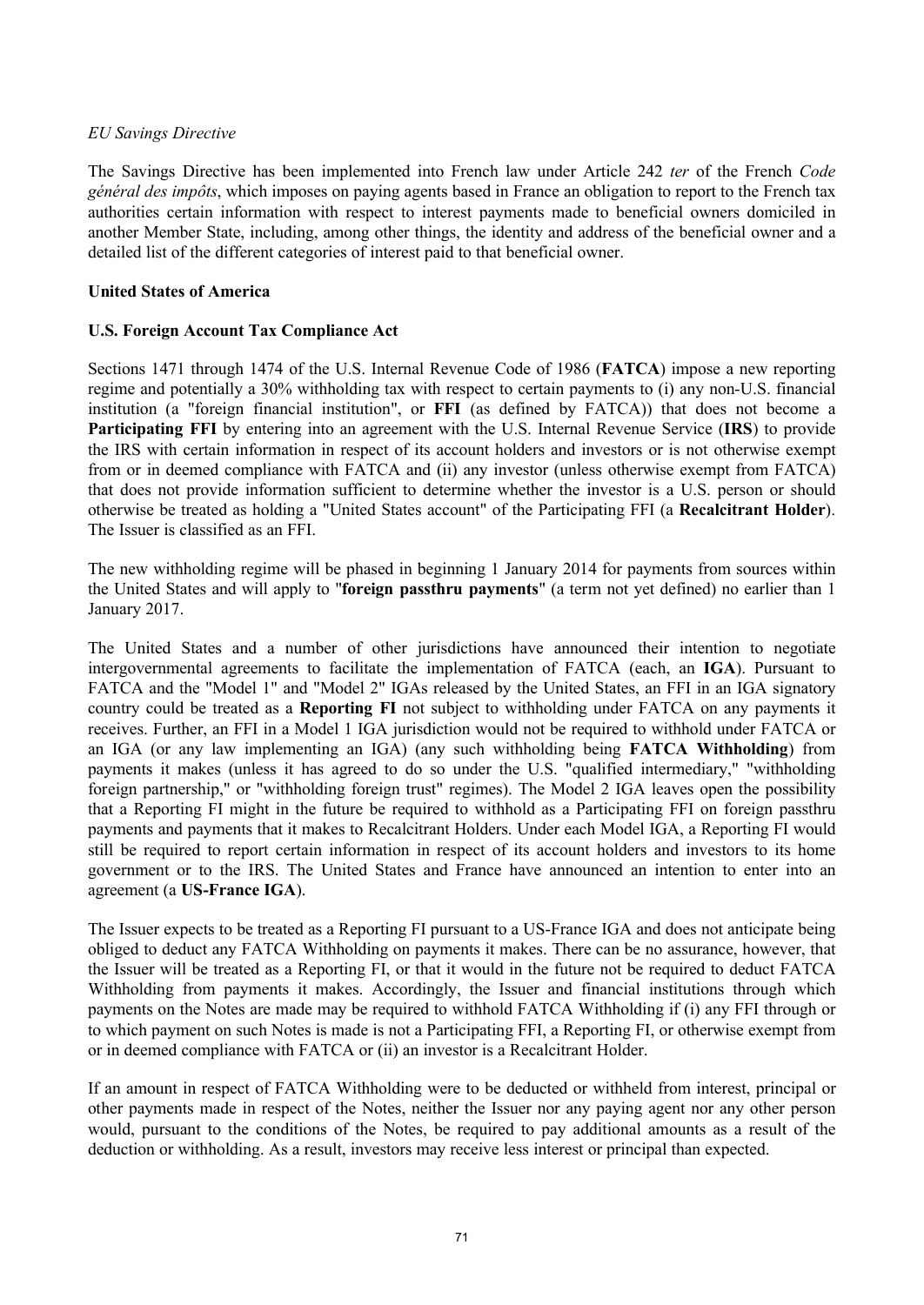**FATCA is particularly complex and its application is uncertain at this time. The above description is based in part on regulations, official guidance and model IGAs, all of which are subject to change or may be implemented in a materially different form.** 

**TO ENSURE COMPLIANCE WITH IRS CIRCULAR 230, EACH TAXPAYER IS HEREBY NOTIFIED THAT: (A) ANY TAX DISCUSSION HEREIN IS NOT INTENDED OR WRITTEN TO BE USED, AND CANNOT BE USED BY THE TAXPAYER FOR THE PURPOSE OF AVOIDING U.S. FEDERAL INCOME TAX PENALTIES THAT MAY BE IMPOSED ON THE TAXPAYER; (B) ANY SUCH TAX DISCUSSION WAS WRITTEN TO SUPPORT THE PROMOTION OR MARKETING OF THE TRANSACTIONS OR MATTERS ADDRESSED HEREIN; AND (C) THE TAXPAYER SHOULD SEEK ADVICE BASED ON THE TAXPAYER'S PARTICULAR CIRCUMSTANCES FROM AN INDEPENDENT TAX ADVISER.**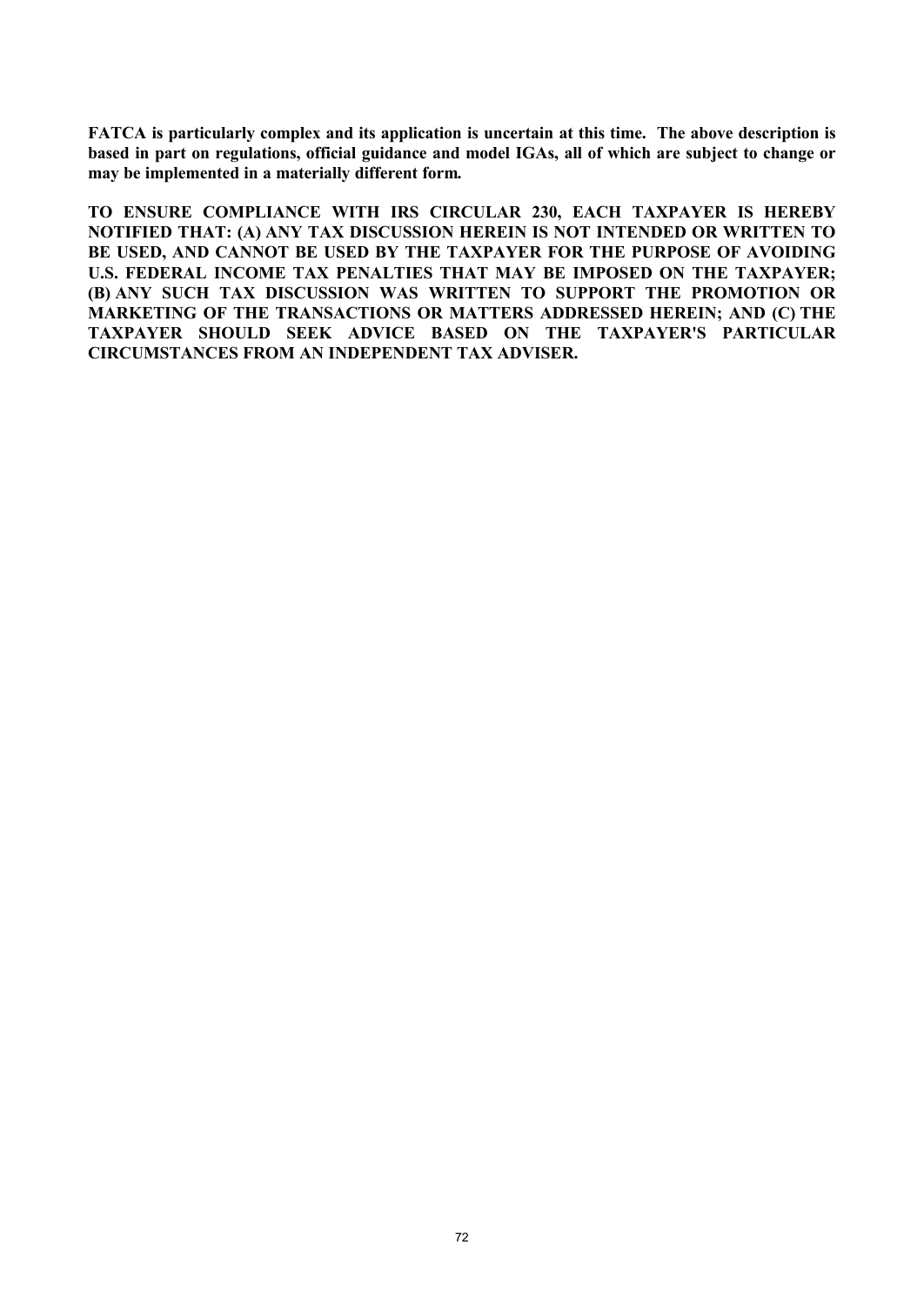### **GENERAL INFORMATION**

- (1) Listing and admission to trading: Application has been made to the AMF to approve this document as a prospectus and this Prospectus has received visa n°13-175 from the AMF on 23 April 2013. Application has been made for the Notes to be listed on, and admitted to trading on the regulated market (within the meaning of Directive 2004/39/EC) of Euronext Paris.
- (2) Corporate authorisations: The Issuer has obtained all necessary corporate and other consents, approvals and authorisations in the Republic of France in connection with the issue of the Notes.

The issue of the Notes has been authorised by the shareholders general meeting dated 1 June 2012 and the resolutions of the *Conseil d'administration* of the Issuer, on 17 April 2013.

- (3) Trend information: Except as disclosed in this Prospectus, there has been no material adverse change in the prospects of the Issuer or the Group since 31 December 2011 being the date of its last published audited financial statements.
- (4) Significant change in the Issuer's and the Group's financial or trading position: Except as disclosed in this Prospectus, there has been no significant change in the financial or trading position of the Issuer or the Group since 31 December 2011 being the end of the last financial period for which interim financial information have been published.
- (5) Legal and arbitration proceedings: Except as disclosed in this Prospectus, there has been no governmental, legal or arbitration proceedings (including any such proceedings which are pending or threatened of which the Issuer is aware) during the period of 12 months immediately preceding the date of this Prospectus which have had in the recent past a significant effect on the Issuer's or the Group's financial position or profitability.
- (6) Clearing and settlement: The Notes have been accepted for clearance through Euroclear and Clearstream, Luxembourg. The International Securities Identification Number (ISIN) for the Notes is XS0919410828. The Common Code for the Notes is 091941082.

The address of Euroclear is Euroclear Bank SA/NV, 1 boulevard du Roi Albert II, B-1210 Brussels and the address of Clearstream, Luxembourg is Clearstream Banking, 42 avenue JF Kennedy, L-1855 Luxembourg.

(7) Auditors: The statutory auditors of the Issuer are KPMG Audit, Département de KPMG S.A. and Deloitte & Associés.

KPMG Audit, Département de KPMG S.A. and Deloitte & Associés have audited and rendered an unqualified report on the consolidated financial statements of the Issuer for the financial year ended 31 December 2010 and 31 December 2011.

KPMG Audit, Département de KPMG S.A. and Deloitte & Associés are members of the professional body *compagnie régionale des commissaires aux comptes de Versailles* and are regulated by the *Haut Conseil du Commissariat aux Comptes*.

- (8) Expenses: The estimated costs for the admission to trading of the Notes are  $\epsilon$ 16,750.
- (9) Yield: The yield in respect of the Notes from the issue date to the First Call Date is 6.75 per cent. per annum and is calculated on the basis of the issue price of the Notes.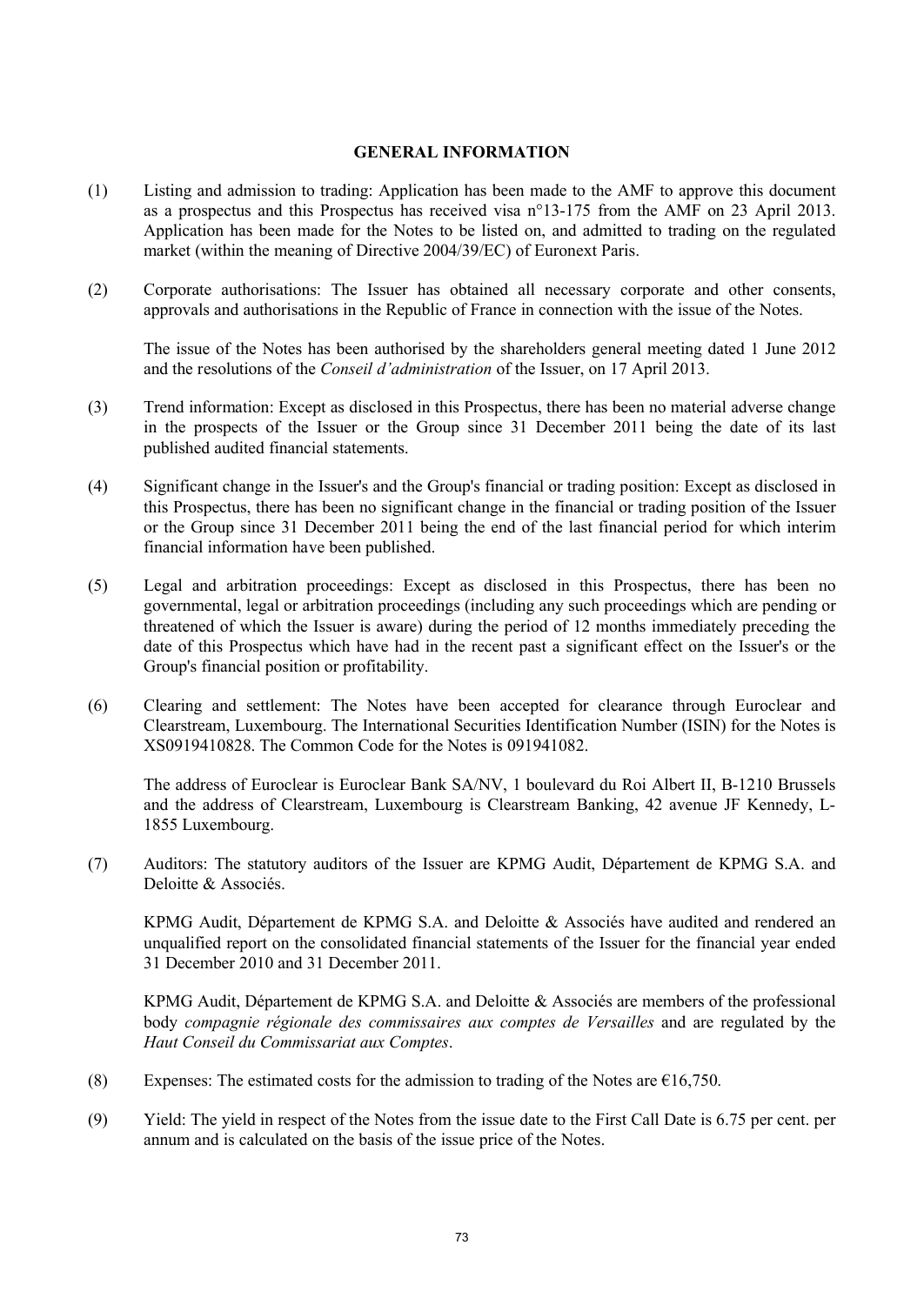(10) Interest of natural and legal persons involved in the issue: As far as the Issuer is aware, no person involved in the issue of the Notes has an interest material to the issue. The Managers are paid commissions in relation to the issue of the Notes. Any such Manager and its affiliates may also have engaged, and may in the future engage, in investment banking and/or commercial banking transactions with, and may perform other services for, the Issuer and its affiliates in the ordinary course of business.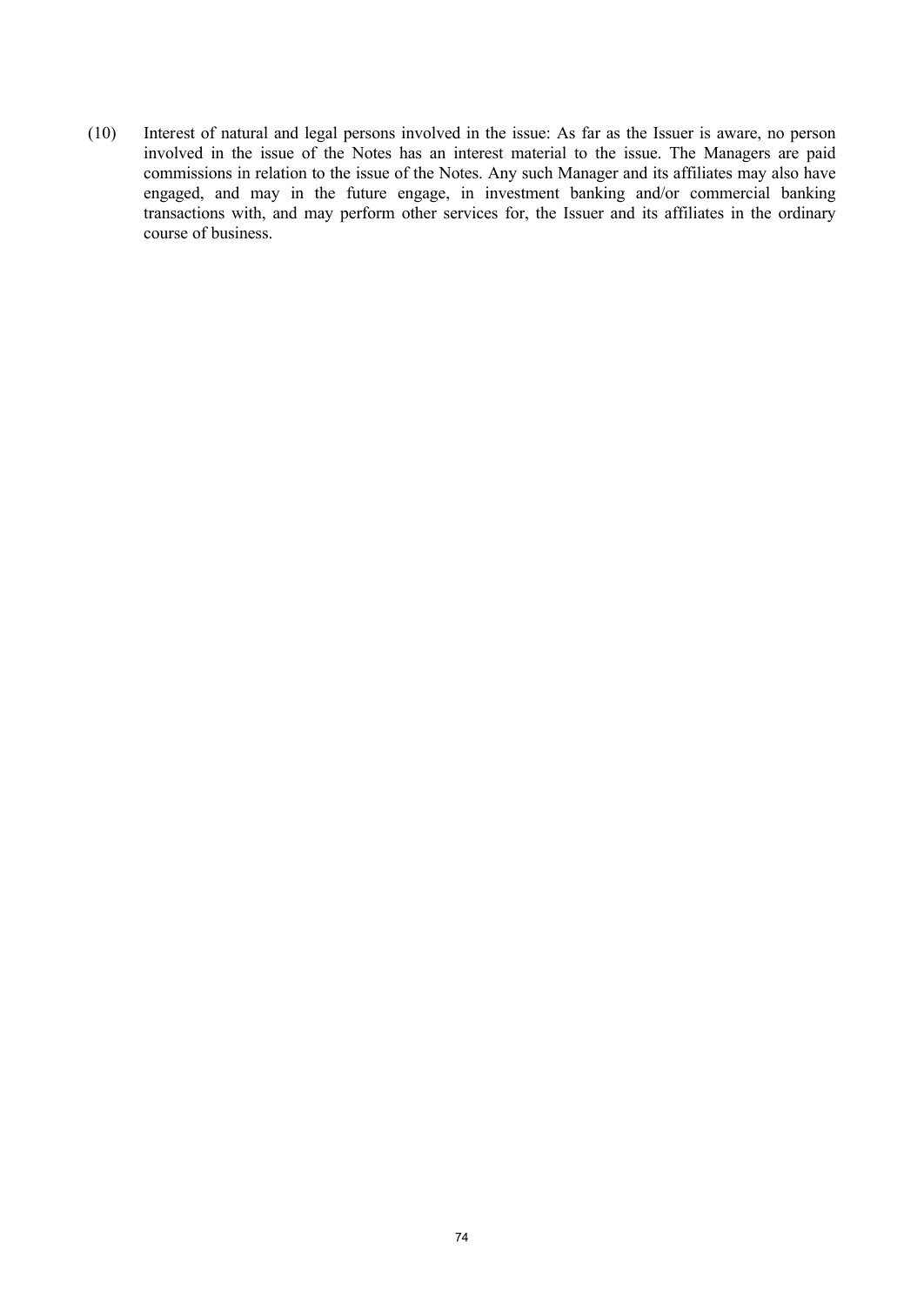# **PERSONS RESPONSIBLE FOR THE INFORMATION CONTAINED IN THE PROSPECTUS**

I declare, after taking all reasonable measures for this purpose and to the best of my knowledge, that the information contained in this Prospectus is in accordance with the facts and that it makes no omission likely to affect its import.

### **LA MONDIALE**

32, avenue Emile Zola Mons-En-Baroeul 59896 Lille Cedex 9 France

Duly represented by: Sylvain de Forges (*Directeur général délégué*)

Made in Paris, on 23 April 2013



### *Autorité des marchés financiers*

In accordance with Articles L. 412-1 and L. 621-8 of the French *Code monétaire et financier* and with the General Regulations (*Réglement Général*) of the *Autorité des marchés financiers* (the **AMF**), in particular Articles 211-1 to 216-1, the AMF has granted to this Prospectus the visa no. 13-175 on 23 April 2013. This document was prepared by the Issuer and its signatories assume responsibility for it. In accordance with Article L. 621-8-1-I of the French *Code monétaire et financier*, the visa was granted following an examination by the AMF of "whether the document is complete and comprehensible, and whether the information it contains is coherent". It does not imply any approval of the opportunity of the operation or authentication of the accounting and financial data set out in it.